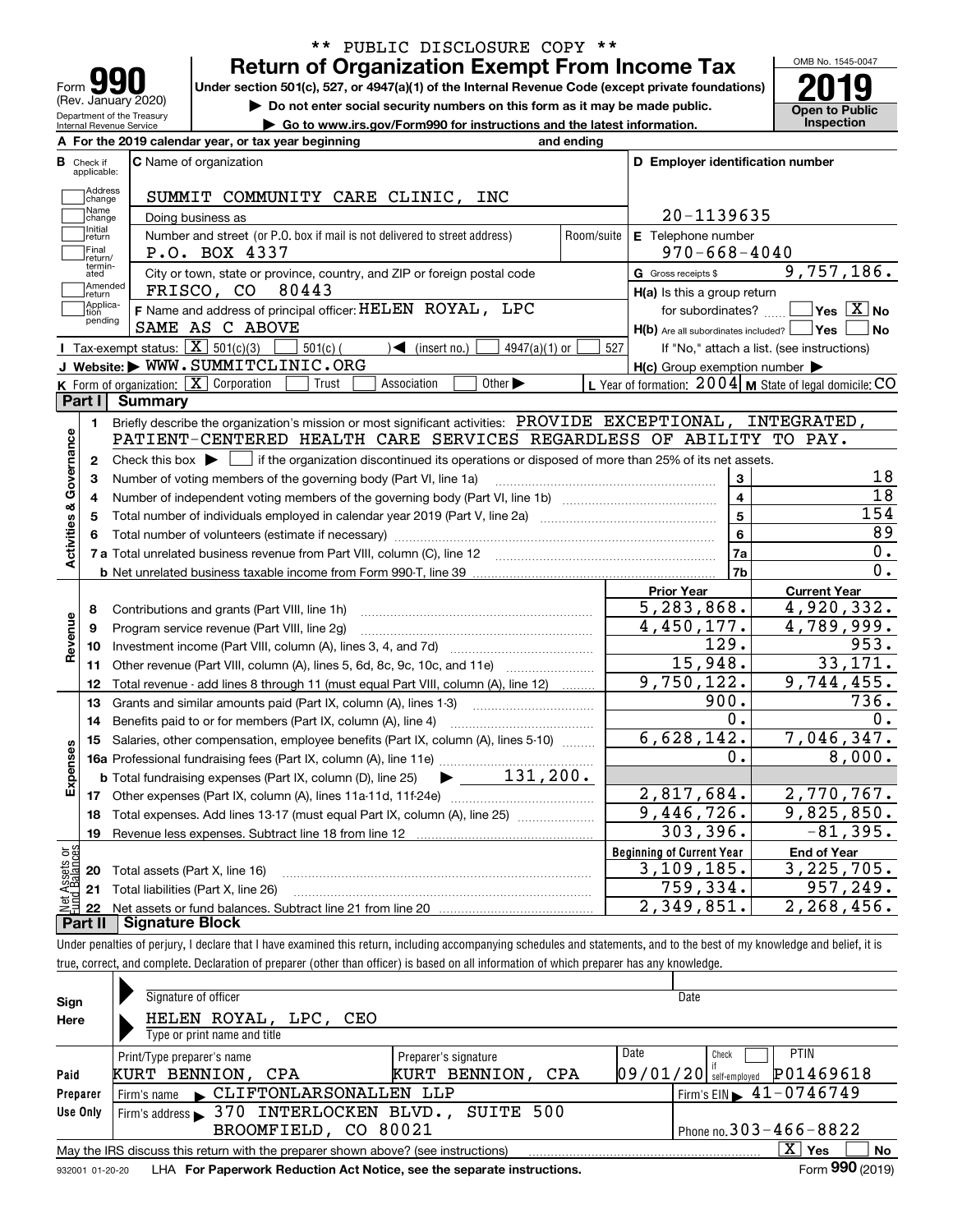|              | Part III   Statement of Program Service Accomplishments<br>$\overline{\mathbf{x}}$                                                           |
|--------------|----------------------------------------------------------------------------------------------------------------------------------------------|
| 1.           | Briefly describe the organization's mission:                                                                                                 |
|              | PROVIDE EXCEPTIONAL, INTEGRATED, PATIENT-CENTERED HEALTH CARE SERVICES                                                                       |
|              | DESIGNED TO MEET THE NEEDS OF ALL PATIENTS, PARTICULARLY THOSE WHO                                                                           |
|              | EXPERIENCE BARRIERS TO ACCESSING CARE, REGARDLESS OF THEIR ABILITY TO                                                                        |
|              | PAY.                                                                                                                                         |
| $\mathbf{2}$ | Did the organization undertake any significant program services during the year which were not listed on the                                 |
|              | $Yes \ \boxed{X}$ No<br>prior Form 990 or 990-EZ?                                                                                            |
|              | If "Yes," describe these new services on Schedule O.                                                                                         |
| 3            | $Yes \ \boxed{X}$ No<br>Did the organization cease conducting, or make significant changes in how it conducts, any program services?         |
|              | If "Yes," describe these changes on Schedule O.                                                                                              |
| 4            | Describe the organization's program service accomplishments for each of its three largest program services, as measured by expenses.         |
|              | Section 501(c)(3) and 501(c)(4) organizations are required to report the amount of grants and allocations to others, the total expenses, and |
|              | revenue, if any, for each program service reported.                                                                                          |
| 4a           | $\overline{7}36.$ ) (Revenue \$<br>8,505,130. including grants of \$<br>4,789,999.<br>Expenses \$<br>(Code:                                  |
|              | THE SUMMIT COMMUNITY CARE CLINIC WAS ESTABLISHED IN 1993 AS A                                                                                |
|              | ONE-NIGHT-A-WEEK WALK-IN CLINIC STAFFED ENTIRELY BY VOLUNTEERS AND                                                                           |
|              | MANAGED BY SUMMIT COUNTY PUBLIC HEALTH. THE CARE CLINIC WAS FOUNDED TO                                                                       |
|              | ADDRESS THE NEED FOR PRIMARY AND PREVENTATIVE HEALTH CARE FOR PEOPLE                                                                         |
|              | WHO WERE UNINSURED AND UNDERINSURED IN SUMMIT COUNTY, COLORADO. IN THE                                                                       |
|              | FIRST YEAR OF OPERATION THE CARE CLINIC PROVIDED 294 VISITS. IN 2005,                                                                        |
|              | THE CARE CLINIC BECAME ITS OWN 501(C)(3) ORGANIZATION, AND IN 2006, THE                                                                      |
|              | CARE CLINIC MOVED INTO ITS CURRENT FACILITY IN THE MEDICAL OFFICE                                                                            |
|              | BUILDING, LOCATED BESIDE ST ANTHONY SUMMIT MEDICAL CENTER IN FRISCO.                                                                         |
|              | WITH THE EXPANDED CLINIC SPACE, THE CARE CLINIC WAS ABLE TO ADD                                                                              |
|              | BEHAVIORAL HEALTH (2006) AND ORAL HEALTH (2007)<br>TO ITS MENU OF                                                                            |
|              | (CONTINUED IN SCHEDULE O)<br>SERVICES.                                                                                                       |
| 4b           | $\sqrt{$ (Revenue \$ $\sqrt{ }$<br>including grants of \$<br>) (Expenses \$<br>(Code:                                                        |
|              |                                                                                                                                              |
|              |                                                                                                                                              |
|              |                                                                                                                                              |
|              |                                                                                                                                              |
|              |                                                                                                                                              |
|              |                                                                                                                                              |
|              |                                                                                                                                              |
|              |                                                                                                                                              |
|              |                                                                                                                                              |
|              |                                                                                                                                              |
|              |                                                                                                                                              |
|              |                                                                                                                                              |
| 4c           | ) (Revenue \$<br>(Code:<br>) (Expenses \$<br>including grants of \$                                                                          |
|              |                                                                                                                                              |
|              |                                                                                                                                              |
|              |                                                                                                                                              |
|              |                                                                                                                                              |
|              |                                                                                                                                              |
|              |                                                                                                                                              |
|              |                                                                                                                                              |
|              |                                                                                                                                              |
|              |                                                                                                                                              |
|              |                                                                                                                                              |
|              |                                                                                                                                              |
|              |                                                                                                                                              |
|              |                                                                                                                                              |
| 4d           |                                                                                                                                              |
|              | Other program services (Describe on Schedule O.)<br>(Expenses \$<br>including grants of \$<br>(Revenue \$                                    |
| 4e           | 8,505,130.<br>Total program service expenses ▶                                                                                               |
|              | Form 990 (2019)                                                                                                                              |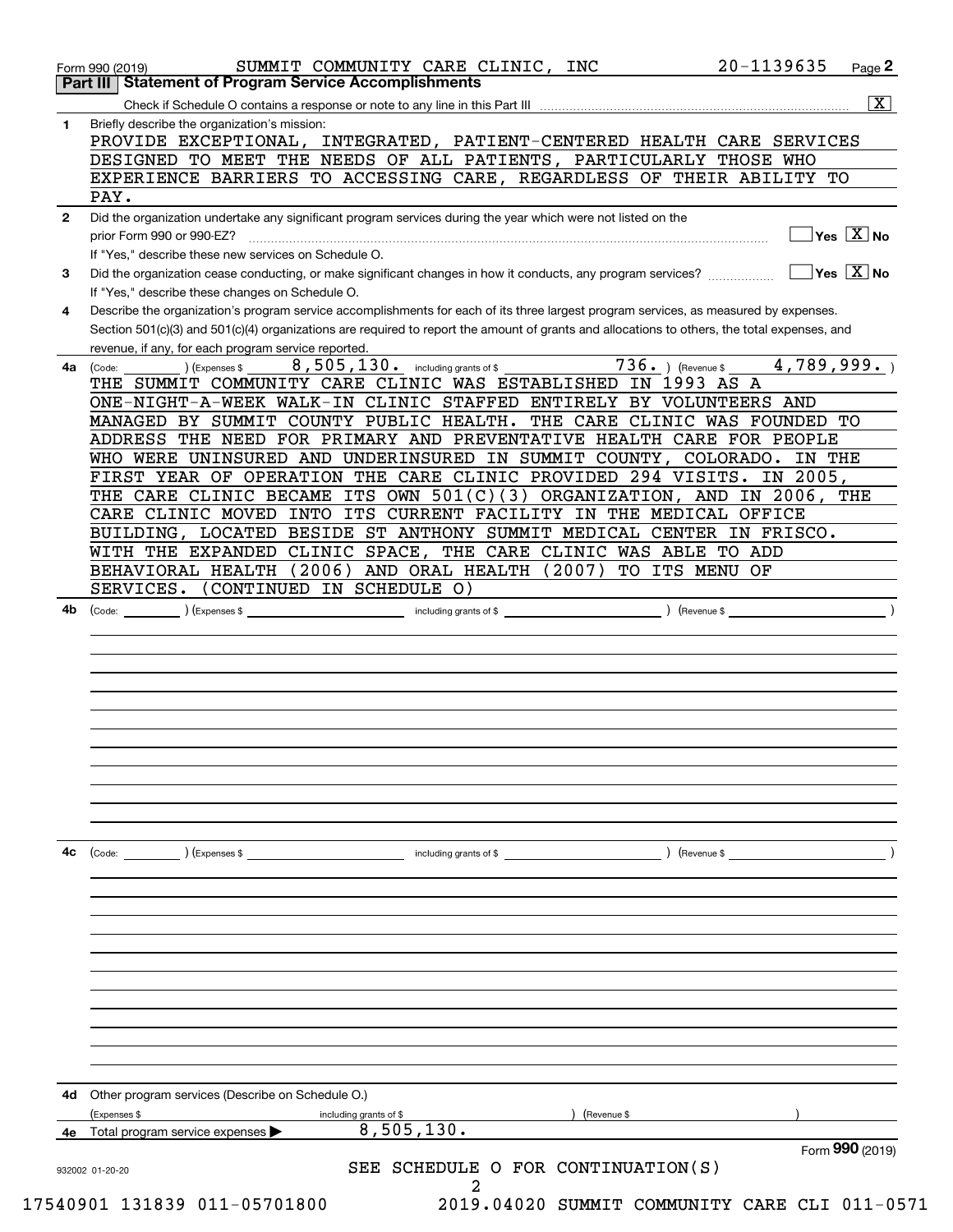| Form 990 (2019) |  |  |
|-----------------|--|--|

Form 990 (2019) SUMMIT COMMUNITY CARE CLINIC,INC 20-1139635 <sub>Page</sub> 3<br>**Part IV | Checklist of Required Schedules** 

|     |                                                                                                                                                                                                                                                           |                 | Yes                     | No              |
|-----|-----------------------------------------------------------------------------------------------------------------------------------------------------------------------------------------------------------------------------------------------------------|-----------------|-------------------------|-----------------|
| 1   | Is the organization described in section $501(c)(3)$ or $4947(a)(1)$ (other than a private foundation)?                                                                                                                                                   |                 |                         |                 |
|     |                                                                                                                                                                                                                                                           | 1.              | X                       |                 |
| 2   |                                                                                                                                                                                                                                                           | $\overline{2}$  | $\overline{\mathbf{x}}$ |                 |
| 3   | Did the organization engage in direct or indirect political campaign activities on behalf of or in opposition to candidates for                                                                                                                           |                 |                         |                 |
|     |                                                                                                                                                                                                                                                           | 3               |                         | х               |
| 4   | Section 501(c)(3) organizations. Did the organization engage in lobbying activities, or have a section 501(h) election in effect                                                                                                                          |                 | X                       |                 |
|     |                                                                                                                                                                                                                                                           | 4               |                         |                 |
| 5   | Is the organization a section 501(c)(4), 501(c)(5), or 501(c)(6) organization that receives membership dues, assessments, or                                                                                                                              |                 |                         | х               |
| 6   |                                                                                                                                                                                                                                                           | 5               |                         |                 |
|     | Did the organization maintain any donor advised funds or any similar funds or accounts for which donors have the right to<br>provide advice on the distribution or investment of amounts in such funds or accounts? If "Yes," complete Schedule D, Part I | 6               |                         | х               |
| 7   | Did the organization receive or hold a conservation easement, including easements to preserve open space,                                                                                                                                                 |                 |                         |                 |
|     |                                                                                                                                                                                                                                                           | $\overline{7}$  |                         | х               |
| 8   | Did the organization maintain collections of works of art, historical treasures, or other similar assets? If "Yes," complete                                                                                                                              |                 |                         |                 |
|     |                                                                                                                                                                                                                                                           | 8               |                         | x               |
| 9   | Did the organization report an amount in Part X, line 21, for escrow or custodial account liability, serve as a custodian for                                                                                                                             |                 |                         |                 |
|     | amounts not listed in Part X; or provide credit counseling, debt management, credit repair, or debt negotiation services?                                                                                                                                 |                 |                         |                 |
|     |                                                                                                                                                                                                                                                           | 9               |                         | х               |
| 10  | Did the organization, directly or through a related organization, hold assets in donor-restricted endowments                                                                                                                                              |                 |                         |                 |
|     |                                                                                                                                                                                                                                                           | 10              | X                       |                 |
| 11  | If the organization's answer to any of the following questions is "Yes," then complete Schedule D, Parts VI, VIII, VIII, IX, or X                                                                                                                         |                 |                         |                 |
|     | as applicable.                                                                                                                                                                                                                                            |                 |                         |                 |
|     | a Did the organization report an amount for land, buildings, and equipment in Part X, line 10? If "Yes," complete Schedule D,                                                                                                                             |                 |                         |                 |
|     |                                                                                                                                                                                                                                                           | 11a             | X                       |                 |
|     | Did the organization report an amount for investments - other securities in Part X, line 12, that is 5% or more of its total                                                                                                                              |                 |                         |                 |
|     |                                                                                                                                                                                                                                                           | 11 <sub>b</sub> |                         | x               |
| c   | Did the organization report an amount for investments - program related in Part X, line 13, that is 5% or more of its total                                                                                                                               |                 |                         | х               |
|     |                                                                                                                                                                                                                                                           | 11c             |                         |                 |
|     | d Did the organization report an amount for other assets in Part X, line 15, that is 5% or more of its total assets reported in                                                                                                                           | 11d             |                         | х               |
|     | Did the organization report an amount for other liabilities in Part X, line 25? If "Yes," complete Schedule D, Part X                                                                                                                                     | 11e             | $\mathbf X$             |                 |
|     | Did the organization's separate or consolidated financial statements for the tax year include a footnote that addresses                                                                                                                                   |                 |                         |                 |
|     | the organization's liability for uncertain tax positions under FIN 48 (ASC 740)? If "Yes," complete Schedule D, Part X                                                                                                                                    | 11f             | X                       |                 |
|     | 12a Did the organization obtain separate, independent audited financial statements for the tax year? If "Yes," complete                                                                                                                                   |                 |                         |                 |
|     |                                                                                                                                                                                                                                                           | 12a             | X                       |                 |
|     | <b>b</b> Was the organization included in consolidated, independent audited financial statements for the tax year?                                                                                                                                        |                 |                         |                 |
|     | If "Yes," and if the organization answered "No" to line 12a, then completing Schedule D, Parts XI and XII is optional                                                                                                                                     | 12b             |                         | ᅀ               |
| 13  |                                                                                                                                                                                                                                                           | 13              |                         | $\mathbf X$     |
| 14a | Did the organization maintain an office, employees, or agents outside of the United States?                                                                                                                                                               | 14a             |                         | X               |
| b   | Did the organization have aggregate revenues or expenses of more than \$10,000 from grantmaking, fundraising, business,                                                                                                                                   |                 |                         |                 |
|     | investment, and program service activities outside the United States, or aggregate foreign investments valued at \$100,000                                                                                                                                |                 |                         |                 |
|     |                                                                                                                                                                                                                                                           | 14b             |                         | x               |
| 15  | Did the organization report on Part IX, column (A), line 3, more than \$5,000 of grants or other assistance to or for any                                                                                                                                 |                 |                         |                 |
|     |                                                                                                                                                                                                                                                           | 15              |                         | x               |
| 16  | Did the organization report on Part IX, column (A), line 3, more than \$5,000 of aggregate grants or other assistance to                                                                                                                                  |                 |                         |                 |
|     |                                                                                                                                                                                                                                                           | 16              |                         | x               |
| 17  | Did the organization report a total of more than \$15,000 of expenses for professional fundraising services on Part IX,                                                                                                                                   | 17              |                         | x               |
| 18  | Did the organization report more than \$15,000 total of fundraising event gross income and contributions on Part VIII, lines                                                                                                                              |                 |                         |                 |
|     |                                                                                                                                                                                                                                                           | 18              | х                       |                 |
| 19  | Did the organization report more than \$15,000 of gross income from gaming activities on Part VIII, line 9a? If "Yes."                                                                                                                                    |                 |                         |                 |
|     |                                                                                                                                                                                                                                                           | 19              |                         | X               |
| 20a |                                                                                                                                                                                                                                                           | 20a             |                         | X               |
| b   | If "Yes" to line 20a, did the organization attach a copy of its audited financial statements to this return?                                                                                                                                              | 20 <sub>b</sub> |                         |                 |
| 21  | Did the organization report more than \$5,000 of grants or other assistance to any domestic organization or                                                                                                                                               |                 |                         |                 |
|     |                                                                                                                                                                                                                                                           | 21              |                         | x               |
|     | 932003 01-20-20                                                                                                                                                                                                                                           |                 |                         | Form 990 (2019) |

3

932003 01-20-20

17540901 131839 011-05701800 2019.04020 SUMMIT COMMUNITY CARE CLI 011-0571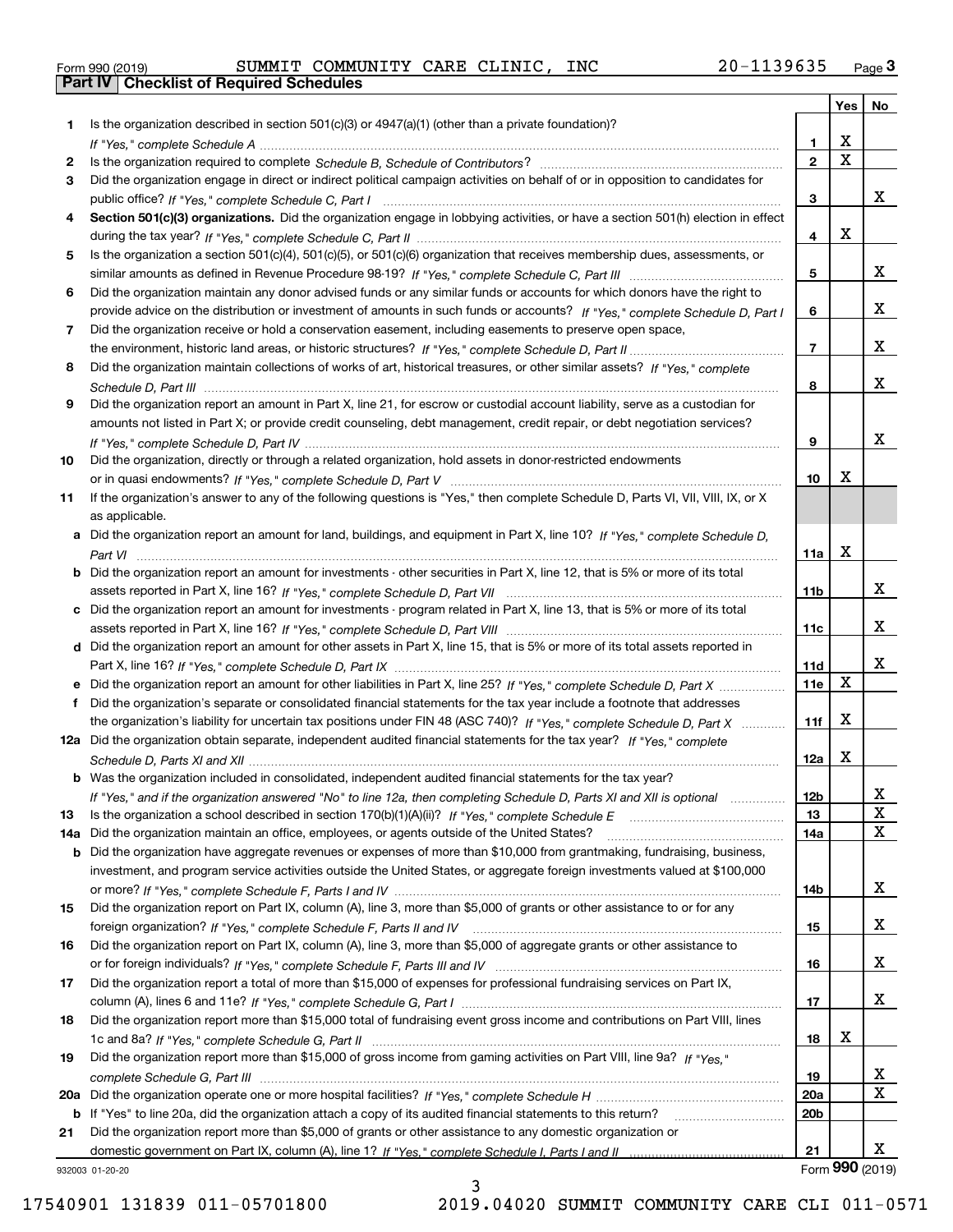|  | Form 990 (2019) |  |
|--|-----------------|--|
|  |                 |  |

*(continued)* Form 990 (2019) SUMMIT COMMUNITY CARE CLINIC,INC 20-1139635 <sub>Page</sub> 4<br>**Part IV | Checklist of Required Schedules** <sub>(continued)</sub>

|               |                                                                                                                              |     | Yes | No                      |
|---------------|------------------------------------------------------------------------------------------------------------------------------|-----|-----|-------------------------|
| 22            | Did the organization report more than \$5,000 of grants or other assistance to or for domestic individuals on                |     |     |                         |
|               |                                                                                                                              | 22  |     | x                       |
| 23            | Did the organization answer "Yes" to Part VII, Section A, line 3, 4, or 5 about compensation of the organization's current   |     |     |                         |
|               | and former officers, directors, trustees, key employees, and highest compensated employees? If "Yes," complete               |     |     |                         |
|               |                                                                                                                              | 23  | х   |                         |
|               | 24a Did the organization have a tax-exempt bond issue with an outstanding principal amount of more than \$100,000 as of the  |     |     |                         |
|               | last day of the year, that was issued after December 31, 2002? If "Yes," answer lines 24b through 24d and complete           |     |     |                         |
|               |                                                                                                                              | 24a |     | X.                      |
|               | b Did the organization invest any proceeds of tax-exempt bonds beyond a temporary period exception?                          | 24b |     |                         |
|               | c Did the organization maintain an escrow account other than a refunding escrow at any time during the year to defease       |     |     |                         |
|               | any tax-exempt bonds?                                                                                                        | 24c |     |                         |
|               |                                                                                                                              | 24d |     |                         |
|               | 25a Section 501(c)(3), 501(c)(4), and 501(c)(29) organizations. Did the organization engage in an excess benefit             |     |     |                         |
|               |                                                                                                                              | 25a |     | X.                      |
|               |                                                                                                                              |     |     |                         |
|               | b Is the organization aware that it engaged in an excess benefit transaction with a disqualified person in a prior year, and |     |     |                         |
|               | that the transaction has not been reported on any of the organization's prior Forms 990 or 990-EZ? If "Yes." complete        |     |     | X.                      |
|               | Schedule L, Part I                                                                                                           | 25b |     |                         |
| 26            | Did the organization report any amount on Part X, line 5 or 22, for receivables from or payables to any current              |     |     |                         |
|               | or former officer, director, trustee, key employee, creator or founder, substantial contributor, or 35%                      |     |     |                         |
|               |                                                                                                                              | 26  |     | x                       |
| 27            | Did the organization provide a grant or other assistance to any current or former officer, director, trustee, key employee,  |     |     |                         |
|               | creator or founder, substantial contributor or employee thereof, a grant selection committee member, or to a 35% controlled  |     |     |                         |
|               | entity (including an employee thereof) or family member of any of these persons? If "Yes," complete Schedule L, Part III     | 27  |     | x                       |
| 28            | Was the organization a party to a business transaction with one of the following parties (see Schedule L, Part IV            |     |     |                         |
|               | instructions, for applicable filing thresholds, conditions, and exceptions):                                                 |     |     |                         |
|               | a A current or former officer, director, trustee, key employee, creator or founder, or substantial contributor? If           |     |     |                         |
|               |                                                                                                                              | 28a |     | x                       |
|               |                                                                                                                              | 28b |     | X                       |
|               | c A 35% controlled entity of one or more individuals and/or organizations described in lines 28a or 28b? If                  |     |     |                         |
|               |                                                                                                                              | 28c |     | x                       |
| 29            |                                                                                                                              | 29  | X   |                         |
| 30            | Did the organization receive contributions of art, historical treasures, or other similar assets, or qualified conservation  |     |     |                         |
|               |                                                                                                                              | 30  |     | X.                      |
| 31            | Did the organization liquidate, terminate, or dissolve and cease operations? If "Yes," complete Schedule N, Part I           | 31  |     | $\overline{\mathbf{x}}$ |
| 32            | Did the organization sell, exchange, dispose of, or transfer more than 25% of its net assets? If "Yes," complete             |     |     |                         |
|               | Schedule N, Part II                                                                                                          | 32  |     | x                       |
| 33            | Did the organization own 100% of an entity disregarded as separate from the organization under Regulations                   |     |     |                         |
|               |                                                                                                                              | 33  |     | X                       |
| 34            | Was the organization related to any tax-exempt or taxable entity? If "Yes," complete Schedule R, Part II, III, or IV, and    |     |     |                         |
|               |                                                                                                                              | 34  |     | X                       |
|               | 35a Did the organization have a controlled entity within the meaning of section 512(b)(13)?                                  | 35a |     | X                       |
|               | b If "Yes" to line 35a, did the organization receive any payment from or engage in any transaction with a controlled entity  |     |     |                         |
|               |                                                                                                                              | 35b |     |                         |
| 36            | Section 501(c)(3) organizations. Did the organization make any transfers to an exempt non-charitable related organization?   |     |     |                         |
|               |                                                                                                                              | 36  |     | x                       |
| 37            | Did the organization conduct more than 5% of its activities through an entity that is not a related organization             |     |     |                         |
|               | and that is treated as a partnership for federal income tax purposes? If "Yes," complete Schedule R, Part VI                 | 37  |     | x                       |
| 38            | Did the organization complete Schedule O and provide explanations in Schedule O for Part VI, lines 11b and 19?               |     |     |                         |
|               | Note: All Form 990 filers are required to complete Schedule O                                                                | 38  | X   |                         |
| <b>Part V</b> | <b>Statements Regarding Other IRS Filings and Tax Compliance</b>                                                             |     |     |                         |
|               | Check if Schedule O contains a response or note to any line in this Part V                                                   |     |     |                         |
|               |                                                                                                                              |     | Yes | No                      |
|               | 25<br>1a Enter the number reported in Box 3 of Form 1096. Enter -0- if not applicable<br>1a                                  |     |     |                         |
|               | 0<br><b>b</b> Enter the number of Forms W-2G included in line 1a. Enter -0- if not applicable <i>manumumumum</i><br>1b       |     |     |                         |
|               | c Did the organization comply with backup withholding rules for reportable payments to vendors and reportable gaming         |     |     |                         |
|               | (gambling) winnings to prize winners?                                                                                        | 1c  |     |                         |
|               | 932004 01-20-20                                                                                                              |     |     | Form 990 (2019)         |
|               |                                                                                                                              |     |     |                         |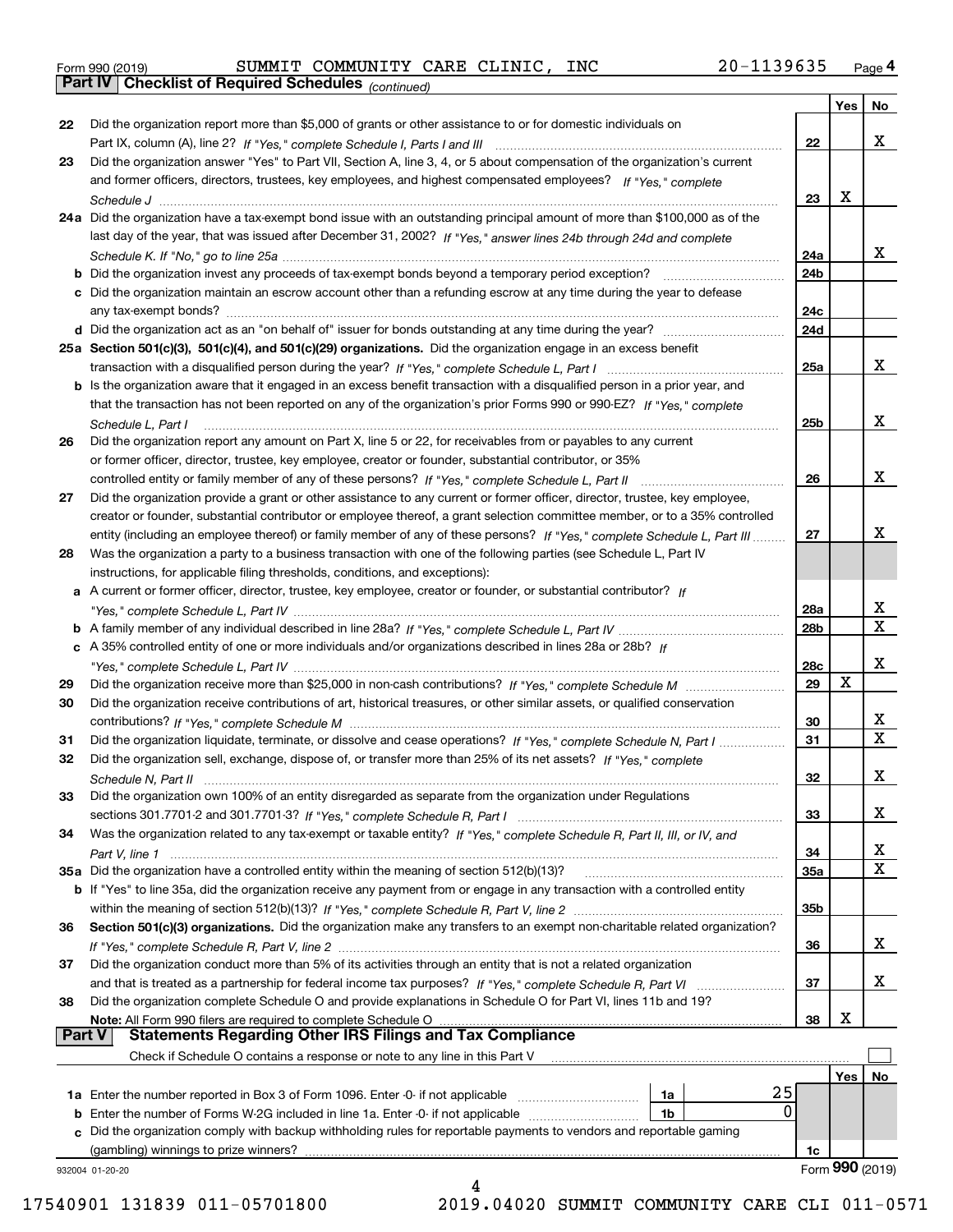| Form 990 (2019) |  | SUMMIT COMMUNITY CARE CLINIC, INC                                                              |  | 20-1139635 | Page $5$ |
|-----------------|--|------------------------------------------------------------------------------------------------|--|------------|----------|
|                 |  | <b>Part V</b> Statements Regarding Other IRS Filings and Tax Compliance <sub>(continued)</sub> |  |            |          |

| Part V | Statements Regarding Other IRS Fillings and Tax Compilance $_{(continued)}$                                                                                                                                                         |                |     |    |
|--------|-------------------------------------------------------------------------------------------------------------------------------------------------------------------------------------------------------------------------------------|----------------|-----|----|
|        |                                                                                                                                                                                                                                     |                | Yes | No |
|        | 2a Enter the number of employees reported on Form W-3, Transmittal of Wage and Tax Statements,                                                                                                                                      |                |     |    |
|        | 154<br>filed for the calendar year ending with or within the year covered by this return<br>2a                                                                                                                                      |                |     |    |
|        |                                                                                                                                                                                                                                     | 2 <sub>b</sub> | X   |    |
|        |                                                                                                                                                                                                                                     |                |     |    |
|        | 3a Did the organization have unrelated business gross income of \$1,000 or more during the year?                                                                                                                                    | За             |     | х  |
|        | b If "Yes," has it filed a Form 990-T for this year? If "No" to line 3b, provide an explanation on Schedule O                                                                                                                       | 3b             |     |    |
|        | 4a At any time during the calendar year, did the organization have an interest in, or a signature or other authority over, a                                                                                                        |                |     |    |
|        | financial account in a foreign country (such as a bank account, securities account, or other financial account)?                                                                                                                    | 4a             |     | х  |
|        | <b>b</b> If "Yes," enter the name of the foreign country                                                                                                                                                                            |                |     |    |
|        | See instructions for filing requirements for FinCEN Form 114, Report of Foreign Bank and Financial Accounts (FBAR).                                                                                                                 |                |     | х  |
|        | 5a Was the organization a party to a prohibited tax shelter transaction at any time during the tax year?                                                                                                                            | 5а             |     | Χ  |
|        |                                                                                                                                                                                                                                     | 5b             |     |    |
|        |                                                                                                                                                                                                                                     | 5c             |     |    |
|        | 6a Does the organization have annual gross receipts that are normally greater than \$100,000, and did the organization solicit<br>any contributions that were not tax deductible as charitable contributions?                       | 6a             |     | х  |
|        | <b>b</b> If "Yes," did the organization include with every solicitation an express statement that such contributions or gifts                                                                                                       |                |     |    |
|        | were not tax deductible?                                                                                                                                                                                                            | 6b             |     |    |
| 7      | Organizations that may receive deductible contributions under section 170(c).                                                                                                                                                       |                |     |    |
| а      | Did the organization receive a payment in excess of \$75 made partly as a contribution and partly for goods and services provided to the payor?                                                                                     | 7a             | х   |    |
| b      | If "Yes," did the organization notify the donor of the value of the goods or services provided?                                                                                                                                     | 7b             | X   |    |
|        | c Did the organization sell, exchange, or otherwise dispose of tangible personal property for which it was required                                                                                                                 |                |     |    |
|        | to file Form 8282?                                                                                                                                                                                                                  | 7c             |     | х  |
|        | 7d<br>d If "Yes," indicate the number of Forms 8282 filed during the year                                                                                                                                                           |                |     |    |
| е      | Did the organization receive any funds, directly or indirectly, to pay premiums on a personal benefit contract?                                                                                                                     | 7e             |     | х  |
| f      | Did the organization, during the year, pay premiums, directly or indirectly, on a personal benefit contract?                                                                                                                        | 7f             |     | х  |
| g      | If the organization received a contribution of qualified intellectual property, did the organization file Form 8899 as required?                                                                                                    | 7g             |     |    |
| h      | If the organization received a contribution of cars, boats, airplanes, or other vehicles, did the organization file a Form 1098-C?                                                                                                  | 7h             |     |    |
| 8      | Sponsoring organizations maintaining donor advised funds. Did a donor advised fund maintained by the                                                                                                                                |                |     |    |
|        | sponsoring organization have excess business holdings at any time during the year?                                                                                                                                                  | 8              |     |    |
| 9      | Sponsoring organizations maintaining donor advised funds.                                                                                                                                                                           |                |     |    |
| а      | Did the sponsoring organization make any taxable distributions under section 4966?                                                                                                                                                  | 9а             |     |    |
|        | <b>b</b> Did the sponsoring organization make a distribution to a donor, donor advisor, or related person?                                                                                                                          | 9b             |     |    |
| 10     | Section 501(c)(7) organizations. Enter:                                                                                                                                                                                             |                |     |    |
| а      | Initiation fees and capital contributions included on Part VIII, line 12<br>10a                                                                                                                                                     |                |     |    |
|        | b Gross receipts, included on Form 990, Part VIII, line 12, for public use of club facilities<br>10 <sub>b</sub>                                                                                                                    |                |     |    |
| 11.    | Section 501(c)(12) organizations. Enter:                                                                                                                                                                                            |                |     |    |
|        | 11a                                                                                                                                                                                                                                 |                |     |    |
|        | <b>b</b> Gross income from other sources (Do not net amounts due or paid to other sources against                                                                                                                                   |                |     |    |
|        | 11b                                                                                                                                                                                                                                 |                |     |    |
|        | 12a Section 4947(a)(1) non-exempt charitable trusts. Is the organization filing Form 990 in lieu of Form 1041?                                                                                                                      | 12a            |     |    |
|        | 12b<br><b>b</b> If "Yes," enter the amount of tax-exempt interest received or accrued during the year                                                                                                                               |                |     |    |
| 13     | Section 501(c)(29) qualified nonprofit health insurance issuers.                                                                                                                                                                    |                |     |    |
|        | a Is the organization licensed to issue qualified health plans in more than one state?                                                                                                                                              | 13a            |     |    |
|        | Note: See the instructions for additional information the organization must report on Schedule O.                                                                                                                                   |                |     |    |
|        | <b>b</b> Enter the amount of reserves the organization is required to maintain by the states in which the                                                                                                                           |                |     |    |
|        | 13 <sub>b</sub>                                                                                                                                                                                                                     |                |     |    |
|        | 13с                                                                                                                                                                                                                                 |                |     | x  |
|        | 14a Did the organization receive any payments for indoor tanning services during the tax year?                                                                                                                                      | 14a<br>14b     |     |    |
| 15     | <b>b</b> If "Yes," has it filed a Form 720 to report these payments? If "No," provide an explanation on Schedule O<br>Is the organization subject to the section 4960 tax on payment(s) of more than \$1,000,000 in remuneration or |                |     |    |
|        |                                                                                                                                                                                                                                     | 15             |     | х  |
|        | If "Yes," see instructions and file Form 4720, Schedule N.                                                                                                                                                                          |                |     |    |
| 16     | Is the organization an educational institution subject to the section 4968 excise tax on net investment income?                                                                                                                     | 16             |     | х  |
|        | If "Yes," complete Form 4720, Schedule O.                                                                                                                                                                                           |                |     |    |
|        |                                                                                                                                                                                                                                     |                |     |    |

Form (2019) **990**

932005 01-20-20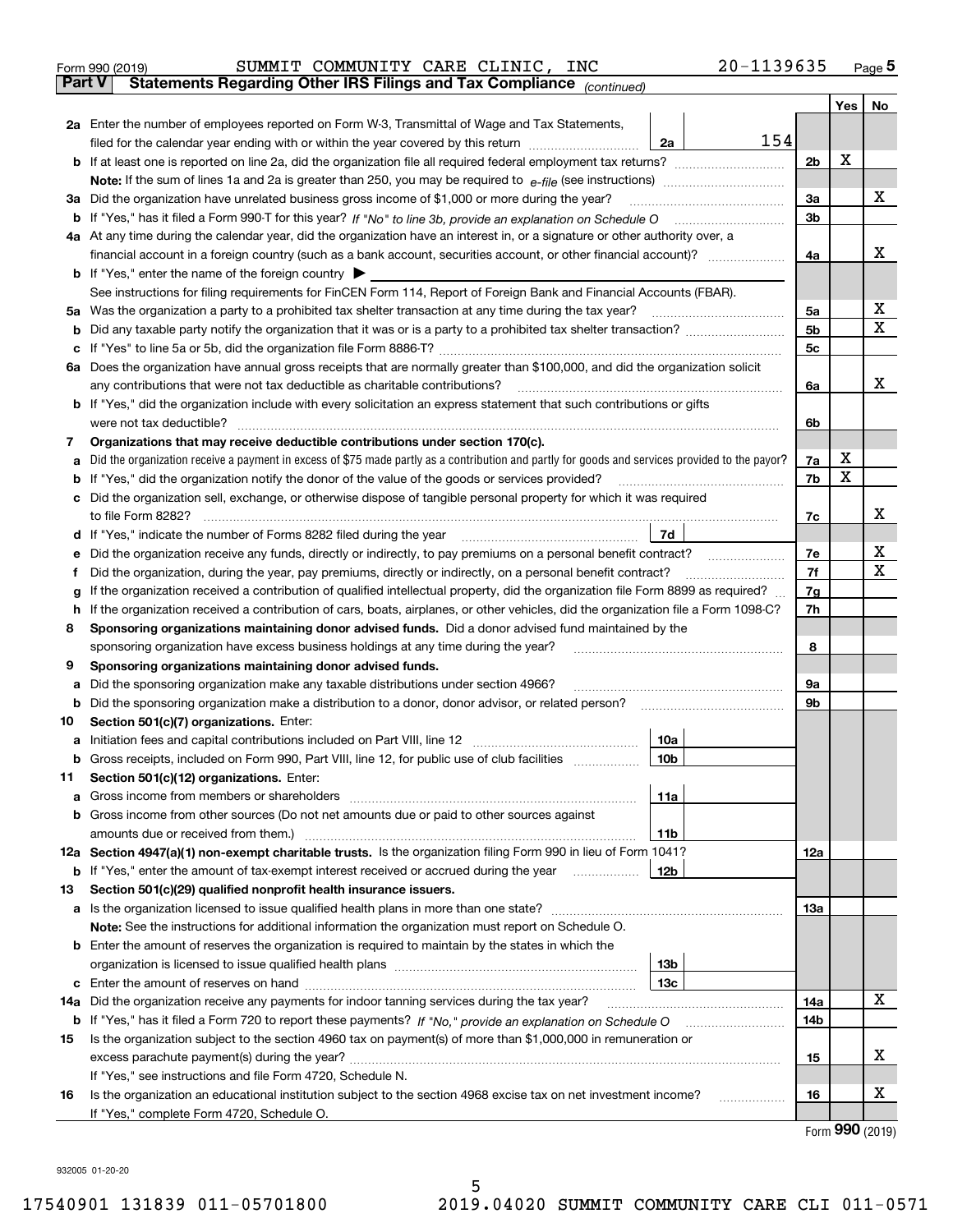| Form 990 (2019) |  |  |
|-----------------|--|--|
|                 |  |  |

#### SUMMIT COMMUNITY CARE CLINIC, INC 20-1139635

*For each "Yes" response to lines 2 through 7b below, and for a "No" response to line 8a, 8b, or 10b below, describe the circumstances, processes, or changes on Schedule O. See instructions.* Form 990 (2019) **COMMIT COMMUNITY CARE CLINIC, INC** 20-1139635 Page 6<br>**Part VI Governance, Management, and Disclosure** *For each "Yes" response to lines 2 through 7b below, and for a "No" response* 

|    | <b>1a</b> Enter the number of voting members of the governing body at the end of the tax year                                                                                                                                  | 1a | 18 |                         | Yes <sub>1</sub> | No                      |
|----|--------------------------------------------------------------------------------------------------------------------------------------------------------------------------------------------------------------------------------|----|----|-------------------------|------------------|-------------------------|
|    | If there are material differences in voting rights among members of the governing body, or if the governing                                                                                                                    |    |    |                         |                  |                         |
|    | body delegated broad authority to an executive committee or similar committee, explain on Schedule O.                                                                                                                          |    |    |                         |                  |                         |
| b  | Enter the number of voting members included on line 1a, above, who are independent                                                                                                                                             | 1b | 18 |                         |                  |                         |
| 2  | Did any officer, director, trustee, or key employee have a family relationship or a business relationship with any other                                                                                                       |    |    |                         |                  |                         |
|    | officer, director, trustee, or key employee?                                                                                                                                                                                   |    |    | $\mathbf{2}$            | X                |                         |
| 3  | Did the organization delegate control over management duties customarily performed by or under the direct supervision                                                                                                          |    |    |                         |                  |                         |
|    |                                                                                                                                                                                                                                |    |    | 3                       | X                |                         |
| 4  | Did the organization make any significant changes to its governing documents since the prior Form 990 was filed?                                                                                                               |    |    | $\overline{\mathbf{4}}$ | $\mathbf X$      |                         |
| 5  |                                                                                                                                                                                                                                |    |    | 5                       |                  | $\mathbf X$             |
| 6  | Did the organization have members or stockholders?                                                                                                                                                                             |    |    | 6                       |                  | $\overline{\mathbf{x}}$ |
| 7a | Did the organization have members, stockholders, or other persons who had the power to elect or appoint one or                                                                                                                 |    |    |                         |                  |                         |
|    |                                                                                                                                                                                                                                |    |    | 7a                      |                  | X                       |
|    | <b>b</b> Are any governance decisions of the organization reserved to (or subject to approval by) members, stockholders, or                                                                                                    |    |    |                         |                  |                         |
|    | persons other than the governing body?                                                                                                                                                                                         |    |    | 7b                      |                  | X                       |
| 8  | Did the organization contemporaneously document the meetings held or written actions undertaken during the year by the following:                                                                                              |    |    |                         |                  |                         |
| a  |                                                                                                                                                                                                                                |    |    | 8а                      | X                |                         |
|    |                                                                                                                                                                                                                                |    |    | 8b                      | X                |                         |
| 9  | Is there any officer, director, trustee, or key employee listed in Part VII, Section A, who cannot be reached at the                                                                                                           |    |    |                         |                  |                         |
|    |                                                                                                                                                                                                                                |    |    | 9                       |                  | X                       |
|    | Section B. Policies <sub>(This</sub> Section B requests information about policies not required by the Internal Revenue Code.)                                                                                                 |    |    |                         |                  |                         |
|    |                                                                                                                                                                                                                                |    |    |                         | Yes              | No                      |
|    |                                                                                                                                                                                                                                |    |    | 10a                     | X                |                         |
|    | <b>b</b> If "Yes," did the organization have written policies and procedures governing the activities of such chapters, affiliates,                                                                                            |    |    |                         |                  |                         |
|    |                                                                                                                                                                                                                                |    |    | 10b                     | X                |                         |
|    | 11a Has the organization provided a complete copy of this Form 990 to all members of its governing body before filing the form?                                                                                                |    |    | 11a                     |                  | $\mathbf X$             |
|    | <b>b</b> Describe in Schedule O the process, if any, used by the organization to review this Form 990.                                                                                                                         |    |    |                         |                  |                         |
|    |                                                                                                                                                                                                                                |    |    | 12a                     | X                |                         |
| b  |                                                                                                                                                                                                                                |    |    | 12 <sub>b</sub>         | X                |                         |
|    | c Did the organization regularly and consistently monitor and enforce compliance with the policy? If "Yes," describe                                                                                                           |    |    |                         |                  |                         |
|    | in Schedule O how this was done measured and the control of the control of the state of the control of the control of the control of the control of the control of the control of the control of the control of the control of |    |    | 12c                     | X                |                         |
| 13 |                                                                                                                                                                                                                                |    |    | 13                      | $\mathbf x$      |                         |
| 14 |                                                                                                                                                                                                                                |    |    | 14                      | X                |                         |
| 15 | Did the process for determining compensation of the following persons include a review and approval by independent                                                                                                             |    |    |                         |                  |                         |
|    | persons, comparability data, and contemporaneous substantiation of the deliberation and decision?                                                                                                                              |    |    |                         |                  |                         |
|    |                                                                                                                                                                                                                                |    |    | 15a                     | X                |                         |
|    |                                                                                                                                                                                                                                |    |    | 15b                     |                  | X                       |
|    | If "Yes" to line 15a or 15b, describe the process in Schedule O (see instructions).                                                                                                                                            |    |    |                         |                  |                         |
|    | 16a Did the organization invest in, contribute assets to, or participate in a joint venture or similar arrangement with a                                                                                                      |    |    |                         |                  |                         |
|    | taxable entity during the year?                                                                                                                                                                                                |    |    | 16a                     |                  | X                       |
|    | <b>b</b> If "Yes," did the organization follow a written policy or procedure requiring the organization to evaluate its participation                                                                                          |    |    |                         |                  |                         |
|    | in joint venture arrangements under applicable federal tax law, and take steps to safequard the organization's                                                                                                                 |    |    |                         |                  |                         |
|    | exempt status with respect to such arrangements?                                                                                                                                                                               |    |    | 16b                     |                  |                         |
|    | <b>Section C. Disclosure</b>                                                                                                                                                                                                   |    |    |                         |                  |                         |
| 17 | <b>NONE</b><br>List the states with which a copy of this Form 990 is required to be filed $\blacktriangleright$                                                                                                                |    |    |                         |                  |                         |
| 18 | Section 6104 requires an organization to make its Forms 1023 (1024 or 1024-A, if applicable), 990, and 990-T (Section 501(c)(3)s only) available                                                                               |    |    |                         |                  |                         |
|    | for public inspection. Indicate how you made these available. Check all that apply.                                                                                                                                            |    |    |                         |                  |                         |
|    | $X$ Upon request<br>Another's website<br>Own website<br>Other (explain on Schedule O)                                                                                                                                          |    |    |                         |                  |                         |
| 19 | Describe on Schedule O whether (and if so, how) the organization made its governing documents, conflict of interest policy, and financial                                                                                      |    |    |                         |                  |                         |
|    | statements available to the public during the tax year.                                                                                                                                                                        |    |    |                         |                  |                         |
| 20 | State the name, address, and telephone number of the person who possesses the organization's books and records                                                                                                                 |    |    |                         |                  |                         |
|    | DAVE BYRD - 970-668-4040                                                                                                                                                                                                       |    |    |                         |                  |                         |
|    | P.O. BOX 4337, FRISCO, CO<br>80443                                                                                                                                                                                             |    |    |                         |                  | Form 990 (2019)         |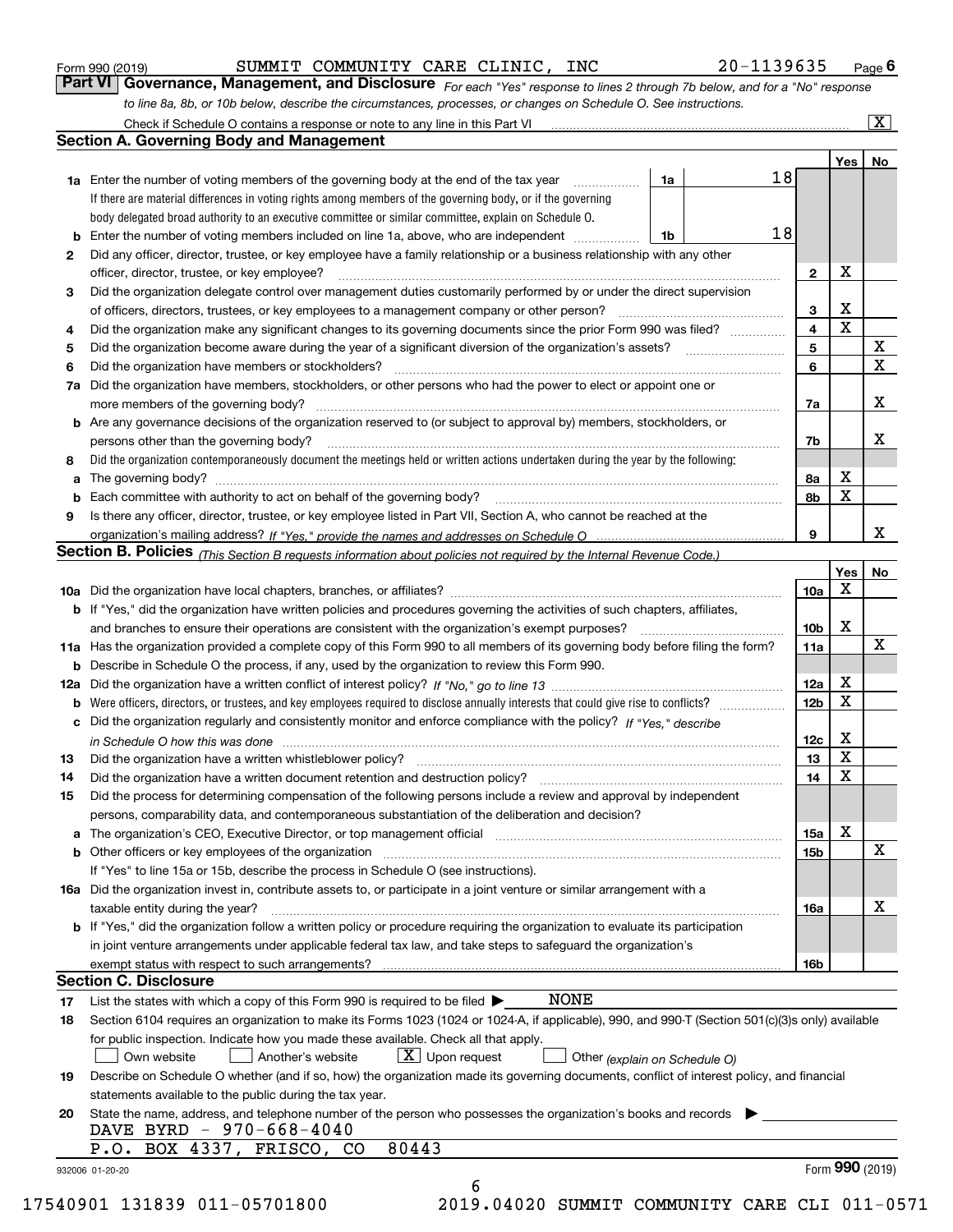Form 990 (2019) SUMMIT COMMUNITY CARE CLINIC,INC 20-1139635 <sub>Page</sub>

 $\mathcal{L}^{\text{max}}$ 

**7Part VII Compensation of Officers, Directors, Trustees, Key Employees, Highest Compensated Employees, and Independent Contractors**

Check if Schedule O contains a response or note to any line in this Part VII

**Section A. Officers, Directors, Trustees, Key Employees, and Highest Compensated Employees**

**1a**  Complete this table for all persons required to be listed. Report compensation for the calendar year ending with or within the organization's tax year. **•** List all of the organization's current officers, directors, trustees (whether individuals or organizations), regardless of amount of compensation.

Enter -0- in columns (D), (E), and (F) if no compensation was paid.

 $\bullet$  List all of the organization's  $\,$ current key employees, if any. See instructions for definition of "key employee."

**•** List the organization's five current highest compensated employees (other than an officer, director, trustee, or key employee) who received reportable compensation (Box 5 of Form W-2 and/or Box 7 of Form 1099-MISC) of more than \$100,000 from the organization and any related organizations.

**•** List all of the organization's former officers, key employees, and highest compensated employees who received more than \$100,000 of reportable compensation from the organization and any related organizations.

**former directors or trustees**  ¥ List all of the organization's that received, in the capacity as a former director or trustee of the organization, more than \$10,000 of reportable compensation from the organization and any related organizations.

See instructions for the order in which to list the persons above.

Check this box if neither the organization nor any related organization compensated any current officer, director, or trustee.  $\mathcal{L}^{\text{max}}$ 

| (A)                              | (B)                      | (C)                            |                       |          |              |                                  | (D)    | (E)             | (F)             |                             |
|----------------------------------|--------------------------|--------------------------------|-----------------------|----------|--------------|----------------------------------|--------|-----------------|-----------------|-----------------------------|
| Name and title                   | Average                  |                                |                       | Position |              | (do not check more than one      |        | Reportable      | Reportable      | Estimated                   |
|                                  | hours per                |                                |                       |          |              | box, unless person is both an    |        | compensation    | compensation    | amount of                   |
|                                  | week                     |                                |                       |          |              | officer and a director/trustee)  |        | from            | from related    | other                       |
|                                  | (list any                |                                |                       |          |              |                                  |        | the             | organizations   | compensation                |
|                                  | hours for                |                                |                       |          |              |                                  |        | organization    | (W-2/1099-MISC) | from the                    |
|                                  | related<br>organizations |                                |                       |          |              |                                  |        | (W-2/1099-MISC) |                 | organization<br>and related |
|                                  | below                    |                                |                       |          |              |                                  |        |                 |                 | organizations               |
|                                  | line)                    | Individual trustee or director | Institutional trustee | Officer  | Key employee | Highest compensated<br> employee | Former |                 |                 |                             |
| (1) DAVID NICOLI, ESQ.           | 1.50                     |                                |                       |          |              |                                  |        |                 |                 |                             |
| PRESIDENT                        |                          | $\overline{\mathbf{X}}$        |                       | X        |              |                                  |        | 0.              | 0.              | 0.                          |
| (2) MARK SPIERS                  | 1.50                     |                                |                       |          |              |                                  |        |                 |                 |                             |
| VICE PRESIDENT & BOARD MEMBER    |                          | X                              |                       | X        |              |                                  |        | 0.              | 0.              | 0.                          |
| <b>WILSON BLAKE</b><br>(3)       | 1.50                     |                                |                       |          |              |                                  |        |                 |                 |                             |
| BOARD MEMBER & VICE PRESIDENT    |                          | X                              |                       | X        |              |                                  |        | 0.              | 0.              | 0.                          |
| MARGE GAVENDA<br>(4)             | 1.50                     |                                |                       |          |              |                                  |        |                 |                 |                             |
| <b>SECRETARY</b>                 |                          | X                              |                       | X        |              |                                  |        | 0.              | 0.              | 0.                          |
| <b>BRADEN MCMILLAN</b><br>(5)    | 1.50                     |                                |                       |          |              |                                  |        |                 |                 |                             |
| <b>TREASURER</b>                 |                          | X                              |                       | X        |              |                                  |        | 0.              | 0.              | 0.                          |
| (6) YOLI BAUER                   | 1.50                     |                                |                       |          |              |                                  |        |                 |                 |                             |
| BOARD MEMBER (THROUGH JULY 2019) |                          | X                              |                       |          |              |                                  |        | 0.              | 0.              | 0.                          |
| <b>GRAEME BILENDUKE</b><br>(7)   | 1.50                     |                                |                       |          |              |                                  |        |                 |                 |                             |
| <b>BOARD MEMBER</b>              |                          | X                              |                       |          |              |                                  |        | 0.              | 0.              | 0.                          |
| KEVIN BURNS<br>(8)               | 1.50                     |                                |                       |          |              |                                  |        |                 |                 |                             |
| BOARD MEMBER (THROUGH JUNE 2019) |                          | X                              |                       |          |              |                                  |        | 0.              | 0.              | 0.                          |
| ANTONIETTA BUTLER<br>(9)         | 1.50                     |                                |                       |          |              |                                  |        |                 |                 |                             |
| BOARD MEMBER (THROUGH SEP 2019)  |                          | X                              |                       |          |              |                                  |        | 0.              | 0.              | 0.                          |
| (10) DEB CROOK, RN, MSN          | 1.50                     |                                |                       |          |              |                                  |        |                 |                 |                             |
| <b>BOARD MEMBER</b>              |                          | X                              |                       |          |              |                                  |        | 0.              | 0.              | 0.                          |
| (11) JANE HYEON                  | 1.50                     |                                |                       |          |              |                                  |        |                 |                 |                             |
| <b>BOARD MEMBER</b>              |                          | X                              |                       |          |              |                                  |        | 0.              | 0.              | 0.                          |
| (12) JUDI LAPOINT                | 1.50                     |                                |                       |          |              |                                  |        |                 |                 |                             |
| <b>BOARD MEMBER</b>              |                          | X                              |                       |          |              |                                  |        | 0.              | 0.              | 0.                          |
| (13) RON LARA                    | 1.50                     |                                |                       |          |              |                                  |        |                 |                 |                             |
| BOARD MEMBER                     |                          | X                              |                       |          |              |                                  |        | 0.              | 0.              | 0.                          |
| (14) TOM MARMINS                 | 1.50                     |                                |                       |          |              |                                  |        |                 |                 |                             |
| <b>BOARD MEMBER</b>              |                          | X                              |                       |          |              |                                  |        | 0.              | $\mathbf 0$ .   | 0.                          |
| (15) RICK O'BRIEN, MD            | 1.50                     |                                |                       |          |              |                                  |        |                 |                 |                             |
| BOARD MEMBER                     |                          | $\mathbf X$                    |                       |          |              |                                  |        | $\mathbf 0$ .   | $\mathbf 0$ .   | 0.                          |
| (16) DON PARSONS, MD             | 1.50                     |                                |                       |          |              |                                  |        |                 |                 |                             |
| BOARD MEMBER                     |                          | $\mathbf X$                    |                       |          |              |                                  |        | 0.              | $\mathbf 0$ .   | $0_{\cdot}$                 |
| (17) TONY PESTELLO               | 1.50                     |                                |                       |          |              |                                  |        |                 |                 |                             |
| BOARD MEMBER                     |                          | X                              |                       |          |              |                                  |        | $\mathbf 0$ .   | $\mathbf 0$ .   | 0.                          |
| 932007 01-20-20                  |                          |                                |                       |          |              |                                  |        |                 |                 | Form 990 (2019)             |

932007 01-20-20

17540901 131839 011-05701800 2019.04020 SUMMIT COMMUNITY CARE CLI 011-0571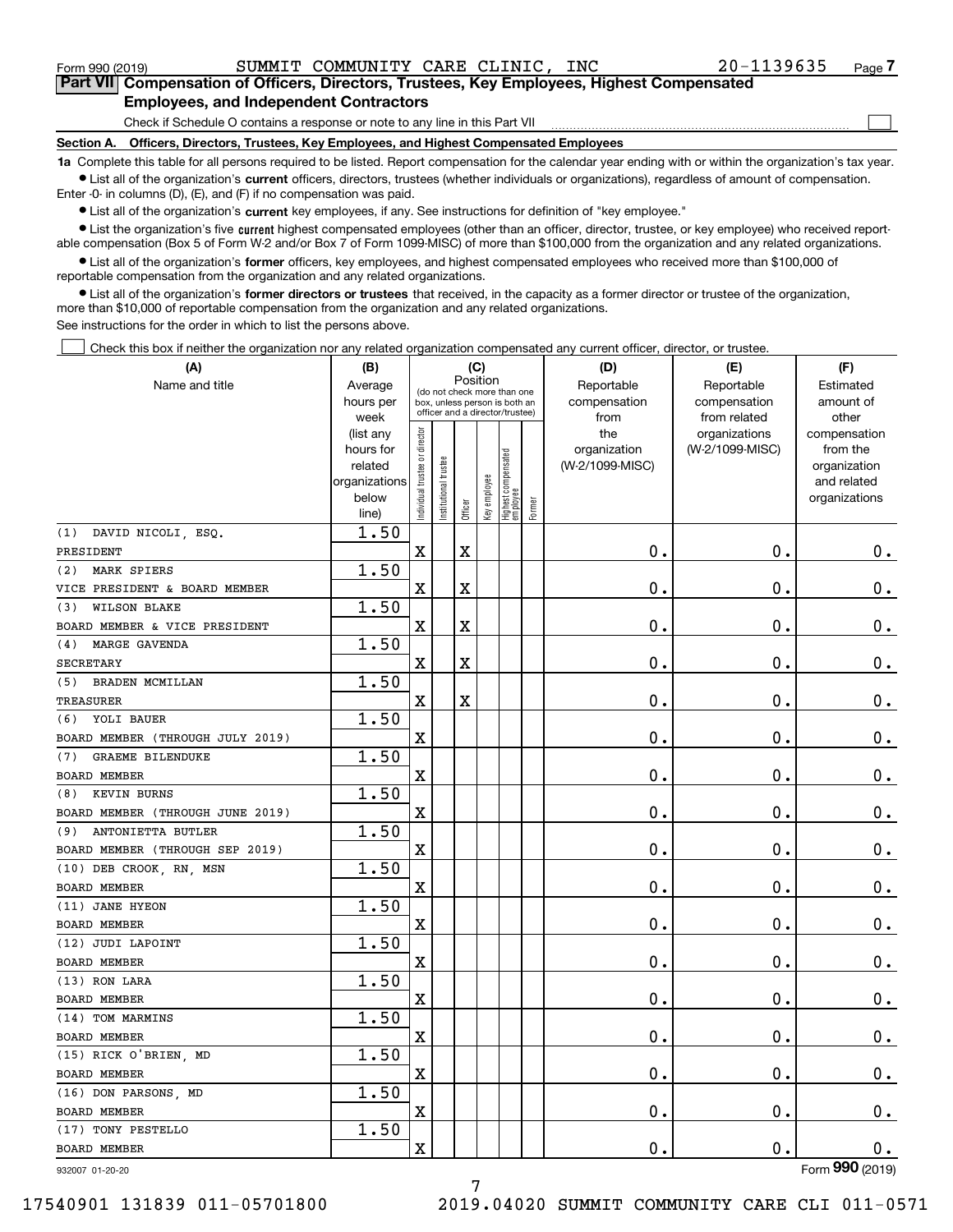| Form 990 (2019) | SUMMIT | ' COMMUNITY CARE CLINIC, |  |  | INC | 20-1139635 | Page |
|-----------------|--------|--------------------------|--|--|-----|------------|------|
|-----------------|--------|--------------------------|--|--|-----|------------|------|

**8**

| Part VII  <br>Section A. Officers, Directors, Trustees, Key Employees, and Highest Compensated Employees (continued)                                                     |                        |                                |                       |             |              |                                   |        |                                 |                 |                             |
|--------------------------------------------------------------------------------------------------------------------------------------------------------------------------|------------------------|--------------------------------|-----------------------|-------------|--------------|-----------------------------------|--------|---------------------------------|-----------------|-----------------------------|
| (A)                                                                                                                                                                      | (B)                    |                                |                       |             | (C)          |                                   |        | (D)                             | (E)             | (F)                         |
| Name and title                                                                                                                                                           | Average                |                                |                       |             | Position     | (do not check more than one       |        | Reportable                      | Reportable      | Estimated                   |
|                                                                                                                                                                          | hours per              |                                |                       |             |              | box, unless person is both an     |        | compensation                    | compensation    | amount of                   |
|                                                                                                                                                                          | week                   |                                |                       |             |              | officer and a director/trustee)   |        | from                            | from related    | other                       |
|                                                                                                                                                                          | (list any<br>hours for |                                |                       |             |              |                                   |        | the                             | organizations   | compensation                |
|                                                                                                                                                                          | related                |                                |                       |             |              |                                   |        | organization<br>(W-2/1099-MISC) | (W-2/1099-MISC) | from the                    |
|                                                                                                                                                                          | organizations          | Individual trustee or director | Institutional trustee |             |              |                                   |        |                                 |                 | organization<br>and related |
|                                                                                                                                                                          | below                  |                                |                       |             |              |                                   |        |                                 |                 | organizations               |
|                                                                                                                                                                          | line)                  |                                |                       | Officer     | Key employee | Highest compensated<br>  employee | Former |                                 |                 |                             |
| (18) NORM STOLLER, DMD                                                                                                                                                   | 1.50                   |                                |                       |             |              |                                   |        |                                 |                 |                             |
| BOARD MEMBER                                                                                                                                                             |                        | $\mathbf X$                    |                       |             |              |                                   |        | 0.                              | 0.              | $0$ .                       |
| (19) JULIE THEBEAU, LCSW                                                                                                                                                 | 1.50                   |                                |                       |             |              |                                   |        |                                 |                 |                             |
| BOARD MEMBER                                                                                                                                                             |                        | $\mathbf x$                    |                       |             |              |                                   |        | 0.                              | 0.              | 0.                          |
| (20) KIMBERLY TRAMONTANA                                                                                                                                                 | 1.50                   |                                |                       |             |              |                                   |        |                                 |                 |                             |
| BOARD MEMBER (THROUGH SEP 2019)                                                                                                                                          |                        | $\mathbf x$                    |                       |             |              |                                   |        | 0.                              | 0.              | 0.                          |
| (21) AMY WINELAND                                                                                                                                                        | 1.50                   |                                |                       |             |              |                                   |        |                                 |                 |                             |
| BOARD MEMBER                                                                                                                                                             |                        | $\mathbf x$                    |                       |             |              |                                   |        | 0.                              | 0.              | 0.                          |
| (22) MARYJO ZWEIG                                                                                                                                                        | 1.50                   |                                |                       |             |              |                                   |        |                                 |                 |                             |
| BOARD MEMBER                                                                                                                                                             |                        | X                              |                       |             |              |                                   |        | 0.                              | 0.              | 0.                          |
| (23) HELEN ROYAL, LPC<br>CEO                                                                                                                                             | 40.00                  |                                |                       | X           |              |                                   |        |                                 | 0.              | 24, 218.                    |
| (24) CHRIS OSGOOD                                                                                                                                                        | 40.00                  |                                |                       |             |              |                                   |        | 136,457.                        |                 |                             |
| CFO (THROUGH MARCH 2019)                                                                                                                                                 |                        |                                |                       | X           |              |                                   |        | 29,136.                         | 0.              | 2,556.                      |
| (25) TOMMY BARNHART                                                                                                                                                      | 15.00                  |                                |                       |             |              |                                   |        |                                 |                 |                             |
| INTERIM CFO (APRIL TO AUGUST 2019)                                                                                                                                       |                        |                                |                       | X           |              |                                   |        | 0.                              | 0.              | 0.                          |
| (26) DAVE BYRD                                                                                                                                                           | 40.00                  |                                |                       |             |              |                                   |        |                                 |                 |                             |
| CFO (AS OF AUGUST 2019)                                                                                                                                                  |                        |                                |                       | $\mathbf X$ |              |                                   |        | 31,657.                         | 0.              | 2,948.                      |
| 1b Subtotal                                                                                                                                                              |                        |                                |                       |             |              |                                   |        | 197, 250.                       | 0.              | $\overline{29,722.}$        |
| c Total from continuation sheets to Part VII, Section A [11] [12] Total from continuation sheets to Part VII, Section A                                                  |                        |                                |                       |             |              |                                   |        | 888, 860.                       | 0.              | 67, 239.                    |
|                                                                                                                                                                          |                        |                                |                       |             |              |                                   |        | 1,086,110.                      | 0.              | 96,961.                     |
| Total number of individuals (including but not limited to those listed above) who received more than \$100,000 of reportable<br>$\mathbf{2}$                             |                        |                                |                       |             |              |                                   |        |                                 |                 |                             |
| compensation from the organization $\blacktriangleright$                                                                                                                 |                        |                                |                       |             |              |                                   |        |                                 |                 | 8                           |
|                                                                                                                                                                          |                        |                                |                       |             |              |                                   |        |                                 |                 | Yes<br>No                   |
| Did the organization list any former officer, director, trustee, key employee, or highest compensated employee on<br>3                                                   |                        |                                |                       |             |              |                                   |        |                                 |                 |                             |
|                                                                                                                                                                          |                        |                                |                       |             |              |                                   |        |                                 |                 | X<br>3                      |
| For any individual listed on line 1a, is the sum of reportable compensation and other compensation from the organization<br>4                                            |                        |                                |                       |             |              |                                   |        |                                 |                 |                             |
|                                                                                                                                                                          |                        |                                |                       |             |              |                                   |        |                                 |                 | X<br>4                      |
| Did any person listed on line 1a receive or accrue compensation from any unrelated organization or individual for services<br>5                                          |                        |                                |                       |             |              |                                   |        |                                 |                 |                             |
| rendered to the organization? If "Yes." complete Schedule J for such person<br><b>Section B. Independent Contractors</b>                                                 |                        |                                |                       |             |              |                                   |        |                                 |                 | X<br>5                      |
| Complete this table for your five highest compensated independent contractors that received more than \$100,000 of compensation from<br>1                                |                        |                                |                       |             |              |                                   |        |                                 |                 |                             |
| the organization. Report compensation for the calendar year ending with or within the organization's tax year.                                                           |                        |                                |                       |             |              |                                   |        |                                 |                 |                             |
| (A)                                                                                                                                                                      |                        |                                |                       |             |              |                                   |        | (B)                             |                 | (C)                         |
| Name and business address                                                                                                                                                |                        |                                | <b>NONE</b>           |             |              |                                   |        | Description of services         |                 | Compensation                |
|                                                                                                                                                                          |                        |                                |                       |             |              |                                   |        |                                 |                 |                             |
|                                                                                                                                                                          |                        |                                |                       |             |              |                                   |        |                                 |                 |                             |
|                                                                                                                                                                          |                        |                                |                       |             |              |                                   |        |                                 |                 |                             |
|                                                                                                                                                                          |                        |                                |                       |             |              |                                   |        |                                 |                 |                             |
|                                                                                                                                                                          |                        |                                |                       |             |              |                                   |        |                                 |                 |                             |
|                                                                                                                                                                          |                        |                                |                       |             |              |                                   |        |                                 |                 |                             |
|                                                                                                                                                                          |                        |                                |                       |             |              |                                   |        |                                 |                 |                             |
|                                                                                                                                                                          |                        |                                |                       |             |              |                                   |        |                                 |                 |                             |
|                                                                                                                                                                          |                        |                                |                       |             |              |                                   |        |                                 |                 |                             |
|                                                                                                                                                                          |                        |                                |                       |             |              |                                   |        |                                 |                 |                             |
| Total number of independent contractors (including but not limited to those listed above) who received more than<br>2<br>\$100,000 of compensation from the organization |                        |                                |                       |             | 0            |                                   |        |                                 |                 |                             |
| SEE PART VII, SECTION A CONTINUATION SHEETS                                                                                                                              |                        |                                |                       |             |              |                                   |        |                                 |                 | Form 990 (2019)             |
|                                                                                                                                                                          |                        |                                |                       |             |              |                                   |        |                                 |                 |                             |

932008 01-20-20

8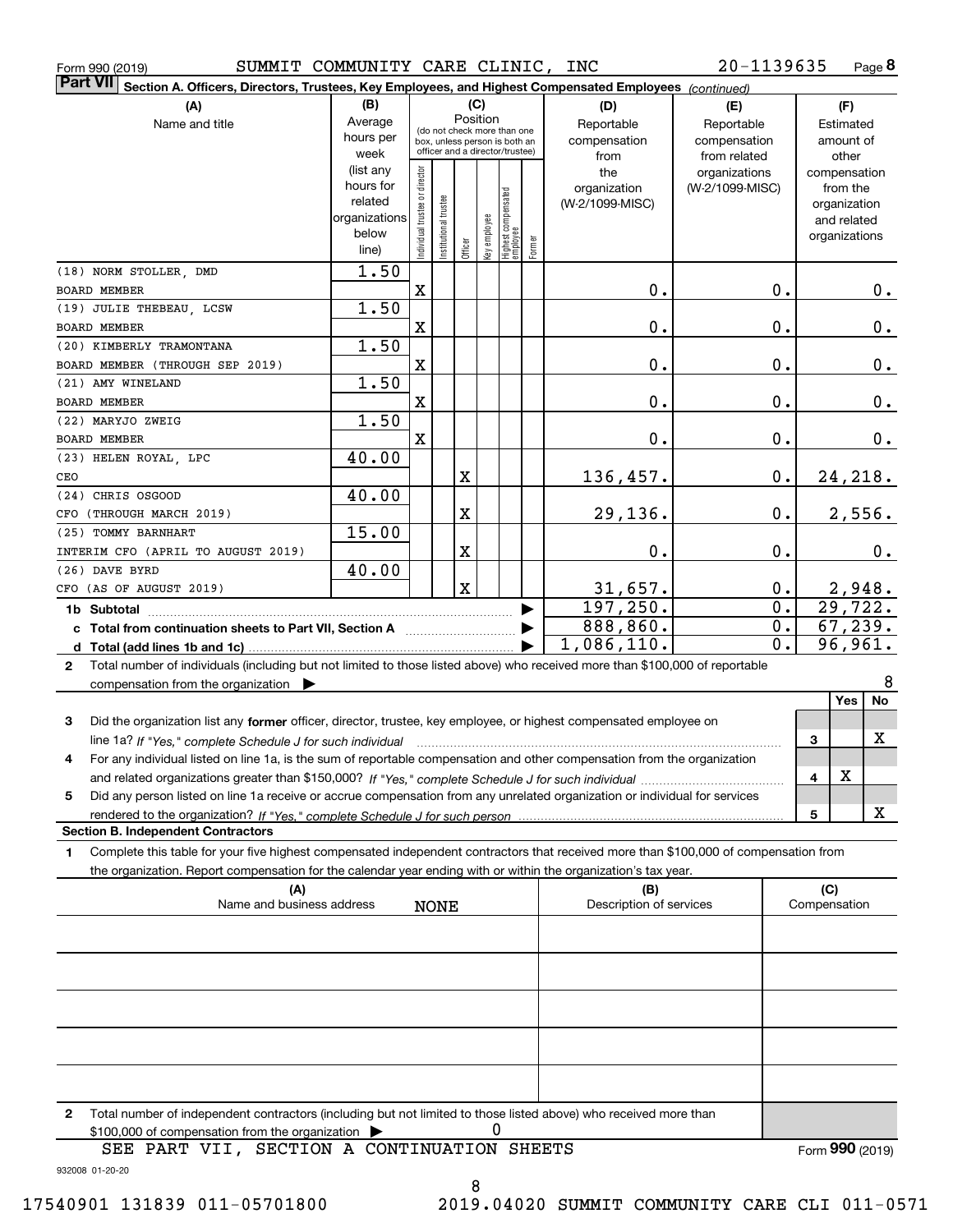| Form 990                                                                                                                  | $20 - 1139635$<br>SUMMIT COMMUNITY CARE CLINIC, INC |                                |                       |             |              |                              |        |                      |                              |                              |
|---------------------------------------------------------------------------------------------------------------------------|-----------------------------------------------------|--------------------------------|-----------------------|-------------|--------------|------------------------------|--------|----------------------|------------------------------|------------------------------|
| <b>Part VII</b><br>Section A. Officers, Directors, Trustees, Key Employees, and Highest Compensated Employees (continued) |                                                     |                                |                       |             |              |                              |        |                      |                              |                              |
| (A)                                                                                                                       | (B)                                                 |                                |                       |             | (C)          |                              |        | (D)                  | (E)                          | (F)                          |
| Name and title                                                                                                            | Average                                             |                                |                       | Position    |              |                              |        | Reportable           | Reportable                   | Estimated                    |
|                                                                                                                           | hours<br>per                                        |                                |                       |             |              | (check all that apply)       |        | compensation<br>from | compensation<br>from related | amount of<br>other           |
|                                                                                                                           | week                                                |                                |                       |             |              |                              |        | the                  | organizations                | compensation                 |
|                                                                                                                           | (list any                                           |                                |                       |             |              | Highest compensated employee |        | organization         | (W-2/1099-MISC)              | from the                     |
|                                                                                                                           | hours for                                           |                                |                       |             |              |                              |        | (W-2/1099-MISC)      |                              | organization                 |
|                                                                                                                           | related<br>organizations                            |                                |                       |             |              |                              |        |                      |                              | and related<br>organizations |
|                                                                                                                           | below                                               | Individual trustee or director | Institutional trustee |             | Key employee |                              |        |                      |                              |                              |
|                                                                                                                           | line)                                               |                                |                       | Officer     |              |                              | Former |                      |                              |                              |
| (27) TRACEY LAMBERT                                                                                                       | 40.00                                               |                                |                       |             |              |                              |        |                      |                              |                              |
| COO (AS OF SEPTEMBER 2019)                                                                                                |                                                     |                                |                       | $\mathbf X$ |              |                              |        | 26,811.              | $\mathbf 0$ .                | 6, 260.                      |
| (28) KATHLEEN COWIE, MD                                                                                                   | 40.00                                               |                                |                       |             |              |                              |        |                      |                              |                              |
| CMO                                                                                                                       |                                                     |                                |                       |             | X            |                              |        | 169,508.             | $\mathbf 0$ .                | 7,596.                       |
| (29) JOSHUA RUSK                                                                                                          | 40.00                                               |                                |                       |             |              |                              |        |                      |                              |                              |
| PHYSICIAN                                                                                                                 |                                                     |                                |                       |             |              | X                            |        | 161,734.             | $\mathbf 0$ .                | 12,090.                      |
| (30) DAVID PELSTER                                                                                                        | 40.00                                               |                                |                       |             |              |                              |        |                      |                              |                              |
| DENTIST                                                                                                                   |                                                     |                                |                       |             |              | $\mathbf X$                  |        | 137,572.             | $\mathbf 0$ .                | 12,801.                      |
| (31) GABIJA REVIS                                                                                                         | 40.00                                               |                                |                       |             |              |                              |        |                      |                              |                              |
| DENTIST<br>(32) SAMUEL TEAGUE                                                                                             | 40.00                                               |                                |                       |             |              | X                            |        | 132,939.             | $\mathbf 0$ .                | 11,676.                      |
| DENTIST                                                                                                                   |                                                     |                                |                       |             |              | $\mathbf X$                  |        | 130,944.             | $\mathbf 0$ .                | <u>11,962.</u>               |
| (33) CHARLES LACKEY                                                                                                       | 30.00                                               |                                |                       |             |              |                              |        |                      |                              |                              |
| PHYSICIAN                                                                                                                 |                                                     |                                |                       |             |              | $\mathbf X$                  |        | 129,352.             | $\mathbf 0$ .                | 4,854.                       |
|                                                                                                                           |                                                     |                                |                       |             |              |                              |        |                      |                              |                              |
|                                                                                                                           |                                                     |                                |                       |             |              |                              |        |                      |                              |                              |
|                                                                                                                           |                                                     |                                |                       |             |              |                              |        |                      |                              |                              |
|                                                                                                                           |                                                     |                                |                       |             |              |                              |        |                      |                              |                              |
|                                                                                                                           |                                                     |                                |                       |             |              |                              |        |                      |                              |                              |
|                                                                                                                           |                                                     |                                |                       |             |              |                              |        |                      |                              |                              |
|                                                                                                                           |                                                     |                                |                       |             |              |                              |        |                      |                              |                              |
|                                                                                                                           |                                                     |                                |                       |             |              |                              |        |                      |                              |                              |
|                                                                                                                           |                                                     |                                |                       |             |              |                              |        |                      |                              |                              |
|                                                                                                                           |                                                     |                                |                       |             |              |                              |        |                      |                              |                              |
|                                                                                                                           |                                                     |                                |                       |             |              |                              |        |                      |                              |                              |
|                                                                                                                           |                                                     |                                |                       |             |              |                              |        |                      |                              |                              |
|                                                                                                                           |                                                     |                                |                       |             |              |                              |        |                      |                              |                              |
|                                                                                                                           |                                                     |                                |                       |             |              |                              |        |                      |                              |                              |
|                                                                                                                           |                                                     |                                |                       |             |              |                              |        |                      |                              |                              |
|                                                                                                                           |                                                     |                                |                       |             |              |                              |        |                      |                              |                              |
|                                                                                                                           |                                                     |                                |                       |             |              |                              |        |                      |                              |                              |
|                                                                                                                           |                                                     |                                |                       |             |              |                              |        |                      |                              |                              |
|                                                                                                                           |                                                     |                                |                       |             |              |                              |        |                      |                              |                              |
|                                                                                                                           |                                                     |                                |                       |             |              |                              |        |                      |                              |                              |
|                                                                                                                           |                                                     |                                |                       |             |              |                              |        |                      |                              |                              |
|                                                                                                                           |                                                     |                                |                       |             |              |                              |        |                      |                              |                              |
|                                                                                                                           |                                                     |                                |                       |             |              |                              |        |                      |                              |                              |
|                                                                                                                           |                                                     |                                |                       |             |              |                              |        |                      |                              |                              |
|                                                                                                                           |                                                     |                                |                       |             |              |                              |        |                      |                              |                              |
| Total to Part VII, Section A, line 1c                                                                                     |                                                     |                                |                       |             |              |                              |        | 888,860.             |                              | 67, 239.                     |

932201 04-01-19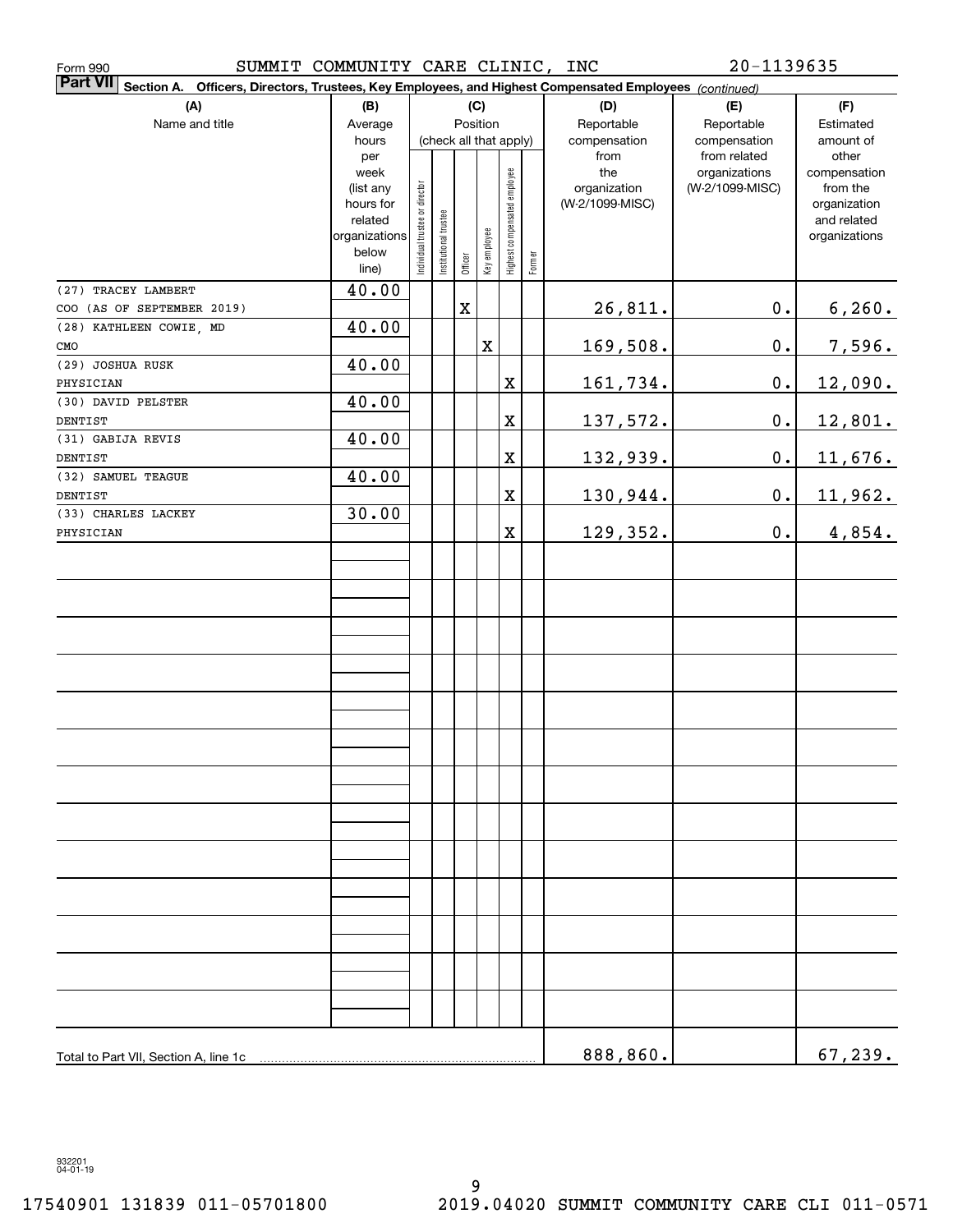| Check if Schedule O contains a response or note to any line in this Part VIII<br>(B)<br>$\overline{C}$<br>(D)<br>(A)<br>Related or exempt<br>Unrelated<br>Total revenue<br>from tax under<br>function revenue<br>business revenue<br><b>1 a</b> Federated campaigns<br>Contributions, Gifts, Grants<br>and Other Similar Amounts<br>1a<br>$\cdots$<br>1 <sub>b</sub><br>Membership dues<br>b<br>169,399.<br>1 <sub>c</sub><br>Fundraising events<br>с<br>1 <sub>d</sub><br>Related organizations<br>d<br>3,474,271.<br>1e<br>Government grants (contributions)<br>е<br>f All other contributions, gifts, grants, and<br>1,276,662.<br>similar amounts not included above<br>1f<br>102,541.<br>$1g$ s<br>Noncash contributions included in lines 1a-1f<br>a<br>4,920,332.<br><b>Business Code</b><br><u>4,798,499.4,798,499.</u><br>624100<br>2 a PATIENT FEES<br>Program Service<br>Revenue<br>$-8,500.$<br>$-8,500.$<br>624100<br>MEDICAID EHR INCENTIVE<br>b<br>с<br>the control of the control of the control of the control of the control of the control of<br>d<br><u> 1989 - Johann Stein, mars an deus Amerikaansk kommunister (</u><br>е<br>All other program service revenue<br>f<br>4,789,999.<br>$\blacktriangleright$<br>a<br>Investment income (including dividends, interest, and<br>3<br>953.<br>Income from investment of tax-exempt bond proceeds<br>4<br>5<br>(i) Real<br>(ii) Personal<br>Gross rents<br>6a<br>6а<br>.<br>6b<br>Less: rental expenses<br>b<br>6c<br>Rental income or (loss)<br>с<br>Net rental income or (loss)<br>d<br>(i) Securities<br>(ii) Other<br>7 a Gross amount from sales of<br>assets other than inventory<br>7a<br><b>b</b> Less: cost or other basis<br>Revenue<br>7b<br>and sales expenses<br> 7c <br>c Gain or (loss)<br>8 a Gross income from fundraising events (not<br><b>Other</b><br>$169,399.$ of<br>including \$<br>contributions reported on line 1c). See<br>$17,850$ .<br>  8a  <br>12,731.<br>8 <sub>b</sub><br><b>b</b> Less: direct expenses<br>5,119.<br>Net income or (loss) from fundraising events<br>c<br>9 a Gross income from gaming activities. See<br> 9a<br>9 <sub>b</sub><br><b>b</b> Less: direct expenses <b>manually</b><br>c Net income or (loss) from gaming activities<br>10 a Gross sales of inventory, less returns<br> 10a<br>10bl<br><b>b</b> Less: cost of goods sold<br>c Net income or (loss) from sales of inventory<br><b>Business Code</b><br>Miscellaneous<br>28,052.<br>900099<br>11 a MISCELLANEOUS INCOME<br>Revenue<br>b<br>c<br>28,052.<br>$\blacktriangleright$<br>9,744,455.4,789,999.<br>34, 124.<br>$0$ .<br>12<br>932009 01-20-20 | <b>Part VIII</b> | <b>Statement of Revenue</b> |  |  |                                        |
|-----------------------------------------------------------------------------------------------------------------------------------------------------------------------------------------------------------------------------------------------------------------------------------------------------------------------------------------------------------------------------------------------------------------------------------------------------------------------------------------------------------------------------------------------------------------------------------------------------------------------------------------------------------------------------------------------------------------------------------------------------------------------------------------------------------------------------------------------------------------------------------------------------------------------------------------------------------------------------------------------------------------------------------------------------------------------------------------------------------------------------------------------------------------------------------------------------------------------------------------------------------------------------------------------------------------------------------------------------------------------------------------------------------------------------------------------------------------------------------------------------------------------------------------------------------------------------------------------------------------------------------------------------------------------------------------------------------------------------------------------------------------------------------------------------------------------------------------------------------------------------------------------------------------------------------------------------------------------------------------------------------------------------------------------------------------------------------------------------------------------------------------------------------------------------------------------------------------------------------------------------------------------------------------------------------------------------------------------------------------------------------------------------------------------------------------------------------------------------------------------------------------------------------------------------------------------------------------------------------------------------------------|------------------|-----------------------------|--|--|----------------------------------------|
|                                                                                                                                                                                                                                                                                                                                                                                                                                                                                                                                                                                                                                                                                                                                                                                                                                                                                                                                                                                                                                                                                                                                                                                                                                                                                                                                                                                                                                                                                                                                                                                                                                                                                                                                                                                                                                                                                                                                                                                                                                                                                                                                                                                                                                                                                                                                                                                                                                                                                                                                                                                                                                         |                  |                             |  |  |                                        |
|                                                                                                                                                                                                                                                                                                                                                                                                                                                                                                                                                                                                                                                                                                                                                                                                                                                                                                                                                                                                                                                                                                                                                                                                                                                                                                                                                                                                                                                                                                                                                                                                                                                                                                                                                                                                                                                                                                                                                                                                                                                                                                                                                                                                                                                                                                                                                                                                                                                                                                                                                                                                                                         |                  |                             |  |  | Revenue excluded<br>sections 512 - 514 |
|                                                                                                                                                                                                                                                                                                                                                                                                                                                                                                                                                                                                                                                                                                                                                                                                                                                                                                                                                                                                                                                                                                                                                                                                                                                                                                                                                                                                                                                                                                                                                                                                                                                                                                                                                                                                                                                                                                                                                                                                                                                                                                                                                                                                                                                                                                                                                                                                                                                                                                                                                                                                                                         |                  |                             |  |  |                                        |
|                                                                                                                                                                                                                                                                                                                                                                                                                                                                                                                                                                                                                                                                                                                                                                                                                                                                                                                                                                                                                                                                                                                                                                                                                                                                                                                                                                                                                                                                                                                                                                                                                                                                                                                                                                                                                                                                                                                                                                                                                                                                                                                                                                                                                                                                                                                                                                                                                                                                                                                                                                                                                                         |                  |                             |  |  |                                        |
|                                                                                                                                                                                                                                                                                                                                                                                                                                                                                                                                                                                                                                                                                                                                                                                                                                                                                                                                                                                                                                                                                                                                                                                                                                                                                                                                                                                                                                                                                                                                                                                                                                                                                                                                                                                                                                                                                                                                                                                                                                                                                                                                                                                                                                                                                                                                                                                                                                                                                                                                                                                                                                         |                  |                             |  |  |                                        |
|                                                                                                                                                                                                                                                                                                                                                                                                                                                                                                                                                                                                                                                                                                                                                                                                                                                                                                                                                                                                                                                                                                                                                                                                                                                                                                                                                                                                                                                                                                                                                                                                                                                                                                                                                                                                                                                                                                                                                                                                                                                                                                                                                                                                                                                                                                                                                                                                                                                                                                                                                                                                                                         |                  |                             |  |  | 953.                                   |
|                                                                                                                                                                                                                                                                                                                                                                                                                                                                                                                                                                                                                                                                                                                                                                                                                                                                                                                                                                                                                                                                                                                                                                                                                                                                                                                                                                                                                                                                                                                                                                                                                                                                                                                                                                                                                                                                                                                                                                                                                                                                                                                                                                                                                                                                                                                                                                                                                                                                                                                                                                                                                                         |                  |                             |  |  |                                        |
|                                                                                                                                                                                                                                                                                                                                                                                                                                                                                                                                                                                                                                                                                                                                                                                                                                                                                                                                                                                                                                                                                                                                                                                                                                                                                                                                                                                                                                                                                                                                                                                                                                                                                                                                                                                                                                                                                                                                                                                                                                                                                                                                                                                                                                                                                                                                                                                                                                                                                                                                                                                                                                         |                  |                             |  |  |                                        |
|                                                                                                                                                                                                                                                                                                                                                                                                                                                                                                                                                                                                                                                                                                                                                                                                                                                                                                                                                                                                                                                                                                                                                                                                                                                                                                                                                                                                                                                                                                                                                                                                                                                                                                                                                                                                                                                                                                                                                                                                                                                                                                                                                                                                                                                                                                                                                                                                                                                                                                                                                                                                                                         |                  |                             |  |  |                                        |
|                                                                                                                                                                                                                                                                                                                                                                                                                                                                                                                                                                                                                                                                                                                                                                                                                                                                                                                                                                                                                                                                                                                                                                                                                                                                                                                                                                                                                                                                                                                                                                                                                                                                                                                                                                                                                                                                                                                                                                                                                                                                                                                                                                                                                                                                                                                                                                                                                                                                                                                                                                                                                                         |                  |                             |  |  |                                        |
|                                                                                                                                                                                                                                                                                                                                                                                                                                                                                                                                                                                                                                                                                                                                                                                                                                                                                                                                                                                                                                                                                                                                                                                                                                                                                                                                                                                                                                                                                                                                                                                                                                                                                                                                                                                                                                                                                                                                                                                                                                                                                                                                                                                                                                                                                                                                                                                                                                                                                                                                                                                                                                         |                  |                             |  |  |                                        |
|                                                                                                                                                                                                                                                                                                                                                                                                                                                                                                                                                                                                                                                                                                                                                                                                                                                                                                                                                                                                                                                                                                                                                                                                                                                                                                                                                                                                                                                                                                                                                                                                                                                                                                                                                                                                                                                                                                                                                                                                                                                                                                                                                                                                                                                                                                                                                                                                                                                                                                                                                                                                                                         |                  |                             |  |  | 5,119.                                 |
|                                                                                                                                                                                                                                                                                                                                                                                                                                                                                                                                                                                                                                                                                                                                                                                                                                                                                                                                                                                                                                                                                                                                                                                                                                                                                                                                                                                                                                                                                                                                                                                                                                                                                                                                                                                                                                                                                                                                                                                                                                                                                                                                                                                                                                                                                                                                                                                                                                                                                                                                                                                                                                         |                  |                             |  |  |                                        |
|                                                                                                                                                                                                                                                                                                                                                                                                                                                                                                                                                                                                                                                                                                                                                                                                                                                                                                                                                                                                                                                                                                                                                                                                                                                                                                                                                                                                                                                                                                                                                                                                                                                                                                                                                                                                                                                                                                                                                                                                                                                                                                                                                                                                                                                                                                                                                                                                                                                                                                                                                                                                                                         |                  |                             |  |  |                                        |
|                                                                                                                                                                                                                                                                                                                                                                                                                                                                                                                                                                                                                                                                                                                                                                                                                                                                                                                                                                                                                                                                                                                                                                                                                                                                                                                                                                                                                                                                                                                                                                                                                                                                                                                                                                                                                                                                                                                                                                                                                                                                                                                                                                                                                                                                                                                                                                                                                                                                                                                                                                                                                                         |                  |                             |  |  |                                        |
|                                                                                                                                                                                                                                                                                                                                                                                                                                                                                                                                                                                                                                                                                                                                                                                                                                                                                                                                                                                                                                                                                                                                                                                                                                                                                                                                                                                                                                                                                                                                                                                                                                                                                                                                                                                                                                                                                                                                                                                                                                                                                                                                                                                                                                                                                                                                                                                                                                                                                                                                                                                                                                         |                  |                             |  |  |                                        |
|                                                                                                                                                                                                                                                                                                                                                                                                                                                                                                                                                                                                                                                                                                                                                                                                                                                                                                                                                                                                                                                                                                                                                                                                                                                                                                                                                                                                                                                                                                                                                                                                                                                                                                                                                                                                                                                                                                                                                                                                                                                                                                                                                                                                                                                                                                                                                                                                                                                                                                                                                                                                                                         |                  |                             |  |  | 28,052.                                |
|                                                                                                                                                                                                                                                                                                                                                                                                                                                                                                                                                                                                                                                                                                                                                                                                                                                                                                                                                                                                                                                                                                                                                                                                                                                                                                                                                                                                                                                                                                                                                                                                                                                                                                                                                                                                                                                                                                                                                                                                                                                                                                                                                                                                                                                                                                                                                                                                                                                                                                                                                                                                                                         |                  |                             |  |  |                                        |
|                                                                                                                                                                                                                                                                                                                                                                                                                                                                                                                                                                                                                                                                                                                                                                                                                                                                                                                                                                                                                                                                                                                                                                                                                                                                                                                                                                                                                                                                                                                                                                                                                                                                                                                                                                                                                                                                                                                                                                                                                                                                                                                                                                                                                                                                                                                                                                                                                                                                                                                                                                                                                                         |                  |                             |  |  |                                        |
|                                                                                                                                                                                                                                                                                                                                                                                                                                                                                                                                                                                                                                                                                                                                                                                                                                                                                                                                                                                                                                                                                                                                                                                                                                                                                                                                                                                                                                                                                                                                                                                                                                                                                                                                                                                                                                                                                                                                                                                                                                                                                                                                                                                                                                                                                                                                                                                                                                                                                                                                                                                                                                         |                  |                             |  |  |                                        |
|                                                                                                                                                                                                                                                                                                                                                                                                                                                                                                                                                                                                                                                                                                                                                                                                                                                                                                                                                                                                                                                                                                                                                                                                                                                                                                                                                                                                                                                                                                                                                                                                                                                                                                                                                                                                                                                                                                                                                                                                                                                                                                                                                                                                                                                                                                                                                                                                                                                                                                                                                                                                                                         |                  |                             |  |  | Form 990 (2019)                        |

Form 990 (2019) SUMMIT COMMUNITY CARE CLINIC,INC 20-1139635 Page

**9**

<sup>10</sup> 17540901 131839 011-05701800 2019.04020 SUMMIT COMMUNITY CARE CLI 011-0571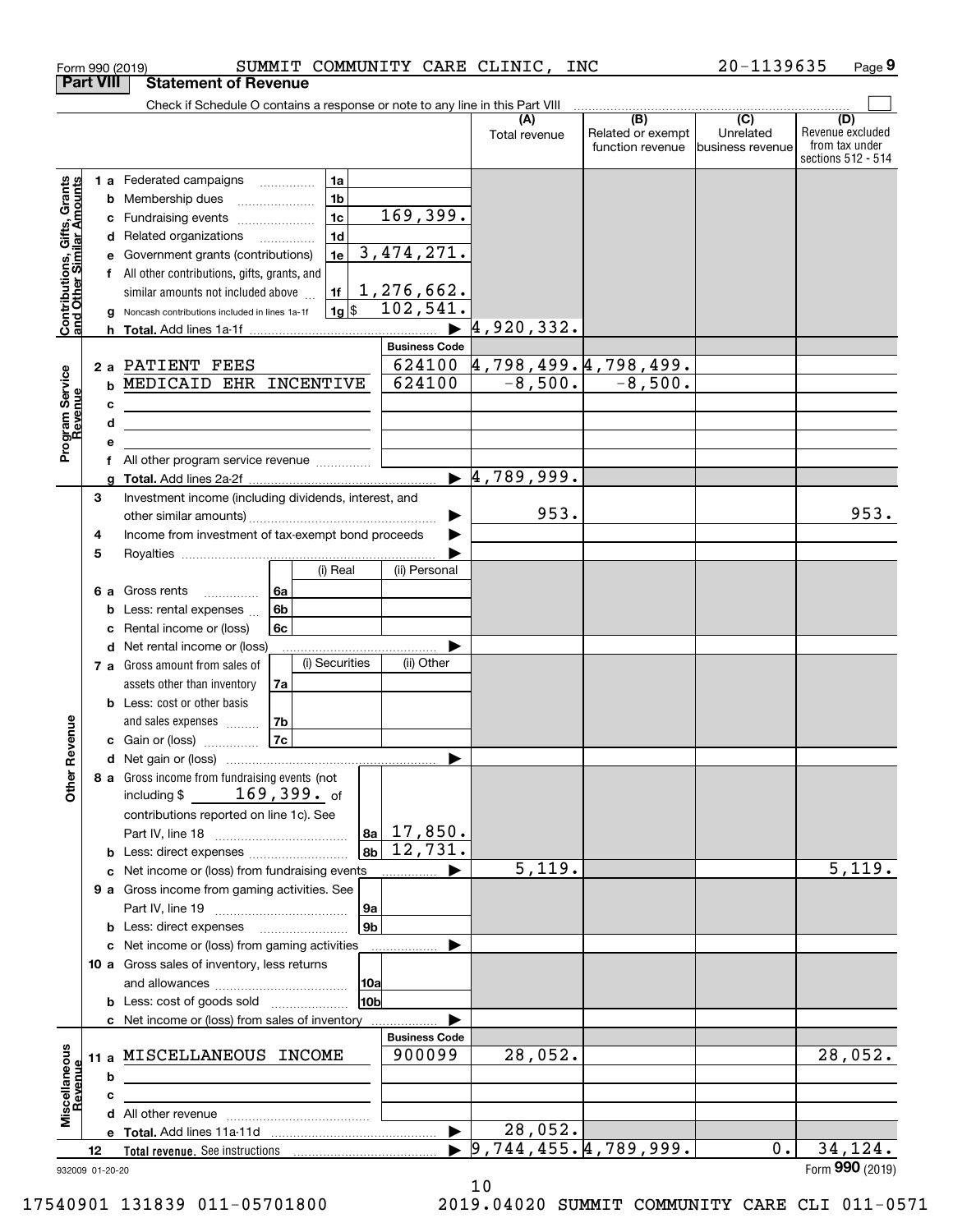<code>Form</code> 990 (2019) SUMMIT COMMUNITY CARE CLINIC , INC  $20-1139635$  <code>Page</code> **Part IX Statement of Functional Expenses**

*Section 501(c)(3) and 501(c)(4) organizations must complete all columns. All other organizations must complete column (A).*

|              | Check if Schedule O contains a response or note to any line in this Part IX                                                                                                                                |                |                                    |                                           |                                |
|--------------|------------------------------------------------------------------------------------------------------------------------------------------------------------------------------------------------------------|----------------|------------------------------------|-------------------------------------------|--------------------------------|
|              | Do not include amounts reported on lines 6b,<br>7b, 8b, 9b, and 10b of Part VIII.                                                                                                                          | Total expenses | (B)<br>Program service<br>expenses | (C)<br>Management and<br>general expenses | (D)<br>Fundraising<br>expenses |
| 1.           | Grants and other assistance to domestic organizations                                                                                                                                                      |                |                                    |                                           |                                |
|              | and domestic governments. See Part IV, line 21                                                                                                                                                             | 736.           | 736.                               |                                           |                                |
| $\mathbf{2}$ | Grants and other assistance to domestic                                                                                                                                                                    |                |                                    |                                           |                                |
|              | individuals. See Part IV, line 22                                                                                                                                                                          |                |                                    |                                           |                                |
| 3            | Grants and other assistance to foreign                                                                                                                                                                     |                |                                    |                                           |                                |
|              | organizations, foreign governments, and foreign                                                                                                                                                            |                |                                    |                                           |                                |
|              | individuals. See Part IV, lines 15 and 16                                                                                                                                                                  |                |                                    |                                           |                                |
| 4            | Benefits paid to or for members                                                                                                                                                                            |                |                                    |                                           |                                |
| 5            | Compensation of current officers, directors,                                                                                                                                                               |                |                                    |                                           |                                |
|              | trustees, and key employees                                                                                                                                                                                | 260,043.       |                                    | 252,009.                                  | 8,034.                         |
| 6            | Compensation not included above to disqualified                                                                                                                                                            |                |                                    |                                           |                                |
|              | persons (as defined under section 4958(f)(1)) and                                                                                                                                                          |                |                                    |                                           |                                |
|              | persons described in section 4958(c)(3)(B)                                                                                                                                                                 | 5,581,676.     | 5, 190, 799.                       | 317,885.                                  | 72,992.                        |
| 7            |                                                                                                                                                                                                            |                |                                    |                                           |                                |
| 8            | Pension plan accruals and contributions (include<br>section 401(k) and 403(b) employer contributions)                                                                                                      | 95,927.        | 85,547.                            | 8,425.                                    |                                |
| 9            |                                                                                                                                                                                                            | 668,846.       | 635,787.                           | $\overline{29}$ , 164.                    | <u>1,955.</u><br>3,895.        |
| 10           |                                                                                                                                                                                                            | 439,855.       | 393,203.                           | 40,414.                                   | 6, 238.                        |
| 11           | Fees for services (nonemployees):                                                                                                                                                                          |                |                                    |                                           |                                |
|              |                                                                                                                                                                                                            |                |                                    |                                           |                                |
| b            |                                                                                                                                                                                                            | 8,455.         |                                    | 8,455.                                    |                                |
| c            |                                                                                                                                                                                                            | 35,400.        |                                    | 35,400.                                   |                                |
| d            |                                                                                                                                                                                                            |                |                                    |                                           |                                |
|              | Professional fundraising services. See Part IV, line 17                                                                                                                                                    | 8,000.         |                                    |                                           | 8,000.                         |
| f            |                                                                                                                                                                                                            |                |                                    |                                           |                                |
| g            | Other. (If line 11g amount exceeds 10% of line 25,                                                                                                                                                         |                |                                    |                                           |                                |
|              | column (A) amount, list line 11g expenses on Sch O.)                                                                                                                                                       | 797,611.       | 676,751.                           | 114,096.                                  | 6,764.                         |
| 12           |                                                                                                                                                                                                            | 17,147.        | 2,322.                             | 14,825.                                   |                                |
| 13           |                                                                                                                                                                                                            | 239,522.       | 141,557.                           | 97,965.                                   |                                |
| 14           |                                                                                                                                                                                                            | 229,509.       | 67,846.                            | 159,467.                                  | 2,196.                         |
| 15           |                                                                                                                                                                                                            |                |                                    |                                           |                                |
| 16           |                                                                                                                                                                                                            | 195,376.       | 180,465.                           | 2, 292.                                   | 12,619.                        |
| 17           | Travel                                                                                                                                                                                                     | 4,326.         | 3,708.                             | 606.                                      | 12.                            |
| 18           | Payments of travel or entertainment expenses                                                                                                                                                               |                |                                    |                                           |                                |
|              | for any federal, state, or local public officials                                                                                                                                                          |                |                                    |                                           |                                |
| 19           | Conferences, conventions, and meetings                                                                                                                                                                     | 23,600.        | 11,567.                            | 12,018.                                   | 15.                            |
| 20           | Interest                                                                                                                                                                                                   | 1,511.         |                                    | 1,511.                                    |                                |
| 21           |                                                                                                                                                                                                            |                |                                    |                                           |                                |
| 22           | Depreciation, depletion, and amortization                                                                                                                                                                  | 143,852.       | 124,650.                           | 19,202.                                   |                                |
| 23           | Insurance                                                                                                                                                                                                  | 89,367.        | 60, 397.                           | 28,970.                                   |                                |
| 24           | Other expenses. Itemize expenses not covered<br>above (List miscellaneous expenses on line 24e. If<br>line 24e amount exceeds 10% of line 25, column (A)<br>amount, list line 24e expenses on Schedule O.) |                |                                    |                                           |                                |
| a            | MEDICAL SUPPLIES                                                                                                                                                                                           | 503,724.       | 503,724.                           |                                           |                                |
| b            | BAD DEBT EXPENSE                                                                                                                                                                                           | 207,294.       | 207,294.                           |                                           |                                |
|              | EDUCATION & TRAINING                                                                                                                                                                                       | 142,870.       | 132,912.                           | 9,958.                                    |                                |
| d            | DUES & LICENSES                                                                                                                                                                                            | 78,541.        | 62,869.                            | 15,672.                                   |                                |
|              | e All other expenses                                                                                                                                                                                       | 52,662.        | 22,996.                            | 21,186.                                   | 8,480.                         |
| 25           | Total functional expenses. Add lines 1 through 24e                                                                                                                                                         | 9,825,850.     | 8,505,130.                         | 1,189,520.                                | 131, 200.                      |
| 26           | Joint costs. Complete this line only if the organization                                                                                                                                                   |                |                                    |                                           |                                |
|              | reported in column (B) joint costs from a combined                                                                                                                                                         |                |                                    |                                           |                                |
|              | educational campaign and fundraising solicitation.                                                                                                                                                         |                |                                    |                                           |                                |
|              | Check here $\blacktriangleright$<br>if following SOP 98-2 (ASC 958-720)                                                                                                                                    |                |                                    |                                           |                                |

11

932010 01-20-20

17540901 131839 011-05701800 2019.04020 SUMMIT COMMUNITY CARE CLI 011-0571

Form (2019) **990**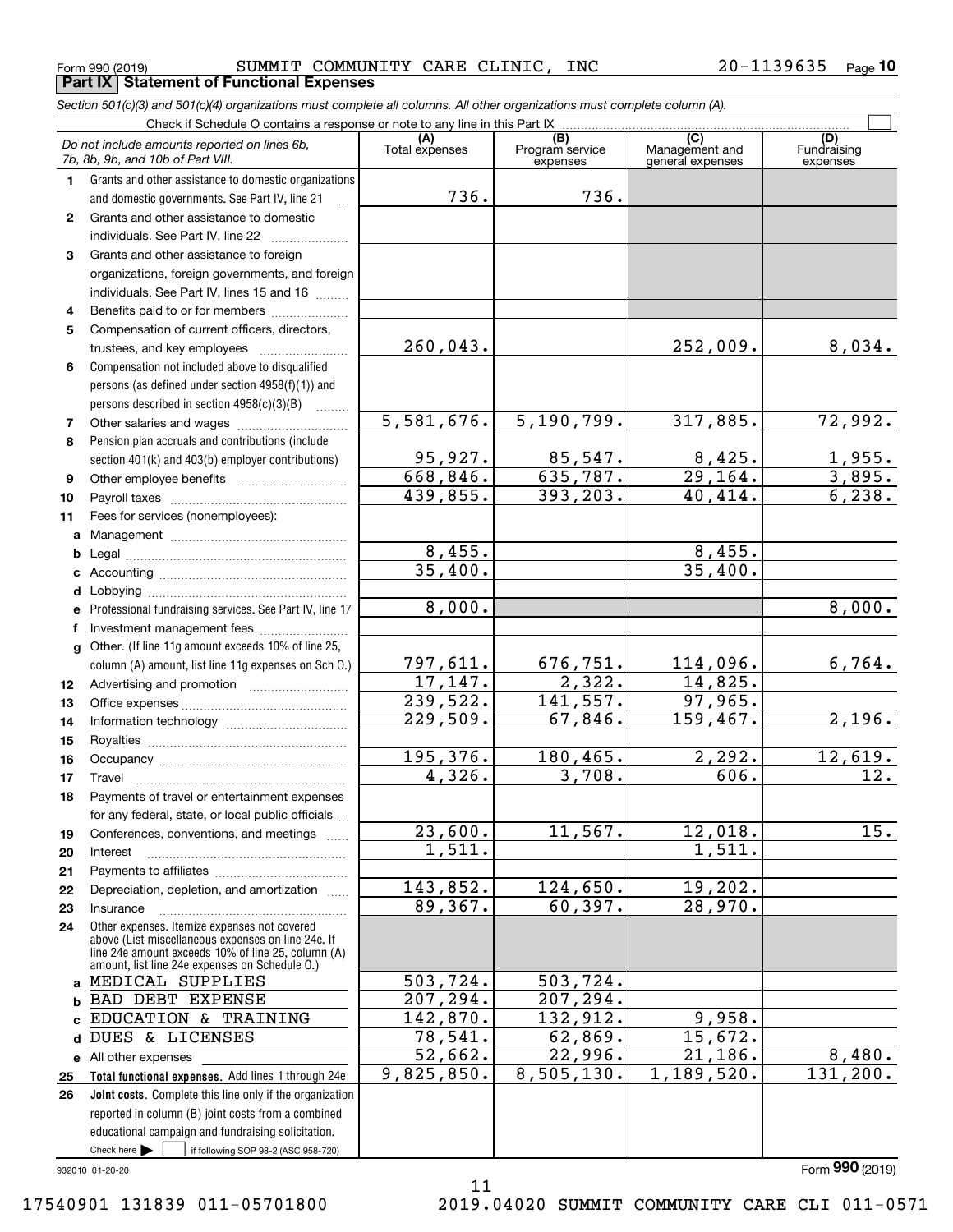|  | Form 990 (2019) |  | SUMMIT COMMUNITY CARE CLINIC, |  |  | <b>INC</b> | 20-1139635 | Page |
|--|-----------------|--|-------------------------------|--|--|------------|------------|------|
|--|-----------------|--|-------------------------------|--|--|------------|------------|------|

|                             |    | Check if Schedule O contains a response or note to any line in this Part X         |                     |                   |                             |                 |                                   |
|-----------------------------|----|------------------------------------------------------------------------------------|---------------------|-------------------|-----------------------------|-----------------|-----------------------------------|
|                             |    |                                                                                    |                     |                   | (A)<br>Beginning of year    |                 | (B)<br>End of year                |
|                             | 1. |                                                                                    |                     |                   | 790,078.                    | $\mathbf{1}$    | 924,879.                          |
|                             | 2  |                                                                                    |                     |                   |                             | $\mathbf{2}$    |                                   |
|                             | з  |                                                                                    |                     |                   | 317,815.                    | $\mathbf{3}$    | 774,436.                          |
|                             | 4  |                                                                                    |                     |                   | 979, 214.                   | $\overline{4}$  | 475,415.                          |
|                             | 5  | Loans and other receivables from any current or former officer, director,          |                     |                   |                             |                 |                                   |
|                             |    | trustee, key employee, creator or founder, substantial contributor, or 35%         |                     |                   |                             |                 |                                   |
|                             |    | controlled entity or family member of any of these persons                         |                     |                   |                             | 5               |                                   |
|                             | 6  | Loans and other receivables from other disqualified persons (as defined            |                     |                   |                             |                 |                                   |
|                             |    | under section $4958(f)(1)$ , and persons described in section $4958(c)(3)(B)$      |                     |                   |                             | 6               |                                   |
|                             | 7  |                                                                                    |                     | $\overline{7}$    |                             |                 |                                   |
| Assets                      | 8  |                                                                                    |                     | 57,216.           | 8                           | 39,283.         |                                   |
|                             | 9  | Prepaid expenses and deferred charges                                              |                     |                   | 72,488.                     | 9               | 164, 540.                         |
|                             |    | <b>10a</b> Land, buildings, and equipment: cost or other                           |                     |                   |                             |                 |                                   |
|                             |    |                                                                                    |                     |                   |                             |                 |                                   |
|                             |    |                                                                                    |                     |                   | 884,874.                    | 10 <sub>c</sub> | 839,652.                          |
|                             | 11 |                                                                                    |                     |                   |                             | 11              |                                   |
|                             | 12 |                                                                                    |                     |                   | 12                          |                 |                                   |
|                             | 13 |                                                                                    |                     | 13                |                             |                 |                                   |
|                             | 14 |                                                                                    |                     | 14                |                             |                 |                                   |
|                             | 15 |                                                                                    |                     | 7,500.            | 15                          | 7,500.          |                                   |
|                             | 16 |                                                                                    |                     |                   | 3, 109, 185.                | 16              | 3,225,705.                        |
|                             | 17 |                                                                                    |                     | 660, 156.         | 17                          | 814,012.        |                                   |
|                             | 18 |                                                                                    |                     |                   |                             | 18              |                                   |
|                             | 19 |                                                                                    |                     | 19                |                             |                 |                                   |
|                             | 20 |                                                                                    |                     |                   |                             | 20              |                                   |
|                             | 21 | Escrow or custodial account liability. Complete Part IV of Schedule D              |                     | 1.1.1.1.1.1.1.1.1 |                             | 21              |                                   |
|                             | 22 | Loans and other payables to any current or former officer, director,               |                     |                   |                             |                 |                                   |
| Liabilities                 |    | trustee, key employee, creator or founder, substantial contributor, or 35%         |                     |                   |                             |                 |                                   |
|                             |    | controlled entity or family member of any of these persons                         |                     |                   |                             | 22              |                                   |
|                             | 23 | Secured mortgages and notes payable to unrelated third parties                     |                     |                   |                             | 23              | 11,666.                           |
|                             | 24 |                                                                                    |                     |                   |                             | 24              |                                   |
|                             | 25 | Other liabilities (including federal income tax, payables to related third         |                     |                   |                             |                 |                                   |
|                             |    | parties, and other liabilities not included on lines 17-24). Complete Part X       |                     |                   |                             |                 |                                   |
|                             |    | of Schedule D                                                                      | 99,178.<br>759,334. | 25                | <u>131,571.</u><br>957,249. |                 |                                   |
|                             | 26 | Total liabilities. Add lines 17 through 25                                         |                     |                   |                             | 26              |                                   |
|                             |    | Organizations that follow FASB ASC 958, check here $\blacktriangleright \boxed{X}$ |                     |                   |                             |                 |                                   |
|                             |    | and complete lines 27, 28, 32, and 33.                                             |                     |                   |                             |                 |                                   |
|                             | 27 | Net assets without donor restrictions                                              |                     |                   | <u>1,094,618.</u>           | 27              | $\frac{1,556,037.}{712,419.}$     |
|                             | 28 |                                                                                    |                     | 1, 255, 233.      | 28                          |                 |                                   |
|                             |    | Organizations that do not follow FASB ASC 958, check here $\blacktriangleright$    |                     |                   |                             |                 |                                   |
|                             |    | and complete lines 29 through 33.                                                  |                     |                   |                             |                 |                                   |
|                             | 29 |                                                                                    |                     |                   |                             | 29              |                                   |
|                             | 30 | Paid-in or capital surplus, or land, building, or equipment fund                   |                     |                   |                             | 30              |                                   |
| Net Assets or Fund Balances | 31 | Retained earnings, endowment, accumulated income, or other funds                   |                     |                   | 2,349,851.                  | 31              |                                   |
|                             | 32 |                                                                                    |                     |                   | 3, 109, 185.                | 32<br>33        | <u>2,268,456.</u><br>3, 225, 705. |
|                             | 33 |                                                                                    |                     |                   |                             |                 |                                   |

Form (2019) **990**

## **Part X Balance Sheet**

|  | Form 990 (2019)   |
|--|-------------------|
|  | $\cdots$ $\cdots$ |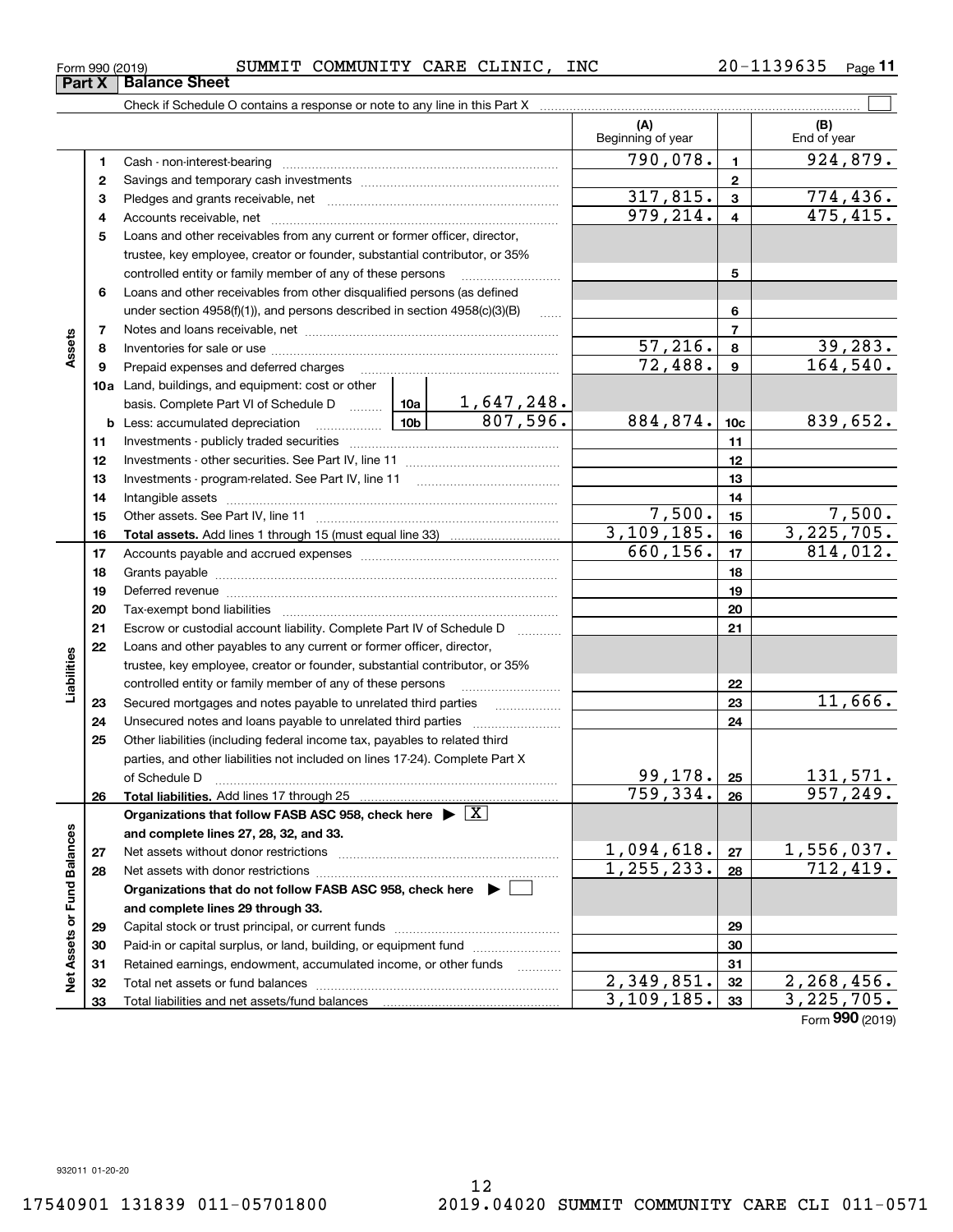|    | SUMMIT COMMUNITY CARE CLINIC, INC<br>Form 990 (2019)                                                                                                                                    |                | 20-1139635     |     | Page 12          |
|----|-----------------------------------------------------------------------------------------------------------------------------------------------------------------------------------------|----------------|----------------|-----|------------------|
|    | Part XI<br><b>Reconciliation of Net Assets</b>                                                                                                                                          |                |                |     |                  |
|    |                                                                                                                                                                                         |                |                |     |                  |
|    |                                                                                                                                                                                         |                |                |     |                  |
| 1  |                                                                                                                                                                                         | 1              | 9,744,455.     |     |                  |
| 2  |                                                                                                                                                                                         | $\mathbf{2}$   | 9,825,850.     |     |                  |
| з  | Revenue less expenses. Subtract line 2 from line 1                                                                                                                                      | 3              |                |     | $-81,395.$       |
| 4  |                                                                                                                                                                                         | 4              | 2,349,851.     |     |                  |
| 5  |                                                                                                                                                                                         | 5              |                |     |                  |
| 6  |                                                                                                                                                                                         | 6              |                |     |                  |
| 7  |                                                                                                                                                                                         | $\overline{7}$ |                |     |                  |
| 8  | Prior period adjustments                                                                                                                                                                | 8              |                |     |                  |
| 9  | Other changes in net assets or fund balances (explain on Schedule O)                                                                                                                    | $\mathbf{9}$   |                |     | $\overline{0}$ . |
| 10 | Net assets or fund balances at end of year. Combine lines 3 through 9 (must equal Part X, line 32,                                                                                      |                |                |     |                  |
|    |                                                                                                                                                                                         | 10             | 2, 268, 456.   |     |                  |
|    | <b>Part XII</b> Financial Statements and Reporting                                                                                                                                      |                |                |     |                  |
|    | Check if Schedule O contains a response or note to any line in this Part XII [11] [11] [11] [11] [11] [11] Check if Schedule O contains a response or note to any line in this Part XII |                |                |     |                  |
|    |                                                                                                                                                                                         |                |                | Yes | No               |
| 1. | $\boxed{\mathbf{X}}$ Accrual<br>Accounting method used to prepare the Form 990: <u>I</u> Cash<br>Other                                                                                  |                |                |     |                  |
|    | If the organization changed its method of accounting from a prior year or checked "Other," explain in Schedule O.                                                                       |                |                |     |                  |
|    | 2a Were the organization's financial statements compiled or reviewed by an independent accountant?                                                                                      |                | 2a             |     | x                |
|    | If "Yes," check a box below to indicate whether the financial statements for the year were compiled or reviewed on a                                                                    |                |                |     |                  |
|    | separate basis, consolidated basis, or both:                                                                                                                                            |                |                |     |                  |
|    | Separate basis<br>Consolidated basis<br>Both consolidated and separate basis                                                                                                            |                |                |     |                  |
|    | <b>b</b> Were the organization's financial statements audited by an independent accountant?                                                                                             |                | 2 <sub>b</sub> | X   |                  |
|    | If "Yes," check a box below to indicate whether the financial statements for the year were audited on a separate basis,                                                                 |                |                |     |                  |
|    | consolidated basis, or both:                                                                                                                                                            |                |                |     |                  |
|    | $\lfloor x \rfloor$ Separate basis<br><b>Consolidated basis</b><br>Both consolidated and separate basis                                                                                 |                |                |     |                  |
|    | c If "Yes" to line 2a or 2b, does the organization have a committee that assumes responsibility for oversight of the audit,                                                             |                |                |     |                  |
|    |                                                                                                                                                                                         |                | 2c             | X   |                  |
|    | If the organization changed either its oversight process or selection process during the tax year, explain on Schedule O.                                                               |                |                |     |                  |
|    | 3a As a result of a federal award, was the organization required to undergo an audit or audits as set forth in the Single Audit                                                         |                |                |     |                  |
|    |                                                                                                                                                                                         |                | За             | X   |                  |
|    | b If "Yes," did the organization undergo the required audit or audits? If the organization did not undergo the required audit                                                           |                |                |     |                  |
|    | or audits, explain why on Schedule O and describe any steps taken to undergo such audits manufactured university                                                                        |                | 3b             | х   |                  |

Form (2019) **990**

932012 01-20-20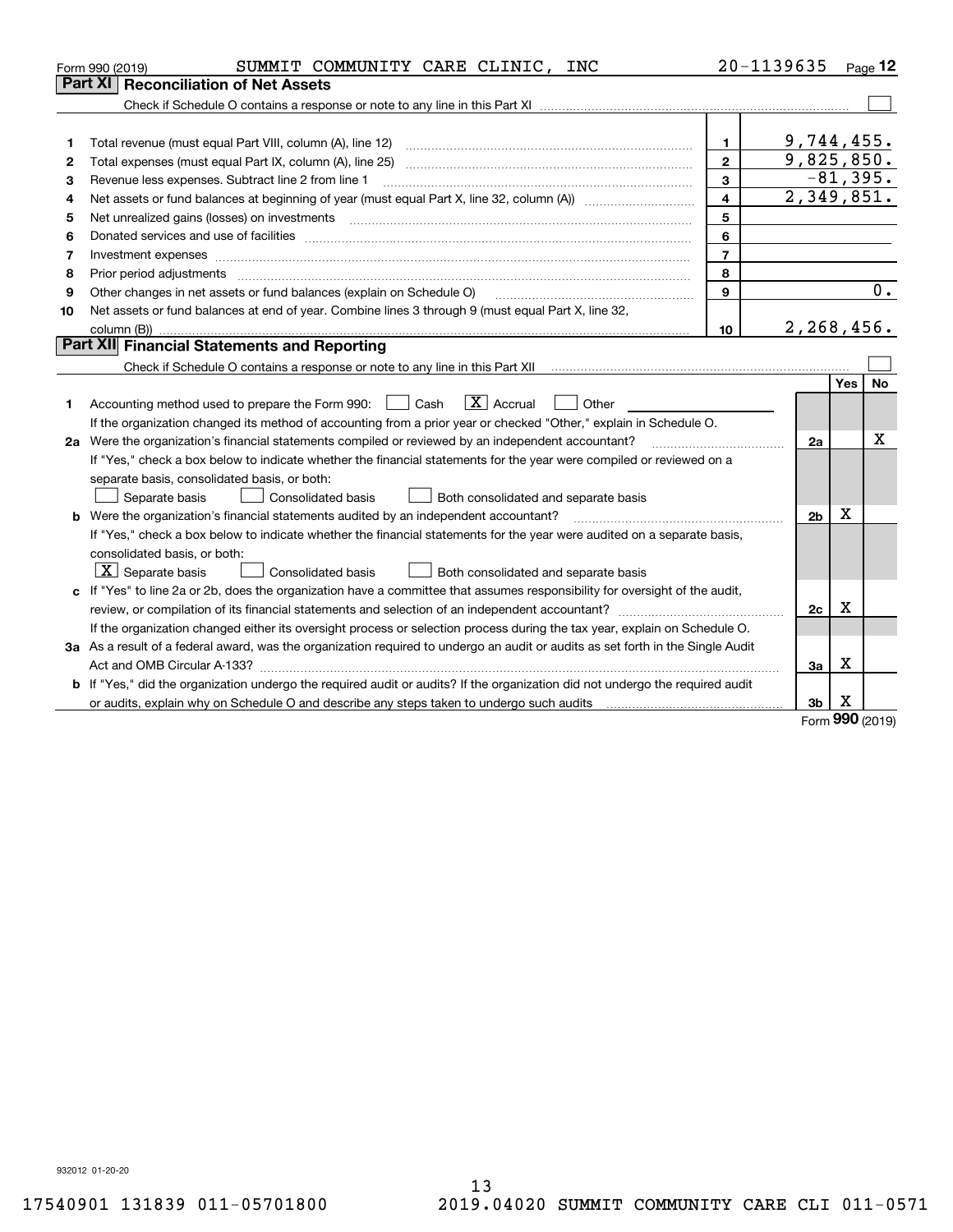| <b>SCHEDULE A</b> |
|-------------------|
|-------------------|

**(Form 990 or 990-EZ)**

## **Public Charity Status and Public Support**

**Complete if the organization is a section 501(c)(3) organization or a section 4947(a)(1) nonexempt charitable trust. | Attach to Form 990 or Form 990-EZ.** 

| OMB No. 1545-0047                   |
|-------------------------------------|
| 2019                                |
| <b>Open to Public</b><br>Inspection |

|    |                    | Department of the Treasury<br>Internal Revenue Service |                                               |                                                                        | Attach to Form 990 or Form 990-EZ.<br>$\blacktriangleright$ Go to www.irs.gov/Form990 for instructions and the latest information.                                                                                       |     |                                   |                            | <b>Open to Public</b><br><b>Inspection</b> |  |
|----|--------------------|--------------------------------------------------------|-----------------------------------------------|------------------------------------------------------------------------|--------------------------------------------------------------------------------------------------------------------------------------------------------------------------------------------------------------------------|-----|-----------------------------------|----------------------------|--------------------------------------------|--|
|    |                    | Name of the organization                               |                                               |                                                                        |                                                                                                                                                                                                                          |     |                                   |                            | <b>Employer identification number</b>      |  |
|    |                    |                                                        |                                               |                                                                        | SUMMIT COMMUNITY CARE CLINIC,                                                                                                                                                                                            | INC |                                   |                            | 20-1139635                                 |  |
|    | Part I             |                                                        |                                               |                                                                        | Reason for Public Charity Status (All organizations must complete this part.) See instructions.                                                                                                                          |     |                                   |                            |                                            |  |
|    |                    |                                                        |                                               |                                                                        | The organization is not a private foundation because it is: (For lines 1 through 12, check only one box.)                                                                                                                |     |                                   |                            |                                            |  |
| 1  |                    |                                                        |                                               |                                                                        | A church, convention of churches, or association of churches described in section 170(b)(1)(A)(i).                                                                                                                       |     |                                   |                            |                                            |  |
| 2  |                    |                                                        |                                               |                                                                        | A school described in section 170(b)(1)(A)(ii). (Attach Schedule E (Form 990 or 990-EZ).)                                                                                                                                |     |                                   |                            |                                            |  |
| 3  |                    |                                                        |                                               |                                                                        | A hospital or a cooperative hospital service organization described in section 170(b)(1)(A)(iii).                                                                                                                        |     |                                   |                            |                                            |  |
| 4  |                    |                                                        |                                               |                                                                        | A medical research organization operated in conjunction with a hospital described in section 170(b)(1)(A)(iii). Enter the hospital's name,                                                                               |     |                                   |                            |                                            |  |
|    |                    | city, and state:                                       |                                               |                                                                        |                                                                                                                                                                                                                          |     |                                   |                            |                                            |  |
| 5  |                    |                                                        |                                               |                                                                        | An organization operated for the benefit of a college or university owned or operated by a governmental unit described in                                                                                                |     |                                   |                            |                                            |  |
|    |                    |                                                        |                                               | section 170(b)(1)(A)(iv). (Complete Part II.)                          |                                                                                                                                                                                                                          |     |                                   |                            |                                            |  |
| 6  |                    |                                                        |                                               |                                                                        | A federal, state, or local government or governmental unit described in section 170(b)(1)(A)(v).                                                                                                                         |     |                                   |                            |                                            |  |
| 7  |                    |                                                        |                                               |                                                                        | An organization that normally receives a substantial part of its support from a governmental unit or from the general public described in                                                                                |     |                                   |                            |                                            |  |
|    |                    |                                                        |                                               | section 170(b)(1)(A)(vi). (Complete Part II.)                          |                                                                                                                                                                                                                          |     |                                   |                            |                                            |  |
| 8  |                    |                                                        |                                               |                                                                        | A community trust described in section 170(b)(1)(A)(vi). (Complete Part II.)                                                                                                                                             |     |                                   |                            |                                            |  |
| 9  |                    |                                                        |                                               |                                                                        | An agricultural research organization described in section 170(b)(1)(A)(ix) operated in conjunction with a land-grant college                                                                                            |     |                                   |                            |                                            |  |
|    |                    |                                                        |                                               |                                                                        | or university or a non-land-grant college of agriculture (see instructions). Enter the name, city, and state of the college or                                                                                           |     |                                   |                            |                                            |  |
|    |                    | university:                                            |                                               |                                                                        |                                                                                                                                                                                                                          |     |                                   |                            |                                            |  |
| 10 | $\boxed{\text{X}}$ |                                                        |                                               |                                                                        | An organization that normally receives: (1) more than 33 1/3% of its support from contributions, membership fees, and gross receipts from                                                                                |     |                                   |                            |                                            |  |
|    |                    |                                                        |                                               |                                                                        | activities related to its exempt functions - subject to certain exceptions, and (2) no more than 33 1/3% of its support from gross investment                                                                            |     |                                   |                            |                                            |  |
|    |                    |                                                        |                                               |                                                                        | income and unrelated business taxable income (less section 511 tax) from businesses acquired by the organization after June 30, 1975.                                                                                    |     |                                   |                            |                                            |  |
|    |                    |                                                        |                                               | See section 509(a)(2). (Complete Part III.)                            |                                                                                                                                                                                                                          |     |                                   |                            |                                            |  |
| 11 |                    |                                                        |                                               |                                                                        | An organization organized and operated exclusively to test for public safety. See section 509(a)(4).                                                                                                                     |     |                                   |                            |                                            |  |
| 12 |                    |                                                        |                                               |                                                                        | An organization organized and operated exclusively for the benefit of, to perform the functions of, or to carry out the purposes of one or                                                                               |     |                                   |                            |                                            |  |
|    |                    |                                                        |                                               |                                                                        | more publicly supported organizations described in section 509(a)(1) or section 509(a)(2). See section 509(a)(3). Check the box in                                                                                       |     |                                   |                            |                                            |  |
|    |                    |                                                        |                                               |                                                                        | lines 12a through 12d that describes the type of supporting organization and complete lines 12e, 12f, and 12g.                                                                                                           |     |                                   |                            |                                            |  |
| а  |                    |                                                        |                                               |                                                                        | Type I. A supporting organization operated, supervised, or controlled by its supported organization(s), typically by giving                                                                                              |     |                                   |                            |                                            |  |
|    |                    |                                                        |                                               |                                                                        | the supported organization(s) the power to regularly appoint or elect a majority of the directors or trustees of the supporting                                                                                          |     |                                   |                            |                                            |  |
|    |                    |                                                        |                                               | organization. You must complete Part IV, Sections A and B.             |                                                                                                                                                                                                                          |     |                                   |                            |                                            |  |
| b  |                    |                                                        |                                               |                                                                        | Type II. A supporting organization supervised or controlled in connection with its supported organization(s), by having                                                                                                  |     |                                   |                            |                                            |  |
|    |                    |                                                        |                                               |                                                                        | control or management of the supporting organization vested in the same persons that control or manage the supported                                                                                                     |     |                                   |                            |                                            |  |
|    |                    |                                                        |                                               | organization(s). You must complete Part IV, Sections A and C.          |                                                                                                                                                                                                                          |     |                                   |                            |                                            |  |
| с  |                    |                                                        |                                               |                                                                        | Type III functionally integrated. A supporting organization operated in connection with, and functionally integrated with,                                                                                               |     |                                   |                            |                                            |  |
|    |                    |                                                        |                                               |                                                                        | its supported organization(s) (see instructions). You must complete Part IV, Sections A, D, and E.                                                                                                                       |     |                                   |                            |                                            |  |
|    |                    |                                                        |                                               |                                                                        |                                                                                                                                                                                                                          |     |                                   |                            |                                            |  |
| d  |                    |                                                        |                                               |                                                                        | Type III non-functionally integrated. A supporting organization operated in connection with its supported organization(s)                                                                                                |     |                                   |                            |                                            |  |
|    |                    |                                                        |                                               |                                                                        | that is not functionally integrated. The organization generally must satisfy a distribution requirement and an attentiveness<br>requirement (see instructions). You must complete Part IV, Sections A and D, and Part V. |     |                                   |                            |                                            |  |
|    |                    |                                                        |                                               |                                                                        | Check this box if the organization received a written determination from the IRS that it is a Type I, Type II, Type III                                                                                                  |     |                                   |                            |                                            |  |
| е  |                    |                                                        |                                               |                                                                        | functionally integrated, or Type III non-functionally integrated supporting organization.                                                                                                                                |     |                                   |                            |                                            |  |
|    |                    |                                                        | f Enter the number of supported organizations |                                                                        |                                                                                                                                                                                                                          |     |                                   |                            |                                            |  |
|    |                    |                                                        |                                               | Provide the following information about the supported organization(s). |                                                                                                                                                                                                                          |     |                                   |                            |                                            |  |
| a  |                    | (i) Name of supported                                  |                                               | $(ii)$ EIN                                                             | (iii) Type of organization                                                                                                                                                                                               |     | (iv) Is the organization listed   | (v) Amount of monetary     | (vi) Amount of other                       |  |
|    |                    | organization                                           |                                               |                                                                        | (described on lines 1-10                                                                                                                                                                                                 | Yes | in your governing document?<br>No | support (see instructions) | support (see instructions)                 |  |
|    |                    |                                                        |                                               |                                                                        | above (see instructions))                                                                                                                                                                                                |     |                                   |                            |                                            |  |
|    |                    |                                                        |                                               |                                                                        |                                                                                                                                                                                                                          |     |                                   |                            |                                            |  |
|    |                    |                                                        |                                               |                                                                        |                                                                                                                                                                                                                          |     |                                   |                            |                                            |  |
|    |                    |                                                        |                                               |                                                                        |                                                                                                                                                                                                                          |     |                                   |                            |                                            |  |
|    |                    |                                                        |                                               |                                                                        |                                                                                                                                                                                                                          |     |                                   |                            |                                            |  |
|    |                    |                                                        |                                               |                                                                        |                                                                                                                                                                                                                          |     |                                   |                            |                                            |  |
|    |                    |                                                        |                                               |                                                                        |                                                                                                                                                                                                                          |     |                                   |                            |                                            |  |
|    |                    |                                                        |                                               |                                                                        |                                                                                                                                                                                                                          |     |                                   |                            |                                            |  |
|    |                    |                                                        |                                               |                                                                        |                                                                                                                                                                                                                          |     |                                   |                            |                                            |  |
|    |                    |                                                        |                                               |                                                                        |                                                                                                                                                                                                                          |     |                                   |                            |                                            |  |
|    |                    |                                                        |                                               |                                                                        |                                                                                                                                                                                                                          |     |                                   |                            |                                            |  |

**Total**

LHA For Paperwork Reduction Act Notice, see the Instructions for Form 990 or 990-EZ. 932021 09-25-19 Schedule A (Form 990 or 990-EZ) 2019 14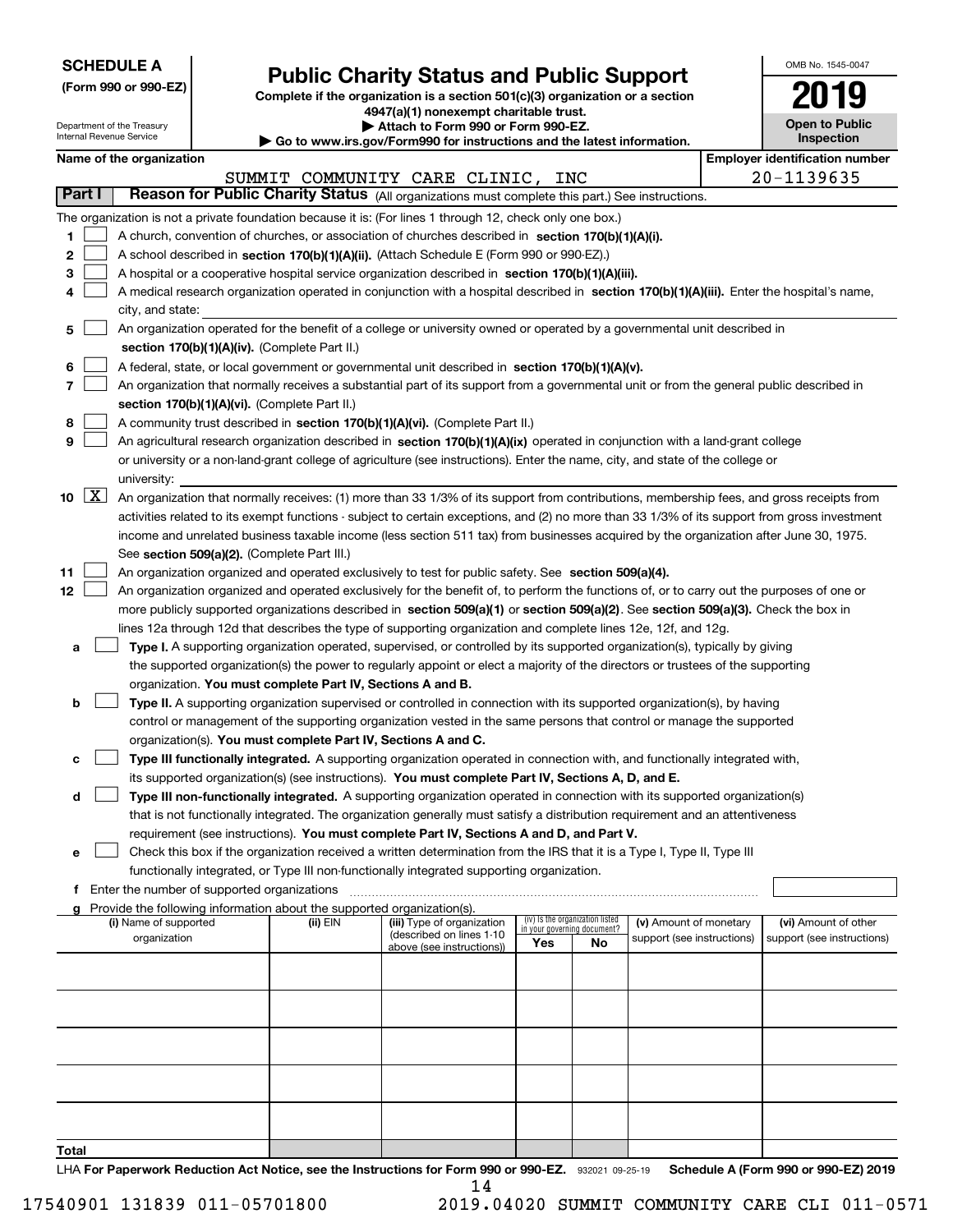#### Schedule A (Form 990 or 990-EZ) 2019 Page SUMMIT COMMUNITY CARE CLINIC, INC 20-1139635 **Part II** | Support Schedule for Organizations Described in Sections 170(b)(1)(A)(iv) and 170(b)(1)(A)(vi)

(Complete only if you checked the box on line 5, 7, or 8 of Part I or if the organization failed to qualify under Part III. If the organization fails to qualify under the tests listed below, please complete Part III.)

|    | <b>Section A. Public Support</b>                                                                                                               |            |            |            |            |          |                                      |
|----|------------------------------------------------------------------------------------------------------------------------------------------------|------------|------------|------------|------------|----------|--------------------------------------|
|    | Calendar year (or fiscal year beginning in) $\blacktriangleright$                                                                              | (a) 2015   | $(b)$ 2016 | $(c)$ 2017 | $(d)$ 2018 | (e) 2019 | (f) Total                            |
|    | <b>1</b> Gifts, grants, contributions, and                                                                                                     |            |            |            |            |          |                                      |
|    | membership fees received. (Do not                                                                                                              |            |            |            |            |          |                                      |
|    | include any "unusual grants.")                                                                                                                 |            |            |            |            |          |                                      |
|    | 2 Tax revenues levied for the organ-                                                                                                           |            |            |            |            |          |                                      |
|    | ization's benefit and either paid to                                                                                                           |            |            |            |            |          |                                      |
|    | or expended on its behalf                                                                                                                      |            |            |            |            |          |                                      |
|    | 3 The value of services or facilities                                                                                                          |            |            |            |            |          |                                      |
|    | furnished by a governmental unit to                                                                                                            |            |            |            |            |          |                                      |
|    | the organization without charge                                                                                                                |            |            |            |            |          |                                      |
|    | <b>4 Total.</b> Add lines 1 through 3                                                                                                          |            |            |            |            |          |                                      |
| 5. | The portion of total contributions                                                                                                             |            |            |            |            |          |                                      |
|    | by each person (other than a                                                                                                                   |            |            |            |            |          |                                      |
|    | governmental unit or publicly                                                                                                                  |            |            |            |            |          |                                      |
|    | supported organization) included                                                                                                               |            |            |            |            |          |                                      |
|    | on line 1 that exceeds 2% of the                                                                                                               |            |            |            |            |          |                                      |
|    | amount shown on line 11,                                                                                                                       |            |            |            |            |          |                                      |
|    | column (f)                                                                                                                                     |            |            |            |            |          |                                      |
|    | 6 Public support. Subtract line 5 from line 4.                                                                                                 |            |            |            |            |          |                                      |
|    | <b>Section B. Total Support</b>                                                                                                                |            |            |            |            |          |                                      |
|    | Calendar year (or fiscal year beginning in) $\blacktriangleright$                                                                              | (a) $2015$ | $(b)$ 2016 | $(c)$ 2017 | $(d)$ 2018 | (e) 2019 | (f) Total                            |
|    | 7 Amounts from line 4                                                                                                                          |            |            |            |            |          |                                      |
| 8  | Gross income from interest,                                                                                                                    |            |            |            |            |          |                                      |
|    | dividends, payments received on                                                                                                                |            |            |            |            |          |                                      |
|    | securities loans, rents, royalties,                                                                                                            |            |            |            |            |          |                                      |
|    | and income from similar sources                                                                                                                |            |            |            |            |          |                                      |
| 9  | Net income from unrelated business                                                                                                             |            |            |            |            |          |                                      |
|    | activities, whether or not the                                                                                                                 |            |            |            |            |          |                                      |
|    | business is regularly carried on                                                                                                               |            |            |            |            |          |                                      |
|    | <b>10</b> Other income. Do not include gain                                                                                                    |            |            |            |            |          |                                      |
|    | or loss from the sale of capital                                                                                                               |            |            |            |            |          |                                      |
|    | assets (Explain in Part VI.)                                                                                                                   |            |            |            |            |          |                                      |
|    | <b>11 Total support.</b> Add lines 7 through 10                                                                                                |            |            |            |            |          |                                      |
|    | <b>12</b> Gross receipts from related activities, etc. (see instructions)                                                                      |            |            |            |            | 12       |                                      |
|    | 13 First five years. If the Form 990 is for the organization's first, second, third, fourth, or fifth tax year as a section 501(c)(3)          |            |            |            |            |          |                                      |
|    | organization, check this box and stop here                                                                                                     |            |            |            |            |          |                                      |
|    | Section C. Computation of Public Support Percentage                                                                                            |            |            |            |            |          |                                      |
|    | 14 Public support percentage for 2019 (line 6, column (f) divided by line 11, column (f) <i>mummumumumum</i>                                   |            |            |            |            | 14       | %                                    |
|    |                                                                                                                                                |            |            |            |            | 15       | %                                    |
|    | 16a 33 1/3% support test - 2019. If the organization did not check the box on line 13, and line 14 is 33 1/3% or more, check this box and      |            |            |            |            |          |                                      |
|    | stop here. The organization qualifies as a publicly supported organization                                                                     |            |            |            |            |          |                                      |
|    | b 33 1/3% support test - 2018. If the organization did not check a box on line 13 or 16a, and line 15 is 33 1/3% or more, check this box       |            |            |            |            |          |                                      |
|    | and stop here. The organization qualifies as a publicly supported organization                                                                 |            |            |            |            |          |                                      |
|    | 17a 10% -facts-and-circumstances test - 2019. If the organization did not check a box on line 13, 16a, or 16b, and line 14 is 10% or more,     |            |            |            |            |          |                                      |
|    | and if the organization meets the "facts-and-circumstances" test, check this box and stop here. Explain in Part VI how the organization        |            |            |            |            |          |                                      |
|    | meets the "facts-and-circumstances" test. The organization qualifies as a publicly supported organization                                      |            |            |            |            |          |                                      |
|    | <b>b 10% -facts-and-circumstances test - 2018.</b> If the organization did not check a box on line 13, 16a, 16b, or 17a, and line 15 is 10% or |            |            |            |            |          |                                      |
|    | more, and if the organization meets the "facts-and-circumstances" test, check this box and stop here. Explain in Part VI how the               |            |            |            |            |          |                                      |
|    | organization meets the "facts-and-circumstances" test. The organization qualifies as a publicly supported organization                         |            |            |            |            |          |                                      |
|    | 18 Private foundation. If the organization did not check a box on line 13, 16a, 16b, 17a, or 17b, check this box and see instructions          |            |            |            |            |          |                                      |
|    |                                                                                                                                                |            |            |            |            |          | Schedule A (Form 990 or 990-F7) 2019 |

**Schedule A (Form 990 or 990-EZ) 2019**

932022 09-25-19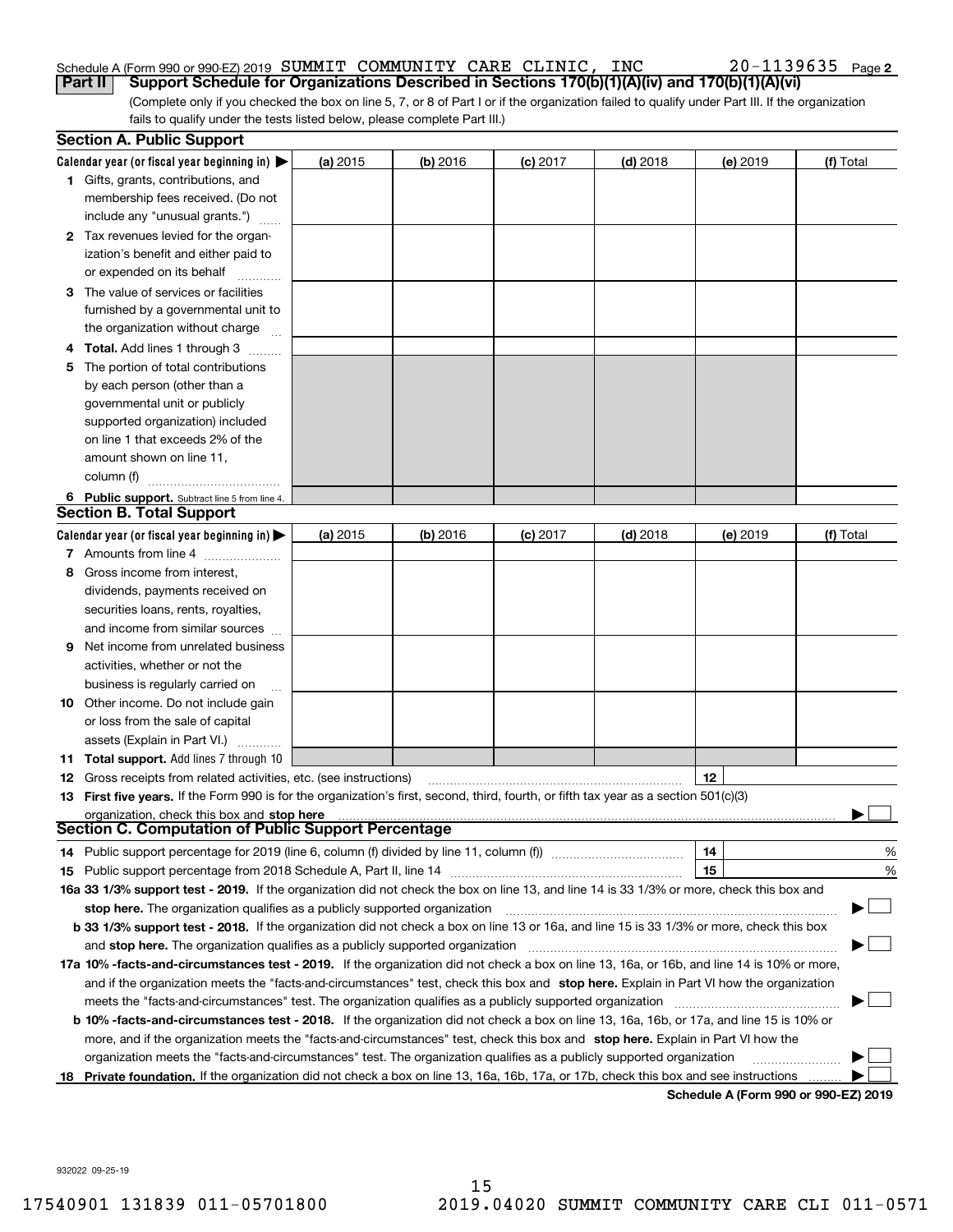#### Schedule A (Form 990 or 990-EZ) 2019 Page SUMMIT COMMUNITY CARE CLINIC, INC 20-1139635 **Part III Support Schedule for Organizations Described in Section 509(a)(2)**

(Complete only if you checked the box on line 10 of Part I or if the organization failed to qualify under Part II. If the organization fails to qualify under the tests listed below, please complete Part II.)

|    | <b>Section A. Public Support</b>                                                                                                                                                                                               |                      |                      |            |                                                   |          |                                          |
|----|--------------------------------------------------------------------------------------------------------------------------------------------------------------------------------------------------------------------------------|----------------------|----------------------|------------|---------------------------------------------------|----------|------------------------------------------|
|    | Calendar year (or fiscal year beginning in)                                                                                                                                                                                    | (a) 2015             | (b) 2016             | $(c)$ 2017 | $(d)$ 2018                                        | (e) 2019 | (f) Total                                |
|    | 1 Gifts, grants, contributions, and                                                                                                                                                                                            |                      |                      |            |                                                   |          |                                          |
|    | membership fees received. (Do not                                                                                                                                                                                              |                      |                      |            |                                                   |          |                                          |
|    | include any "unusual grants.")                                                                                                                                                                                                 | 2103284.             | 4428989.             | 4767524.   | 5283868.                                          |          | 4920332.21503997.                        |
|    | 2 Gross receipts from admissions,<br>merchandise sold or services per-<br>formed, or facilities furnished in<br>any activity that is related to the<br>organization's tax-exempt purpose                                       | 1140601.             | 2778666.             | 3356702.   | 4450177.                                          |          | 4789999.16516145.                        |
|    | 3 Gross receipts from activities that                                                                                                                                                                                          |                      |                      |            |                                                   |          |                                          |
|    | are not an unrelated trade or bus-<br>iness under section 513                                                                                                                                                                  |                      | 20,655.              | 7,455.     |                                                   |          | 28,110.                                  |
|    | 4 Tax revenues levied for the organ-                                                                                                                                                                                           |                      |                      |            |                                                   |          |                                          |
|    | ization's benefit and either paid to                                                                                                                                                                                           |                      |                      |            |                                                   |          |                                          |
|    | or expended on its behalf                                                                                                                                                                                                      |                      |                      |            |                                                   |          |                                          |
|    | 5 The value of services or facilities                                                                                                                                                                                          |                      |                      |            |                                                   |          |                                          |
|    | furnished by a governmental unit to                                                                                                                                                                                            |                      |                      |            |                                                   |          |                                          |
|    | the organization without charge                                                                                                                                                                                                | 130,875.             | 340,350.             |            | $421,550.$ $367,050.$ $433,588.$ 1693413.         |          |                                          |
|    | 6 Total. Add lines 1 through 5                                                                                                                                                                                                 | 3374760.             | 7568660.             |            | 8553231.10101095.10143919.39741665.               |          |                                          |
|    | 7a Amounts included on lines 1, 2, and                                                                                                                                                                                         |                      |                      |            |                                                   |          |                                          |
|    | 3 received from disqualified persons                                                                                                                                                                                           |                      |                      |            |                                                   |          | 0.                                       |
|    | <b>b</b> Amounts included on lines 2 and 3 received<br>from other than disqualified persons that                                                                                                                               |                      |                      |            |                                                   |          |                                          |
|    | exceed the greater of \$5,000 or 1% of the                                                                                                                                                                                     |                      |                      |            |                                                   |          |                                          |
|    | amount on line 13 for the year                                                                                                                                                                                                 |                      |                      |            |                                                   |          | 0.                                       |
|    | c Add lines 7a and 7b                                                                                                                                                                                                          |                      |                      |            |                                                   |          | $\overline{0}$ .                         |
|    | 8 Public support. (Subtract line 7c from line 6.)<br><b>Section B. Total Support</b>                                                                                                                                           |                      |                      |            |                                                   |          | 39741665.                                |
|    |                                                                                                                                                                                                                                |                      |                      |            |                                                   |          |                                          |
|    | Calendar year (or fiscal year beginning in)                                                                                                                                                                                    | (a) 2015<br>3374760. | (b) 2016<br>7568660. | $(c)$ 2017 | $(d)$ 2018<br>8553231.10101095.10143919.39741665. | (e) 2019 | (f) Total                                |
|    | <b>9</b> Amounts from line 6<br>10a Gross income from interest,                                                                                                                                                                |                      |                      |            |                                                   |          |                                          |
|    | dividends, payments received on<br>securities loans, rents, royalties,<br>and income from similar sources                                                                                                                      | 12,817.              | 8,904.               | 115.       | 129.                                              | 953.     | 22,918.                                  |
|    | <b>b</b> Unrelated business taxable income                                                                                                                                                                                     |                      |                      |            |                                                   |          |                                          |
|    | (less section 511 taxes) from businesses                                                                                                                                                                                       |                      |                      |            |                                                   |          |                                          |
|    | acquired after June 30, 1975                                                                                                                                                                                                   |                      |                      |            |                                                   |          |                                          |
|    | c Add lines 10a and 10b                                                                                                                                                                                                        | 12,817.              | 8,904.               | 115.       | 129.                                              | 953.     | 22,918.                                  |
|    | 11 Net income from unrelated business<br>activities not included in line 10b,<br>whether or not the business is<br>regularly carried on                                                                                        |                      |                      |            |                                                   |          |                                          |
|    | <b>12</b> Other income. Do not include gain                                                                                                                                                                                    |                      |                      |            |                                                   |          |                                          |
|    | or loss from the sale of capital<br>assets (Explain in Part VI.)                                                                                                                                                               | 2,739.               | 1,076.               | 4,720.     | 29,956.                                           | 45,902.  | 84,393.                                  |
|    | 13 Total support. (Add lines 9, 10c, 11, and 12.)                                                                                                                                                                              | 3390316.             | 7578640.             |            | 8558066.10131180.10190774.39848976.               |          |                                          |
|    | 14 First five years. If the Form 990 is for the organization's first, second, third, fourth, or fifth tax year as a section 501(c)(3) organization,                                                                            |                      |                      |            |                                                   |          |                                          |
|    | check this box and stop here with an intermediate control to the control of the state of the state of the control of the state of the control of the control of the control of the control of the control of the control of th |                      |                      |            |                                                   |          |                                          |
|    | <b>Section C. Computation of Public Support Percentage</b>                                                                                                                                                                     |                      |                      |            |                                                   |          |                                          |
|    | 15 Public support percentage for 2019 (line 8, column (f), divided by line 13, column (f))                                                                                                                                     |                      |                      |            |                                                   | 15       | 99.73<br>%                               |
|    | 16 Public support percentage from 2018 Schedule A, Part III, line 15                                                                                                                                                           |                      |                      |            |                                                   | 16       | 99.77<br>$\%$                            |
|    | <b>Section D. Computation of Investment Income Percentage</b>                                                                                                                                                                  |                      |                      |            |                                                   |          |                                          |
|    | 17 Investment income percentage for 2019 (line 10c, column (f), divided by line 13, column (f))                                                                                                                                |                      |                      |            |                                                   | 17       | .06<br>%                                 |
|    | 18 Investment income percentage from 2018 Schedule A, Part III, line 17                                                                                                                                                        |                      |                      |            |                                                   | 18       | .11<br>$\%$                              |
|    | 19a 33 1/3% support tests - 2019. If the organization did not check the box on line 14, and line 15 is more than 33 1/3%, and line 17 is not                                                                                   |                      |                      |            |                                                   |          |                                          |
|    | more than 33 1/3%, check this box and stop here. The organization qualifies as a publicly supported organization                                                                                                               |                      |                      |            |                                                   |          | $\blacktriangleright$ $\boxed{\text{X}}$ |
|    | b 33 1/3% support tests - 2018. If the organization did not check a box on line 14 or line 19a, and line 16 is more than 33 1/3%, and                                                                                          |                      |                      |            |                                                   |          |                                          |
|    | line 18 is not more than 33 1/3%, check this box and stop here. The organization qualifies as a publicly supported organization                                                                                                |                      |                      |            |                                                   |          |                                          |
| 20 | Private foundation. If the organization did not check a box on line 14, 19a, or 19b, check this box and see instructions                                                                                                       |                      |                      |            |                                                   |          |                                          |
|    | 932023 09-25-19                                                                                                                                                                                                                |                      |                      |            |                                                   |          | Schedule A (Form 990 or 990-EZ) 2019     |

16 17540901 131839 011-05701800 2019.04020 SUMMIT COMMUNITY CARE CLI 011-0571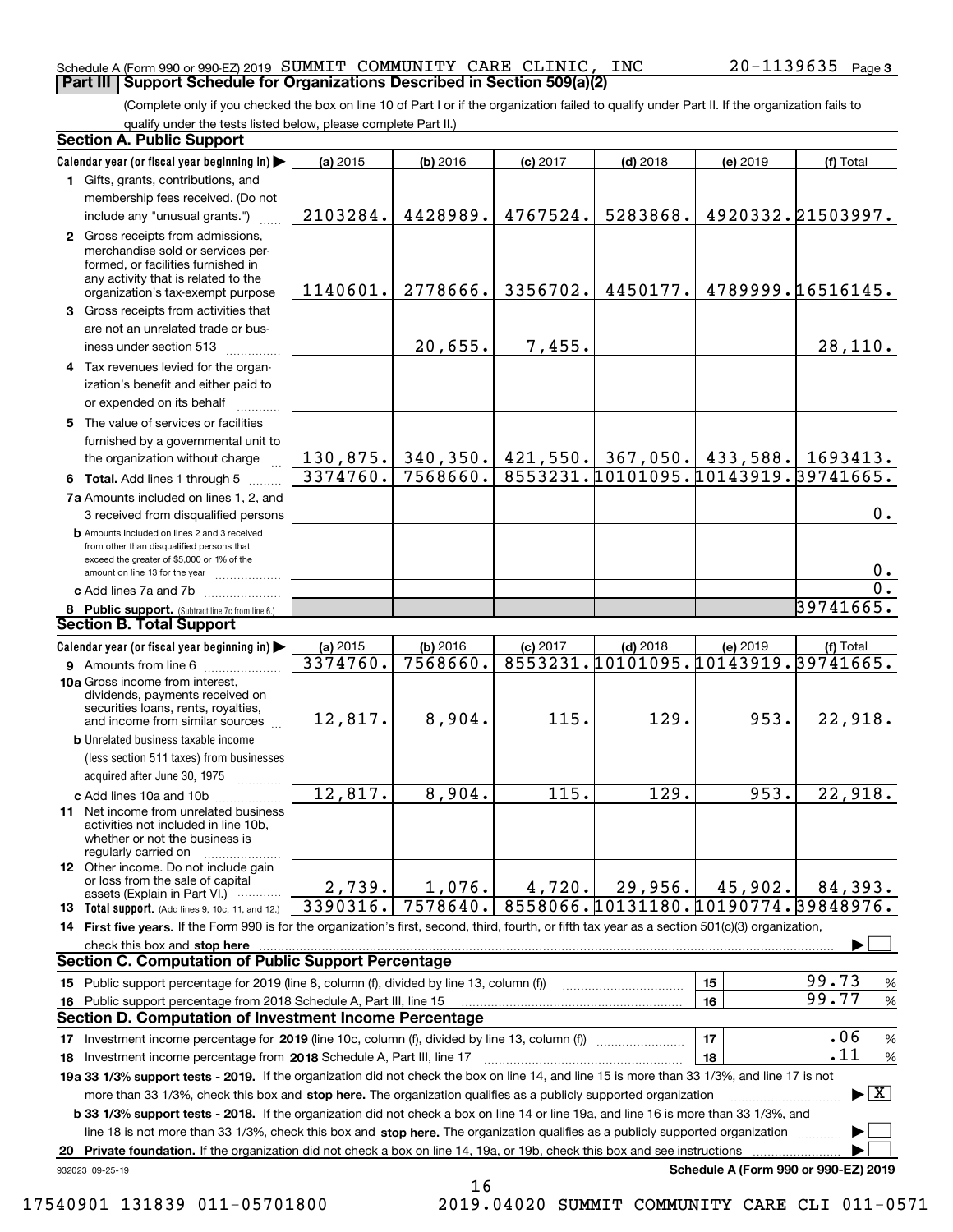#### Schedule A (Form 990 or 990-EZ) 2019 Page SUMMIT COMMUNITY CARE CLINIC, INC 20-1139635

#### 20-1139635 Page 4

**1**

**2**

**3a**

**3b**

**3c**

**4a**

**4b**

**4c**

**5a**

**5b5c**

**6**

**7**

**8**

**9a**

**9b**

**9c**

**10a**

**10b**

**YesNo**

## **Part IV Supporting Organizations**

(Complete only if you checked a box in line 12 on Part I. If you checked 12a of Part I, complete Sections A and B. If you checked 12b of Part I, complete Sections A and C. If you checked 12c of Part I, complete Sections A, D, and E. If you checked 12d of Part I, complete Sections A and D, and complete Part V.)

#### **Section A. All Supporting Organizations**

- **1** Are all of the organization's supported organizations listed by name in the organization's governing documents? If "No," describe in **Part VI** how the supported organizations are designated. If designated by *class or purpose, describe the designation. If historic and continuing relationship, explain.*
- **2** Did the organization have any supported organization that does not have an IRS determination of status under section 509(a)(1) or (2)? If "Yes," explain in Part VI how the organization determined that the supported *organization was described in section 509(a)(1) or (2).*
- **3a** Did the organization have a supported organization described in section 501(c)(4), (5), or (6)? If "Yes," answer *(b) and (c) below.*
- **b** Did the organization confirm that each supported organization qualified under section 501(c)(4), (5), or (6) and satisfied the public support tests under section 509(a)(2)? If "Yes," describe in **Part VI** when and how the *organization made the determination.*
- **c**Did the organization ensure that all support to such organizations was used exclusively for section 170(c)(2)(B) purposes? If "Yes," explain in **Part VI** what controls the organization put in place to ensure such use.
- **4a***If* Was any supported organization not organized in the United States ("foreign supported organization")? *"Yes," and if you checked 12a or 12b in Part I, answer (b) and (c) below.*
- **b** Did the organization have ultimate control and discretion in deciding whether to make grants to the foreign supported organization? If "Yes," describe in **Part VI** how the organization had such control and discretion *despite being controlled or supervised by or in connection with its supported organizations.*
- **c** Did the organization support any foreign supported organization that does not have an IRS determination under sections 501(c)(3) and 509(a)(1) or (2)? If "Yes," explain in **Part VI** what controls the organization used *to ensure that all support to the foreign supported organization was used exclusively for section 170(c)(2)(B) purposes.*
- **5a** Did the organization add, substitute, or remove any supported organizations during the tax year? If "Yes," answer (b) and (c) below (if applicable). Also, provide detail in **Part VI,** including (i) the names and EIN *numbers of the supported organizations added, substituted, or removed; (ii) the reasons for each such action; (iii) the authority under the organization's organizing document authorizing such action; and (iv) how the action was accomplished (such as by amendment to the organizing document).*
- **b** Type I or Type II only. Was any added or substituted supported organization part of a class already designated in the organization's organizing document?
- **cSubstitutions only.**  Was the substitution the result of an event beyond the organization's control?
- **6** Did the organization provide support (whether in the form of grants or the provision of services or facilities) to **Part VI.** *If "Yes," provide detail in* support or benefit one or more of the filing organization's supported organizations? anyone other than (i) its supported organizations, (ii) individuals that are part of the charitable class benefited by one or more of its supported organizations, or (iii) other supporting organizations that also
- **7**Did the organization provide a grant, loan, compensation, or other similar payment to a substantial contributor *If "Yes," complete Part I of Schedule L (Form 990 or 990-EZ).* regard to a substantial contributor? (as defined in section 4958(c)(3)(C)), a family member of a substantial contributor, or a 35% controlled entity with
- **8** Did the organization make a loan to a disqualified person (as defined in section 4958) not described in line 7? *If "Yes," complete Part I of Schedule L (Form 990 or 990-EZ).*
- **9a** Was the organization controlled directly or indirectly at any time during the tax year by one or more in section 509(a)(1) or (2))? If "Yes," *provide detail in* <code>Part VI.</code> disqualified persons as defined in section 4946 (other than foundation managers and organizations described
- **b** Did one or more disqualified persons (as defined in line 9a) hold a controlling interest in any entity in which the supporting organization had an interest? If "Yes," provide detail in P**art VI**.
- **c**Did a disqualified person (as defined in line 9a) have an ownership interest in, or derive any personal benefit from, assets in which the supporting organization also had an interest? If "Yes," provide detail in P**art VI.**
- **10a** Was the organization subject to the excess business holdings rules of section 4943 because of section supporting organizations)? If "Yes," answer 10b below. 4943(f) (regarding certain Type II supporting organizations, and all Type III non-functionally integrated
- **b** Did the organization have any excess business holdings in the tax year? (Use Schedule C, Form 4720, to *determine whether the organization had excess business holdings.)*

17

932024 09-25-19

**Schedule A (Form 990 or 990-EZ) 2019**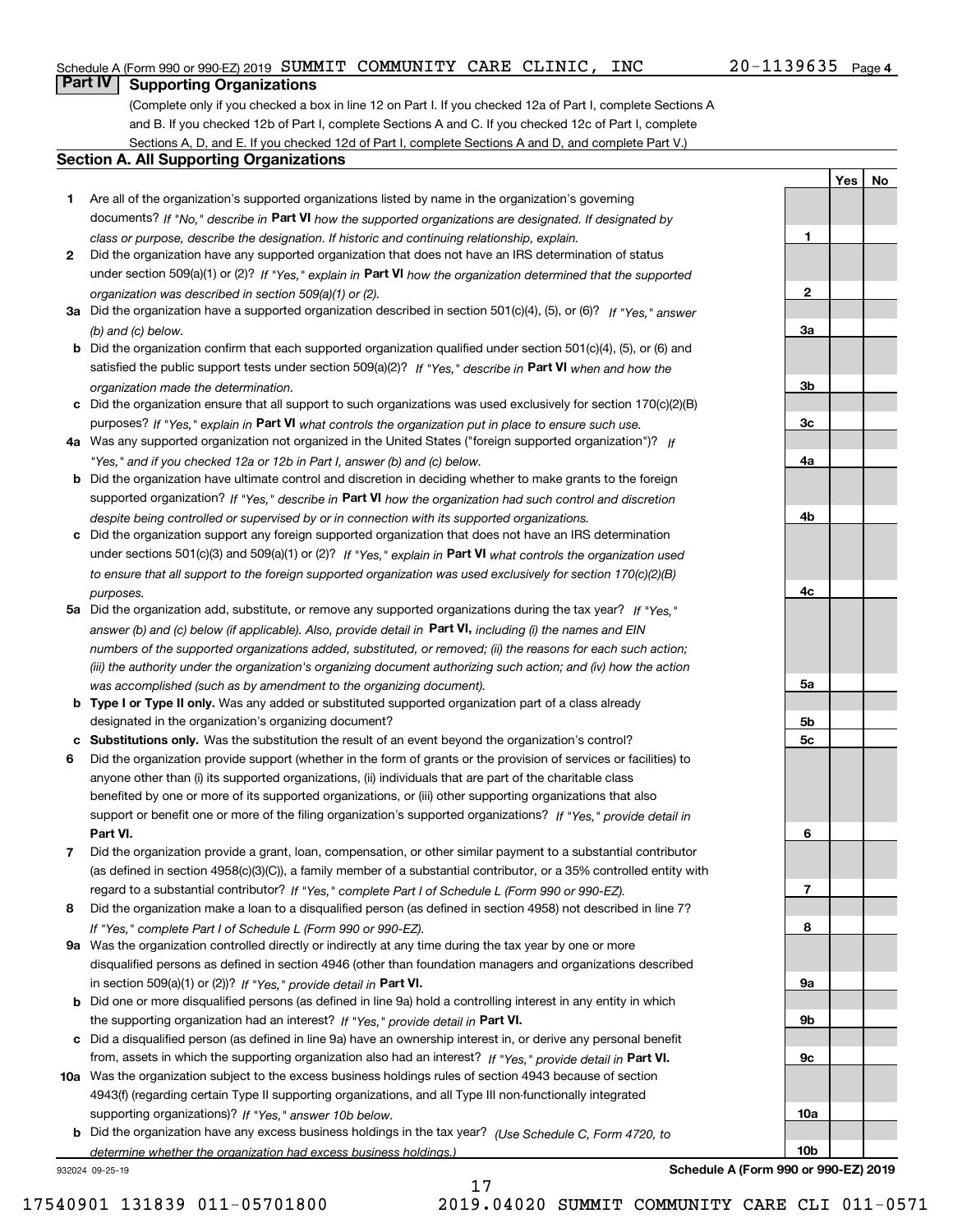#### Schedule A (Form 990 or 990-EZ) 2019 Page SUMMIT COMMUNITY CARE CLINIC, INC 20-1139635

|    | <b>Part IV</b><br><b>Supporting Organizations (continued)</b>                                                                     |                 |     |    |
|----|-----------------------------------------------------------------------------------------------------------------------------------|-----------------|-----|----|
|    |                                                                                                                                   |                 | Yes | No |
| 11 | Has the organization accepted a gift or contribution from any of the following persons?                                           |                 |     |    |
|    | a A person who directly or indirectly controls, either alone or together with persons described in (b) and (c)                    |                 |     |    |
|    | below, the governing body of a supported organization?                                                                            | 11a             |     |    |
|    | <b>b</b> A family member of a person described in (a) above?                                                                      | 11 <sub>b</sub> |     |    |
|    | c A 35% controlled entity of a person described in (a) or (b) above? If "Yes" to a, b, or c, provide detail in Part VI.           | 11c             |     |    |
|    | <b>Section B. Type I Supporting Organizations</b>                                                                                 |                 |     |    |
|    |                                                                                                                                   |                 | Yes | No |
| 1  | Did the directors, trustees, or membership of one or more supported organizations have the power to                               |                 |     |    |
|    | regularly appoint or elect at least a majority of the organization's directors or trustees at all times during the                |                 |     |    |
|    | tax year? If "No," describe in Part VI how the supported organization(s) effectively operated, supervised, or                     |                 |     |    |
|    | controlled the organization's activities. If the organization had more than one supported organization,                           |                 |     |    |
|    | describe how the powers to appoint and/or remove directors or trustees were allocated among the supported                         |                 |     |    |
|    | organizations and what conditions or restrictions, if any, applied to such powers during the tax year.                            | 1               |     |    |
| 2  | Did the organization operate for the benefit of any supported organization other than the supported                               |                 |     |    |
|    | organization(s) that operated, supervised, or controlled the supporting organization? If "Yes," explain in                        |                 |     |    |
|    | Part VI how providing such benefit carried out the purposes of the supported organization(s) that operated,                       |                 |     |    |
|    | supervised, or controlled the supporting organization.                                                                            | $\mathbf{2}$    |     |    |
|    | <b>Section C. Type II Supporting Organizations</b>                                                                                |                 |     |    |
|    |                                                                                                                                   |                 | Yes | No |
| 1  | Were a majority of the organization's directors or trustees during the tax year also a majority of the directors                  |                 |     |    |
|    | or trustees of each of the organization's supported organization(s)? If "No," describe in Part VI how control                     |                 |     |    |
|    | or management of the supporting organization was vested in the same persons that controlled or managed                            |                 |     |    |
|    | the supported organization(s).                                                                                                    | 1               |     |    |
|    | <b>Section D. All Type III Supporting Organizations</b>                                                                           |                 |     |    |
|    |                                                                                                                                   |                 | Yes | No |
| 1  | Did the organization provide to each of its supported organizations, by the last day of the fifth month of the                    |                 |     |    |
|    | organization's tax year, (i) a written notice describing the type and amount of support provided during the prior tax             |                 |     |    |
|    | year, (ii) a copy of the Form 990 that was most recently filed as of the date of notification, and (iii) copies of the            |                 |     |    |
|    | organization's governing documents in effect on the date of notification, to the extent not previously provided?                  | 1               |     |    |
| 2  | Were any of the organization's officers, directors, or trustees either (i) appointed or elected by the supported                  |                 |     |    |
|    | organization(s) or (ii) serving on the governing body of a supported organization? If "No," explain in Part VI how                |                 |     |    |
|    | the organization maintained a close and continuous working relationship with the supported organization(s).                       | $\mathbf{2}$    |     |    |
| 3  | By reason of the relationship described in (2), did the organization's supported organizations have a                             |                 |     |    |
|    | significant voice in the organization's investment policies and in directing the use of the organization's                        |                 |     |    |
|    | income or assets at all times during the tax year? If "Yes," describe in Part VI the role the organization's                      |                 |     |    |
|    | supported organizations played in this regard.                                                                                    | 3               |     |    |
|    | Section E. Type III Functionally Integrated Supporting Organizations                                                              |                 |     |    |
| 1  | Check the box next to the method that the organization used to satisfy the Integral Part Test during the year (see instructions). |                 |     |    |
| a  | The organization satisfied the Activities Test. Complete line 2 below.                                                            |                 |     |    |
| b  | The organization is the parent of each of its supported organizations. Complete line 3 below.                                     |                 |     |    |
| c  | The organization supported a governmental entity. Describe in Part VI how you supported a government entity (see instructions),   |                 |     |    |
| 2  | Activities Test. Answer (a) and (b) below.                                                                                        |                 | Yes | No |
| a  | Did substantially all of the organization's activities during the tax year directly further the exempt purposes of                |                 |     |    |
|    | the supported organization(s) to which the organization was responsive? If "Yes," then in Part VI identify                        |                 |     |    |
|    | those supported organizations and explain how these activities directly furthered their exempt purposes,                          |                 |     |    |
|    | how the organization was responsive to those supported organizations, and how the organization determined                         |                 |     |    |
|    | that these activities constituted substantially all of its activities.                                                            | 2a              |     |    |
|    | <b>b</b> Did the activities described in (a) constitute activities that, but for the organization's involvement, one or more      |                 |     |    |
|    | of the organization's supported organization(s) would have been engaged in? If "Yes," explain in Part VI the                      |                 |     |    |
|    | reasons for the organization's position that its supported organization(s) would have engaged in these                            |                 |     |    |
|    | activities but for the organization's involvement.                                                                                | 2b              |     |    |
| 3  | Parent of Supported Organizations. Answer (a) and (b) below.                                                                      |                 |     |    |
|    | a Did the organization have the power to regularly appoint or elect a majority of the officers, directors, or                     |                 |     |    |
|    | trustees of each of the supported organizations? Provide details in Part VI.                                                      | За              |     |    |
|    | <b>b</b> Did the organization exercise a substantial degree of direction over the policies, programs, and activities of each      |                 |     |    |
|    | of its supported organizations? If "Yes." describe in Part VI the role played by the organization in this regard.                 | 3b              |     |    |

18

932025 09-25-19

**Schedule A (Form 990 or 990-EZ) 2019**

17540901 131839 011-05701800 2019.04020 SUMMIT COMMUNITY CARE CLI 011-0571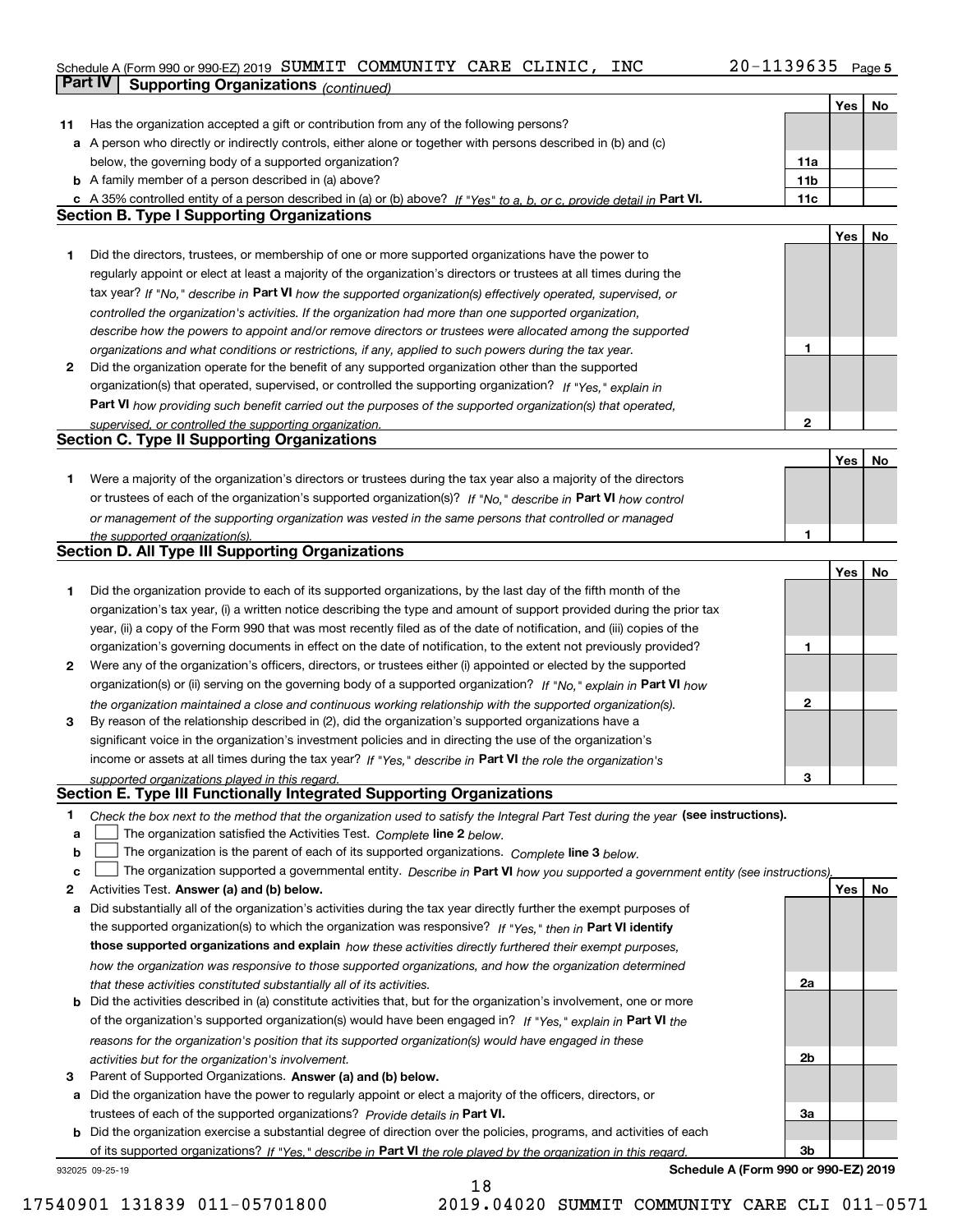| Schedule A (Form 990 or 990-EZ) 2019 SUMMIT COMMUNITY CARE CLINIC, INC<br><b>Part V</b> Type III Non-Functionally Integrated 509(a)(3) Supporting Organizations |  |  | $20 - 1139635$ Page 6 |  |
|-----------------------------------------------------------------------------------------------------------------------------------------------------------------|--|--|-----------------------|--|
|                                                                                                                                                                 |  |  |                       |  |

| 1 Check here if the organization satisfied the Integral Part Test as a qualifying trust on Nov. 20, 1970 (explain in Part VI). See instructions. All |  |
|------------------------------------------------------------------------------------------------------------------------------------------------------|--|
| other Type III non-functionally integrated supporting organizations must complete Sections A through E.                                              |  |

|              | Section A - Adjusted Net Income                                              |                | (A) Prior Year | (B) Current Year<br>(optional) |
|--------------|------------------------------------------------------------------------------|----------------|----------------|--------------------------------|
| 1            | Net short-term capital gain                                                  | 1              |                |                                |
| 2            | Recoveries of prior-year distributions                                       | $\mathbf{2}$   |                |                                |
| 3            | Other gross income (see instructions)                                        | 3              |                |                                |
| 4            | Add lines 1 through 3.                                                       | 4              |                |                                |
| 5            | Depreciation and depletion                                                   | 5              |                |                                |
| 6            | Portion of operating expenses paid or incurred for production or             |                |                |                                |
|              | collection of gross income or for management, conservation, or               |                |                |                                |
|              | maintenance of property held for production of income (see instructions)     | 6              |                |                                |
| 7            | Other expenses (see instructions)                                            | $\overline{7}$ |                |                                |
| 8            | <b>Adjusted Net Income</b> (subtract lines 5, 6, and 7 from line 4)          | 8              |                |                                |
|              | <b>Section B - Minimum Asset Amount</b>                                      |                | (A) Prior Year | (B) Current Year<br>(optional) |
| 1            | Aggregate fair market value of all non-exempt-use assets (see                |                |                |                                |
|              | instructions for short tax year or assets held for part of year):            |                |                |                                |
|              | a Average monthly value of securities                                        | 1a             |                |                                |
|              | <b>b</b> Average monthly cash balances                                       | 1 <sub>b</sub> |                |                                |
|              | c Fair market value of other non-exempt-use assets                           | 1c             |                |                                |
|              | d Total (add lines 1a, 1b, and 1c)                                           | 1 <sub>d</sub> |                |                                |
|              | <b>e</b> Discount claimed for blockage or other                              |                |                |                                |
|              | factors (explain in detail in <b>Part VI</b> ):                              |                |                |                                |
| $\mathbf{2}$ | Acquisition indebtedness applicable to non-exempt-use assets                 | $\mathbf{2}$   |                |                                |
| З            | Subtract line 2 from line 1d.                                                | 3              |                |                                |
| 4            | Cash deemed held for exempt use. Enter 1-1/2% of line 3 (for greater amount, |                |                |                                |
|              | see instructions).                                                           | 4              |                |                                |
| 5            | Net value of non-exempt-use assets (subtract line 4 from line 3)             | 5              |                |                                |
| 6            | Multiply line 5 by .035.                                                     | 6              |                |                                |
| 7            | Recoveries of prior-year distributions                                       | 7              |                |                                |
| 8            | Minimum Asset Amount (add line 7 to line 6)                                  | 8              |                |                                |
|              | <b>Section C - Distributable Amount</b>                                      |                |                | <b>Current Year</b>            |
| 1            | Adjusted net income for prior year (from Section A, line 8, Column A)        | 1              |                |                                |
| 2            | Enter 85% of line 1.                                                         | $\overline{2}$ |                |                                |
| з            | Minimum asset amount for prior year (from Section B, line 8, Column A)       | 3              |                |                                |
| 4            | Enter greater of line 2 or line 3.                                           | 4              |                |                                |
| 5            | Income tax imposed in prior year                                             | 5              |                |                                |
| 6            | Distributable Amount. Subtract line 5 from line 4, unless subject to         |                |                |                                |
|              | emergency temporary reduction (see instructions).                            | 6              |                |                                |
|              |                                                                              |                |                |                                |

**7** Check here if the current year is the organization's first as a non-functionally integrated Type III supporting organization (see instructions).

**Schedule A (Form 990 or 990-EZ) 2019**

932026 09-25-19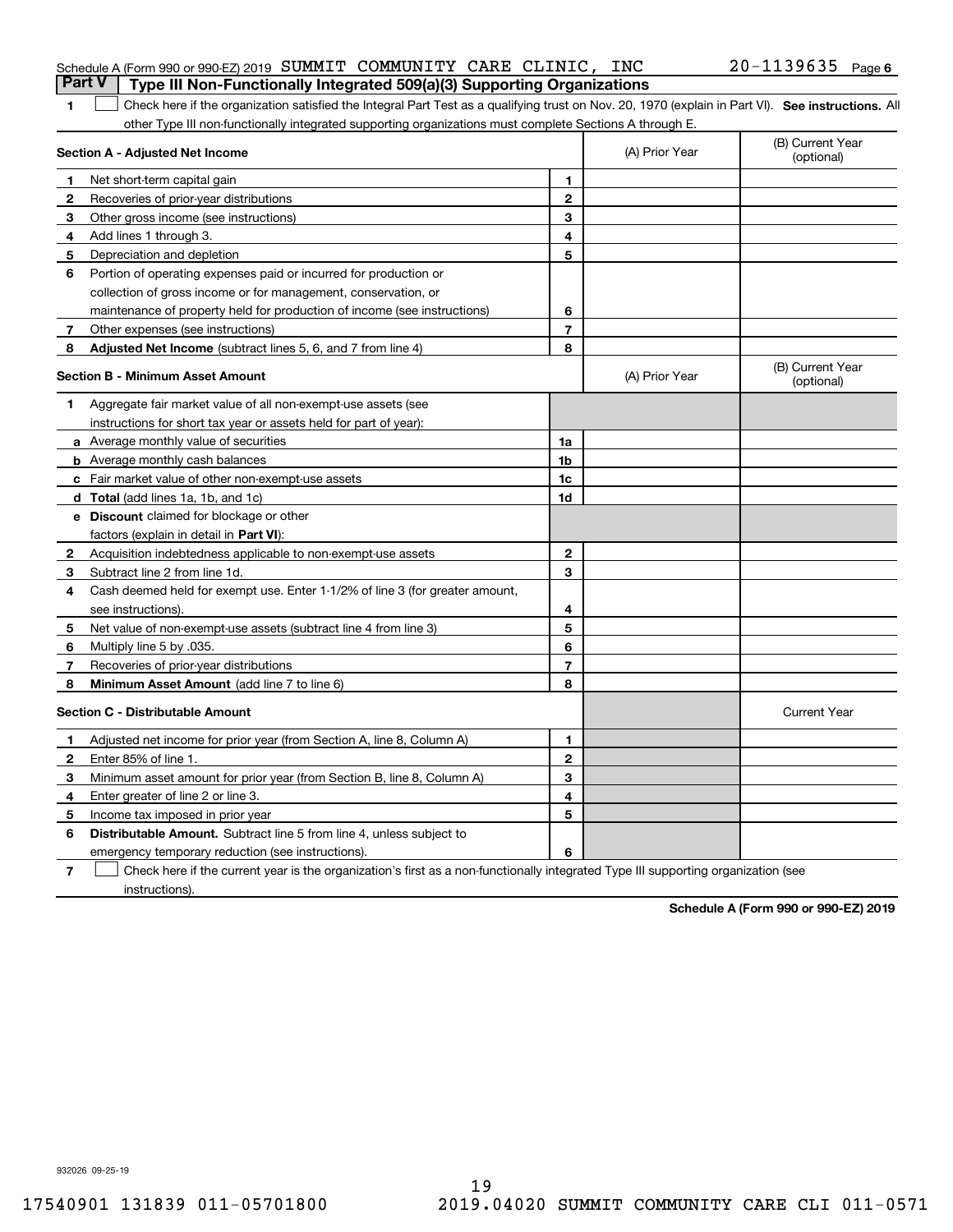#### Schedule A (Form 990 or 990-EZ) 2019 SUMMIT COMMUNITY CARE CLINIC, INC 2U-II39635 Page SUMMIT COMMUNITY CARE CLINIC, INC 20-1139635

| <b>Part V</b> | Type III Non-Functionally Integrated 509(a)(3) Supporting Organizations                    |                             | (continued)                           |                                         |
|---------------|--------------------------------------------------------------------------------------------|-----------------------------|---------------------------------------|-----------------------------------------|
|               | <b>Section D - Distributions</b>                                                           |                             |                                       | <b>Current Year</b>                     |
| 1             | Amounts paid to supported organizations to accomplish exempt purposes                      |                             |                                       |                                         |
| 2             | Amounts paid to perform activity that directly furthers exempt purposes of supported       |                             |                                       |                                         |
|               | organizations, in excess of income from activity                                           |                             |                                       |                                         |
| 3             | Administrative expenses paid to accomplish exempt purposes of supported organizations      |                             |                                       |                                         |
| 4             | Amounts paid to acquire exempt-use assets                                                  |                             |                                       |                                         |
| 5             | Qualified set-aside amounts (prior IRS approval required)                                  |                             |                                       |                                         |
| 6             | Other distributions (describe in Part VI). See instructions.                               |                             |                                       |                                         |
| 7             | Total annual distributions. Add lines 1 through 6.                                         |                             |                                       |                                         |
| 8             | Distributions to attentive supported organizations to which the organization is responsive |                             |                                       |                                         |
|               | (provide details in Part VI). See instructions.                                            |                             |                                       |                                         |
| 9             | Distributable amount for 2019 from Section C, line 6                                       |                             |                                       |                                         |
| 10            | Line 8 amount divided by line 9 amount                                                     |                             |                                       |                                         |
|               |                                                                                            | (i)                         | (iii)                                 | (iii)                                   |
|               | <b>Section E - Distribution Allocations</b> (see instructions)                             | <b>Excess Distributions</b> | <b>Underdistributions</b><br>Pre-2019 | <b>Distributable</b><br>Amount for 2019 |
| 1.            | Distributable amount for 2019 from Section C, line 6                                       |                             |                                       |                                         |
| 2             | Underdistributions, if any, for years prior to 2019 (reason-                               |                             |                                       |                                         |
|               | able cause required-explain in Part VI). See instructions.                                 |                             |                                       |                                         |
| З             | Excess distributions carryover, if any, to 2019                                            |                             |                                       |                                         |
|               | <b>a</b> From 2014                                                                         |                             |                                       |                                         |
|               | <b>b</b> From 2015                                                                         |                             |                                       |                                         |
|               | $c$ From 2016                                                                              |                             |                                       |                                         |
|               | <b>d</b> From 2017                                                                         |                             |                                       |                                         |
|               | e From 2018                                                                                |                             |                                       |                                         |
|               | <b>Total</b> of lines 3a through e                                                         |                             |                                       |                                         |
|               | <b>g</b> Applied to underdistributions of prior years                                      |                             |                                       |                                         |
|               | <b>h</b> Applied to 2019 distributable amount                                              |                             |                                       |                                         |
|               | Carryover from 2014 not applied (see instructions)                                         |                             |                                       |                                         |
|               | Remainder. Subtract lines 3g, 3h, and 3i from 3f.                                          |                             |                                       |                                         |
| 4             | Distributions for 2019 from Section D,                                                     |                             |                                       |                                         |
|               | line $7:$                                                                                  |                             |                                       |                                         |
|               | <b>a</b> Applied to underdistributions of prior years                                      |                             |                                       |                                         |
|               | <b>b</b> Applied to 2019 distributable amount                                              |                             |                                       |                                         |
|               | c Remainder. Subtract lines 4a and 4b from 4.                                              |                             |                                       |                                         |
| 5             | Remaining underdistributions for years prior to 2019, if                                   |                             |                                       |                                         |
|               | any. Subtract lines 3g and 4a from line 2. For result greater                              |                             |                                       |                                         |
|               | than zero, explain in Part VI. See instructions.                                           |                             |                                       |                                         |
| 6             | Remaining underdistributions for 2019. Subtract lines 3h                                   |                             |                                       |                                         |
|               | and 4b from line 1. For result greater than zero, explain in                               |                             |                                       |                                         |
|               | Part VI. See instructions.                                                                 |                             |                                       |                                         |
|               |                                                                                            |                             |                                       |                                         |
| 7             | Excess distributions carryover to 2020. Add lines 3j                                       |                             |                                       |                                         |
|               | and 4c.                                                                                    |                             |                                       |                                         |
| 8             | Breakdown of line 7:                                                                       |                             |                                       |                                         |
|               | a Excess from 2015                                                                         |                             |                                       |                                         |
|               | <b>b</b> Excess from 2016                                                                  |                             |                                       |                                         |
|               | c Excess from 2017                                                                         |                             |                                       |                                         |
|               | d Excess from 2018                                                                         |                             |                                       |                                         |
|               | e Excess from 2019                                                                         |                             |                                       |                                         |

**Schedule A (Form 990 or 990-EZ) 2019**

932027 09-25-19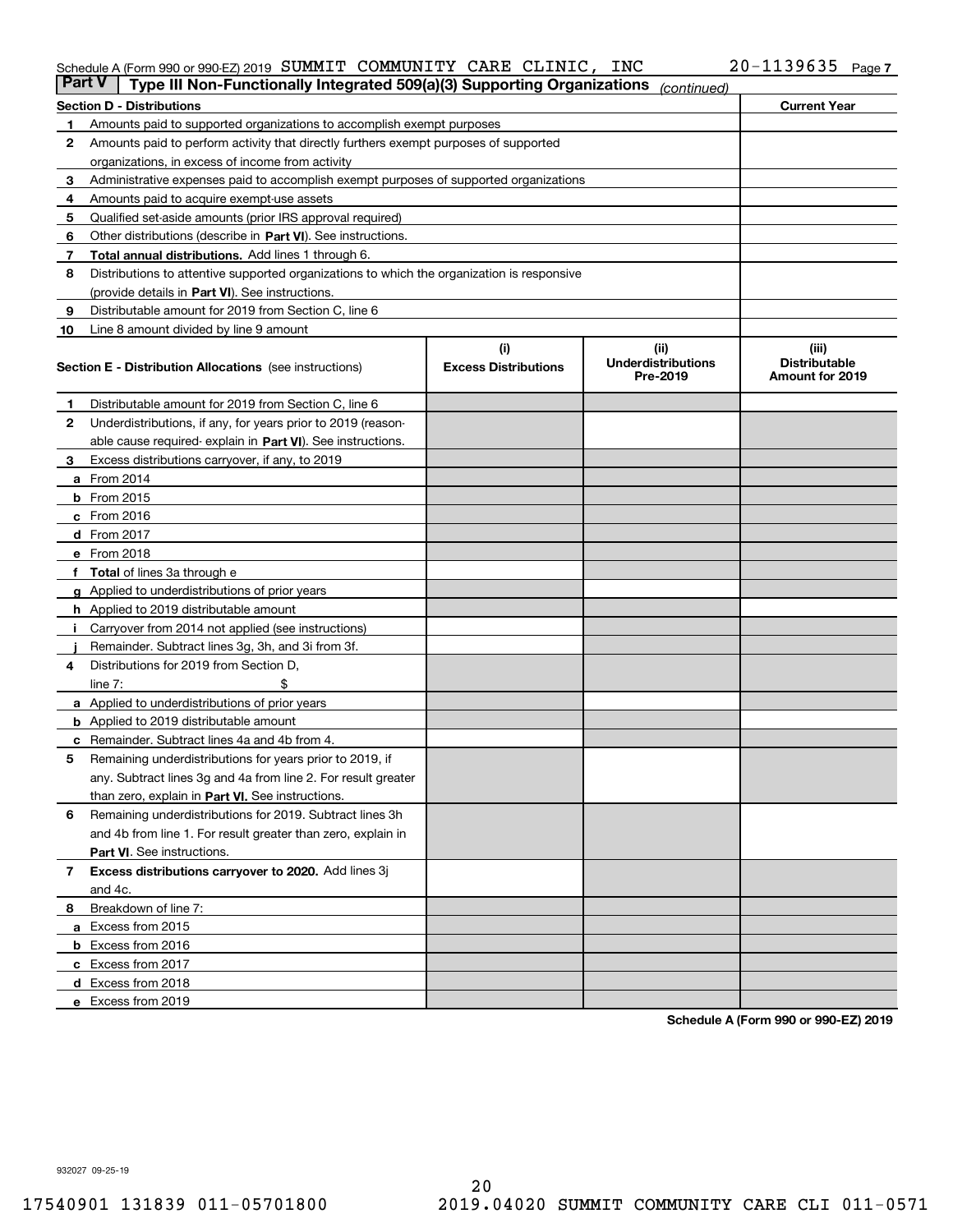| Schedule A (Form 990 or 990-EZ) 2019 SUMMIT COMMUNITY CARE CLINIC, INC |  |  | 20-1139635 | Page |
|------------------------------------------------------------------------|--|--|------------|------|
|                                                                        |  |  |            |      |

Part VI | Supplemental Information. Provide the explanations required by Part II, line 10; Part II, line 17a or 17b; Part III, line 12; Part IV, Section A, lines 1, 2, 3b, 3c, 4b, 4c, 5a, 6, 9a, 9b, 9c, 11a, 11b, and 11c; Part IV, Section B, lines 1 and 2; Part IV, Section C, line 1; Part IV, Section D, lines 2 and 3; Part IV, Section E, lines 1c, 2a, 2b, 3a, and 3b; Part V, line 1; Part V, Section B, line 1e; Part V, Section D, lines 5, 6, and 8; and Part V, Section E, lines 2, 5, and 6. Also complete this part for any additional information. (See instructions.)

#### SCHEDULE A, PART III, LINE 12, EXPLANATION FOR OTHER INCOME:

#### MISCELLANEOUS INCOME

#### FUNDRAISING EVENT REVENUES

**Schedule A (Form 990 or 990-EZ) 2019**

**8**

932028 09-25-19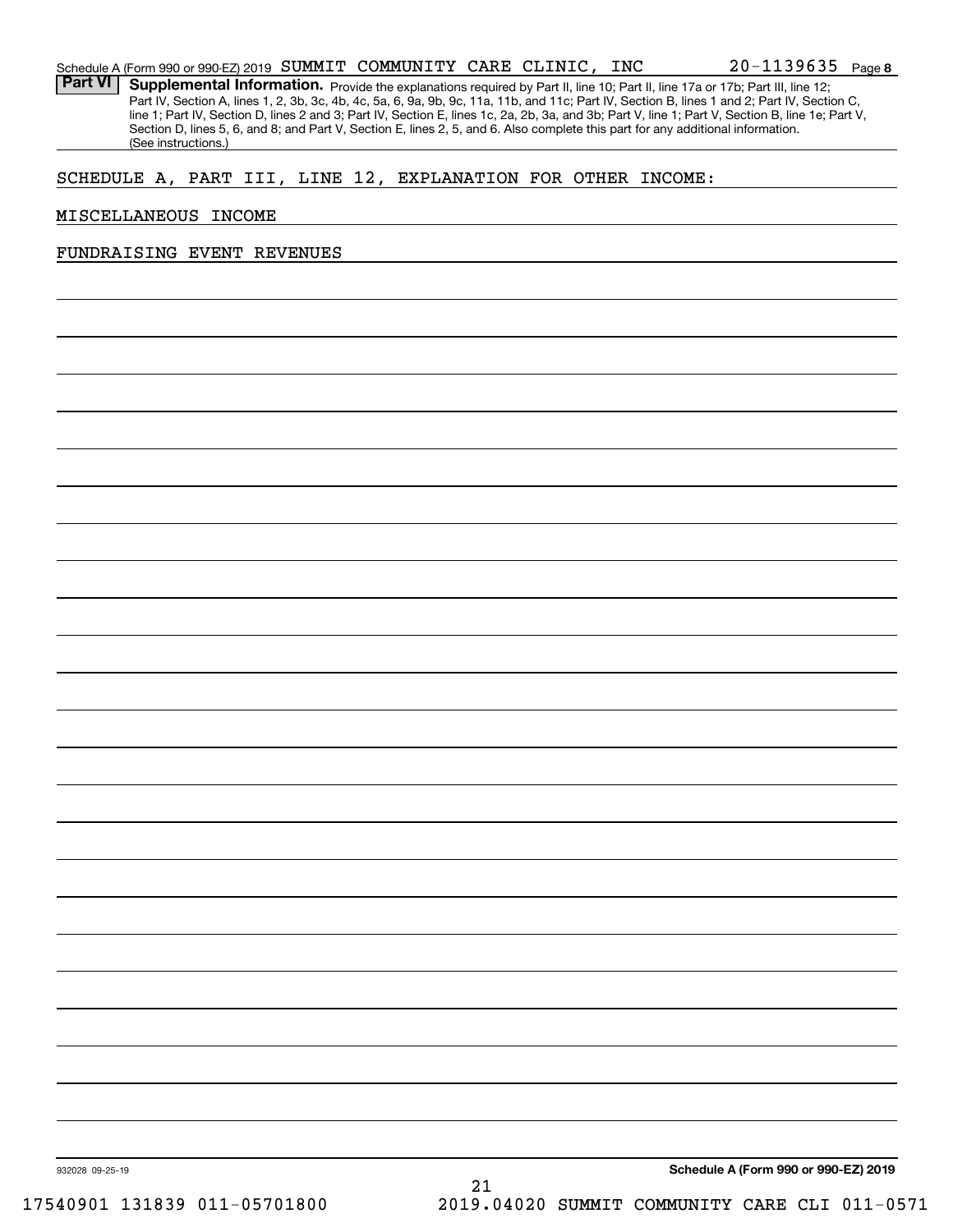Department of the Treasury Internal Revenue Service **(Form 990, 990-EZ, or 990-PF)**

Name of the organization

#### \*\* PUBLIC DISCLOSURE COPY \*\*

## **Schedule B Schedule of Contributors**

**| Attach to Form 990, Form 990-EZ, or Form 990-PF. | Go to www.irs.gov/Form990 for the latest information.** OMB No. 1545-0047

**2019**

**Employer identification number**

|                                       |                                                                                    | = p.v, v. .aovao. |
|---------------------------------------|------------------------------------------------------------------------------------|-------------------|
|                                       | SUMMIT COMMUNITY CARE CLINIC, INC                                                  | 20-1139635        |
| <b>Organization type</b> (check one): |                                                                                    |                   |
| Filers of:                            | Section:                                                                           |                   |
| Form 990 or 990-EZ                    | $\lfloor x \rfloor$ 501(c)( 3) (enter number) organization                         |                   |
|                                       | $4947(a)(1)$ nonexempt charitable trust <b>not</b> treated as a private foundation |                   |
|                                       | 527 political organization                                                         |                   |
| Form 990-PF                           | 501(c)(3) exempt private foundation                                                |                   |
|                                       | 4947(a)(1) nonexempt charitable trust treated as a private foundation              |                   |

501(c)(3) taxable private foundation  $\mathcal{L}^{\text{max}}$ 

Check if your organization is covered by the **General Rule** or a **Special Rule. Note:**  Only a section 501(c)(7), (8), or (10) organization can check boxes for both the General Rule and a Special Rule. See instructions.

#### **General Rule**

 $\boxed{\textbf{X}}$  For an organization filing Form 990, 990-EZ, or 990-PF that received, during the year, contributions totaling \$5,000 or more (in money or property) from any one contributor. Complete Parts I and II. See instructions for determining a contributor's total contributions.

#### **Special Rules**

any one contributor, during the year, total contributions of the greater of  $\,$  (1) \$5,000; or **(2)** 2% of the amount on (i) Form 990, Part VIII, line 1h; For an organization described in section 501(c)(3) filing Form 990 or 990-EZ that met the 33 1/3% support test of the regulations under sections 509(a)(1) and 170(b)(1)(A)(vi), that checked Schedule A (Form 990 or 990-EZ), Part II, line 13, 16a, or 16b, and that received from or (ii) Form 990-EZ, line 1. Complete Parts I and II.  $\mathcal{L}^{\text{max}}$ 

year, total contributions of more than \$1,000 *exclusively* for religious, charitable, scientific, literary, or educational purposes, or for the For an organization described in section 501(c)(7), (8), or (10) filing Form 990 or 990-EZ that received from any one contributor, during the prevention of cruelty to children or animals. Complete Parts I, II, and III.  $\mathcal{L}^{\text{max}}$ 

purpose. Don't complete any of the parts unless the **General Rule** applies to this organization because it received *nonexclusively* year, contributions <sub>exclusively</sub> for religious, charitable, etc., purposes, but no such contributions totaled more than \$1,000. If this box is checked, enter here the total contributions that were received during the year for an  $\;$ exclusively religious, charitable, etc., For an organization described in section 501(c)(7), (8), or (10) filing Form 990 or 990-EZ that received from any one contributor, during the religious, charitable, etc., contributions totaling \$5,000 or more during the year  $\Box$ — $\Box$   $\Box$  $\mathcal{L}^{\text{max}}$ 

**Caution:**  An organization that isn't covered by the General Rule and/or the Special Rules doesn't file Schedule B (Form 990, 990-EZ, or 990-PF),  **must** but it answer "No" on Part IV, line 2, of its Form 990; or check the box on line H of its Form 990-EZ or on its Form 990-PF, Part I, line 2, to certify that it doesn't meet the filing requirements of Schedule B (Form 990, 990-EZ, or 990-PF).

**For Paperwork Reduction Act Notice, see the instructions for Form 990, 990-EZ, or 990-PF. Schedule B (Form 990, 990-EZ, or 990-PF) (2019)** LHA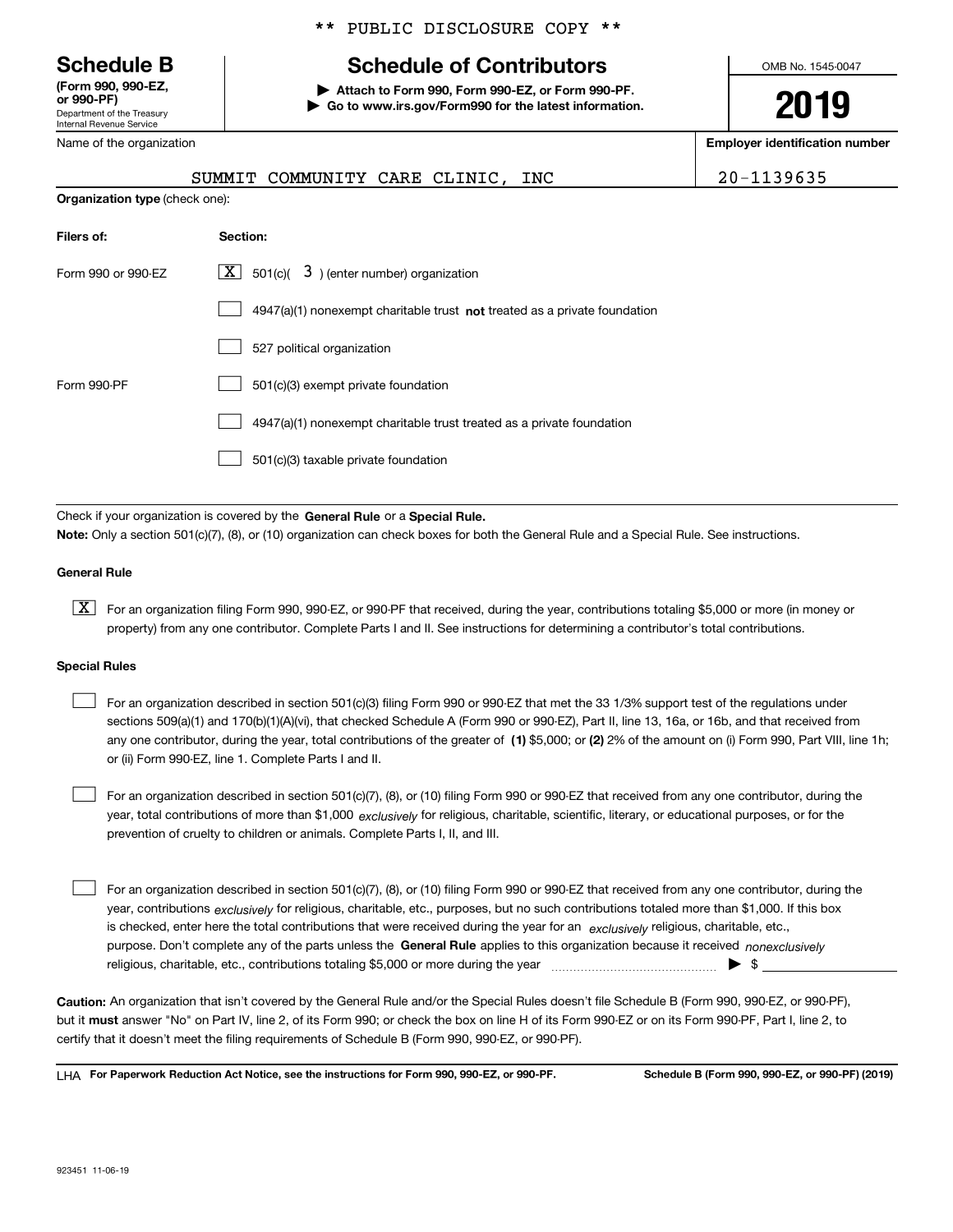#### SUMMIT COMMUNITY CARE CLINIC, INC | 20-1139635

Contributors (see instructions). Use duplicate copies of Part I if additional space is needed. Chedule B (Form 990, 990-EZ, or 990-PF) (2019)<br>Iame of organization<br>**20-1139635 Employer identification number**<br>**Part I** Contributors (see instructions). Use duplicate copies of Part I if additional space is needed.

| (a) | (b)                        | (c)                        | (d)                                                                                                            |
|-----|----------------------------|----------------------------|----------------------------------------------------------------------------------------------------------------|
| No. | Name, address, and ZIP + 4 | <b>Total contributions</b> | Type of contribution                                                                                           |
| 1   |                            | 1,821,250.<br>\$           | X<br>Person<br>Payroll<br>Noncash<br>(Complete Part II for<br>noncash contributions.)                          |
| (a) | (b)                        | (c)                        | (d)                                                                                                            |
| No. | Name, address, and ZIP + 4 | <b>Total contributions</b> | Type of contribution                                                                                           |
| 2   |                            | 746,763.<br>\$             | X<br>Person<br>Payroll<br>Noncash<br>$\overline{\text{X}}$<br>(Complete Part II for<br>noncash contributions.) |
| (a) | (b)                        | (c)                        | (d)                                                                                                            |
| No. | Name, address, and ZIP + 4 | <b>Total contributions</b> | Type of contribution                                                                                           |
| 3   |                            | 136,068.<br>$\mathfrak{S}$ | X.<br>Person<br>Payroll<br>Noncash<br>(Complete Part II for<br>noncash contributions.)                         |
| (a) | (b)                        | (c)                        | (d)                                                                                                            |
| No. | Name, address, and ZIP + 4 | <b>Total contributions</b> | Type of contribution                                                                                           |
| 4   |                            | 377,683.<br>\$             | X.<br>Person<br>Payroll<br>Noncash<br>(Complete Part II for<br>noncash contributions.)                         |
| (a) | (b)                        | (c)                        | (d)                                                                                                            |
| No. | Name, address, and ZIP + 4 | <b>Total contributions</b> | Type of contribution                                                                                           |
| 5   |                            | 40,777.<br>\$              | $\overline{\mathbf{X}}$<br>Person<br>Payroll<br>Noncash<br>(Complete Part II for<br>noncash contributions.)    |
| (a) | (b)                        | (c)                        | (d)                                                                                                            |
| No. | Name, address, and ZIP + 4 | <b>Total contributions</b> | Type of contribution                                                                                           |
| 6   |                            | 90,000.<br>$\$$            | $\overline{\mathbf{X}}$<br>Person<br>Payroll<br>Noncash<br>(Complete Part II for<br>noncash contributions.)    |

923452 11-06-19 **Schedule B (Form 990, 990-EZ, or 990-PF) (2019)**

17540901 131839 011-05701800 2019.04020 SUMMIT COMMUNITY CARE CLI 011-0571

23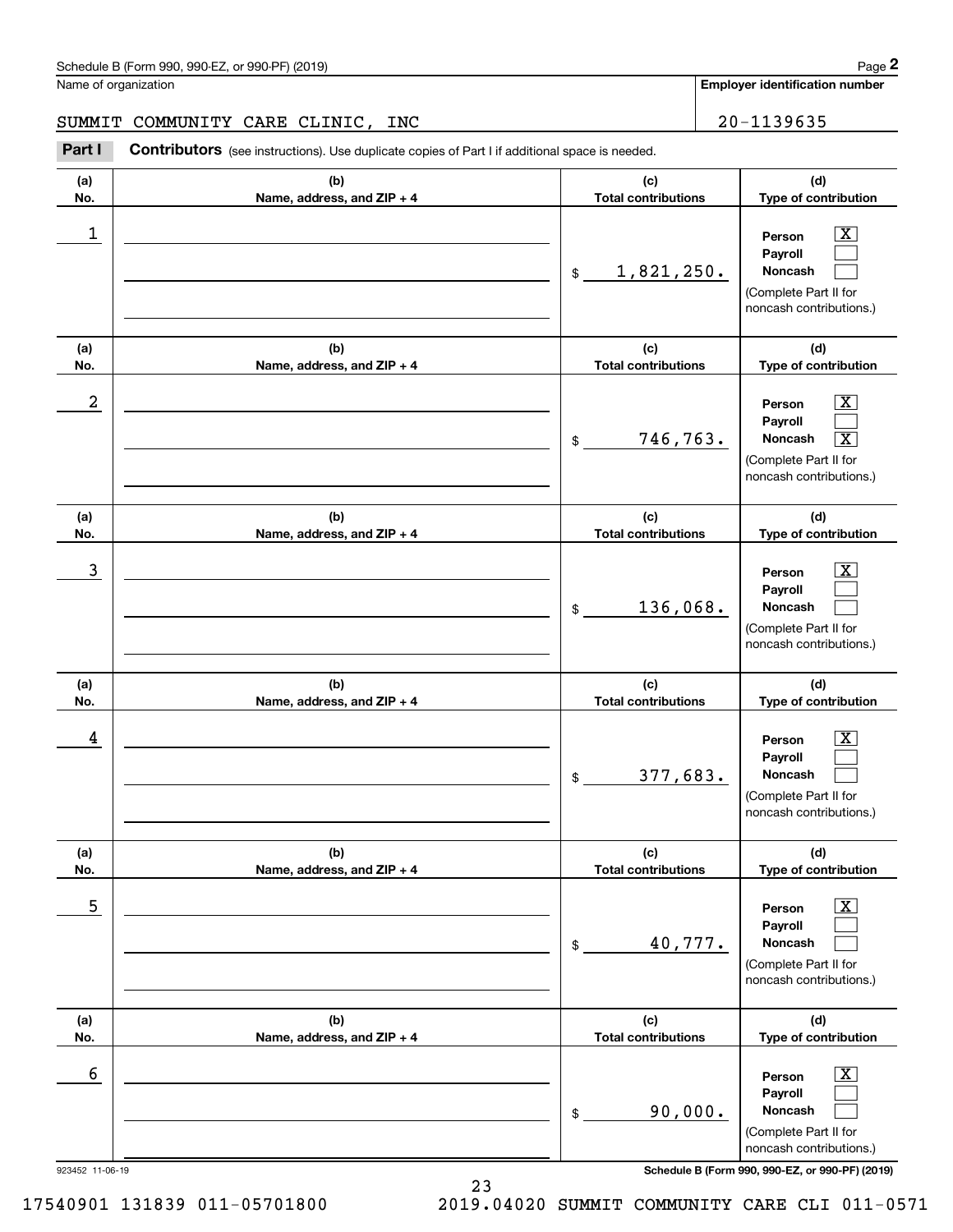#### SUMMIT COMMUNITY CARE CLINIC, INC | 20-1139635

Chedule B (Form 990, 990-EZ, or 990-PF) (2019)<br> **20 MILERT COMMUNITY CARE CLINIC, INC**<br> **20 - 1139635**<br> **20 - 1139635**<br> **20 - 1139635** 

| (a)<br>No. | (b)<br>Name, address, and ZIP + 4 | (c)<br><b>Total contributions</b> | (d)<br>Type of contribution                                                                                        |
|------------|-----------------------------------|-----------------------------------|--------------------------------------------------------------------------------------------------------------------|
| 7          |                                   | 5,000.<br>\$                      | $\overline{\texttt{X}}$<br>Person<br>Payroll<br><b>Noncash</b><br>(Complete Part II for<br>noncash contributions.) |
| (a)<br>No. | (b)<br>Name, address, and ZIP + 4 | (c)<br><b>Total contributions</b> | (d)<br>Type of contribution                                                                                        |
| 8          |                                   | 26,000.<br>\$                     | $\overline{\texttt{X}}$<br>Person<br>Payroll<br>Noncash<br>(Complete Part II for<br>noncash contributions.)        |
| (a)<br>No. | (b)<br>Name, address, and ZIP + 4 | (c)<br><b>Total contributions</b> | (d)<br>Type of contribution                                                                                        |
| 9          |                                   | 90, 265.<br>\$                    | $\overline{\texttt{X}}$<br>Person<br>Payroll<br>Noncash<br>(Complete Part II for<br>noncash contributions.)        |
| (a)<br>No. | (b)<br>Name, address, and ZIP + 4 | (c)<br><b>Total contributions</b> | (d)<br>Type of contribution                                                                                        |
| 10         |                                   | 134,910.<br>\$                    | $\overline{\texttt{X}}$<br>Person<br>Payroll<br>Noncash<br>(Complete Part II for<br>noncash contributions.)        |
| (a)<br>No. | (b)<br>Name, address, and ZIP + 4 | (c)<br><b>Total contributions</b> | (d)<br>Type of contribution                                                                                        |
| 11         |                                   | 10,000.<br>\$                     | $\overline{\texttt{X}}$<br>Person<br>Payroll<br>Noncash<br>(Complete Part II for<br>noncash contributions.)        |
| (a)<br>No. | (b)<br>Name, address, and ZIP + 4 | (c)<br><b>Total contributions</b> | (d)<br>Type of contribution                                                                                        |
| 12         |                                   | 218, 215.<br>\$                   | $\overline{\texttt{X}}$<br>Person<br>Payroll<br>Noncash<br>(Complete Part II for<br>noncash contributions.)        |

923452 11-06-19 **Schedule B (Form 990, 990-EZ, or 990-PF) (2019)**

24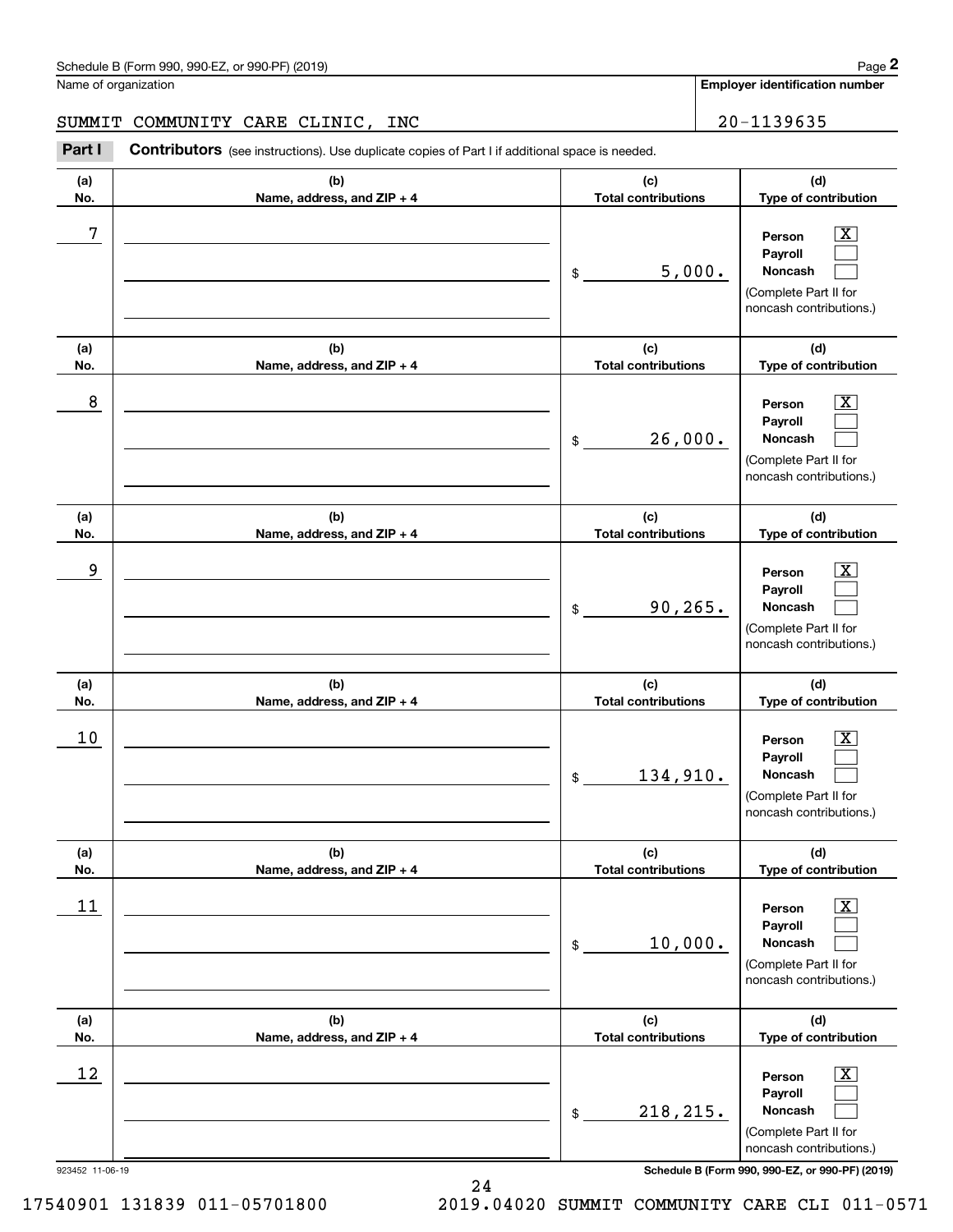#### SUMMIT COMMUNITY CARE CLINIC, INC | 20-1139635

**(a)(b)(c)**Contributors (see instructions). Use duplicate copies of Part I if additional space is needed. Chedule B (Form 990, 990-EZ, or 990-PF) (2019)<br>Iame of organization<br>**20-1139635 Employer identification number**<br>**Part I** Contributors (see instructions). Use duplicate copies of Part I if additional space is needed.

| (a)                   | (b)                        | (c)                        | (d)                                                                                                                                                          |  |
|-----------------------|----------------------------|----------------------------|--------------------------------------------------------------------------------------------------------------------------------------------------------------|--|
| No.                   | Name, address, and ZIP + 4 | <b>Total contributions</b> | Type of contribution                                                                                                                                         |  |
| 13                    |                            | 277,325.<br>$\$$           | $\overline{\text{X}}$<br>Person<br>Payroll<br>Noncash<br>(Complete Part II for<br>noncash contributions.)                                                    |  |
| (a)                   | (b)                        | (c)                        | (d)                                                                                                                                                          |  |
| No.                   | Name, address, and ZIP + 4 | <b>Total contributions</b> | Type of contribution                                                                                                                                         |  |
| 14                    |                            | 5,000.<br>\$               | $\mathbf{X}$<br>Person<br>Payroll<br>Noncash<br>(Complete Part II for<br>noncash contributions.)                                                             |  |
| (a)                   | (b)                        | (c)                        | (d)                                                                                                                                                          |  |
| No.                   | Name, address, and ZIP + 4 | <b>Total contributions</b> | Type of contribution                                                                                                                                         |  |
| 15                    |                            | 40,082.<br>\$              | $\overline{\mathbf{X}}$<br>Person<br>Payroll<br><b>Noncash</b><br>(Complete Part II for<br>noncash contributions.)                                           |  |
| (a)                   | (b)                        | (c)                        | (d)                                                                                                                                                          |  |
| No.                   | Name, address, and ZIP + 4 | <b>Total contributions</b> | Type of contribution                                                                                                                                         |  |
| 16                    |                            | 185,820.<br>\$             | $\overline{\mathbf{X}}$<br>Person<br>Payroll<br>Noncash<br>(Complete Part II for<br>noncash contributions.)                                                  |  |
| (a)                   | (b)                        | (c)                        | (d)                                                                                                                                                          |  |
| No.                   | Name, address, and ZIP + 4 | <b>Total contributions</b> | Type of contribution                                                                                                                                         |  |
| 17                    |                            | 105, 213.<br>\$            | $\overline{\text{X}}$<br>Person<br>Payroll<br>Noncash<br>(Complete Part II for<br>noncash contributions.)                                                    |  |
| (a)                   | (b)                        | (c)                        | (d)                                                                                                                                                          |  |
| No.                   | Name, address, and ZIP + 4 | <b>Total contributions</b> | Type of contribution                                                                                                                                         |  |
| 18<br>923452 11-06-19 |                            | 6,667.<br>\$               | $\overline{\text{X}}$<br>Person<br>Payroll<br>Noncash<br>(Complete Part II for<br>noncash contributions.)<br>Schedule B (Form 990, 990-EZ, or 990-PF) (2019) |  |

25

17540901 131839 011-05701800 2019.04020 SUMMIT COMMUNITY CARE CLI 011-0571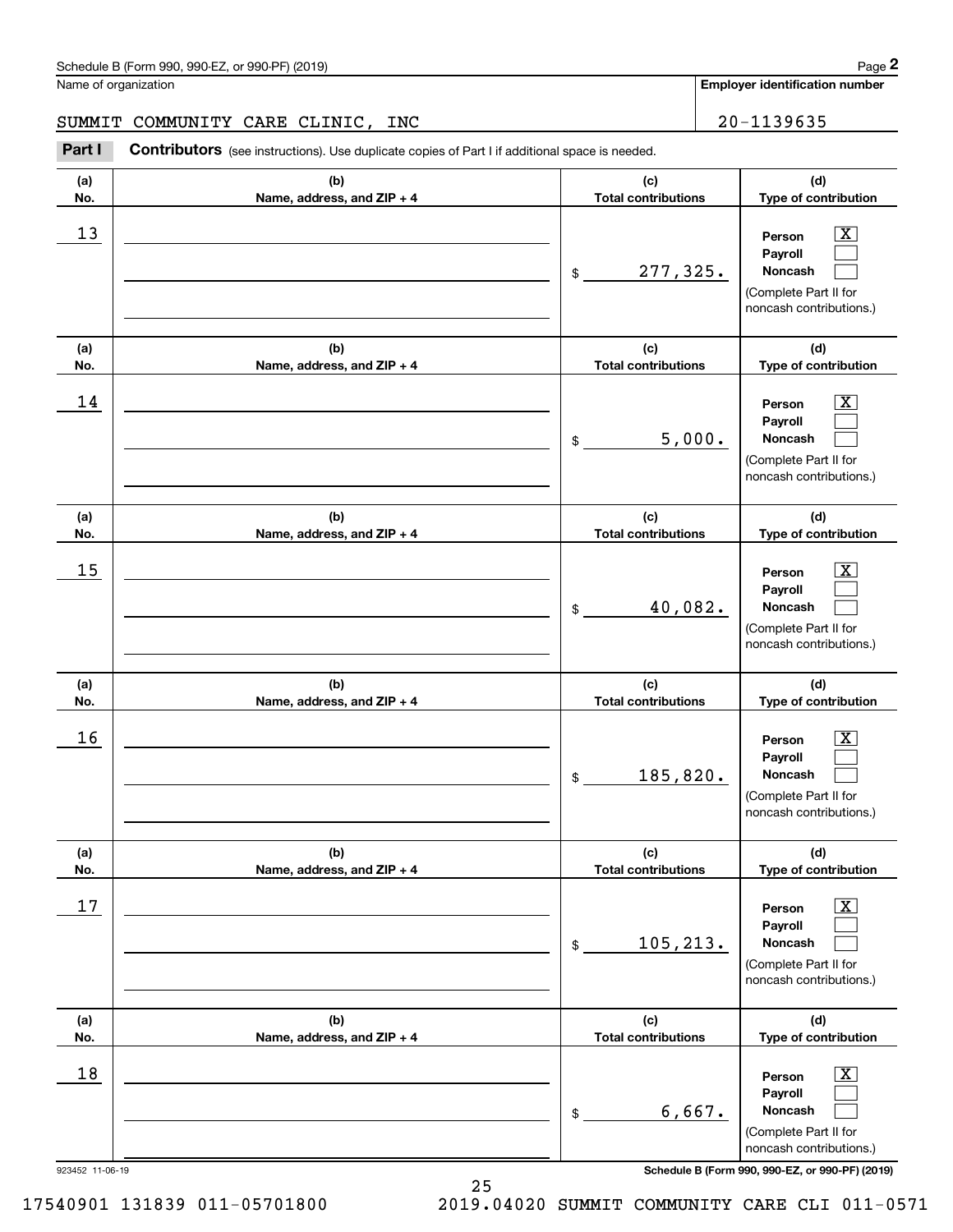#### SUMMIT COMMUNITY CARE CLINIC, INC | 20-1139635

Chedule B (Form 990, 990-EZ, or 990-PF) (2019)<br>Iame of organization<br>**20-1139635 Employer identification number**<br>**Part I** Contributors (see instructions). Use duplicate copies of Part I if additional space is needed. **Contributors** (see instructions). Use duplicate copies of Part I if additional space is needed. **(a)**ヿ **(b)** $\overline{f}$ 

| (a)<br>No.            | (b)<br>Name, address, and ZIP + 4 | (d)<br>(c)<br><b>Total contributions</b><br>Type of contribution |                                                                                                                                                              |  |  |
|-----------------------|-----------------------------------|------------------------------------------------------------------|--------------------------------------------------------------------------------------------------------------------------------------------------------------|--|--|
| 19                    |                                   | 177,955.<br>$\mathfrak{S}$                                       | $\overline{\texttt{X}}$<br>Person<br>Payroll<br>Noncash<br>(Complete Part II for<br>noncash contributions.)                                                  |  |  |
| (a)<br>No.            | (b)<br>Name, address, and ZIP + 4 | (c)<br><b>Total contributions</b>                                | (d)<br>Type of contribution                                                                                                                                  |  |  |
| 20                    |                                   | 20,000.<br>\$                                                    | x<br>Person<br>Payroll<br>Noncash<br>(Complete Part II for<br>noncash contributions.)                                                                        |  |  |
| (a)<br>No.            | (b)<br>Name, address, and ZIP + 4 | (c)<br><b>Total contributions</b>                                | (d)<br>Type of contribution                                                                                                                                  |  |  |
| 21                    |                                   | 20,000.<br>\$                                                    | x<br>Person<br>Payroll<br>Noncash<br>(Complete Part II for<br>noncash contributions.)                                                                        |  |  |
| (a)<br>No.            | (b)<br>Name, address, and ZIP + 4 | (c)<br><b>Total contributions</b>                                | (d)<br>Type of contribution                                                                                                                                  |  |  |
| 22                    |                                   | 10,000.<br>\$                                                    | X<br>Person<br>Payroll<br>Noncash<br>(Complete Part II for<br>noncash contributions.)                                                                        |  |  |
| (a)<br>No.            | (b)<br>Name, address, and ZIP + 4 | (c)<br>Total contributions                                       | (d)<br>Type of contribution                                                                                                                                  |  |  |
| 23                    |                                   | 10, 204.<br>\$                                                   | $\overline{\mathbf{X}}$<br>Person<br>Payroll<br>Noncash<br>(Complete Part II for<br>noncash contributions.)                                                  |  |  |
| (a)<br>No.            | (b)<br>Name, address, and ZIP + 4 | (c)<br><b>Total contributions</b>                                | (d)<br>Type of contribution                                                                                                                                  |  |  |
| 24<br>923452 11-06-19 |                                   | 5,000.<br>\$                                                     | $\overline{\text{X}}$<br>Person<br>Payroll<br>Noncash<br>(Complete Part II for<br>noncash contributions.)<br>Schedule B (Form 990, 990-EZ, or 990-PF) (2019) |  |  |

26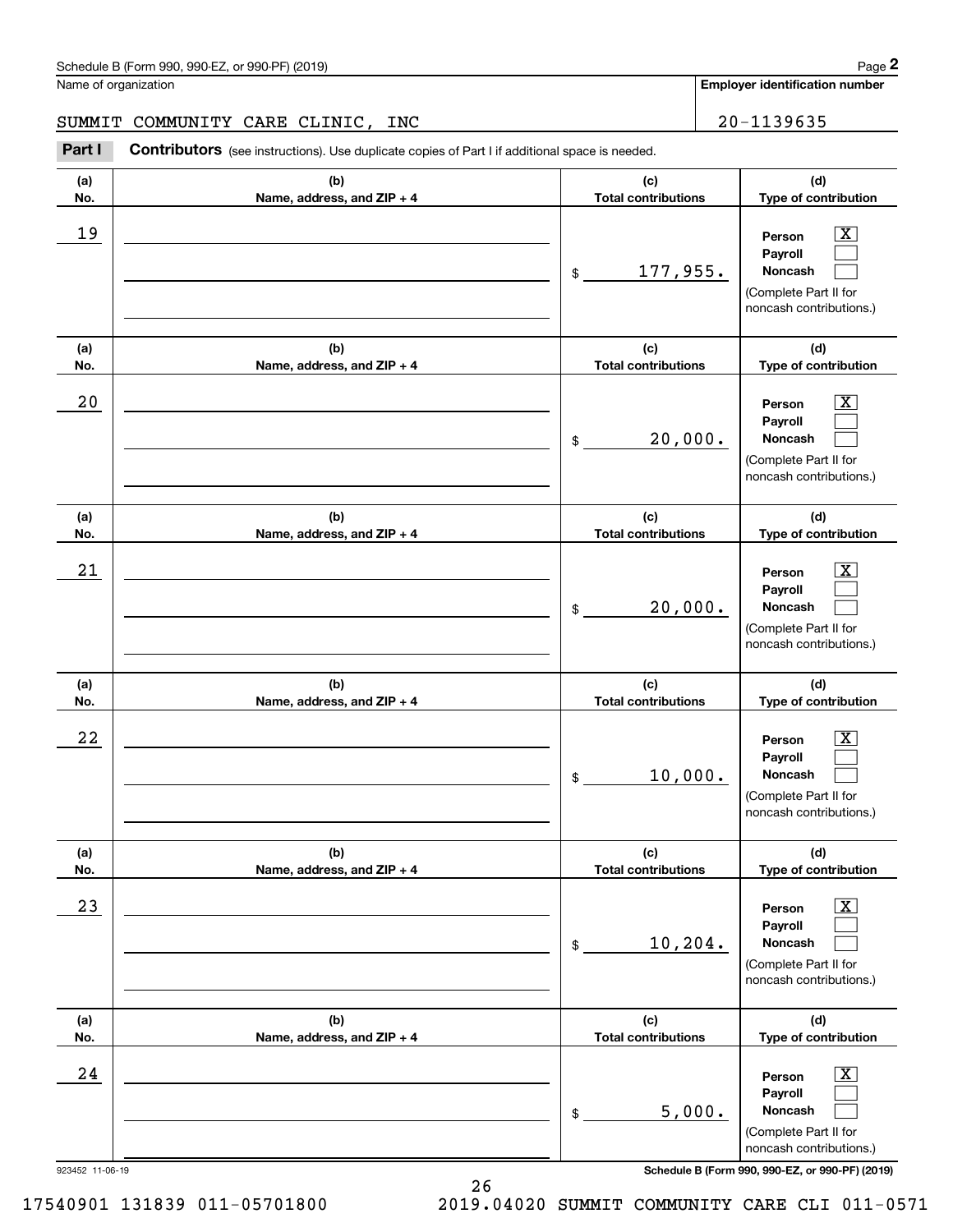#### SUMMIT COMMUNITY CARE CLINIC, INC | 20-1139635

Chedule B (Form 990, 990-EZ, or 990-PF) (2019)<br> **20 MILERT COMMUNITY CARE CLINIC, INC**<br> **20 - 1139635**<br> **20 - 1139635**<br> **20 - 1139635** 

| (a)<br>No.                   | (b)<br>Name, address, and ZIP + 4 | (d)<br>(c)<br><b>Total contributions</b><br>Type of contribution |                                                                                                                                                                                      |  |  |
|------------------------------|-----------------------------------|------------------------------------------------------------------|--------------------------------------------------------------------------------------------------------------------------------------------------------------------------------------|--|--|
| 25<br>(a)                    | (b)                               | 5,000.<br>\$<br>(c)                                              | x<br>Person<br>Payroll<br>Noncash<br>(Complete Part II for<br>noncash contributions.)<br>(d)                                                                                         |  |  |
| No.                          | Name, address, and ZIP + 4        | <b>Total contributions</b>                                       | Type of contribution                                                                                                                                                                 |  |  |
| 26                           |                                   | 7,500.<br>\$                                                     | x.<br>Person<br>Payroll<br>Noncash<br>(Complete Part II for<br>noncash contributions.)                                                                                               |  |  |
| (a)<br>No.                   | (b)<br>Name, address, and ZIP + 4 | (c)<br><b>Total contributions</b>                                | (d)<br>Type of contribution                                                                                                                                                          |  |  |
| 27                           |                                   | 5,460.<br>\$                                                     | Person<br>Payroll<br>$\overline{\texttt{x}}$<br>Noncash<br>(Complete Part II for<br>noncash contributions.)                                                                          |  |  |
| (a)                          | (b)                               | (c)                                                              | (d)                                                                                                                                                                                  |  |  |
| No.<br>28                    | Name, address, and ZIP + 4        | <b>Total contributions</b><br>25,000.<br>\$                      | Type of contribution<br>Person<br>Payroll<br>$\overline{\texttt{x}}$<br>Noncash<br>(Complete Part II for<br>noncash contributions.)                                                  |  |  |
| (a)                          | (b)                               | (c)                                                              | (d)                                                                                                                                                                                  |  |  |
| No.<br>29                    | Name, address, and $ZIP + 4$      | <b>Total contributions</b><br>20,000.<br>\$                      | <b>Type of contribution</b><br>$\overline{\mathbf{X}}$<br>Person<br>Payroll<br>Noncash<br>(Complete Part II for<br>noncash contributions.)                                           |  |  |
| (a)                          | (b)                               | (c)                                                              | (d)                                                                                                                                                                                  |  |  |
| No.<br>30<br>923452 11-06-19 | Name, address, and ZIP + 4        | <b>Total contributions</b><br>5,000.<br>\$                       | Type of contribution<br>$\overline{\text{X}}$<br>Person<br>Payroll<br>Noncash<br>(Complete Part II for<br>noncash contributions.)<br>Schedule B (Form 990, 990-EZ, or 990-PF) (2019) |  |  |

27 17540901 131839 011-05701800 2019.04020 SUMMIT COMMUNITY CARE CLI 011-0571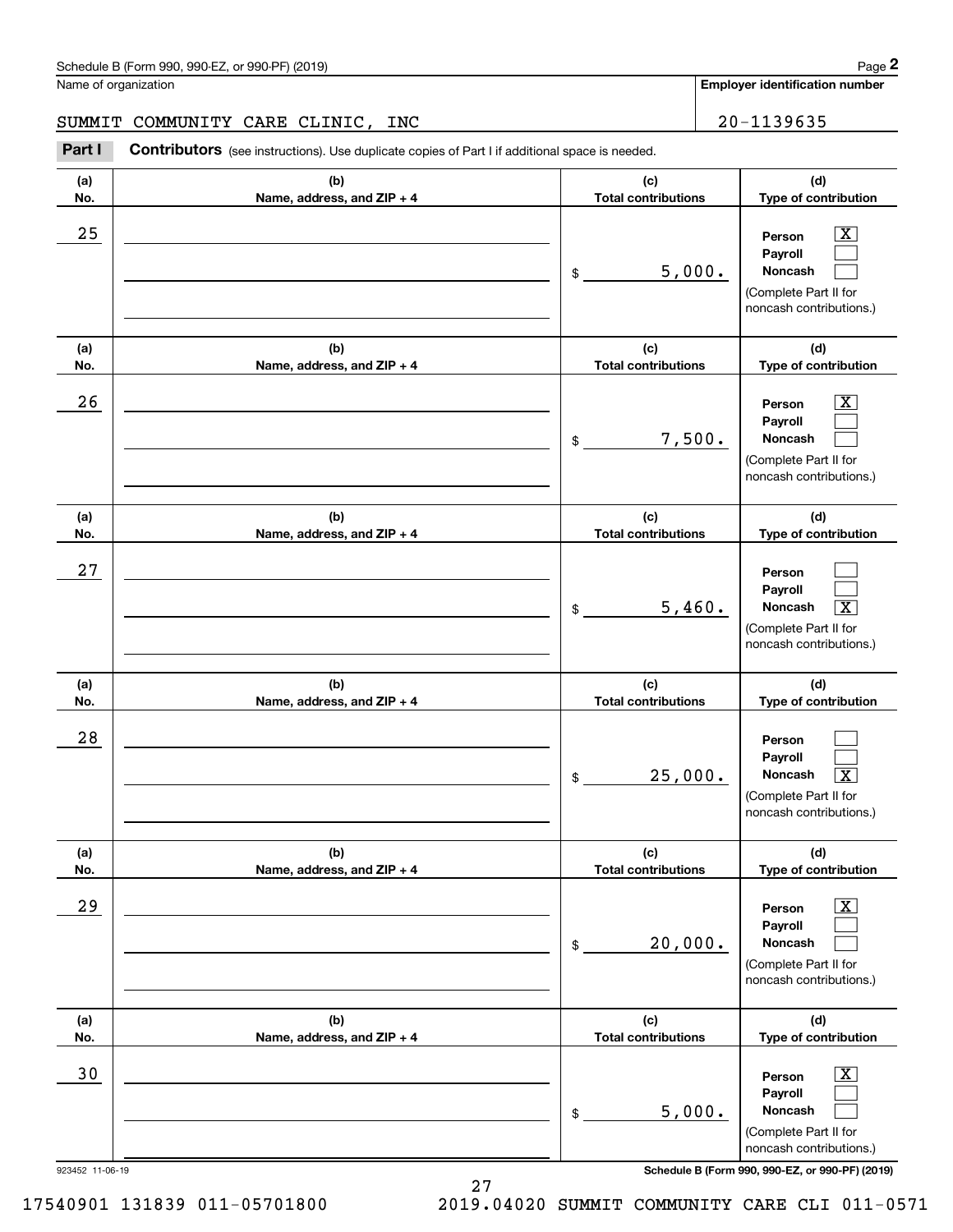#### SUMMIT COMMUNITY CARE CLINIC, INC | 20-1139635

Chedule B (Form 990, 990-EZ, or 990-PF) (2019)<br> **20 MILERT COMMUNITY CARE CLINIC, INC**<br> **20 - 1139635**<br> **20 - 1139635**<br> **20 - 1139635** 

| (a)<br>No.      | (b)<br>Name, address, and ZIP + 4 | (d)<br>(c)<br><b>Total contributions</b><br>Type of contribution |                                                                                                                                                     |  |  |
|-----------------|-----------------------------------|------------------------------------------------------------------|-----------------------------------------------------------------------------------------------------------------------------------------------------|--|--|
| 31              |                                   | 20,000.<br>\$                                                    | $\overline{\text{X}}$<br>Person<br>Payroll<br>Noncash<br>(Complete Part II for<br>noncash contributions.)                                           |  |  |
| (a)<br>No.      | (b)<br>Name, address, and ZIP + 4 | (c)<br><b>Total contributions</b>                                | (d)<br>Type of contribution                                                                                                                         |  |  |
| 32              |                                   | 6,505.<br>\$                                                     | $\overline{\text{X}}$<br>Person<br>Payroll<br>Noncash<br>(Complete Part II for<br>noncash contributions.)                                           |  |  |
| (a)<br>No.      | (b)<br>Name, address, and ZIP + 4 | (c)<br><b>Total contributions</b>                                | (d)<br>Type of contribution                                                                                                                         |  |  |
| 33              |                                   | 5,000.<br>\$                                                     | $\overline{\text{X}}$<br>Person<br>Payroll<br>Noncash<br>(Complete Part II for<br>noncash contributions.)                                           |  |  |
| (a)<br>No.      | (b)<br>Name, address, and ZIP + 4 | (c)<br><b>Total contributions</b>                                | (d)<br>Type of contribution                                                                                                                         |  |  |
| 34              |                                   | 9,000.<br>\$                                                     | $\overline{\text{X}}$<br>Person<br>Payroll<br><b>Noncash</b><br>(Complete Part II for<br>noncash contributions.)                                    |  |  |
| (a)<br>No.      | (b)<br>Name, address, and ZIP + 4 | (c)<br><b>Total contributions</b>                                | (d)<br>Type of contribution                                                                                                                         |  |  |
| 35              |                                   | 10,000.<br>$\$$                                                  | $\overline{\mathbf{X}}$<br>Person<br>Payroll<br>Noncash<br>(Complete Part II for<br>noncash contributions.)                                         |  |  |
| (a)<br>No.      | (b)<br>Name, address, and ZIP + 4 | (c)<br><b>Total contributions</b>                                | (d)<br>Type of contribution                                                                                                                         |  |  |
| 36              |                                   | 30,000.<br>\$                                                    | $\mathbf{X}$<br>Person<br>Payroll<br>Noncash<br>(Complete Part II for<br>noncash contributions.)<br>Schedule B (Form 990, 990-EZ, or 990-PF) (2019) |  |  |
| 923452 11-06-19 |                                   |                                                                  |                                                                                                                                                     |  |  |

28

17540901 131839 011-05701800 2019.04020 SUMMIT COMMUNITY CARE CLI 011-0571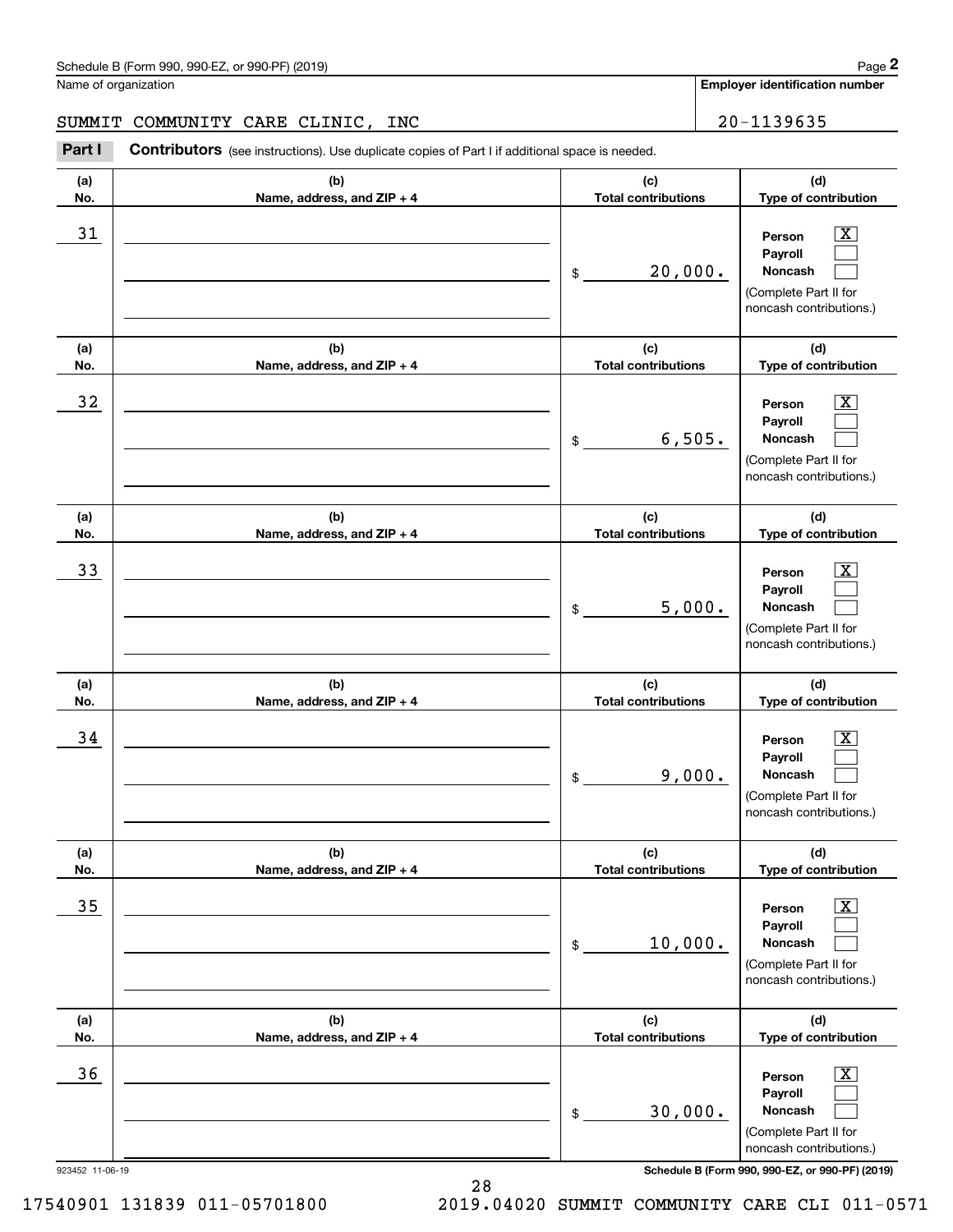#### SUMMIT COMMUNITY CARE CLINIC, INC | 20-1139635

Chedule B (Form 990, 990-EZ, or 990-PF) (2019)<br> **20 MILERT COMMUNITY CARE CLINIC, INC**<br> **20 - 1139635**<br> **20 - 1139635**<br> **20 - 1139635** 

| (a) | (b)                          | (c)<br>(d)                                         |                                                                                                           |  |
|-----|------------------------------|----------------------------------------------------|-----------------------------------------------------------------------------------------------------------|--|
| No. | Name, address, and ZIP + 4   | Type of contribution<br><b>Total contributions</b> |                                                                                                           |  |
| 37  |                              | 5,000.<br>$$^{\circ}$                              | X<br>Person<br>Payroll<br>Noncash<br>(Complete Part II for<br>noncash contributions.)                     |  |
| (a) | (b)                          | (c)                                                | (d)                                                                                                       |  |
| No. | Name, address, and ZIP + 4   | <b>Total contributions</b>                         | Type of contribution                                                                                      |  |
| 38  |                              | 5,000.<br>$$^{\circ}$                              | X.<br>Person<br>Payroll<br>Noncash<br>(Complete Part II for<br>noncash contributions.)                    |  |
| (a) | (b)                          | (c)                                                | (d)                                                                                                       |  |
| No. | Name, address, and ZIP + 4   | <b>Total contributions</b>                         | Type of contribution                                                                                      |  |
| 39  |                              | 10,000.<br>\$                                      | X.<br>Person<br>Payroll<br>Noncash<br>(Complete Part II for<br>noncash contributions.)                    |  |
|     |                              |                                                    |                                                                                                           |  |
| (a) | (b)                          | (c)                                                | (d)                                                                                                       |  |
| No. | Name, address, and ZIP + 4   | <b>Total contributions</b>                         | Type of contribution                                                                                      |  |
| 40  |                              | 5,102.<br>$\frac{1}{2}$                            | X.<br>Person<br>Payroll<br>Noncash<br>(Complete Part II for<br>noncash contributions.)                    |  |
| (a) | (b)                          | (c)                                                | (d)                                                                                                       |  |
| No. | Name, address, and $ZIP + 4$ | <b>Total contributions</b>                         | Type of contribution                                                                                      |  |
| 41  |                              | 5,000.<br>\$                                       | $\overline{\text{X}}$<br>Person<br>Payroll<br>Noncash<br>(Complete Part II for<br>noncash contributions.) |  |
| (a) | (b)                          | (c)                                                | (d)                                                                                                       |  |
| No. | Name, address, and ZIP + 4   | <b>Total contributions</b>                         | Type of contribution                                                                                      |  |
| 42  |                              | 5,000.<br>\$                                       | $\mathbf{X}$<br>Person<br>Payroll<br>Noncash<br>(Complete Part II for<br>noncash contributions.)          |  |

29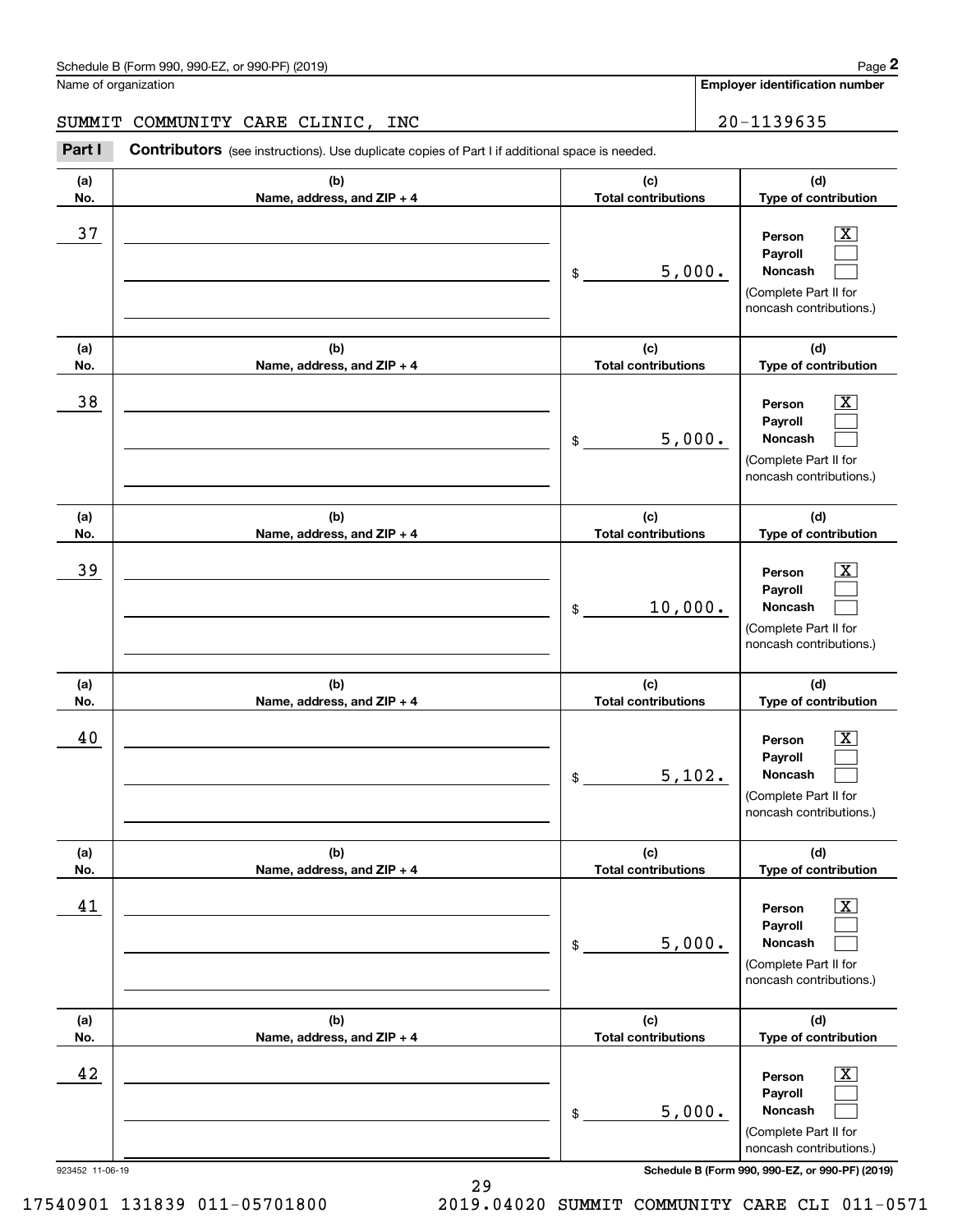**(d) Type of contribution**

 $\boxed{\text{X}}$ 

**Person Payroll**

#### SUMMIT COMMUNITY CARE CLINIC, INC  $\vert$  20-1139635

**(a) No.(b) Name, address, and ZIP + 4 (c) Total contributions** Chedule B (Form 990, 990-EZ, or 990-PF) (2019)<br> **20 MILERT COMMUNITY CARE CLINIC, INC**<br> **20 - 1139635**<br> **20 - 1139635**<br> **20 - 1139635** \$43 Person X 10,000.

|                 |                                   | 10,000.<br>\$                     | Payroll<br>Noncash<br>(Complete Part II for<br>noncash contributions.)                                      |
|-----------------|-----------------------------------|-----------------------------------|-------------------------------------------------------------------------------------------------------------|
| (a)<br>No.      | (b)<br>Name, address, and ZIP + 4 | (c)<br><b>Total contributions</b> | (d)<br>Type of contribution                                                                                 |
| 44              |                                   | 5,000.<br>\$                      | $\overline{\texttt{X}}$<br>Person<br>Payroll<br>Noncash<br>(Complete Part II for<br>noncash contributions.) |
| (a)<br>No.      | (b)<br>Name, address, and ZIP + 4 | (c)<br><b>Total contributions</b> | (d)<br>Type of contribution                                                                                 |
|                 |                                   | \$                                | Person<br>Payroll<br>Noncash<br>(Complete Part II for<br>noncash contributions.)                            |
| (a)<br>No.      | (b)<br>Name, address, and ZIP + 4 | (c)<br><b>Total contributions</b> | (d)<br>Type of contribution                                                                                 |
|                 |                                   | \$                                | Person<br>Payroll<br>Noncash<br>(Complete Part II for<br>noncash contributions.)                            |
| (a)<br>No.      | (b)<br>Name, address, and ZIP + 4 | (c)<br><b>Total contributions</b> | (d)<br>Type of contribution                                                                                 |
|                 |                                   | \$                                | Person<br>Payroll<br>Noncash<br>L<br>(Complete Part II for<br>noncash contributions.)                       |
| (a)<br>No.      | (b)<br>Name, address, and ZIP + 4 | (c)<br><b>Total contributions</b> | (d)<br>Type of contribution                                                                                 |
|                 |                                   | \$                                | Person<br>Payroll<br>Noncash<br>(Complete Part II for<br>noncash contributions.)                            |
| 923452 11-06-19 |                                   |                                   | Schedule B (Form 990, 990-EZ, or 990-PF) (2019)                                                             |

30

17540901 131839 011-05701800 2019.04020 SUMMIT COMMUNITY CARE CLI 011-0571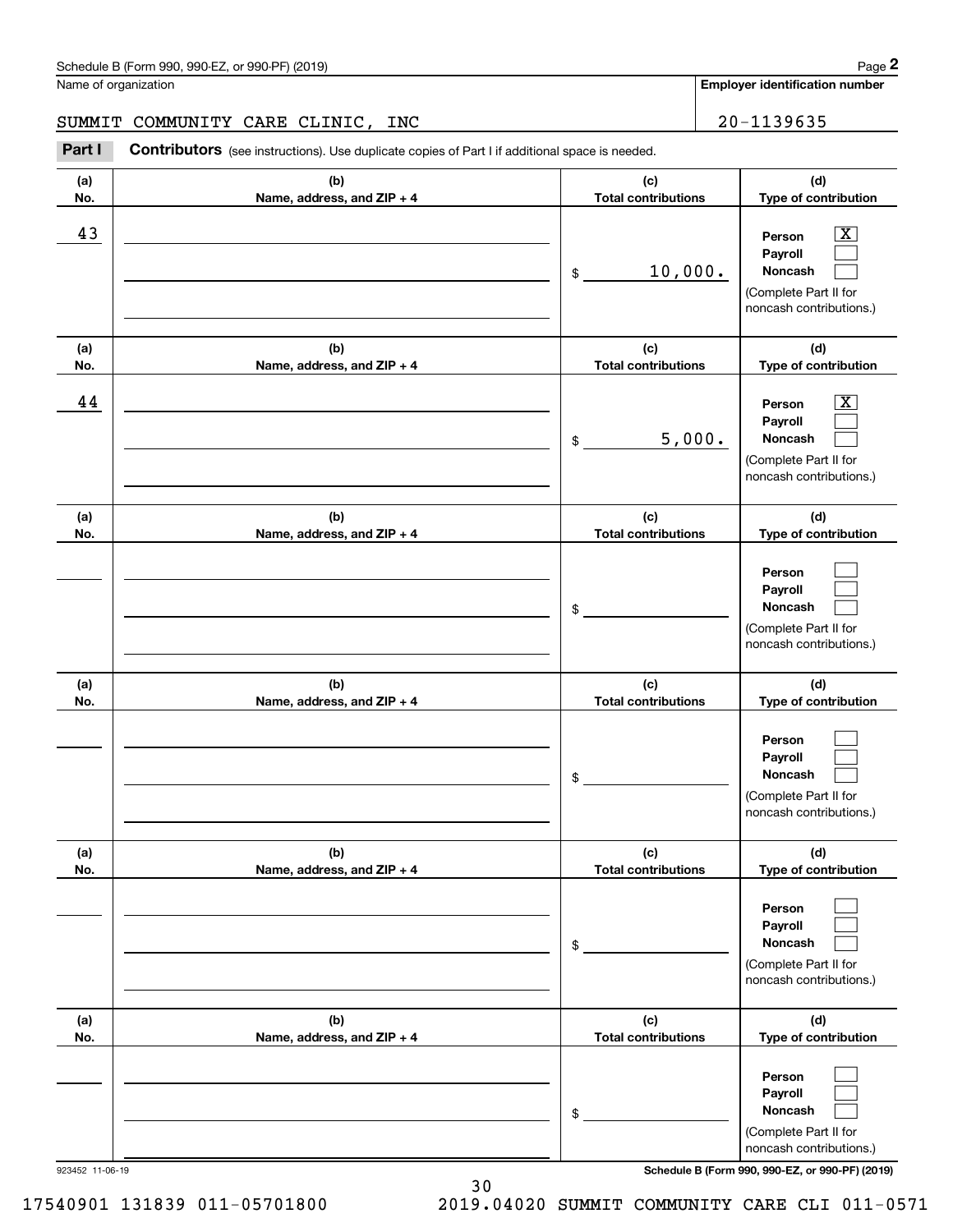SUMMIT COMMUNITY CARE CLINIC, INC | 20-1139635

Chedule B (Form 990, 990-EZ, or 990-PF) (2019)<br> **20 MILERT COMMUNITY CARE CLINIC, INC**<br> **3Part II Noncash Property** (see instructions). Use duplicate copies of Part II if additional space is needed.

| (a)<br>No.<br>from<br>Part I | (b)<br>Description of noncash property given | (c)<br>FMV (or estimate)<br>(See instructions.) | (d)<br>Date received                            |
|------------------------------|----------------------------------------------|-------------------------------------------------|-------------------------------------------------|
|                              | VACCINES                                     |                                                 |                                                 |
| 2                            |                                              |                                                 |                                                 |
|                              |                                              | 74,611.<br>$\mathsf{\$}$                        | 12/31/19                                        |
| (a)                          |                                              | (c)                                             |                                                 |
| No.<br>from                  | (b)<br>Description of noncash property given | FMV (or estimate)                               | (d)<br>Date received                            |
| Part I                       |                                              | (See instructions.)                             |                                                 |
|                              | 85 SHARES OF NTAP STOCK                      |                                                 |                                                 |
| 27                           |                                              |                                                 |                                                 |
|                              |                                              | 5,460.<br>$\mathsf{\$}$                         | 12/10/19                                        |
| (a)                          |                                              | (c)                                             |                                                 |
| No.<br>from                  | (b)                                          | FMV (or estimate)                               | (d)<br>Date received                            |
| Part I                       | Description of noncash property given        | (See instructions.)                             |                                                 |
|                              | FOOD                                         |                                                 |                                                 |
| 28                           |                                              |                                                 |                                                 |
|                              |                                              | 25,000.<br>$$\circ$$                            | 03/30/19                                        |
|                              |                                              |                                                 |                                                 |
| (a)<br>No.                   |                                              | (c)                                             |                                                 |
| from                         | (b)<br>Description of noncash property given | FMV (or estimate)                               | (d)<br>Date received                            |
| Part I                       |                                              | (See instructions.)                             |                                                 |
|                              |                                              |                                                 |                                                 |
|                              |                                              |                                                 |                                                 |
|                              |                                              | \$                                              |                                                 |
|                              |                                              |                                                 |                                                 |
| (a)<br>No.                   | (b)                                          | (c)                                             | (d)                                             |
| from                         | Description of noncash property given        | FMV (or estimate)<br>(See instructions.)        | Date received                                   |
| Part I                       |                                              |                                                 |                                                 |
|                              |                                              |                                                 |                                                 |
|                              |                                              |                                                 |                                                 |
|                              |                                              | \$                                              |                                                 |
| (a)                          |                                              |                                                 |                                                 |
| No.                          | (b)                                          | (c)<br>FMV (or estimate)                        | (d)                                             |
| from<br>Part I               | Description of noncash property given        | (See instructions.)                             | Date received                                   |
|                              |                                              |                                                 |                                                 |
|                              |                                              |                                                 |                                                 |
|                              |                                              | \$                                              |                                                 |
| 923453 11-06-19              |                                              |                                                 | Schedule B (Form 990, 990-EZ, or 990-PF) (2019) |

31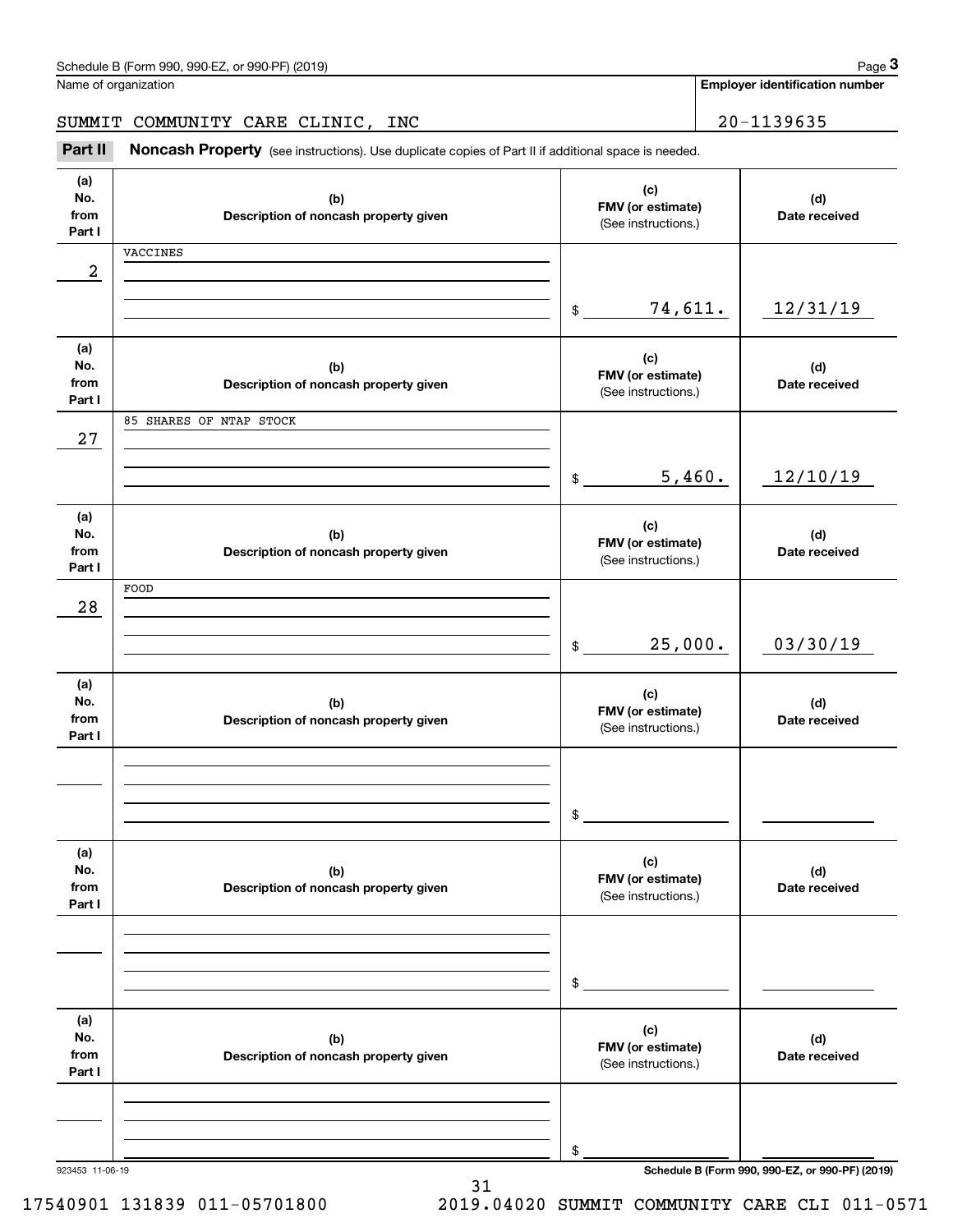|                           | Schedule B (Form 990, 990-EZ, or 990-PF) (2019)                                                                                                              |                      | Page 4                                                                                                                                                         |
|---------------------------|--------------------------------------------------------------------------------------------------------------------------------------------------------------|----------------------|----------------------------------------------------------------------------------------------------------------------------------------------------------------|
|                           | Name of organization                                                                                                                                         |                      | <b>Employer identification number</b>                                                                                                                          |
|                           | SUMMIT COMMUNITY CARE CLINIC, INC                                                                                                                            |                      | 20-1139635                                                                                                                                                     |
| <b>Part III</b>           | from any one contributor. Complete columns (a) through (e) and the following line entry. For organizations                                                   |                      | Exclusively religious, charitable, etc., contributions to organizations described in section 501(c)(7), (8), or (10) that total more than \$1,000 for the year |
|                           | completing Part III, enter the total of exclusively religious, charitable, etc., contributions of \$1,000 or less for the year. (Enter this info. once.) \\$ |                      |                                                                                                                                                                |
| (a) No.                   | Use duplicate copies of Part III if additional space is needed.                                                                                              |                      |                                                                                                                                                                |
| from<br>Part I            | (b) Purpose of gift                                                                                                                                          | (c) Use of gift      | (d) Description of how gift is held                                                                                                                            |
|                           |                                                                                                                                                              |                      |                                                                                                                                                                |
|                           |                                                                                                                                                              |                      |                                                                                                                                                                |
|                           |                                                                                                                                                              |                      |                                                                                                                                                                |
|                           |                                                                                                                                                              | (e) Transfer of gift |                                                                                                                                                                |
|                           | Transferee's name, address, and $ZIP + 4$                                                                                                                    |                      | Relationship of transferor to transferee                                                                                                                       |
|                           |                                                                                                                                                              |                      |                                                                                                                                                                |
|                           |                                                                                                                                                              |                      |                                                                                                                                                                |
|                           |                                                                                                                                                              |                      |                                                                                                                                                                |
| (a) No.<br>from           | (b) Purpose of gift                                                                                                                                          | (c) Use of gift      | (d) Description of how gift is held                                                                                                                            |
| Part I                    |                                                                                                                                                              |                      |                                                                                                                                                                |
|                           |                                                                                                                                                              |                      |                                                                                                                                                                |
|                           |                                                                                                                                                              |                      |                                                                                                                                                                |
|                           |                                                                                                                                                              | (e) Transfer of gift |                                                                                                                                                                |
|                           |                                                                                                                                                              |                      |                                                                                                                                                                |
|                           | Transferee's name, address, and $ZIP + 4$                                                                                                                    |                      | Relationship of transferor to transferee                                                                                                                       |
|                           |                                                                                                                                                              |                      |                                                                                                                                                                |
|                           |                                                                                                                                                              |                      |                                                                                                                                                                |
| (a) No.                   |                                                                                                                                                              |                      |                                                                                                                                                                |
| from<br>Part I            | (b) Purpose of gift                                                                                                                                          | (c) Use of gift      | (d) Description of how gift is held                                                                                                                            |
|                           |                                                                                                                                                              |                      |                                                                                                                                                                |
|                           |                                                                                                                                                              |                      |                                                                                                                                                                |
|                           |                                                                                                                                                              |                      |                                                                                                                                                                |
|                           |                                                                                                                                                              | (e) Transfer of gift |                                                                                                                                                                |
|                           | Transferee's name, address, and $ZIP + 4$                                                                                                                    |                      | Relationship of transferor to transferee                                                                                                                       |
|                           |                                                                                                                                                              |                      |                                                                                                                                                                |
|                           |                                                                                                                                                              |                      |                                                                                                                                                                |
|                           |                                                                                                                                                              |                      |                                                                                                                                                                |
| (a) No.<br>from<br>Part I | (b) Purpose of gift                                                                                                                                          | (c) Use of gift      | (d) Description of how gift is held                                                                                                                            |
|                           |                                                                                                                                                              |                      |                                                                                                                                                                |
|                           |                                                                                                                                                              |                      |                                                                                                                                                                |
|                           |                                                                                                                                                              |                      |                                                                                                                                                                |
|                           |                                                                                                                                                              | (e) Transfer of gift |                                                                                                                                                                |
|                           |                                                                                                                                                              |                      |                                                                                                                                                                |
|                           | Transferee's name, address, and ZIP + 4                                                                                                                      |                      | Relationship of transferor to transferee                                                                                                                       |
|                           |                                                                                                                                                              |                      |                                                                                                                                                                |
|                           |                                                                                                                                                              |                      |                                                                                                                                                                |
| 923454 11-06-19           |                                                                                                                                                              |                      | Schedule B (Form 990, 990-EZ, or 990-PF) (2019)                                                                                                                |

32

**Schedule B (Form 990, 990-EZ, or 990-PF) (2019)**

17540901 131839 011-05701800 2019.04020 SUMMIT COMMUNITY CARE CLI 011-0571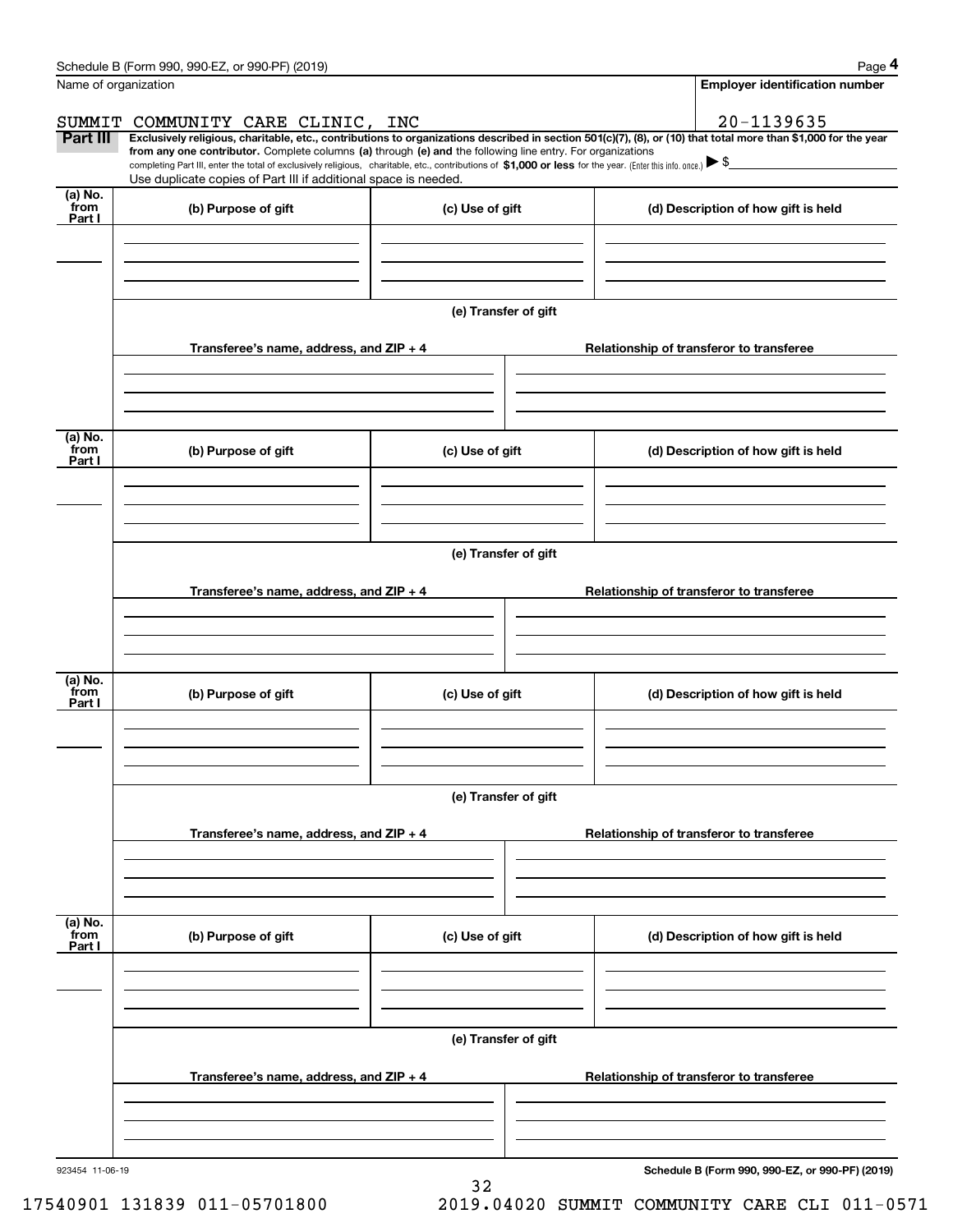| <b>SCHEDULE C</b>                                      |                                                                                                                                                                   | <b>Political Campaign and Lobbying Activities</b>                                                                                                 |           |                                               | OMB No. 1545-0047                                     |  |  |
|--------------------------------------------------------|-------------------------------------------------------------------------------------------------------------------------------------------------------------------|---------------------------------------------------------------------------------------------------------------------------------------------------|-----------|-----------------------------------------------|-------------------------------------------------------|--|--|
| (Form 990 or 990-EZ)                                   |                                                                                                                                                                   |                                                                                                                                                   |           |                                               |                                                       |  |  |
|                                                        |                                                                                                                                                                   | For Organizations Exempt From Income Tax Under section 501(c) and section 527                                                                     |           |                                               | <b>Open to Public</b>                                 |  |  |
| Department of the Treasury<br>Internal Revenue Service | ▶ Complete if the organization is described below. ▶ Attach to Form 990 or Form 990-EZ.<br>Go to www.irs.gov/Form990 for instructions and the latest information. |                                                                                                                                                   |           |                                               |                                                       |  |  |
|                                                        |                                                                                                                                                                   | If the organization answered "Yes," on Form 990, Part IV, line 3, or Form 990-EZ, Part V, line 46 (Political Campaign Activities), then           |           |                                               | Inspection                                            |  |  |
|                                                        |                                                                                                                                                                   | • Section 501(c)(3) organizations: Complete Parts I-A and B. Do not complete Part I-C.                                                            |           |                                               |                                                       |  |  |
|                                                        |                                                                                                                                                                   | • Section 501(c) (other than section 501(c)(3)) organizations: Complete Parts I-A and C below. Do not complete Part I-B.                          |           |                                               |                                                       |  |  |
| • Section 527 organizations: Complete Part I-A only.   |                                                                                                                                                                   |                                                                                                                                                   |           |                                               |                                                       |  |  |
|                                                        |                                                                                                                                                                   | If the organization answered "Yes," on Form 990, Part IV, line 4, or Form 990-EZ, Part VI, line 47 (Lobbying Activities), then                    |           |                                               |                                                       |  |  |
|                                                        |                                                                                                                                                                   | • Section 501(c)(3) organizations that have filed Form 5768 (election under section 501(h)): Complete Part II-A. Do not complete Part II-B.       |           |                                               |                                                       |  |  |
|                                                        |                                                                                                                                                                   | • Section 501(c)(3) organizations that have NOT filed Form 5768 (election under section 501(h)): Complete Part II-B. Do not complete Part II-A.   |           |                                               |                                                       |  |  |
|                                                        |                                                                                                                                                                   | If the organization answered "Yes," on Form 990, Part IV, line 5 (Proxy Tax) (see separate instructions) or Form 990-EZ, Part V, line 35c (Proxy  |           |                                               |                                                       |  |  |
| Tax) (see separate instructions), then                 |                                                                                                                                                                   |                                                                                                                                                   |           |                                               |                                                       |  |  |
|                                                        |                                                                                                                                                                   | • Section 501(c)(4), (5), or (6) organizations: Complete Part III.                                                                                |           |                                               |                                                       |  |  |
| Name of organization                                   |                                                                                                                                                                   |                                                                                                                                                   |           |                                               | <b>Employer identification number</b>                 |  |  |
|                                                        |                                                                                                                                                                   | SUMMIT COMMUNITY CARE CLINIC, INC                                                                                                                 |           |                                               | 20-1139635                                            |  |  |
| Part I-A                                               |                                                                                                                                                                   | Complete if the organization is exempt under section 501(c) or is a section 527 organization.                                                     |           |                                               |                                                       |  |  |
|                                                        |                                                                                                                                                                   |                                                                                                                                                   |           |                                               |                                                       |  |  |
|                                                        |                                                                                                                                                                   | 1 Provide a description of the organization's direct and indirect political campaign activities in Part IV.                                       |           |                                               |                                                       |  |  |
| Political campaign activity expenditures<br>2          |                                                                                                                                                                   |                                                                                                                                                   |           |                                               | $\blacktriangleright$ \$                              |  |  |
| Volunteer hours for political campaign activities<br>з |                                                                                                                                                                   |                                                                                                                                                   |           |                                               |                                                       |  |  |
| Part I-B                                               |                                                                                                                                                                   | Complete if the organization is exempt under section 501(c)(3).                                                                                   |           |                                               |                                                       |  |  |
|                                                        |                                                                                                                                                                   | 1 Enter the amount of any excise tax incurred by the organization under section 4955                                                              |           |                                               | $\blacktriangleright$ \$                              |  |  |
| 2                                                      |                                                                                                                                                                   | Enter the amount of any excise tax incurred by organization managers under section 4955                                                           |           |                                               |                                                       |  |  |
| з                                                      |                                                                                                                                                                   |                                                                                                                                                   |           |                                               | <b>Yes</b><br><b>No</b>                               |  |  |
| 4a Was a correction made?                              |                                                                                                                                                                   |                                                                                                                                                   |           |                                               | Yes<br>No                                             |  |  |
| <b>b</b> If "Yes," describe in Part IV.                |                                                                                                                                                                   |                                                                                                                                                   |           |                                               |                                                       |  |  |
|                                                        |                                                                                                                                                                   | Part I-C   Complete if the organization is exempt under section 501(c), except section 501(c)(3).                                                 |           |                                               |                                                       |  |  |
|                                                        |                                                                                                                                                                   | 1 Enter the amount directly expended by the filing organization for section 527 exempt function activities                                        |           |                                               | $\blacktriangleright$ \$                              |  |  |
|                                                        |                                                                                                                                                                   | 2 Enter the amount of the filing organization's funds contributed to other organizations for section 527                                          |           |                                               |                                                       |  |  |
| exempt function activities                             |                                                                                                                                                                   |                                                                                                                                                   |           |                                               | $\blacktriangleright$ \$                              |  |  |
|                                                        |                                                                                                                                                                   | 3 Total exempt function expenditures. Add lines 1 and 2. Enter here and on Form 1120-POL,                                                         |           |                                               |                                                       |  |  |
|                                                        |                                                                                                                                                                   |                                                                                                                                                   |           |                                               | $\blacktriangleright$ \$                              |  |  |
|                                                        |                                                                                                                                                                   | Did the filing organization file Form 1120-POL for this year?                                                                                     |           |                                               | Yes<br><b>No</b>                                      |  |  |
|                                                        |                                                                                                                                                                   | 5 Enter the names, addresses and employer identification number (EIN) of all section 527 political organizations to which the filing organization |           |                                               |                                                       |  |  |
|                                                        |                                                                                                                                                                   | made payments. For each organization listed, enter the amount paid from the filing organization's funds. Also enter the amount of political       |           |                                               |                                                       |  |  |
|                                                        |                                                                                                                                                                   | contributions received that were promptly and directly delivered to a separate political organization, such as a separate segregated fund or a    |           |                                               |                                                       |  |  |
|                                                        |                                                                                                                                                                   | political action committee (PAC). If additional space is needed, provide information in Part IV.                                                  |           |                                               |                                                       |  |  |
| (a) Name                                               |                                                                                                                                                                   | (b) Address                                                                                                                                       | $(c)$ EIN | (d) Amount paid from<br>filing organization's | (e) Amount of political<br>contributions received and |  |  |
|                                                        |                                                                                                                                                                   |                                                                                                                                                   |           | funds. If none, enter -0-.                    | promptly and directly                                 |  |  |
|                                                        |                                                                                                                                                                   |                                                                                                                                                   |           |                                               | delivered to a separate                               |  |  |
|                                                        |                                                                                                                                                                   |                                                                                                                                                   |           |                                               | political organization.<br>If none, enter -0-.        |  |  |
|                                                        |                                                                                                                                                                   |                                                                                                                                                   |           |                                               |                                                       |  |  |
|                                                        |                                                                                                                                                                   |                                                                                                                                                   |           |                                               |                                                       |  |  |
|                                                        |                                                                                                                                                                   |                                                                                                                                                   |           |                                               |                                                       |  |  |
|                                                        |                                                                                                                                                                   |                                                                                                                                                   |           |                                               |                                                       |  |  |
|                                                        |                                                                                                                                                                   |                                                                                                                                                   |           |                                               |                                                       |  |  |
|                                                        |                                                                                                                                                                   |                                                                                                                                                   |           |                                               |                                                       |  |  |
|                                                        |                                                                                                                                                                   |                                                                                                                                                   |           |                                               |                                                       |  |  |
|                                                        |                                                                                                                                                                   |                                                                                                                                                   |           |                                               |                                                       |  |  |
|                                                        |                                                                                                                                                                   |                                                                                                                                                   |           |                                               |                                                       |  |  |
|                                                        |                                                                                                                                                                   |                                                                                                                                                   |           |                                               |                                                       |  |  |
|                                                        |                                                                                                                                                                   |                                                                                                                                                   |           |                                               |                                                       |  |  |
|                                                        |                                                                                                                                                                   |                                                                                                                                                   |           |                                               |                                                       |  |  |

**For Paperwork Reduction Act Notice, see the Instructions for Form 990 or 990-EZ. Schedule C (Form 990 or 990-EZ) 2019** LHA

 $\mathbf{I}$ 

932041 11-26-19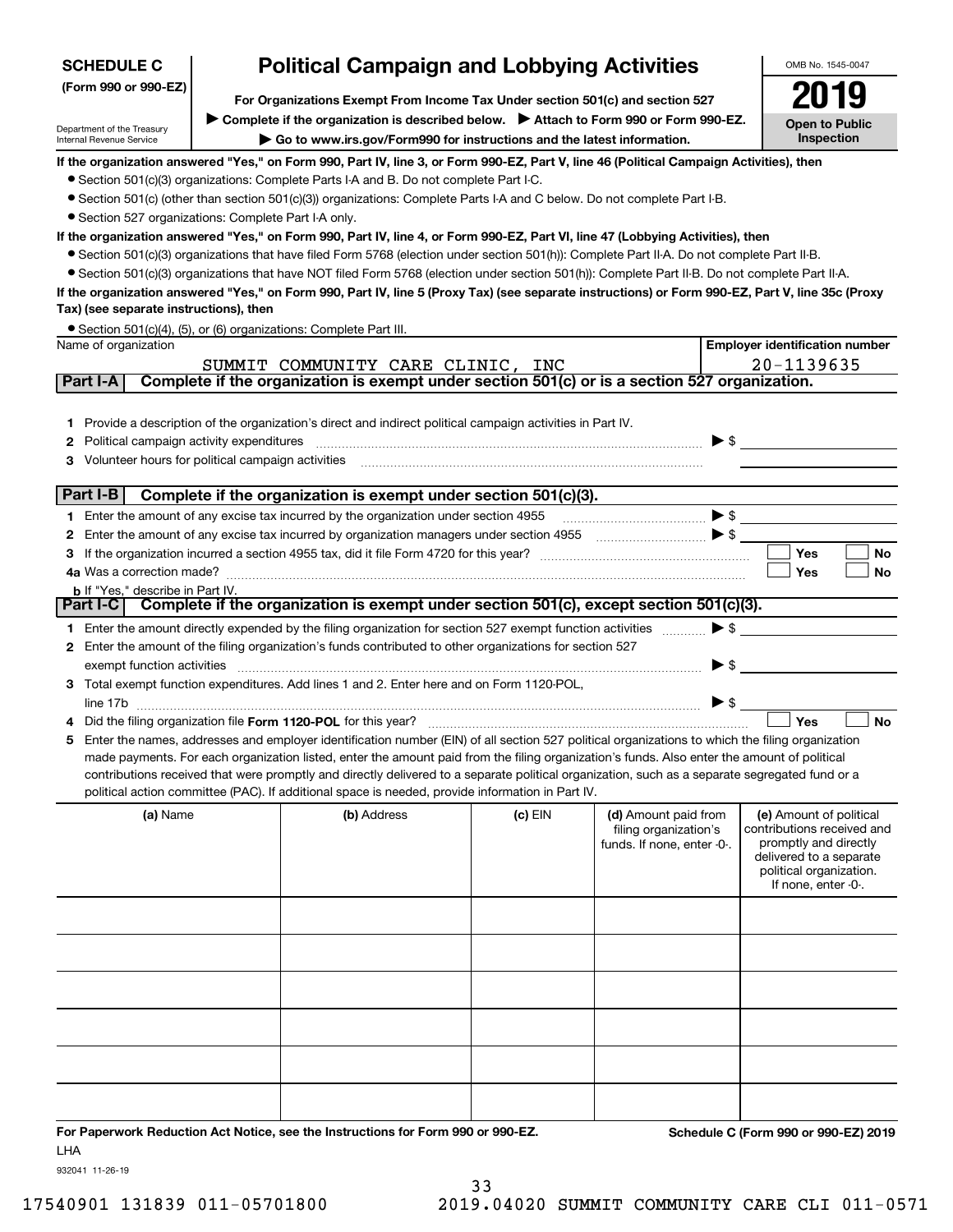| Schedule C (Form 990 or 990-EZ) 2019 SUMMIT COMMUNITY CARE CLINIC, INC                                                              |                                        |                                                                                  |                                                                                                                                   |                              | $20 - 1139635$ Page 2          |
|-------------------------------------------------------------------------------------------------------------------------------------|----------------------------------------|----------------------------------------------------------------------------------|-----------------------------------------------------------------------------------------------------------------------------------|------------------------------|--------------------------------|
| Complete if the organization is exempt under section 501(c)(3) and filed Form 5768 (election under<br>Part II-A<br>section 501(h)). |                                        |                                                                                  |                                                                                                                                   |                              |                                |
| A Check $\blacktriangleright$                                                                                                       |                                        |                                                                                  | if the filing organization belongs to an affiliated group (and list in Part IV each affiliated group member's name, address, EIN, |                              |                                |
| expenses, and share of excess lobbying expenditures).                                                                               |                                        |                                                                                  |                                                                                                                                   |                              |                                |
| <b>B</b> Check $\blacktriangleright$                                                                                                |                                        | if the filing organization checked box A and "limited control" provisions apply. |                                                                                                                                   |                              |                                |
|                                                                                                                                     | <b>Limits on Lobbying Expenditures</b> |                                                                                  |                                                                                                                                   | (a) Filing<br>organization's | (b) Affiliated group<br>totals |
|                                                                                                                                     |                                        | (The term "expenditures" means amounts paid or incurred.)                        |                                                                                                                                   | totals                       |                                |
| 1a Total lobbying expenditures to influence public opinion (grassroots lobbying)                                                    |                                        |                                                                                  |                                                                                                                                   |                              |                                |
| <b>b</b> Total lobbying expenditures to influence a legislative body (direct lobbying)                                              |                                        |                                                                                  |                                                                                                                                   |                              |                                |
| c                                                                                                                                   |                                        |                                                                                  |                                                                                                                                   |                              |                                |
| d Other exempt purpose expenditures                                                                                                 |                                        |                                                                                  |                                                                                                                                   |                              |                                |
|                                                                                                                                     |                                        |                                                                                  |                                                                                                                                   |                              |                                |
| f Lobbying nontaxable amount. Enter the amount from the following table in both columns.                                            |                                        |                                                                                  |                                                                                                                                   |                              |                                |
| If the amount on line 1e, column $(a)$ or $(b)$ is:                                                                                 |                                        | The lobbying nontaxable amount is:                                               |                                                                                                                                   |                              |                                |
| Not over \$500,000                                                                                                                  |                                        | 20% of the amount on line 1e.                                                    |                                                                                                                                   |                              |                                |
| Over \$500,000 but not over \$1,000,000                                                                                             |                                        | \$100,000 plus 15% of the excess over \$500,000.                                 |                                                                                                                                   |                              |                                |
| Over \$1,000,000 but not over \$1,500,000                                                                                           |                                        | \$175,000 plus 10% of the excess over \$1,000,000.                               |                                                                                                                                   |                              |                                |
| Over \$1,500,000 but not over \$17,000,000                                                                                          |                                        | \$225,000 plus 5% of the excess over \$1,500,000.                                |                                                                                                                                   |                              |                                |
| Over \$17,000,000                                                                                                                   | \$1,000,000.                           |                                                                                  |                                                                                                                                   |                              |                                |
|                                                                                                                                     |                                        |                                                                                  |                                                                                                                                   |                              |                                |
| g Grassroots nontaxable amount (enter 25% of line 1f)                                                                               |                                        |                                                                                  |                                                                                                                                   |                              |                                |
| <b>h</b> Subtract line 1g from line 1a. If zero or less, enter -0-                                                                  |                                        |                                                                                  |                                                                                                                                   |                              |                                |
| Subtract line 1f from line 1c. If zero or less, enter -0-                                                                           |                                        |                                                                                  |                                                                                                                                   |                              |                                |
| If there is an amount other than zero on either line 1h or line 1i, did the organization file Form 4720                             |                                        |                                                                                  |                                                                                                                                   |                              |                                |
| reporting section 4911 tax for this year?                                                                                           |                                        |                                                                                  |                                                                                                                                   |                              | Yes<br>No                      |
|                                                                                                                                     |                                        | 4-Year Averaging Period Under Section 501(h)                                     |                                                                                                                                   |                              |                                |
| (Some organizations that made a section 501(h) election do not have to complete all of the five columns below.                      |                                        | See the separate instructions for lines 2a through 2f.)                          |                                                                                                                                   |                              |                                |
|                                                                                                                                     |                                        | Lobbying Expenditures During 4-Year Averaging Period                             |                                                                                                                                   |                              |                                |
| Calendar year<br>(or fiscal year beginning in)                                                                                      | (a) 2016                               | (b) $2017$                                                                       | $(c)$ 2018                                                                                                                        | $(d)$ 2019                   | (e) Total                      |
| 2a Lobbying nontaxable amount                                                                                                       |                                        |                                                                                  |                                                                                                                                   |                              |                                |
| <b>b</b> Lobbying ceiling amount<br>(150% of line 2a, column(e))                                                                    |                                        |                                                                                  |                                                                                                                                   |                              |                                |
| c Total lobbying expenditures                                                                                                       |                                        |                                                                                  |                                                                                                                                   |                              |                                |
| d Grassroots nontaxable amount                                                                                                      |                                        |                                                                                  |                                                                                                                                   |                              |                                |
| e Grassroots ceiling amount                                                                                                         |                                        |                                                                                  |                                                                                                                                   |                              |                                |
| (150% of line 2d, column (e))                                                                                                       |                                        |                                                                                  |                                                                                                                                   |                              |                                |
|                                                                                                                                     |                                        |                                                                                  |                                                                                                                                   |                              |                                |
| f Grassroots lobbying expenditures                                                                                                  |                                        |                                                                                  |                                                                                                                                   |                              |                                |

**Schedule C (Form 990 or 990-EZ) 2019**

932042 11-26-19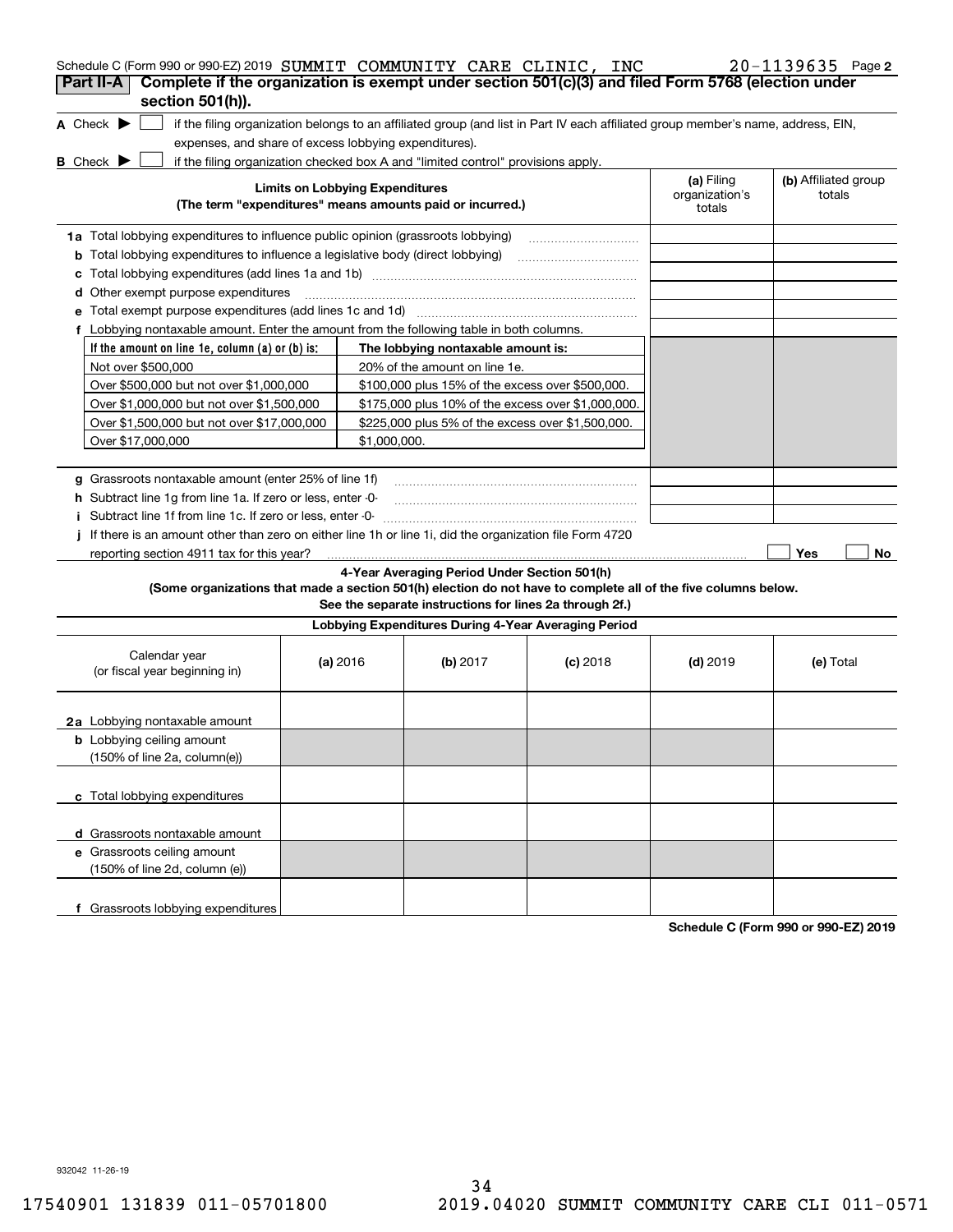## Schedule C (Form 990 or 990-EZ) 2019  ${\bf SUMMIT}$   ${\bf COMMUNITY}$   ${\bf CARE}$   ${\bf CLINIC}$ ,  ${\bf INC}$   $20-1139635$  Page

#### **3**

#### **Part II-B Complete if the organization is exempt under section 501(c)(3) and has NOT filed Form 5768 (election under section 501(h)).**

| For each "Yes" response on lines 1a through 1i below, provide in Part IV a detailed description |                                                                                                                                                                                                                                      | (a) |              | (b)    |         |
|-------------------------------------------------------------------------------------------------|--------------------------------------------------------------------------------------------------------------------------------------------------------------------------------------------------------------------------------------|-----|--------------|--------|---------|
|                                                                                                 | of the lobbying activity.                                                                                                                                                                                                            | Yes | No           | Amount |         |
| 1.                                                                                              | During the year, did the filing organization attempt to influence foreign, national, state, or<br>local legislation, including any attempt to influence public opinion on a legislative matter<br>or referendum, through the use of: |     | х            |        |         |
|                                                                                                 | <b>b</b> Paid staff or management (include compensation in expenses reported on lines 1c through 1i)?                                                                                                                                |     | X            |        |         |
|                                                                                                 |                                                                                                                                                                                                                                      |     | X            |        |         |
|                                                                                                 |                                                                                                                                                                                                                                      |     | X            |        |         |
|                                                                                                 | e Publications, or published or broadcast statements?                                                                                                                                                                                |     | X            |        |         |
|                                                                                                 | f Grants to other organizations for lobbying purposes?                                                                                                                                                                               |     | X            |        |         |
|                                                                                                 | g Direct contact with legislators, their staffs, government officials, or a legislative body?                                                                                                                                        |     | X            |        |         |
|                                                                                                 | h Rallies, demonstrations, seminars, conventions, speeches, lectures, or any similar means?                                                                                                                                          |     | X            |        |         |
|                                                                                                 | <i>i</i> Other activities?                                                                                                                                                                                                           | X   |              |        | 1,243.  |
|                                                                                                 |                                                                                                                                                                                                                                      |     |              |        | 1, 243. |
|                                                                                                 | 2a Did the activities in line 1 cause the organization to be not described in section 501(c)(3)?                                                                                                                                     |     | х            |        |         |
|                                                                                                 |                                                                                                                                                                                                                                      |     |              |        |         |
|                                                                                                 | c If "Yes," enter the amount of any tax incurred by organization managers under section 4912                                                                                                                                         |     |              |        |         |
|                                                                                                 | d If the filing organization incurred a section 4912 tax, did it file Form 4720 for this year?                                                                                                                                       |     |              |        |         |
|                                                                                                 | Complete if the organization is exempt under section 501(c)(4), section 501(c)(5), or section<br><b>Part III-AI</b><br>$501(c)(6)$ .                                                                                                 |     |              |        |         |
|                                                                                                 |                                                                                                                                                                                                                                      |     |              | Yes    | No      |
| 1.                                                                                              |                                                                                                                                                                                                                                      |     | 1            |        |         |
| 2                                                                                               |                                                                                                                                                                                                                                      |     | $\mathbf{2}$ |        |         |
| з                                                                                               | Did the organization agree to carry over lobbying and political campaign activity expenditures from the prior year?                                                                                                                  |     | 3            |        |         |
|                                                                                                 | Complete if the organization is exempt under section 501(c)(4), section 501(c)(5), or section<br>Part III-B I                                                                                                                        |     |              |        |         |
|                                                                                                 | 501(c)(6) and if either (a) BOTH Part III-A, lines 1 and 2, are answered "No" OR (b) Part III-A, line 3, is                                                                                                                          |     |              |        |         |
|                                                                                                 | answered "Yes."                                                                                                                                                                                                                      |     |              |        |         |
| 1.                                                                                              | Dues, assessments and similar amounts from members [11] matter continuum matter assessments and similar amounts from members [11] matter continuum matter assessments and similar amounts from members [11] matter and the sta       |     | 1.           |        |         |
| 2                                                                                               | Section 162(e) nondeductible lobbying and political expenditures (do not include amounts of political                                                                                                                                |     |              |        |         |
|                                                                                                 | expenses for which the section 527(f) tax was paid).                                                                                                                                                                                 |     |              |        |         |
|                                                                                                 |                                                                                                                                                                                                                                      |     | 2a           |        |         |
|                                                                                                 | <b>b</b> Carryover from last year manufactured and content to content the content of the content of the content of the content of the content of the content of the content of the content of the content of the content of the con  |     | 2b           |        |         |
| c                                                                                               |                                                                                                                                                                                                                                      |     | 2c           |        |         |
|                                                                                                 | Aggregate amount reported in section 6033(e)(1)(A) notices of nondeductible section 162(e) dues                                                                                                                                      |     | 3            |        |         |
| 4                                                                                               | If notices were sent and the amount on line 2c exceeds the amount on line 3, what portion of the excess                                                                                                                              |     |              |        |         |
|                                                                                                 | does the organization agree to carryover to the reasonable estimate of nondeductible lobbying and political                                                                                                                          |     |              |        |         |
|                                                                                                 | expenditure next year?                                                                                                                                                                                                               |     | 4            |        |         |
| 5                                                                                               | Taxable amount of lobbying and political expenditures (see instructions)                                                                                                                                                             |     | 5            |        |         |
| <b>Part IV</b>                                                                                  | <b>Supplemental Information</b>                                                                                                                                                                                                      |     |              |        |         |
|                                                                                                 | Provide the descriptions required for Part I-A, line 1; Part I-B, line 4; Part I-C, line 5; Part II-A (affiliated group list); Part II-A, lines 1 and 2 (see                                                                         |     |              |        |         |
|                                                                                                 | instructions); and Part II-B, line 1. Also, complete this part for any additional information.                                                                                                                                       |     |              |        |         |
|                                                                                                 | PART II-B, LINE 1, LOBBYING ACTIVITIES:                                                                                                                                                                                              |     |              |        |         |
|                                                                                                 | COMMUNITY CARE CLINIC PAYS ANNUAL DUES TO THE COLORADO COMMUNITY                                                                                                                                                                     |     |              |        |         |
|                                                                                                 | SUMMIT                                                                                                                                                                                                                               |     |              |        |         |
|                                                                                                 | HEALTH NETWORK (CCHN). CCHN USES A PORTION OF THOSE DUES TO CONDUCT                                                                                                                                                                  |     |              |        |         |
|                                                                                                 | LOBBYING ON BEHALF OF SUMMIT COMMUNITY CARE CLINIC AND OTHER MEMBER                                                                                                                                                                  |     |              |        |         |
|                                                                                                 | ORGANIZATIONS.                                                                                                                                                                                                                       |     |              |        |         |
|                                                                                                 |                                                                                                                                                                                                                                      |     |              |        |         |

932043 11-26-19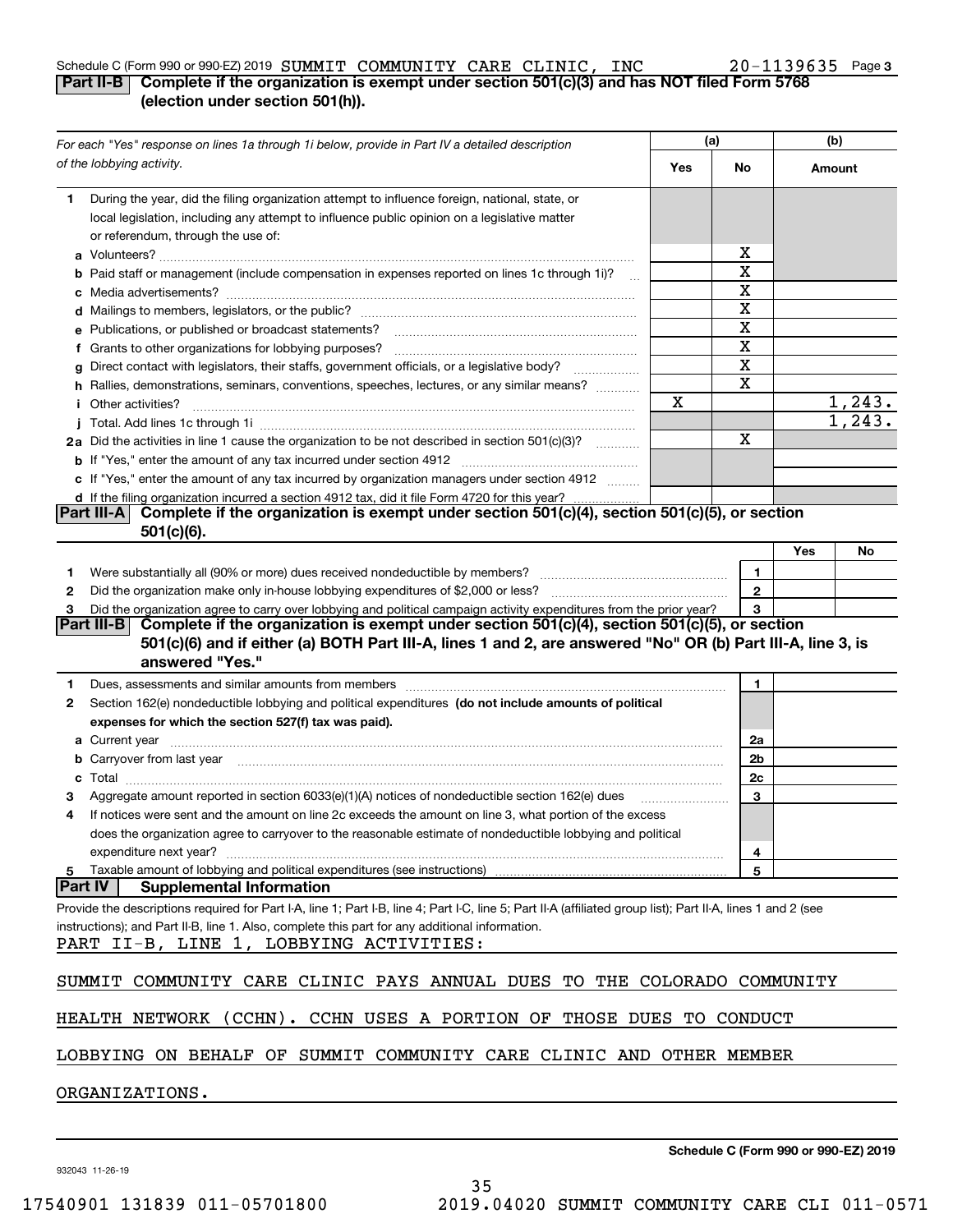| <b>SCHEDULE D</b> |  |
|-------------------|--|
|-------------------|--|

| (Form 990) |  |
|------------|--|
|------------|--|

## **Supplemental Financial Statements**

(Form 990)<br>
Pepartment of the Treasury<br>
Department of the Treasury<br>
Department of the Treasury<br>
Department of the Treasury<br> **Co to www.irs.gov/Form990 for instructions and the latest information.**<br> **Co to www.irs.gov/Form9** 



Department of the Treasury Internal Revenue Service

**Name of the organization Employer identification number**

SUMMIT COMMUNITY CARE CLINIC, INC 20-1139635

Complete it the set

| Part I  | Organizations Maintaining Donor Advised Funds or Other Similar Funds or Accounts. Complete if the                                                                                                                                                                                                                                                                 |                         |                                                    |
|---------|-------------------------------------------------------------------------------------------------------------------------------------------------------------------------------------------------------------------------------------------------------------------------------------------------------------------------------------------------------------------|-------------------------|----------------------------------------------------|
|         | organization answered "Yes" on Form 990, Part IV, line 6.                                                                                                                                                                                                                                                                                                         |                         |                                                    |
|         |                                                                                                                                                                                                                                                                                                                                                                   | (a) Donor advised funds | (b) Funds and other accounts                       |
| 1       |                                                                                                                                                                                                                                                                                                                                                                   |                         |                                                    |
| 2       | Aggregate value of contributions to (during year)                                                                                                                                                                                                                                                                                                                 |                         |                                                    |
| 3       | Aggregate value of grants from (during year)                                                                                                                                                                                                                                                                                                                      |                         |                                                    |
| 4       |                                                                                                                                                                                                                                                                                                                                                                   |                         |                                                    |
| 5       | Did the organization inform all donors and donor advisors in writing that the assets held in donor advised funds                                                                                                                                                                                                                                                  |                         |                                                    |
|         |                                                                                                                                                                                                                                                                                                                                                                   |                         | Yes<br>No                                          |
| 6       | Did the organization inform all grantees, donors, and donor advisors in writing that grant funds can be used only                                                                                                                                                                                                                                                 |                         |                                                    |
|         | for charitable purposes and not for the benefit of the donor or donor advisor, or for any other purpose conferring                                                                                                                                                                                                                                                |                         |                                                    |
|         | impermissible private benefit?                                                                                                                                                                                                                                                                                                                                    |                         | Yes<br>No                                          |
| Part II | Conservation Easements. Complete if the organization answered "Yes" on Form 990, Part IV, line 7.                                                                                                                                                                                                                                                                 |                         |                                                    |
| 1.      | Purpose(s) of conservation easements held by the organization (check all that apply).                                                                                                                                                                                                                                                                             |                         |                                                    |
|         | Preservation of land for public use (for example, recreation or education)                                                                                                                                                                                                                                                                                        |                         | Preservation of a historically important land area |
|         | Protection of natural habitat                                                                                                                                                                                                                                                                                                                                     |                         | Preservation of a certified historic structure     |
|         | Preservation of open space                                                                                                                                                                                                                                                                                                                                        |                         |                                                    |
| 2       | Complete lines 2a through 2d if the organization held a qualified conservation contribution in the form of a conservation easement on the last                                                                                                                                                                                                                    |                         |                                                    |
|         | day of the tax year.                                                                                                                                                                                                                                                                                                                                              |                         | Held at the End of the Tax Year                    |
|         | a Total number of conservation easements [[11] non-minimum materials in the state of conservation easements [[11] non-minimum materials in the state of conservation easements [[11] non-minimum materials in the state of con                                                                                                                                    |                         | 2a                                                 |
|         | <b>b</b> Total acreage restricted by conservation easements                                                                                                                                                                                                                                                                                                       |                         | 2 <sub>b</sub>                                     |
|         | c Number of conservation easements on a certified historic structure included in (a) manufacture included in (a)                                                                                                                                                                                                                                                  |                         | 2c                                                 |
|         | d Number of conservation easements included in (c) acquired after 7/25/06, and not on a historic structure                                                                                                                                                                                                                                                        |                         |                                                    |
|         |                                                                                                                                                                                                                                                                                                                                                                   |                         | 2d                                                 |
| 3       | listed in the National Register [11, 1200] [12] The National Register [11, 1200] [12] The National Register [11, 1200] [12] The National Register [11, 1200] [12] The National Register [11, 1200] [12] The National Register<br>Number of conservation easements modified, transferred, released, extinguished, or terminated by the organization during the tax |                         |                                                    |
|         |                                                                                                                                                                                                                                                                                                                                                                   |                         |                                                    |
|         | $year \blacktriangleright$                                                                                                                                                                                                                                                                                                                                        |                         |                                                    |
| 4       | Number of states where property subject to conservation easement is located >                                                                                                                                                                                                                                                                                     |                         |                                                    |
| 5       | Does the organization have a written policy regarding the periodic monitoring, inspection, handling of                                                                                                                                                                                                                                                            |                         | Yes<br>No                                          |
|         | violations, and enforcement of the conservation easements it holds?<br>Staff and volunteer hours devoted to monitoring, inspecting, handling of violations, and enforcing conservation easements during the year                                                                                                                                                  |                         |                                                    |
| 6       |                                                                                                                                                                                                                                                                                                                                                                   |                         |                                                    |
|         |                                                                                                                                                                                                                                                                                                                                                                   |                         |                                                    |
| 7       | Amount of expenses incurred in monitoring, inspecting, handling of violations, and enforcing conservation easements during the year                                                                                                                                                                                                                               |                         |                                                    |
|         | $\blacktriangleright$ \$<br>Does each conservation easement reported on line 2(d) above satisfy the requirements of section 170(h)(4)(B)(i)                                                                                                                                                                                                                       |                         |                                                    |
| 8       |                                                                                                                                                                                                                                                                                                                                                                   |                         |                                                    |
|         |                                                                                                                                                                                                                                                                                                                                                                   |                         | Yes<br>No                                          |
| 9       | In Part XIII, describe how the organization reports conservation easements in its revenue and expense statement and                                                                                                                                                                                                                                               |                         |                                                    |
|         | balance sheet, and include, if applicable, the text of the footnote to the organization's financial statements that describes the                                                                                                                                                                                                                                 |                         |                                                    |
|         | organization's accounting for conservation easements.<br>Organizations Maintaining Collections of Art, Historical Treasures, or Other Similar Assets.<br>Part III                                                                                                                                                                                                 |                         |                                                    |
|         | Complete if the organization answered "Yes" on Form 990, Part IV, line 8.                                                                                                                                                                                                                                                                                         |                         |                                                    |
|         |                                                                                                                                                                                                                                                                                                                                                                   |                         |                                                    |
|         | 1a If the organization elected, as permitted under FASB ASC 958, not to report in its revenue statement and balance sheet works                                                                                                                                                                                                                                   |                         |                                                    |
|         | of art, historical treasures, or other similar assets held for public exhibition, education, or research in furtherance of public                                                                                                                                                                                                                                 |                         |                                                    |
|         | service, provide in Part XIII the text of the footnote to its financial statements that describes these items.                                                                                                                                                                                                                                                    |                         |                                                    |
|         | <b>b</b> If the organization elected, as permitted under FASB ASC 958, to report in its revenue statement and balance sheet works of                                                                                                                                                                                                                              |                         |                                                    |
|         | art, historical treasures, or other similar assets held for public exhibition, education, or research in furtherance of public service,                                                                                                                                                                                                                           |                         |                                                    |
|         | provide the following amounts relating to these items:                                                                                                                                                                                                                                                                                                            |                         |                                                    |
|         |                                                                                                                                                                                                                                                                                                                                                                   |                         |                                                    |
|         | (ii) Assets included in Form 990, Part X                                                                                                                                                                                                                                                                                                                          |                         | $\blacktriangleright$ s                            |
| 2       | If the organization received or held works of art, historical treasures, or other similar assets for financial gain, provide                                                                                                                                                                                                                                      |                         |                                                    |
|         | the following amounts required to be reported under FASB ASC 958 relating to these items:                                                                                                                                                                                                                                                                         |                         |                                                    |
|         |                                                                                                                                                                                                                                                                                                                                                                   |                         |                                                    |
|         |                                                                                                                                                                                                                                                                                                                                                                   |                         | $\blacktriangleright$ s                            |
|         | LHA For Paperwork Reduction Act Notice, see the Instructions for Form 990.                                                                                                                                                                                                                                                                                        |                         | Schedule D (Form 990) 2019                         |
|         | 932051 10-02-19                                                                                                                                                                                                                                                                                                                                                   |                         |                                                    |
|         |                                                                                                                                                                                                                                                                                                                                                                   | 36                      |                                                    |

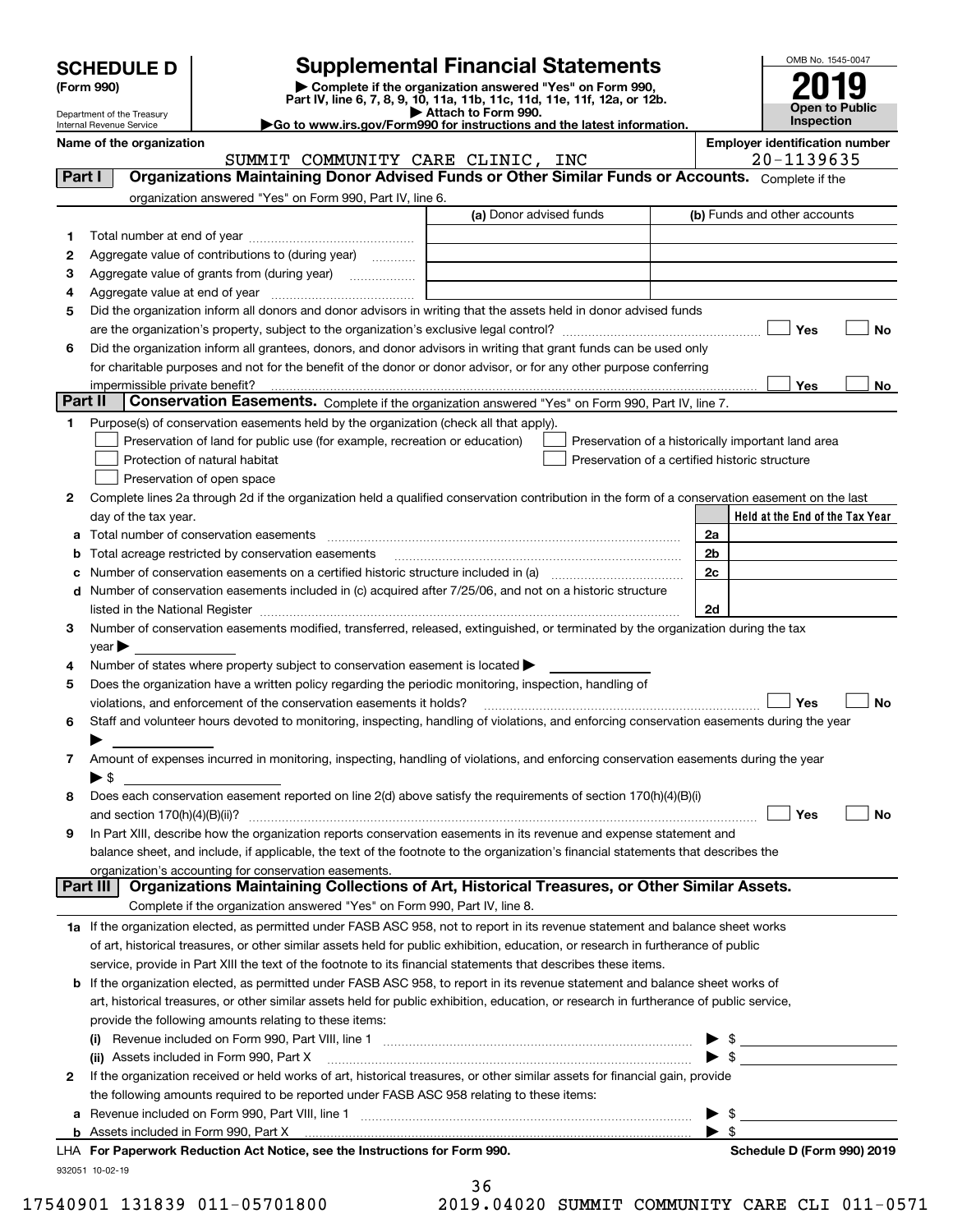|        | Schedule D (Form 990) 2019                                                                                                                                                                                                     | SUMMIT COMMUNITY CARE CLINIC, INC       |                |                                                                                                                                                                                                                               |         |                                 | $20 - 1139635$ Page 2 |                                |            |        |
|--------|--------------------------------------------------------------------------------------------------------------------------------------------------------------------------------------------------------------------------------|-----------------------------------------|----------------|-------------------------------------------------------------------------------------------------------------------------------------------------------------------------------------------------------------------------------|---------|---------------------------------|-----------------------|--------------------------------|------------|--------|
|        | Part III<br>Organizations Maintaining Collections of Art, Historical Treasures, or Other Similar Assets (continued)                                                                                                            |                                         |                |                                                                                                                                                                                                                               |         |                                 |                       |                                |            |        |
| з      | Using the organization's acquisition, accession, and other records, check any of the following that make significant use of its                                                                                                |                                         |                |                                                                                                                                                                                                                               |         |                                 |                       |                                |            |        |
|        | collection items (check all that apply):                                                                                                                                                                                       |                                         |                |                                                                                                                                                                                                                               |         |                                 |                       |                                |            |        |
| a      | Public exhibition                                                                                                                                                                                                              | d                                       |                | Loan or exchange program                                                                                                                                                                                                      |         |                                 |                       |                                |            |        |
| b      | Scholarly research                                                                                                                                                                                                             |                                         |                | Other and the contract of the contract of the contract of the contract of the contract of the contract of the contract of the contract of the contract of the contract of the contract of the contract of the contract of the |         |                                 |                       |                                |            |        |
| с      | Preservation for future generations                                                                                                                                                                                            |                                         |                |                                                                                                                                                                                                                               |         |                                 |                       |                                |            |        |
| 4      | Provide a description of the organization's collections and explain how they further the organization's exempt purpose in Part XIII.                                                                                           |                                         |                |                                                                                                                                                                                                                               |         |                                 |                       |                                |            |        |
| 5      | During the year, did the organization solicit or receive donations of art, historical treasures, or other similar assets                                                                                                       |                                         |                |                                                                                                                                                                                                                               |         |                                 |                       |                                |            |        |
|        |                                                                                                                                                                                                                                |                                         |                |                                                                                                                                                                                                                               |         |                                 |                       | Yes                            |            | No     |
|        | Escrow and Custodial Arrangements. Complete if the organization answered "Yes" on Form 990, Part IV, line 9, or<br>Part IV                                                                                                     |                                         |                |                                                                                                                                                                                                                               |         |                                 |                       |                                |            |        |
|        | reported an amount on Form 990, Part X, line 21.                                                                                                                                                                               |                                         |                |                                                                                                                                                                                                                               |         |                                 |                       |                                |            |        |
|        | 1a Is the organization an agent, trustee, custodian or other intermediary for contributions or other assets not included                                                                                                       |                                         |                |                                                                                                                                                                                                                               |         |                                 |                       |                                |            |        |
|        |                                                                                                                                                                                                                                |                                         |                |                                                                                                                                                                                                                               |         |                                 |                       | Yes                            |            | No     |
|        | <b>b</b> If "Yes," explain the arrangement in Part XIII and complete the following table:                                                                                                                                      |                                         |                |                                                                                                                                                                                                                               |         |                                 |                       |                                |            |        |
|        |                                                                                                                                                                                                                                |                                         |                |                                                                                                                                                                                                                               |         |                                 |                       | Amount                         |            |        |
|        |                                                                                                                                                                                                                                |                                         |                |                                                                                                                                                                                                                               |         | 1c                              |                       |                                |            |        |
|        | d Additions during the year measurements are all an according to the year.                                                                                                                                                     |                                         |                |                                                                                                                                                                                                                               |         | 1d                              |                       |                                |            |        |
|        | e Distributions during the year manufactured and an according to the year manufactured and the year manufactur                                                                                                                 |                                         |                |                                                                                                                                                                                                                               |         | 1e                              |                       |                                |            |        |
| f.     | Ending balance manufacture contract contract contract contract contract contract contract contract contract contract contract contract contract contract contract contract contract contract contract contract contract contra |                                         |                |                                                                                                                                                                                                                               |         | 1f                              |                       |                                |            |        |
|        | 2a Did the organization include an amount on Form 990, Part X, line 21, for escrow or custodial account liability?                                                                                                             |                                         |                |                                                                                                                                                                                                                               |         |                                 | .                     | Yes                            |            | No     |
| Part V | <b>b</b> If "Yes," explain the arrangement in Part XIII. Check here if the explanation has been provided on Part XIII<br>Endowment Funds. Complete if the organization answered "Yes" on Form 990, Part IV, line 10.           |                                         |                |                                                                                                                                                                                                                               |         |                                 |                       |                                |            |        |
|        |                                                                                                                                                                                                                                | (a) Current year                        | (b) Prior year | (c) Two years back                                                                                                                                                                                                            |         |                                 | (d) Three years back  | (e) Four years back            |            |        |
|        | 1a Beginning of year balance                                                                                                                                                                                                   | 56,531.                                 | 55,423.        |                                                                                                                                                                                                                               | 54,075. |                                 | 657,222.              |                                | 678,643.   |        |
| b      |                                                                                                                                                                                                                                |                                         | 900.           |                                                                                                                                                                                                                               | 1,300.  |                                 | 2,500.                |                                |            | 700.   |
|        | Net investment earnings, gains, and losses                                                                                                                                                                                     | 327.                                    | 208.           |                                                                                                                                                                                                                               | 48.     |                                 | 39,133.               |                                | $-19,533.$ |        |
|        | <b>d</b> Grants or scholarships <i>mummummum</i>                                                                                                                                                                               |                                         |                |                                                                                                                                                                                                                               |         |                                 |                       |                                |            |        |
|        | e Other expenditures for facilities                                                                                                                                                                                            |                                         |                |                                                                                                                                                                                                                               |         |                                 |                       |                                |            |        |
|        | and programs                                                                                                                                                                                                                   |                                         |                |                                                                                                                                                                                                                               |         |                                 | 640,867.              |                                |            |        |
|        |                                                                                                                                                                                                                                |                                         |                |                                                                                                                                                                                                                               |         |                                 | 3,913.                |                                |            | 2,588. |
| g      | End of year balance                                                                                                                                                                                                            | 56.858.                                 | 56,531.        |                                                                                                                                                                                                                               | 55,423. |                                 | 54,075.               |                                | 657,222.   |        |
| 2      | Provide the estimated percentage of the current year end balance (line 1g, column (a)) held as:                                                                                                                                |                                         |                |                                                                                                                                                                                                                               |         |                                 |                       |                                |            |        |
| а      | Board designated or quasi-endowment                                                                                                                                                                                            | 100.00                                  | %              |                                                                                                                                                                                                                               |         |                                 |                       |                                |            |        |
| b      | Permanent endowment $\blacktriangleright$ _ $\ldots$ . 00                                                                                                                                                                      | %                                       |                |                                                                                                                                                                                                                               |         |                                 |                       |                                |            |        |
|        | .00<br>$\mathbf c$ Term endowment $\blacktriangleright$                                                                                                                                                                        | %                                       |                |                                                                                                                                                                                                                               |         |                                 |                       |                                |            |        |
|        | The percentages on lines 2a, 2b, and 2c should equal 100%.                                                                                                                                                                     |                                         |                |                                                                                                                                                                                                                               |         |                                 |                       |                                |            |        |
|        | 3a Are there endowment funds not in the possession of the organization that are held and administered for the organization                                                                                                     |                                         |                |                                                                                                                                                                                                                               |         |                                 |                       |                                |            |        |
|        | by:                                                                                                                                                                                                                            |                                         |                |                                                                                                                                                                                                                               |         |                                 |                       |                                | Yes        | No     |
|        | (i)                                                                                                                                                                                                                            |                                         |                |                                                                                                                                                                                                                               |         |                                 |                       | 3a(i)                          |            | x      |
|        |                                                                                                                                                                                                                                |                                         |                |                                                                                                                                                                                                                               |         |                                 |                       | 3a(ii)                         |            | X      |
|        |                                                                                                                                                                                                                                |                                         |                |                                                                                                                                                                                                                               |         |                                 |                       | 3b                             |            |        |
| 4      | Describe in Part XIII the intended uses of the organization's endowment funds.                                                                                                                                                 |                                         |                |                                                                                                                                                                                                                               |         |                                 |                       |                                |            |        |
|        | Land, Buildings, and Equipment.<br><b>Part VI</b>                                                                                                                                                                              |                                         |                |                                                                                                                                                                                                                               |         |                                 |                       |                                |            |        |
|        | Complete if the organization answered "Yes" on Form 990, Part IV, line 11a. See Form 990, Part X, line 10.                                                                                                                     |                                         |                |                                                                                                                                                                                                                               |         |                                 |                       |                                |            |        |
|        | Description of property                                                                                                                                                                                                        | (a) Cost or other<br>basis (investment) |                | (b) Cost or other<br>basis (other)                                                                                                                                                                                            |         | (c) Accumulated<br>depreciation |                       | (d) Book value                 |            |        |
|        |                                                                                                                                                                                                                                |                                         |                |                                                                                                                                                                                                                               |         |                                 |                       |                                |            |        |
| b      |                                                                                                                                                                                                                                |                                         |                |                                                                                                                                                                                                                               |         |                                 |                       |                                |            |        |
|        |                                                                                                                                                                                                                                |                                         |                | 727,831.                                                                                                                                                                                                                      |         | 217,081.                        |                       |                                | 510,750.   |        |
|        |                                                                                                                                                                                                                                |                                         |                | 919,417.                                                                                                                                                                                                                      |         | 590,515.                        |                       |                                | 328,902.   |        |
|        |                                                                                                                                                                                                                                |                                         |                |                                                                                                                                                                                                                               |         |                                 |                       |                                |            |        |
|        |                                                                                                                                                                                                                                |                                         |                |                                                                                                                                                                                                                               |         |                                 |                       |                                | 839,652.   |        |
|        |                                                                                                                                                                                                                                |                                         |                |                                                                                                                                                                                                                               |         |                                 |                       | $\sim$ dule D (Ferra 000) 0040 |            |        |

**Schedule D (Form 990) 2019**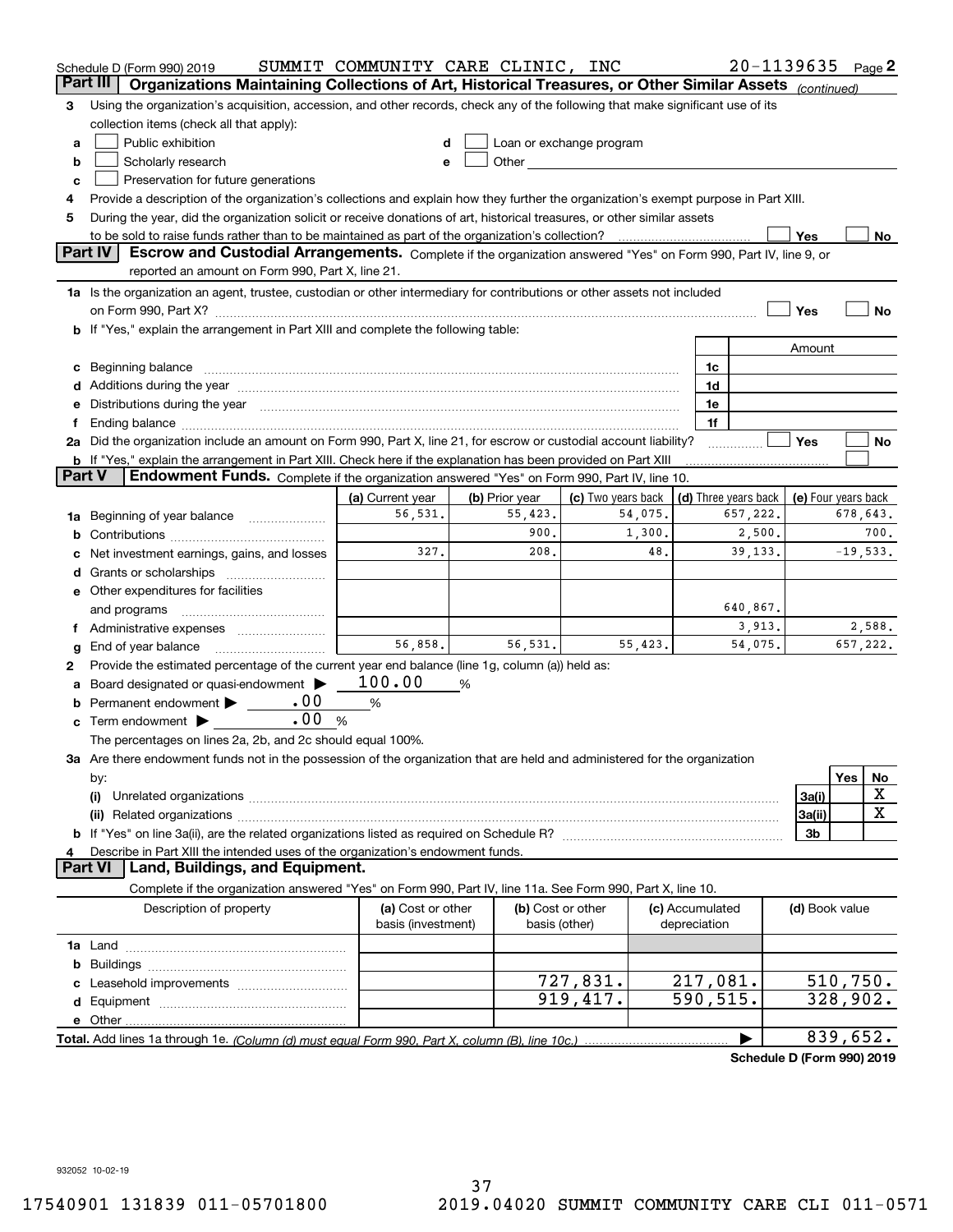| Complete if the organization answered "Yes" on Form 990, Part IV, line 11b. See Form 990, Part X, line 12.                                           |                 |                                                           |                |
|------------------------------------------------------------------------------------------------------------------------------------------------------|-----------------|-----------------------------------------------------------|----------------|
| (a) Description of security or category (including name of security)                                                                                 | (b) Book value  | (c) Method of valuation: Cost or end-of-year market value |                |
| (1) Financial derivatives                                                                                                                            |                 |                                                           |                |
|                                                                                                                                                      |                 |                                                           |                |
| (3) Other                                                                                                                                            |                 |                                                           |                |
| (A)                                                                                                                                                  |                 |                                                           |                |
| (B)                                                                                                                                                  |                 |                                                           |                |
| (C)                                                                                                                                                  |                 |                                                           |                |
| (D)                                                                                                                                                  |                 |                                                           |                |
| (E)                                                                                                                                                  |                 |                                                           |                |
| (F)                                                                                                                                                  |                 |                                                           |                |
| (G)                                                                                                                                                  |                 |                                                           |                |
| (H)                                                                                                                                                  |                 |                                                           |                |
| Total. (Col. (b) must equal Form 990, Part X, col. (B) line 12.)                                                                                     |                 |                                                           |                |
| Part VIII Investments - Program Related.                                                                                                             |                 |                                                           |                |
|                                                                                                                                                      |                 |                                                           |                |
| Complete if the organization answered "Yes" on Form 990, Part IV, line 11c. See Form 990, Part X, line 13.<br>(a) Description of investment          | (b) Book value  | (c) Method of valuation: Cost or end-of-year market value |                |
|                                                                                                                                                      |                 |                                                           |                |
| (1)                                                                                                                                                  |                 |                                                           |                |
| (2)                                                                                                                                                  |                 |                                                           |                |
| (3)                                                                                                                                                  |                 |                                                           |                |
| (4)                                                                                                                                                  |                 |                                                           |                |
| (5)                                                                                                                                                  |                 |                                                           |                |
| (6)                                                                                                                                                  |                 |                                                           |                |
| (7)                                                                                                                                                  |                 |                                                           |                |
| (8)                                                                                                                                                  |                 |                                                           |                |
| (9)                                                                                                                                                  |                 |                                                           |                |
| Total. (Col. (b) must equal Form 990, Part X, col. (B) line 13.)                                                                                     |                 |                                                           |                |
| <b>Part IX</b><br><b>Other Assets.</b>                                                                                                               |                 |                                                           |                |
| Complete if the organization answered "Yes" on Form 990, Part IV, line 11d. See Form 990, Part X, line 15.                                           |                 |                                                           |                |
|                                                                                                                                                      | (a) Description |                                                           | (b) Book value |
| (1)                                                                                                                                                  |                 |                                                           |                |
| (2)                                                                                                                                                  |                 |                                                           |                |
| (3)                                                                                                                                                  |                 |                                                           |                |
| (4)                                                                                                                                                  |                 |                                                           |                |
| (5)                                                                                                                                                  |                 |                                                           |                |
| (6)                                                                                                                                                  |                 |                                                           |                |
| (7)                                                                                                                                                  |                 |                                                           |                |
| (8)                                                                                                                                                  |                 |                                                           |                |
| (9)                                                                                                                                                  |                 |                                                           |                |
| Total. (Column (b) must equal Form 990. Part X. col. (B) line 15.)                                                                                   |                 |                                                           |                |
| <b>Part X</b><br>Other Liabilities.                                                                                                                  |                 |                                                           |                |
| Complete if the organization answered "Yes" on Form 990, Part IV, line 11e or 11f. See Form 990, Part X, line 25.                                    |                 |                                                           |                |
| (a) Description of liability                                                                                                                         |                 |                                                           | (b) Book value |
| 1.                                                                                                                                                   |                 |                                                           |                |
| (1)<br>Federal income taxes<br>DEFERRED RENT                                                                                                         |                 |                                                           | 131,571.       |
| (2)                                                                                                                                                  |                 |                                                           |                |
| (3)                                                                                                                                                  |                 |                                                           |                |
| (4)                                                                                                                                                  |                 |                                                           |                |
| (5)                                                                                                                                                  |                 |                                                           |                |
| (6)                                                                                                                                                  |                 |                                                           |                |
| (7)                                                                                                                                                  |                 |                                                           |                |
| (8)                                                                                                                                                  |                 |                                                           |                |
| (9)                                                                                                                                                  |                 |                                                           |                |
|                                                                                                                                                      |                 |                                                           | 131,571.       |
| 2. Liability for uncertain tax positions. In Part XIII, provide the text of the footnote to the organization's financial statements that reports the |                 |                                                           |                |

organization's liability for uncertain tax positions under FASB ASC 740. Check here if the text of the footnote has been provided in Part XIII

932053 10-02-19

 $\boxed{\text{X}}$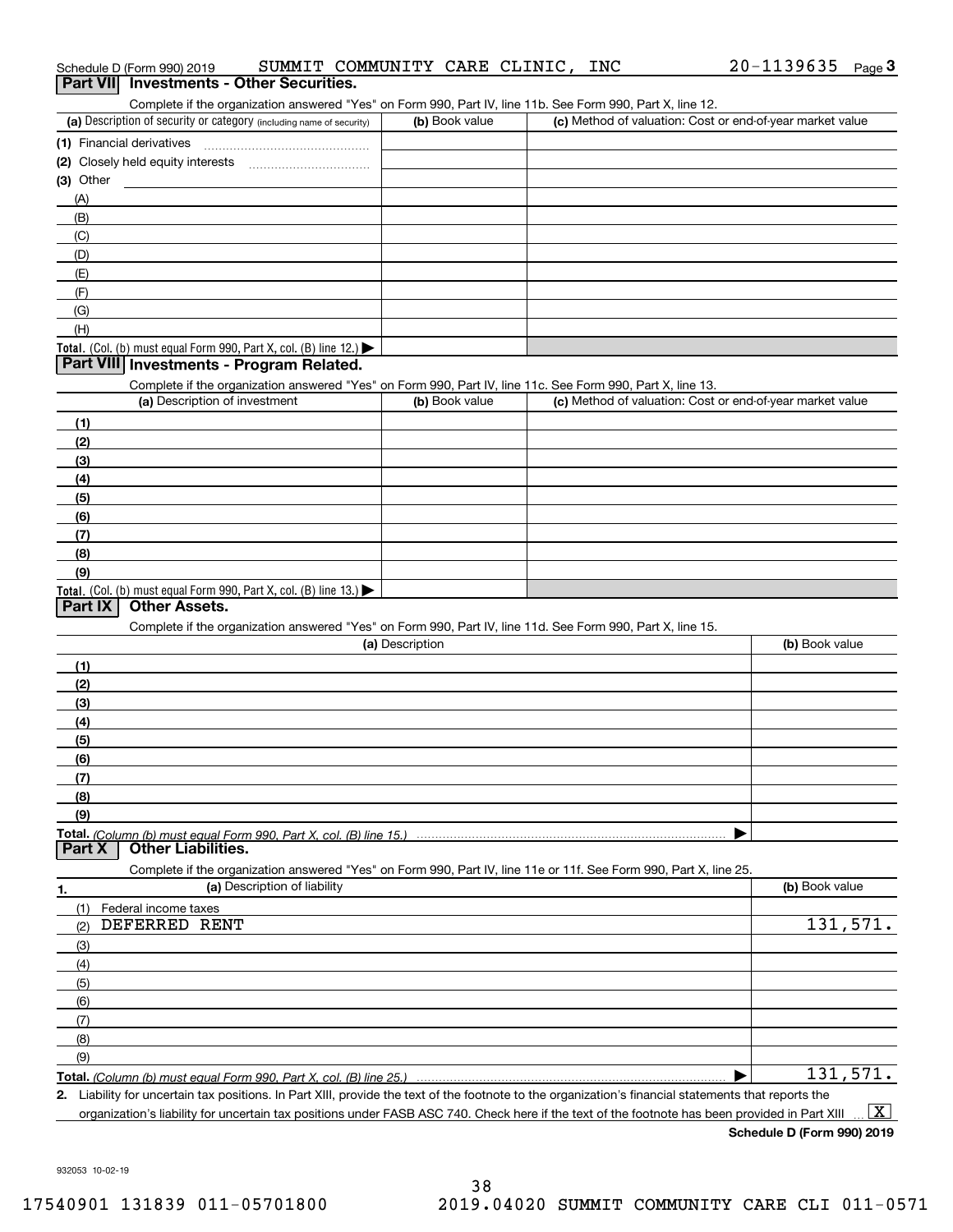|              | SUMMIT COMMUNITY CARE CLINIC, INC<br>Schedule D (Form 990) 2019                                                                                                                                                                     |                |            |                | 20-1139635<br>Page $4$ |  |  |  |  |  |
|--------------|-------------------------------------------------------------------------------------------------------------------------------------------------------------------------------------------------------------------------------------|----------------|------------|----------------|------------------------|--|--|--|--|--|
|              | Part XI<br>Reconciliation of Revenue per Audited Financial Statements With Revenue per Return.                                                                                                                                      |                |            |                |                        |  |  |  |  |  |
|              | Complete if the organization answered "Yes" on Form 990, Part IV, line 12a.                                                                                                                                                         |                |            |                |                        |  |  |  |  |  |
| 1            | Total revenue, gains, and other support per audited financial statements                                                                                                                                                            |                |            | $\blacksquare$ | 10,500,144.            |  |  |  |  |  |
| $\mathbf{2}$ | Amounts included on line 1 but not on Form 990, Part VIII, line 12:                                                                                                                                                                 |                |            |                |                        |  |  |  |  |  |
| a            | Net unrealized gains (losses) on investments [11] matter contracts and the unrealized gains (losses) on investments                                                                                                                 | 2a             |            |                |                        |  |  |  |  |  |
|              |                                                                                                                                                                                                                                     | 2 <sub>b</sub> | 444,088.   |                |                        |  |  |  |  |  |
|              |                                                                                                                                                                                                                                     | 2c             |            |                |                        |  |  |  |  |  |
| d            |                                                                                                                                                                                                                                     | 2d             | 1,105,450. |                |                        |  |  |  |  |  |
| е            | Add lines 2a through 2d                                                                                                                                                                                                             |                |            | 2e             | 1,549,538.             |  |  |  |  |  |
| 3            |                                                                                                                                                                                                                                     |                |            | $\mathbf{3}$   | 8,950,606.             |  |  |  |  |  |
| 4            | Amounts included on Form 990, Part VIII, line 12, but not on line 1:                                                                                                                                                                |                |            |                |                        |  |  |  |  |  |
|              |                                                                                                                                                                                                                                     | 4a             |            |                |                        |  |  |  |  |  |
|              |                                                                                                                                                                                                                                     | 4 <sub>b</sub> | 793,849.   |                |                        |  |  |  |  |  |
| C.           | Add lines 4a and 4b                                                                                                                                                                                                                 |                |            | 4с             | <u>793,849.</u>        |  |  |  |  |  |
|              |                                                                                                                                                                                                                                     |                |            |                |                        |  |  |  |  |  |
|              |                                                                                                                                                                                                                                     |                |            | 5              | 9,744,455.             |  |  |  |  |  |
|              | Part XII   Reconciliation of Expenses per Audited Financial Statements With Expenses per Return.                                                                                                                                    |                |            |                |                        |  |  |  |  |  |
|              | Complete if the organization answered "Yes" on Form 990, Part IV, line 12a.                                                                                                                                                         |                |            |                |                        |  |  |  |  |  |
| 1            | Total expenses and losses per audited financial statements [11, 11] manuscription control expenses and losses per audited financial statements [11] manuscription of the statements [11] manuscription of the statements [11]       |                |            | $\blacksquare$ | 10,075,375.            |  |  |  |  |  |
| 2            | Amounts included on line 1 but not on Form 990, Part IX, line 25:                                                                                                                                                                   |                |            |                |                        |  |  |  |  |  |
| a            |                                                                                                                                                                                                                                     | 2a             | 444,088.   |                |                        |  |  |  |  |  |
| b            |                                                                                                                                                                                                                                     | 2 <sub>b</sub> |            |                |                        |  |  |  |  |  |
| C.           |                                                                                                                                                                                                                                     | 2c             |            |                |                        |  |  |  |  |  |
| d            |                                                                                                                                                                                                                                     | 2d             | 12,731.    |                |                        |  |  |  |  |  |
|              | Add lines 2a through 2d <b>contained a contained a contained a contained a</b> contained a contained a contained a contained a contained a contained a contained a contained a contained a contained a contained a contained a cont |                |            | 2e             | 456,819.               |  |  |  |  |  |
| 3            |                                                                                                                                                                                                                                     |                |            | $\mathbf{a}$   | 9,618,556.             |  |  |  |  |  |
| 4            | Amounts included on Form 990, Part IX, line 25, but not on line 1:                                                                                                                                                                  |                |            |                |                        |  |  |  |  |  |
|              | Investment expenses not included on Form 990, Part VIII, line 7b [1000000000000000000000000000000000                                                                                                                                | 4a             |            |                |                        |  |  |  |  |  |
| b            |                                                                                                                                                                                                                                     | 4 <sub>b</sub> | 207,294.   |                |                        |  |  |  |  |  |
|              | Add lines 4a and 4b                                                                                                                                                                                                                 |                |            | 4c             | 207, 294.              |  |  |  |  |  |
|              | Part XIII Supplemental Information.                                                                                                                                                                                                 |                |            | 5              | 9,825,850.             |  |  |  |  |  |

Provide the descriptions required for Part II, lines 3, 5, and 9; Part III, lines 1a and 4; Part IV, lines 1b and 2b; Part V, line 4; Part X, line 2; Part XI, lines 2d and 4b; and Part XII, lines 2d and 4b. Also complete this part to provide any additional information.

#### PART V, LINE 4:

#### ENDOWMENTS ARE BOARD DESIGNATED TO SUBSIDIZE THE ORGANIZATION'S

OPERATIONS.

PART X, LINE 2:

THE ORGANIZATION HAS PREVIOUSLY RECEIVED NOTICE OF EXEMPTION OF INCOME TAX

FROM THE INTERNAL REVENUE SERVICE UNDER SECTION  $501(C)(3)$  OF THE FEDERAL

INTERNAL REVENUE CODE. THE ORGANIZATION IS NOT A PRIVATE FOUNDATION, AND

CONTRIBUTIONS TO THE ORGANIZATION QUALIFY AS CHARITABLE TAX DEDUCTIONS BY

THE CONTRIBUTOR. THE ORGANIZATION FOLLOWS THE ACCOUNTING STANDARDS

REGARDING THE RECOGNITION AND MEASUREMENT OF UNCERTAIN TAX PROVISIONS. THE

#### IMPLEMENTATION OF THE ACCOUNTING STANDARDS REGARDING UNCERTAIN TAX

39

17540901 131839 011-05701800 2019.04020 SUMMIT COMMUNITY CARE CLI 011-0571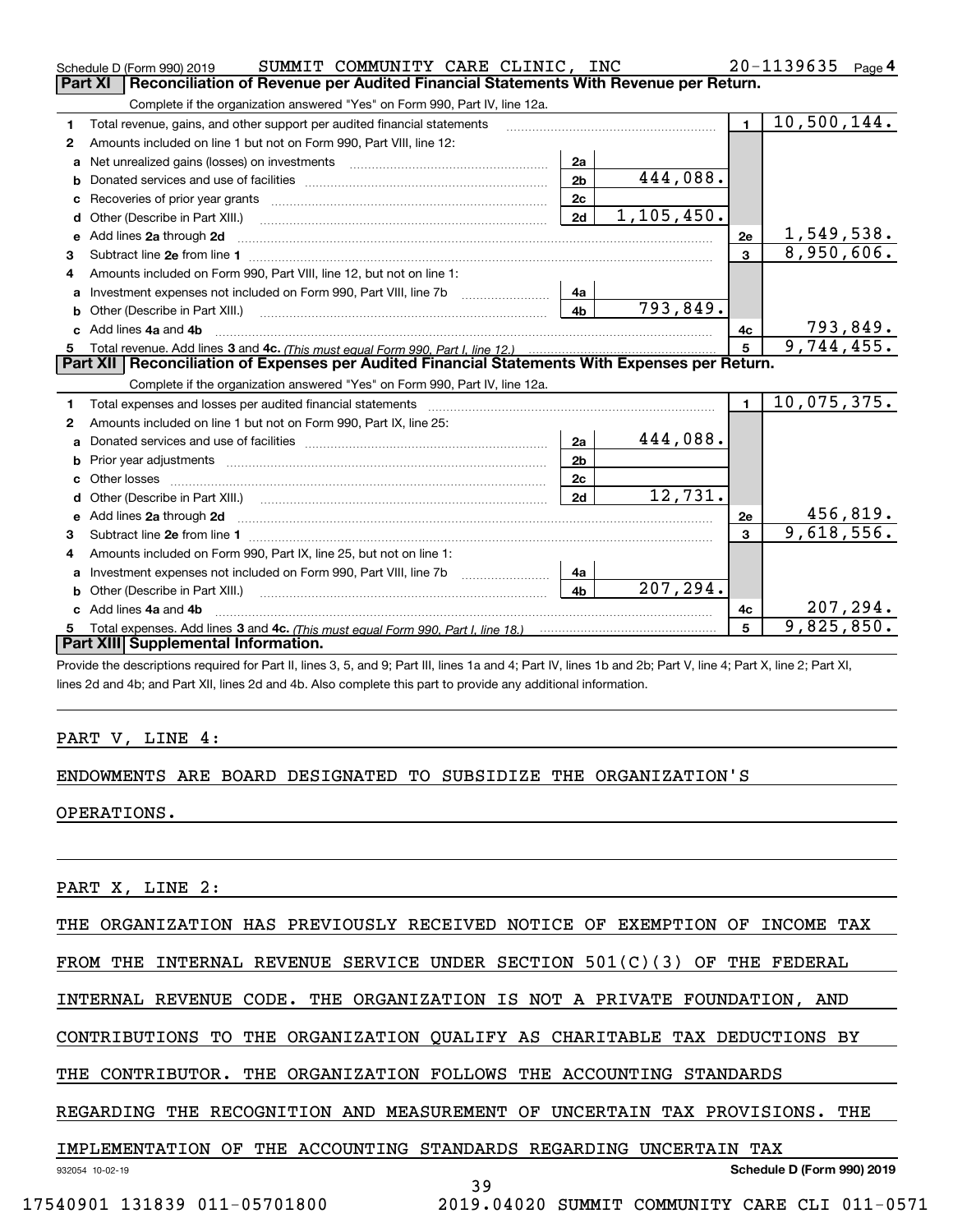| Schedule D (Form 990) 2019 |
|----------------------------|
|----------------------------|

*(continued)* **Part XIII Supplemental Information** 

PROVISIONS HAD NO IMPACT ON THE ORGANIZATION'S FINANCIAL STATEMENTS.

THE ORGANIZATION IS NOT AWARE OF ANY ACTIVITIES THAT WOULD JEOPARDIZE ITS

TAX-EXEMPT STATUS OR AWARE OF ANY ACTIVITIES THAT ARE SUBJECT TO TAX ON

UNRELATED BUSINESS INCOME OR EXCISE OR OTHER TAXES.

PART XI, LINE 2D - OTHER ADJUSTMENTS: NET ASSETS RELEASED FROM RESTRICTIONS 1,092,719. FUNDRAISING EVENT EXPENSES 12,731. TOTAL TO SCHEDULE D, PART XI, LINE 2D 1,105,450. PART XI, LINE 4B - OTHER ADJUSTMENTS: PROVISION FOR BAD DEBTS 207, 294. CONTRIBUTIONS WITH DONOR RESTRICTIONS 586,555. TOTAL TO SCHEDULE D, PART XI, LINE 4B 793,849. PART XII, LINE 2D - OTHER ADJUSTMENTS: FUNDRAISING EVENT EXPENSES 12,731. PART XII, LINE 4B - OTHER ADJUSTMENTS: PROVISION FOR BAD DEBTS 2007, 294.

**Schedule D (Form 990) 2019**

932055 10-02-19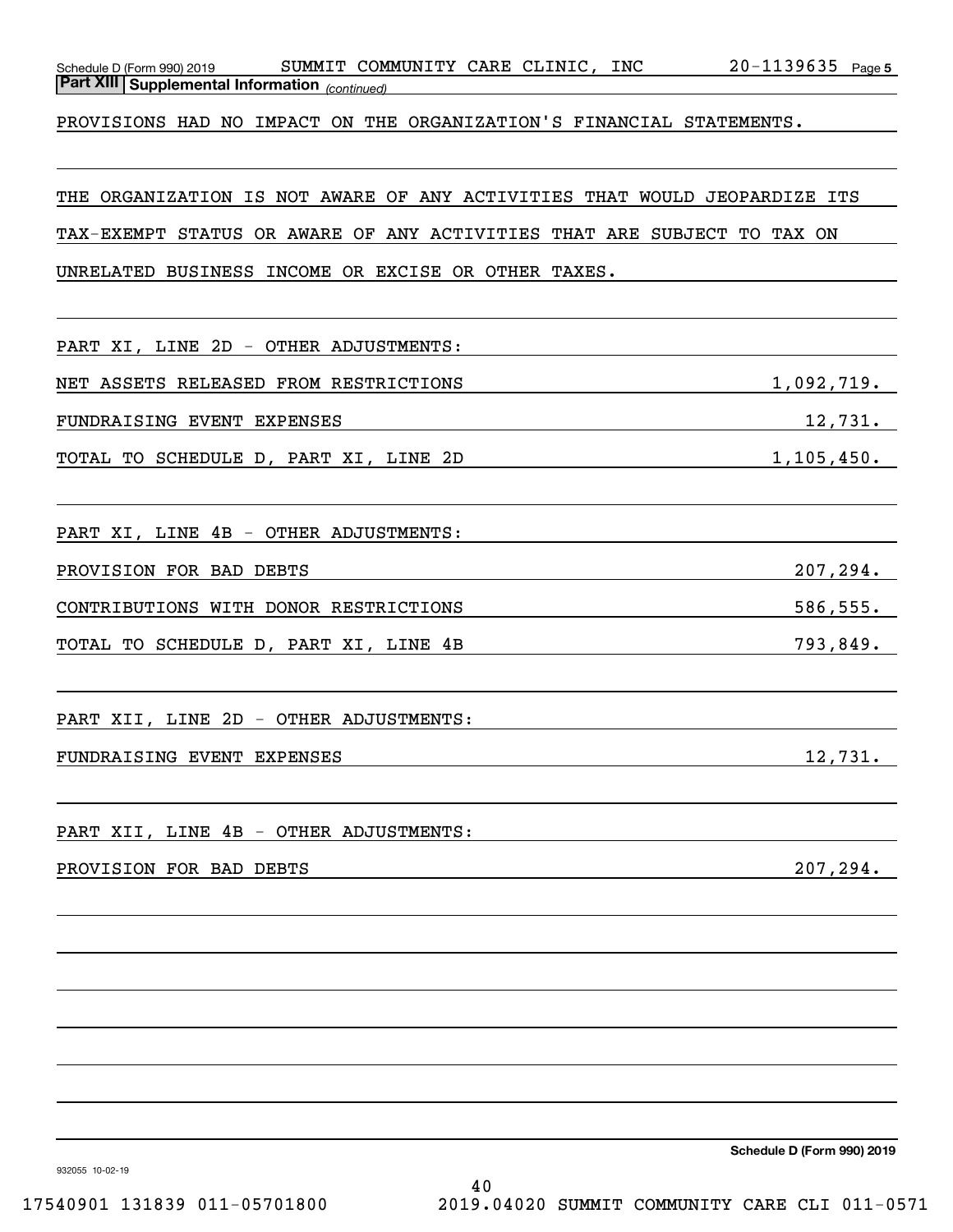| <b>SCHEDULE G</b>                                                                                                                                                                           |                                  | <b>Supplemental Information Regarding Fundraising or Gaming Activities</b>                                                                                                                                                                                                                                                                                                                                                                                                                                                                                |                                                                            |    |                                                                            |  |                                                                            | OMB No. 1545-0047                                       |  |
|---------------------------------------------------------------------------------------------------------------------------------------------------------------------------------------------|----------------------------------|-----------------------------------------------------------------------------------------------------------------------------------------------------------------------------------------------------------------------------------------------------------------------------------------------------------------------------------------------------------------------------------------------------------------------------------------------------------------------------------------------------------------------------------------------------------|----------------------------------------------------------------------------|----|----------------------------------------------------------------------------|--|----------------------------------------------------------------------------|---------------------------------------------------------|--|
| Complete if the organization answered "Yes" on Form 990, Part IV, line 17, 18, or 19, or if the<br>(Form 990 or 990-EZ)<br>organization entered more than \$15,000 on Form 990-EZ, line 6a. |                                  |                                                                                                                                                                                                                                                                                                                                                                                                                                                                                                                                                           |                                                                            |    |                                                                            |  |                                                                            |                                                         |  |
|                                                                                                                                                                                             |                                  | 2019<br><b>Open to Public</b>                                                                                                                                                                                                                                                                                                                                                                                                                                                                                                                             |                                                                            |    |                                                                            |  |                                                                            |                                                         |  |
| Department of the Treasury<br>Internal Revenue Service                                                                                                                                      |                                  | Attach to Form 990 or Form 990-EZ.<br>Go to www.irs.gov/Form990 for instructions and the latest information.                                                                                                                                                                                                                                                                                                                                                                                                                                              |                                                                            |    |                                                                            |  |                                                                            | Inspection                                              |  |
| Name of the organization                                                                                                                                                                    |                                  |                                                                                                                                                                                                                                                                                                                                                                                                                                                                                                                                                           |                                                                            |    |                                                                            |  |                                                                            | <b>Employer identification number</b>                   |  |
| Part I                                                                                                                                                                                      |                                  | SUMMIT COMMUNITY CARE CLINIC, INC                                                                                                                                                                                                                                                                                                                                                                                                                                                                                                                         |                                                                            |    |                                                                            |  | 20-1139635                                                                 |                                                         |  |
|                                                                                                                                                                                             | required to complete this part.  | Fundraising Activities. Complete if the organization answered "Yes" on Form 990, Part IV, line 17. Form 990-EZ filers are not                                                                                                                                                                                                                                                                                                                                                                                                                             |                                                                            |    |                                                                            |  |                                                                            |                                                         |  |
| Mail solicitations<br>a<br>b<br>Phone solicitations<br>c<br>In-person solicitations<br>d                                                                                                    | Internet and email solicitations | 1 Indicate whether the organization raised funds through any of the following activities. Check all that apply.<br>e<br>f<br>Special fundraising events<br>g<br>2 a Did the organization have a written or oral agreement with any individual (including officers, directors, trustees, or<br>key employees listed in Form 990, Part VII) or entity in connection with professional fundraising services?<br><b>b</b> If "Yes," list the 10 highest paid individuals or entities (fundraisers) pursuant to agreements under which the fundraiser is to be |                                                                            |    | Solicitation of non-government grants<br>Solicitation of government grants |  | Yes                                                                        | No                                                      |  |
| compensated at least \$5,000 by the organization.                                                                                                                                           |                                  |                                                                                                                                                                                                                                                                                                                                                                                                                                                                                                                                                           |                                                                            |    |                                                                            |  |                                                                            |                                                         |  |
| (i) Name and address of individual<br>or entity (fundraiser)                                                                                                                                |                                  | (ii) Activity                                                                                                                                                                                                                                                                                                                                                                                                                                                                                                                                             | (iii) Did<br>fundraiser<br>have custody<br>or control of<br>contributions? |    | (iv) Gross receipts<br>from activity                                       |  | (v) Amount paid<br>to (or retained by)<br>fundraiser<br>listed in col. (i) | (vi) Amount paid<br>to (or retained by)<br>organization |  |
|                                                                                                                                                                                             |                                  |                                                                                                                                                                                                                                                                                                                                                                                                                                                                                                                                                           | Yes                                                                        | No |                                                                            |  |                                                                            |                                                         |  |
|                                                                                                                                                                                             |                                  |                                                                                                                                                                                                                                                                                                                                                                                                                                                                                                                                                           |                                                                            |    |                                                                            |  |                                                                            |                                                         |  |
|                                                                                                                                                                                             |                                  |                                                                                                                                                                                                                                                                                                                                                                                                                                                                                                                                                           |                                                                            |    |                                                                            |  |                                                                            |                                                         |  |
|                                                                                                                                                                                             |                                  |                                                                                                                                                                                                                                                                                                                                                                                                                                                                                                                                                           |                                                                            |    |                                                                            |  |                                                                            |                                                         |  |
|                                                                                                                                                                                             |                                  |                                                                                                                                                                                                                                                                                                                                                                                                                                                                                                                                                           |                                                                            |    |                                                                            |  |                                                                            |                                                         |  |
|                                                                                                                                                                                             |                                  |                                                                                                                                                                                                                                                                                                                                                                                                                                                                                                                                                           |                                                                            |    |                                                                            |  |                                                                            |                                                         |  |
|                                                                                                                                                                                             |                                  |                                                                                                                                                                                                                                                                                                                                                                                                                                                                                                                                                           |                                                                            |    |                                                                            |  |                                                                            |                                                         |  |
|                                                                                                                                                                                             |                                  |                                                                                                                                                                                                                                                                                                                                                                                                                                                                                                                                                           |                                                                            |    |                                                                            |  |                                                                            |                                                         |  |
|                                                                                                                                                                                             |                                  |                                                                                                                                                                                                                                                                                                                                                                                                                                                                                                                                                           |                                                                            |    |                                                                            |  |                                                                            |                                                         |  |
|                                                                                                                                                                                             |                                  |                                                                                                                                                                                                                                                                                                                                                                                                                                                                                                                                                           |                                                                            |    |                                                                            |  |                                                                            |                                                         |  |
|                                                                                                                                                                                             |                                  |                                                                                                                                                                                                                                                                                                                                                                                                                                                                                                                                                           |                                                                            |    |                                                                            |  |                                                                            |                                                         |  |
|                                                                                                                                                                                             |                                  |                                                                                                                                                                                                                                                                                                                                                                                                                                                                                                                                                           |                                                                            |    |                                                                            |  |                                                                            |                                                         |  |
|                                                                                                                                                                                             |                                  |                                                                                                                                                                                                                                                                                                                                                                                                                                                                                                                                                           |                                                                            |    |                                                                            |  |                                                                            |                                                         |  |
| Total                                                                                                                                                                                       |                                  | 3 List all states in which the organization is registered or licensed to solicit contributions or has been notified it is exempt from registration                                                                                                                                                                                                                                                                                                                                                                                                        |                                                                            |    |                                                                            |  |                                                                            |                                                         |  |
| or licensing.                                                                                                                                                                               |                                  |                                                                                                                                                                                                                                                                                                                                                                                                                                                                                                                                                           |                                                                            |    |                                                                            |  |                                                                            |                                                         |  |
|                                                                                                                                                                                             |                                  |                                                                                                                                                                                                                                                                                                                                                                                                                                                                                                                                                           |                                                                            |    |                                                                            |  |                                                                            |                                                         |  |
|                                                                                                                                                                                             |                                  |                                                                                                                                                                                                                                                                                                                                                                                                                                                                                                                                                           |                                                                            |    |                                                                            |  |                                                                            |                                                         |  |
|                                                                                                                                                                                             |                                  |                                                                                                                                                                                                                                                                                                                                                                                                                                                                                                                                                           |                                                                            |    |                                                                            |  |                                                                            |                                                         |  |
|                                                                                                                                                                                             |                                  |                                                                                                                                                                                                                                                                                                                                                                                                                                                                                                                                                           |                                                                            |    |                                                                            |  |                                                                            |                                                         |  |
|                                                                                                                                                                                             |                                  |                                                                                                                                                                                                                                                                                                                                                                                                                                                                                                                                                           |                                                                            |    |                                                                            |  |                                                                            |                                                         |  |
|                                                                                                                                                                                             |                                  |                                                                                                                                                                                                                                                                                                                                                                                                                                                                                                                                                           |                                                                            |    |                                                                            |  |                                                                            |                                                         |  |
|                                                                                                                                                                                             |                                  |                                                                                                                                                                                                                                                                                                                                                                                                                                                                                                                                                           |                                                                            |    |                                                                            |  |                                                                            |                                                         |  |
|                                                                                                                                                                                             |                                  | LHA For Paperwork Reduction Act Notice, see the Instructions for Form 990 or 990-EZ.                                                                                                                                                                                                                                                                                                                                                                                                                                                                      |                                                                            |    |                                                                            |  |                                                                            | Schedule G (Form 990 or 990-EZ) 2019                    |  |

932081 09-11-19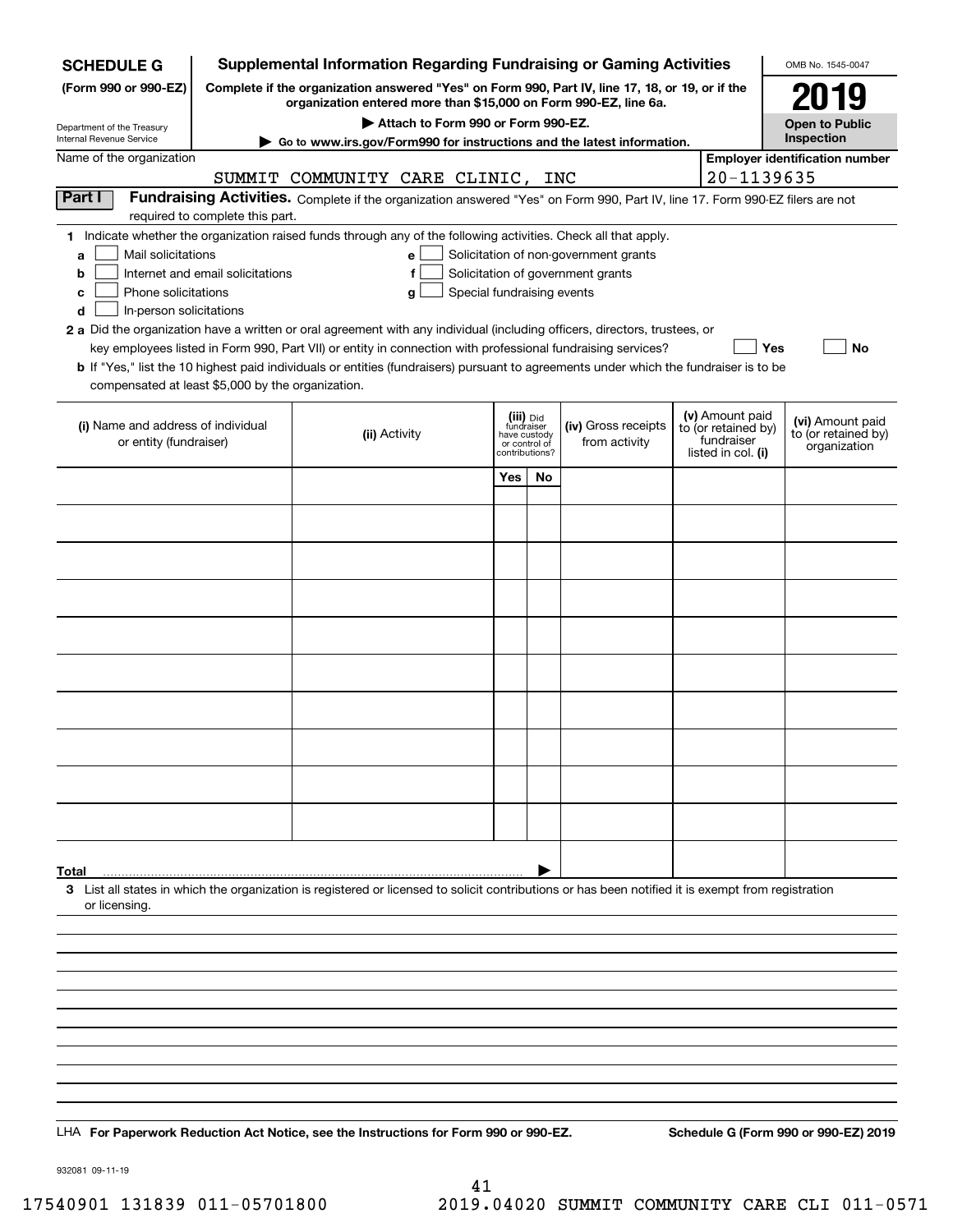**2**

**Part II** | Fundraising Events. Complete if the organization answered "Yes" on Form 990, Part IV, line 18, or reported more than \$15,000 of fundraising event contributions and gross income on Form 990-EZ, lines 1 and 6b. List events with gross receipts greater than \$5,000.

|                 |          | ו ומחמומוסות פעטות סטומוסמוטוס מחט קוטסס וחסטות טורו טווח סטט בב, ווווטס דמותו טט. בוסג כעטותס שומרקוטסס וטטטוסט קוטמטר מומח שט,טטט.                |                       |                                                  |                  |                                                     |
|-----------------|----------|-----------------------------------------------------------------------------------------------------------------------------------------------------|-----------------------|--------------------------------------------------|------------------|-----------------------------------------------------|
|                 |          |                                                                                                                                                     | (a) Event $#1$        | (b) Event $#2$                                   | (c) Other events | (d) Total events                                    |
|                 |          |                                                                                                                                                     | SOUP FOR THERALLY FOR |                                                  | <b>NONE</b>      | (add col. (a) through                               |
|                 |          |                                                                                                                                                     | SOUL                  | THE CURE                                         |                  | col. (c)                                            |
|                 |          |                                                                                                                                                     | (event type)          | (event type)                                     | (total number)   |                                                     |
| Revenue         | 1.       |                                                                                                                                                     | 176, 162.             | 11,087.                                          |                  | 187,249.                                            |
|                 |          |                                                                                                                                                     | 158,312.              | 11,087.                                          |                  | 169,399.                                            |
|                 | з        | Gross income (line 1 minus line 2)                                                                                                                  | 17,850.               |                                                  |                  | 17,850.                                             |
|                 |          |                                                                                                                                                     |                       |                                                  |                  |                                                     |
|                 | 5        |                                                                                                                                                     |                       |                                                  |                  |                                                     |
|                 | 6        |                                                                                                                                                     |                       |                                                  |                  |                                                     |
| Direct Expenses | 7        |                                                                                                                                                     | 5,000.                |                                                  |                  | 5,000.                                              |
|                 | 8        |                                                                                                                                                     |                       |                                                  |                  |                                                     |
|                 | 9        |                                                                                                                                                     | 7,731.                |                                                  |                  | 7,731.                                              |
|                 | 10       | Direct expense summary. Add lines 4 through 9 in column (d)                                                                                         |                       |                                                  |                  | 12,731.                                             |
|                 |          | 11 Net income summary. Subtract line 10 from line 3, column (d)                                                                                     |                       |                                                  |                  | 5,119.                                              |
|                 | Part III | Gaming. Complete if the organization answered "Yes" on Form 990, Part IV, line 19, or reported more than<br>\$15,000 on Form 990-EZ, line 6a.       |                       |                                                  |                  |                                                     |
| Revenue         |          |                                                                                                                                                     | (a) Bingo             | (b) Pull tabs/instant<br>bingo/progressive bingo | (c) Other gaming | (d) Total gaming (add<br>col. (a) through col. (c)) |
|                 |          |                                                                                                                                                     |                       |                                                  |                  |                                                     |
|                 | 2        |                                                                                                                                                     |                       |                                                  |                  |                                                     |
| Direct Expenses | 3        |                                                                                                                                                     |                       |                                                  |                  |                                                     |
|                 | 4        |                                                                                                                                                     |                       |                                                  |                  |                                                     |
|                 |          |                                                                                                                                                     |                       |                                                  |                  |                                                     |
|                 | 6        | Volunteer labor                                                                                                                                     | Yes<br>%<br>No        | Yes<br>%<br>No                                   | Yes<br>%<br>No   |                                                     |
|                 |          |                                                                                                                                                     |                       |                                                  |                  |                                                     |
|                 | 7        | Direct expense summary. Add lines 2 through 5 in column (d)                                                                                         |                       |                                                  |                  |                                                     |
|                 | 8        |                                                                                                                                                     |                       |                                                  |                  |                                                     |
| 9               |          | Enter the state(s) in which the organization conducts gaming activities:                                                                            |                       |                                                  |                  |                                                     |
|                 |          |                                                                                                                                                     |                       |                                                  |                  | Yes<br><b>No</b>                                    |
|                 |          | <b>b</b> If "No," explain:<br><u>and the state of the state of the state of the state of the state of the state of the state of the state of th</u> |                       |                                                  |                  |                                                     |
|                 |          |                                                                                                                                                     |                       |                                                  |                  |                                                     |
|                 |          |                                                                                                                                                     |                       |                                                  |                  |                                                     |
|                 |          |                                                                                                                                                     |                       |                                                  |                  | Yes<br><b>No</b>                                    |
|                 |          |                                                                                                                                                     |                       |                                                  |                  |                                                     |
|                 |          |                                                                                                                                                     |                       |                                                  |                  |                                                     |
|                 |          |                                                                                                                                                     |                       |                                                  |                  |                                                     |
|                 |          | 932082 09-11-19                                                                                                                                     |                       |                                                  |                  | Schedule G (Form 990 or 990-EZ) 2019                |

**Schedule G (Form 990 or 990-EZ) 2019**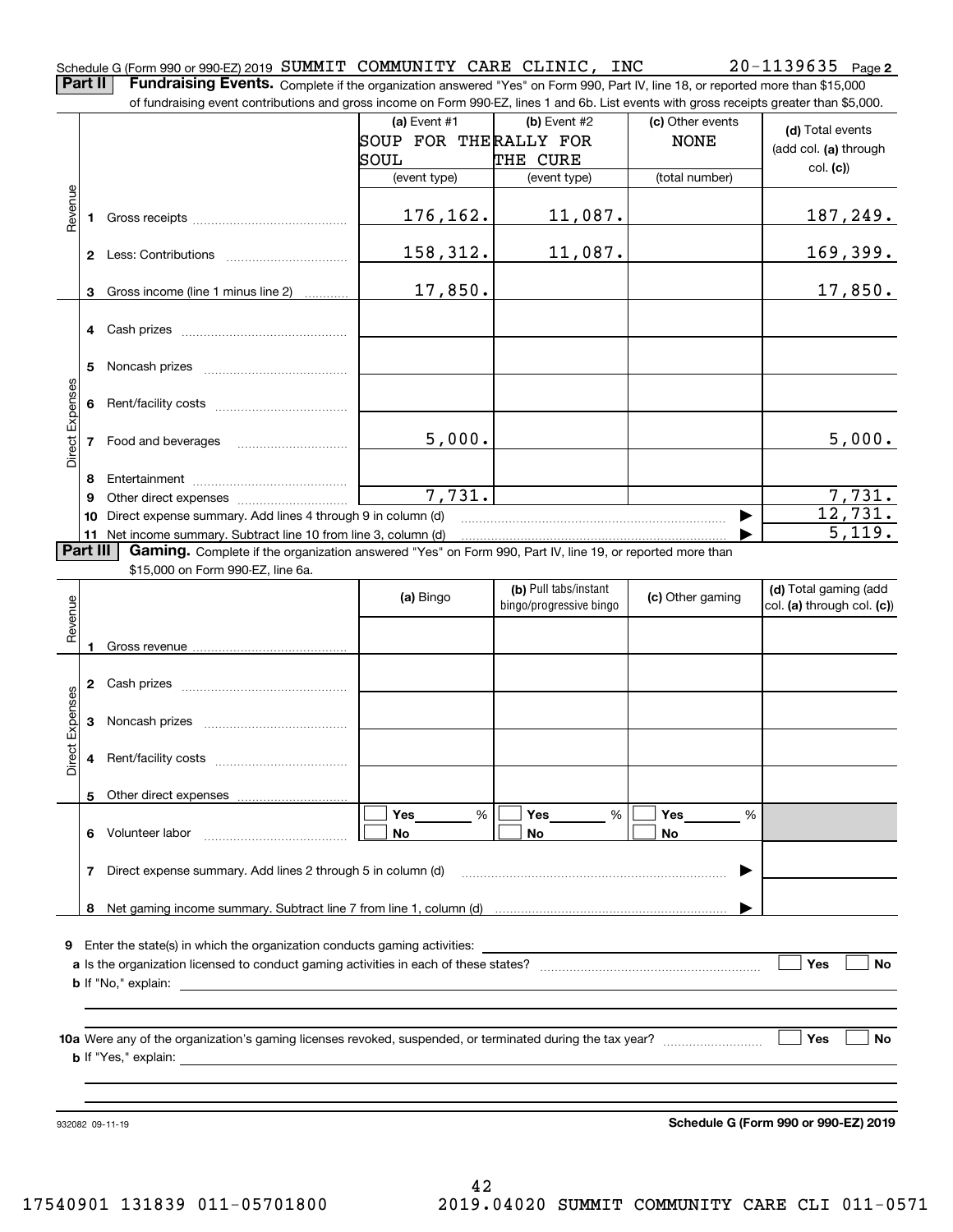|     | Schedule G (Form 990 or 990-EZ) 2019 SUMMIT COMMUNITY CARE CLINIC, INC                                                                                                                                                             | 20-1139635      | Page 3    |
|-----|------------------------------------------------------------------------------------------------------------------------------------------------------------------------------------------------------------------------------------|-----------------|-----------|
| 11. |                                                                                                                                                                                                                                    | Yes             | No        |
|     | 12 Is the organization a grantor, beneficiary or trustee of a trust, or a member of a partnership or other entity formed                                                                                                           |                 |           |
|     |                                                                                                                                                                                                                                    | Yes             | No        |
|     | 13 Indicate the percentage of gaming activity conducted in:                                                                                                                                                                        |                 |           |
|     |                                                                                                                                                                                                                                    | <b>13a</b>      | %         |
|     | <b>b</b> An outside facility <i>www.communicality www.communicality.communicality www.communicality www.communicality.communicality</i>                                                                                            | 13 <sub>b</sub> | %         |
|     | 14 Enter the name and address of the person who prepares the organization's gaming/special events books and records:                                                                                                               |                 |           |
|     |                                                                                                                                                                                                                                    |                 |           |
|     |                                                                                                                                                                                                                                    |                 |           |
|     |                                                                                                                                                                                                                                    | Yes             | No        |
|     |                                                                                                                                                                                                                                    |                 |           |
|     |                                                                                                                                                                                                                                    |                 |           |
|     | c If "Yes," enter name and address of the third party:                                                                                                                                                                             |                 |           |
|     |                                                                                                                                                                                                                                    |                 |           |
|     | Name $\blacktriangleright$                                                                                                                                                                                                         |                 |           |
|     |                                                                                                                                                                                                                                    |                 |           |
|     |                                                                                                                                                                                                                                    |                 |           |
|     | 16 Gaming manager information:                                                                                                                                                                                                     |                 |           |
|     | Name $\blacktriangleright$ $\lrcorner$                                                                                                                                                                                             |                 |           |
|     |                                                                                                                                                                                                                                    |                 |           |
|     | Gaming manager compensation > \$                                                                                                                                                                                                   |                 |           |
|     | $Description of services provided$ $\triangleright$                                                                                                                                                                                |                 |           |
|     |                                                                                                                                                                                                                                    |                 |           |
|     |                                                                                                                                                                                                                                    |                 |           |
|     | Director/officer<br>Employee<br>Independent contractor                                                                                                                                                                             |                 |           |
|     |                                                                                                                                                                                                                                    |                 |           |
|     | <b>17</b> Mandatory distributions:                                                                                                                                                                                                 |                 |           |
|     | a Is the organization required under state law to make charitable distributions from the gaming proceeds to                                                                                                                        |                 |           |
|     | retain the state gaming license?                                                                                                                                                                                                   | $\Box$ Yes      | $\Box$ No |
|     | <b>b</b> Enter the amount of distributions required under state law to be distributed to other exempt organizations or spent in the                                                                                                |                 |           |
|     | organization's own exempt activities during the tax year $\triangleright$ \$<br>Supplemental Information. Provide the explanations required by Part I, line 2b, columns (iii) and (v); and Part III, lines 9, 9b, 10b,<br> Part IV |                 |           |
|     | 15b, 15c, 16, and 17b, as applicable. Also provide any additional information. See instructions.                                                                                                                                   |                 |           |
|     |                                                                                                                                                                                                                                    |                 |           |
|     |                                                                                                                                                                                                                                    |                 |           |
|     |                                                                                                                                                                                                                                    |                 |           |
|     |                                                                                                                                                                                                                                    |                 |           |
|     |                                                                                                                                                                                                                                    |                 |           |
|     |                                                                                                                                                                                                                                    |                 |           |
|     |                                                                                                                                                                                                                                    |                 |           |
|     |                                                                                                                                                                                                                                    |                 |           |
|     |                                                                                                                                                                                                                                    |                 |           |
|     |                                                                                                                                                                                                                                    |                 |           |
|     |                                                                                                                                                                                                                                    |                 |           |
|     | Schedule G (Form 990 or 990-EZ) 2019<br>932083 09-11-19                                                                                                                                                                            |                 |           |
|     | 43                                                                                                                                                                                                                                 |                 |           |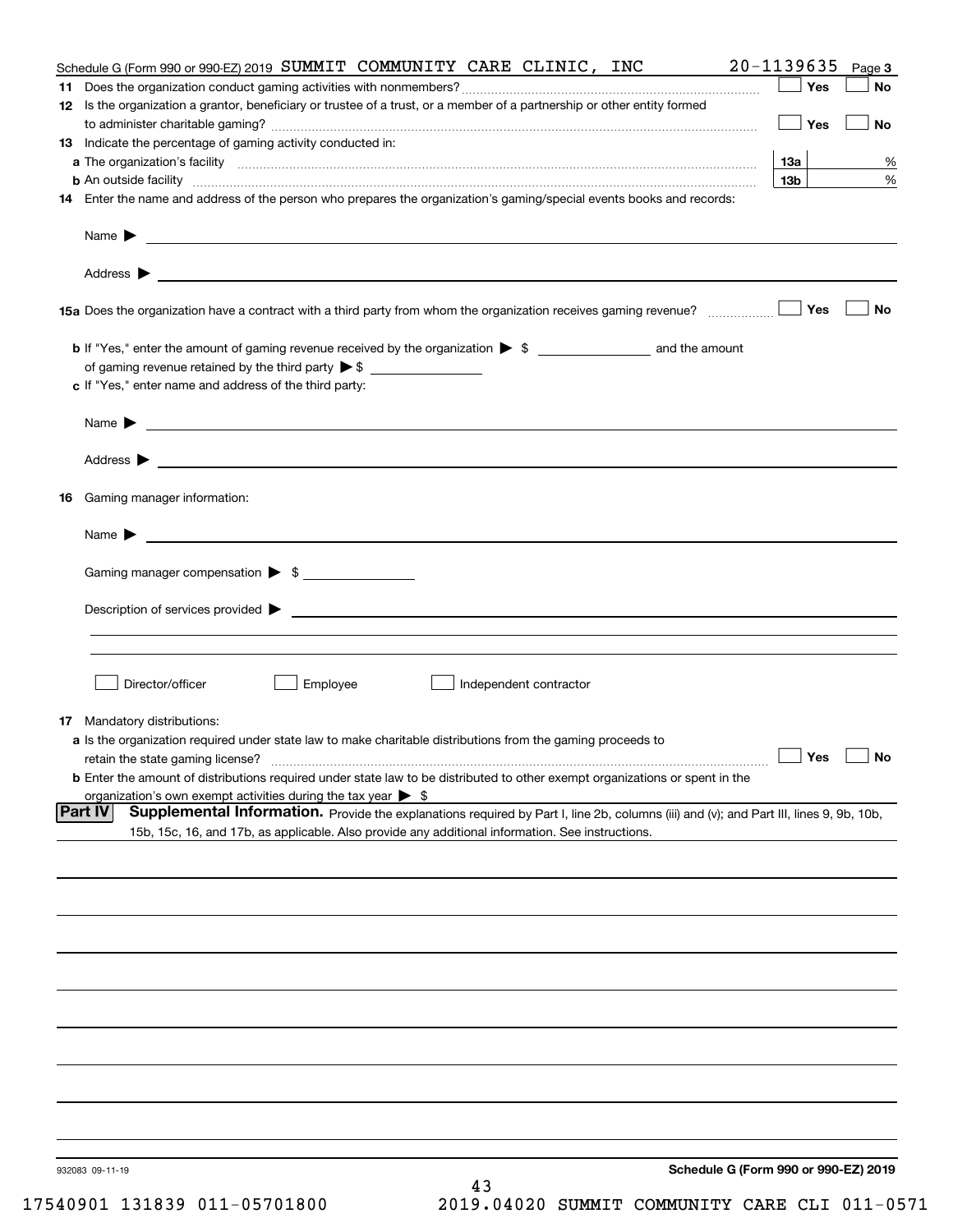| Schedule G (Form 990 or 990-EZ) SUMMIT COM<br>Part IV Supplemental Information (continued) | SUMMIT COMMUNITY CARE CLINIC, INC |  | 20-1139635 Page 4               |  |
|--------------------------------------------------------------------------------------------|-----------------------------------|--|---------------------------------|--|
|                                                                                            |                                   |  |                                 |  |
|                                                                                            |                                   |  |                                 |  |
|                                                                                            |                                   |  |                                 |  |
|                                                                                            |                                   |  |                                 |  |
|                                                                                            |                                   |  |                                 |  |
|                                                                                            |                                   |  |                                 |  |
|                                                                                            |                                   |  |                                 |  |
|                                                                                            |                                   |  |                                 |  |
|                                                                                            |                                   |  |                                 |  |
|                                                                                            |                                   |  |                                 |  |
|                                                                                            |                                   |  |                                 |  |
|                                                                                            |                                   |  |                                 |  |
|                                                                                            |                                   |  |                                 |  |
|                                                                                            |                                   |  |                                 |  |
|                                                                                            |                                   |  |                                 |  |
|                                                                                            |                                   |  |                                 |  |
|                                                                                            |                                   |  |                                 |  |
|                                                                                            |                                   |  |                                 |  |
|                                                                                            |                                   |  |                                 |  |
|                                                                                            |                                   |  |                                 |  |
|                                                                                            |                                   |  |                                 |  |
|                                                                                            |                                   |  |                                 |  |
|                                                                                            |                                   |  |                                 |  |
|                                                                                            |                                   |  |                                 |  |
|                                                                                            |                                   |  |                                 |  |
|                                                                                            |                                   |  |                                 |  |
|                                                                                            |                                   |  |                                 |  |
|                                                                                            |                                   |  |                                 |  |
|                                                                                            |                                   |  |                                 |  |
|                                                                                            |                                   |  |                                 |  |
|                                                                                            |                                   |  |                                 |  |
|                                                                                            |                                   |  |                                 |  |
|                                                                                            |                                   |  |                                 |  |
|                                                                                            |                                   |  |                                 |  |
|                                                                                            |                                   |  |                                 |  |
|                                                                                            |                                   |  |                                 |  |
|                                                                                            |                                   |  |                                 |  |
|                                                                                            |                                   |  | Schedule G (Form 990 or 990-EZ) |  |

44

932084 04-01-19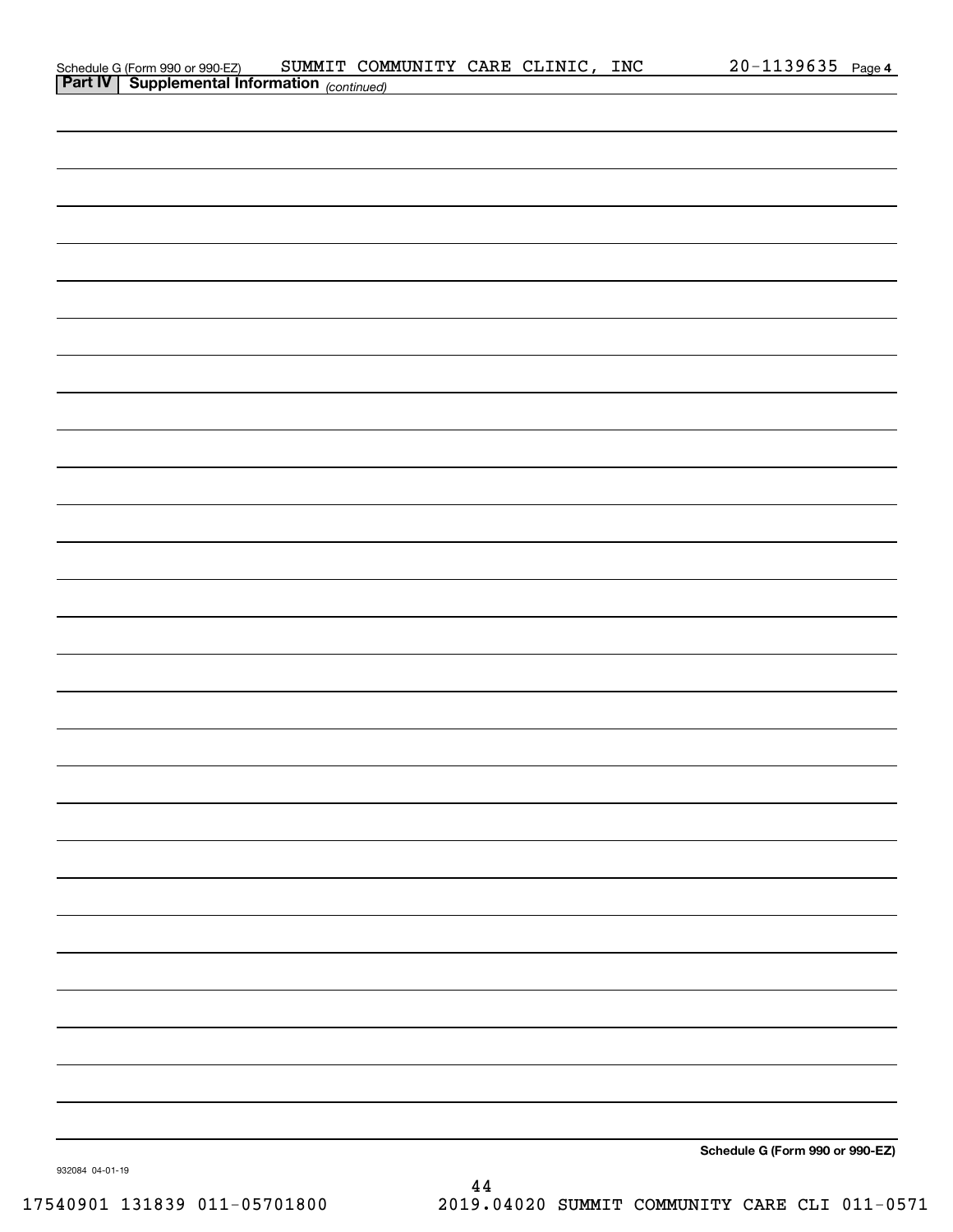| (Form 990)<br>For certain Officers, Directors, Trustees, Key Employees, and Highest<br>y<br><b>Compensated Employees</b><br>Complete if the organization answered "Yes" on Form 990, Part IV, line 23.<br><b>Open to Public</b><br>Attach to Form 990.<br>Department of the Treasury<br>Inspection<br>Go to www.irs.gov/Form990 for instructions and the latest information.<br>Internal Revenue Service<br><b>Employer identification number</b><br>Name of the organization<br>20-1139635<br>SUMMIT COMMUNITY CARE CLINIC, INC<br><b>Questions Regarding Compensation</b><br>Part I<br>Yes<br>No<br><b>1a</b> Check the appropriate box(es) if the organization provided any of the following to or for a person listed on Form 990,<br>Part VII, Section A, line 1a. Complete Part III to provide any relevant information regarding these items.<br>First-class or charter travel<br>Housing allowance or residence for personal use<br>Travel for companions<br>Payments for business use of personal residence<br>Health or social club dues or initiation fees<br>Tax indemnification and gross-up payments<br>Discretionary spending account<br>Personal services (such as maid, chauffeur, chef)<br><b>b</b> If any of the boxes on line 1a are checked, did the organization follow a written policy regarding payment or<br>х<br>1b<br>Did the organization require substantiation prior to reimbursing or allowing expenses incurred by all directors,<br>2<br>х<br>$\overline{2}$<br>Indicate which, if any, of the following the organization used to establish the compensation of the organization's<br>з<br>CEO/Executive Director. Check all that apply. Do not check any boxes for methods used by a related organization to<br>establish compensation of the CEO/Executive Director, but explain in Part III.<br>$X$ Compensation committee<br>Written employment contract<br>$X$ Compensation survey or study<br>Independent compensation consultant<br>Approval by the board or compensation committee<br>$ \mathbf{X} $ Form 990 of other organizations<br>During the year, did any person listed on Form 990, Part VII, Section A, line 1a, with respect to the filing<br>organization or a related organization:<br>х<br>Receive a severance payment or change-of-control payment?<br>4a<br>а<br>$\mathbf x$<br>4b<br>$\mathbf x$<br>4c<br>If "Yes" to any of lines 4a-c, list the persons and provide the applicable amounts for each item in Part III.<br>Only section 501(c)(3), 501(c)(4), and 501(c)(29) organizations must complete lines 5-9.<br>For persons listed on Form 990, Part VII, Section A, line 1a, did the organization pay or accrue any compensation<br>5<br>contingent on the revenues of:<br>х<br>5а<br>$\mathbf x$<br>5b<br>If "Yes" on line 5a or 5b, describe in Part III.<br>6 For persons listed on Form 990, Part VII, Section A, line 1a, did the organization pay or accrue any compensation<br>contingent on the net earnings of:<br>х<br>6a<br>$\mathbf X$<br>6b<br>If "Yes" on line 6a or 6b, describe in Part III.<br>7 For persons listed on Form 990, Part VII, Section A, line 1a, did the organization provide any nonfixed payments<br>х<br>7<br>Were any amounts reported on Form 990, Part VII, paid or accrued pursuant to a contract that was subject to the<br>8<br>х<br>initial contract exception described in Regulations section 53.4958-4(a)(3)? If "Yes," describe in Part III<br>8<br>If "Yes" on line 8, did the organization also follow the rebuttable presumption procedure described in<br>9<br>9<br>exuerk Reduction Act Notice, see the Instructions for Form 000<br>Pohodulo I (Form 000) 2010 | <b>SCHEDULE J</b> | <b>Compensation Information</b> |  | OMB No. 1545-0047 |  |  |  |
|-------------------------------------------------------------------------------------------------------------------------------------------------------------------------------------------------------------------------------------------------------------------------------------------------------------------------------------------------------------------------------------------------------------------------------------------------------------------------------------------------------------------------------------------------------------------------------------------------------------------------------------------------------------------------------------------------------------------------------------------------------------------------------------------------------------------------------------------------------------------------------------------------------------------------------------------------------------------------------------------------------------------------------------------------------------------------------------------------------------------------------------------------------------------------------------------------------------------------------------------------------------------------------------------------------------------------------------------------------------------------------------------------------------------------------------------------------------------------------------------------------------------------------------------------------------------------------------------------------------------------------------------------------------------------------------------------------------------------------------------------------------------------------------------------------------------------------------------------------------------------------------------------------------------------------------------------------------------------------------------------------------------------------------------------------------------------------------------------------------------------------------------------------------------------------------------------------------------------------------------------------------------------------------------------------------------------------------------------------------------------------------------------------------------------------------------------------------------------------------------------------------------------------------------------------------------------------------------------------------------------------------------------------------------------------------------------------------------------------------------------------------------------------------------------------------------------------------------------------------------------------------------------------------------------------------------------------------------------------------------------------------------------------------------------------------------------------------------------------------------------------------------------------------------------------------------------------------------------------------------------------------------------------------------------------------------------------------------------------------------------------------------------------------------------------------------------------------------------------------------------------------------------------------------------------------------------------------------------------------------------------------------------------------------------------------|-------------------|---------------------------------|--|-------------------|--|--|--|
|                                                                                                                                                                                                                                                                                                                                                                                                                                                                                                                                                                                                                                                                                                                                                                                                                                                                                                                                                                                                                                                                                                                                                                                                                                                                                                                                                                                                                                                                                                                                                                                                                                                                                                                                                                                                                                                                                                                                                                                                                                                                                                                                                                                                                                                                                                                                                                                                                                                                                                                                                                                                                                                                                                                                                                                                                                                                                                                                                                                                                                                                                                                                                                                                                                                                                                                                                                                                                                                                                                                                                                                                                                                                                     |                   |                                 |  |                   |  |  |  |
|                                                                                                                                                                                                                                                                                                                                                                                                                                                                                                                                                                                                                                                                                                                                                                                                                                                                                                                                                                                                                                                                                                                                                                                                                                                                                                                                                                                                                                                                                                                                                                                                                                                                                                                                                                                                                                                                                                                                                                                                                                                                                                                                                                                                                                                                                                                                                                                                                                                                                                                                                                                                                                                                                                                                                                                                                                                                                                                                                                                                                                                                                                                                                                                                                                                                                                                                                                                                                                                                                                                                                                                                                                                                                     |                   |                                 |  |                   |  |  |  |
|                                                                                                                                                                                                                                                                                                                                                                                                                                                                                                                                                                                                                                                                                                                                                                                                                                                                                                                                                                                                                                                                                                                                                                                                                                                                                                                                                                                                                                                                                                                                                                                                                                                                                                                                                                                                                                                                                                                                                                                                                                                                                                                                                                                                                                                                                                                                                                                                                                                                                                                                                                                                                                                                                                                                                                                                                                                                                                                                                                                                                                                                                                                                                                                                                                                                                                                                                                                                                                                                                                                                                                                                                                                                                     |                   |                                 |  |                   |  |  |  |
|                                                                                                                                                                                                                                                                                                                                                                                                                                                                                                                                                                                                                                                                                                                                                                                                                                                                                                                                                                                                                                                                                                                                                                                                                                                                                                                                                                                                                                                                                                                                                                                                                                                                                                                                                                                                                                                                                                                                                                                                                                                                                                                                                                                                                                                                                                                                                                                                                                                                                                                                                                                                                                                                                                                                                                                                                                                                                                                                                                                                                                                                                                                                                                                                                                                                                                                                                                                                                                                                                                                                                                                                                                                                                     |                   |                                 |  |                   |  |  |  |
|                                                                                                                                                                                                                                                                                                                                                                                                                                                                                                                                                                                                                                                                                                                                                                                                                                                                                                                                                                                                                                                                                                                                                                                                                                                                                                                                                                                                                                                                                                                                                                                                                                                                                                                                                                                                                                                                                                                                                                                                                                                                                                                                                                                                                                                                                                                                                                                                                                                                                                                                                                                                                                                                                                                                                                                                                                                                                                                                                                                                                                                                                                                                                                                                                                                                                                                                                                                                                                                                                                                                                                                                                                                                                     |                   |                                 |  |                   |  |  |  |
|                                                                                                                                                                                                                                                                                                                                                                                                                                                                                                                                                                                                                                                                                                                                                                                                                                                                                                                                                                                                                                                                                                                                                                                                                                                                                                                                                                                                                                                                                                                                                                                                                                                                                                                                                                                                                                                                                                                                                                                                                                                                                                                                                                                                                                                                                                                                                                                                                                                                                                                                                                                                                                                                                                                                                                                                                                                                                                                                                                                                                                                                                                                                                                                                                                                                                                                                                                                                                                                                                                                                                                                                                                                                                     |                   |                                 |  |                   |  |  |  |
|                                                                                                                                                                                                                                                                                                                                                                                                                                                                                                                                                                                                                                                                                                                                                                                                                                                                                                                                                                                                                                                                                                                                                                                                                                                                                                                                                                                                                                                                                                                                                                                                                                                                                                                                                                                                                                                                                                                                                                                                                                                                                                                                                                                                                                                                                                                                                                                                                                                                                                                                                                                                                                                                                                                                                                                                                                                                                                                                                                                                                                                                                                                                                                                                                                                                                                                                                                                                                                                                                                                                                                                                                                                                                     |                   |                                 |  |                   |  |  |  |
|                                                                                                                                                                                                                                                                                                                                                                                                                                                                                                                                                                                                                                                                                                                                                                                                                                                                                                                                                                                                                                                                                                                                                                                                                                                                                                                                                                                                                                                                                                                                                                                                                                                                                                                                                                                                                                                                                                                                                                                                                                                                                                                                                                                                                                                                                                                                                                                                                                                                                                                                                                                                                                                                                                                                                                                                                                                                                                                                                                                                                                                                                                                                                                                                                                                                                                                                                                                                                                                                                                                                                                                                                                                                                     |                   |                                 |  |                   |  |  |  |
|                                                                                                                                                                                                                                                                                                                                                                                                                                                                                                                                                                                                                                                                                                                                                                                                                                                                                                                                                                                                                                                                                                                                                                                                                                                                                                                                                                                                                                                                                                                                                                                                                                                                                                                                                                                                                                                                                                                                                                                                                                                                                                                                                                                                                                                                                                                                                                                                                                                                                                                                                                                                                                                                                                                                                                                                                                                                                                                                                                                                                                                                                                                                                                                                                                                                                                                                                                                                                                                                                                                                                                                                                                                                                     |                   |                                 |  |                   |  |  |  |
|                                                                                                                                                                                                                                                                                                                                                                                                                                                                                                                                                                                                                                                                                                                                                                                                                                                                                                                                                                                                                                                                                                                                                                                                                                                                                                                                                                                                                                                                                                                                                                                                                                                                                                                                                                                                                                                                                                                                                                                                                                                                                                                                                                                                                                                                                                                                                                                                                                                                                                                                                                                                                                                                                                                                                                                                                                                                                                                                                                                                                                                                                                                                                                                                                                                                                                                                                                                                                                                                                                                                                                                                                                                                                     |                   |                                 |  |                   |  |  |  |
|                                                                                                                                                                                                                                                                                                                                                                                                                                                                                                                                                                                                                                                                                                                                                                                                                                                                                                                                                                                                                                                                                                                                                                                                                                                                                                                                                                                                                                                                                                                                                                                                                                                                                                                                                                                                                                                                                                                                                                                                                                                                                                                                                                                                                                                                                                                                                                                                                                                                                                                                                                                                                                                                                                                                                                                                                                                                                                                                                                                                                                                                                                                                                                                                                                                                                                                                                                                                                                                                                                                                                                                                                                                                                     |                   |                                 |  |                   |  |  |  |
|                                                                                                                                                                                                                                                                                                                                                                                                                                                                                                                                                                                                                                                                                                                                                                                                                                                                                                                                                                                                                                                                                                                                                                                                                                                                                                                                                                                                                                                                                                                                                                                                                                                                                                                                                                                                                                                                                                                                                                                                                                                                                                                                                                                                                                                                                                                                                                                                                                                                                                                                                                                                                                                                                                                                                                                                                                                                                                                                                                                                                                                                                                                                                                                                                                                                                                                                                                                                                                                                                                                                                                                                                                                                                     |                   |                                 |  |                   |  |  |  |
|                                                                                                                                                                                                                                                                                                                                                                                                                                                                                                                                                                                                                                                                                                                                                                                                                                                                                                                                                                                                                                                                                                                                                                                                                                                                                                                                                                                                                                                                                                                                                                                                                                                                                                                                                                                                                                                                                                                                                                                                                                                                                                                                                                                                                                                                                                                                                                                                                                                                                                                                                                                                                                                                                                                                                                                                                                                                                                                                                                                                                                                                                                                                                                                                                                                                                                                                                                                                                                                                                                                                                                                                                                                                                     |                   |                                 |  |                   |  |  |  |
|                                                                                                                                                                                                                                                                                                                                                                                                                                                                                                                                                                                                                                                                                                                                                                                                                                                                                                                                                                                                                                                                                                                                                                                                                                                                                                                                                                                                                                                                                                                                                                                                                                                                                                                                                                                                                                                                                                                                                                                                                                                                                                                                                                                                                                                                                                                                                                                                                                                                                                                                                                                                                                                                                                                                                                                                                                                                                                                                                                                                                                                                                                                                                                                                                                                                                                                                                                                                                                                                                                                                                                                                                                                                                     |                   |                                 |  |                   |  |  |  |
|                                                                                                                                                                                                                                                                                                                                                                                                                                                                                                                                                                                                                                                                                                                                                                                                                                                                                                                                                                                                                                                                                                                                                                                                                                                                                                                                                                                                                                                                                                                                                                                                                                                                                                                                                                                                                                                                                                                                                                                                                                                                                                                                                                                                                                                                                                                                                                                                                                                                                                                                                                                                                                                                                                                                                                                                                                                                                                                                                                                                                                                                                                                                                                                                                                                                                                                                                                                                                                                                                                                                                                                                                                                                                     |                   |                                 |  |                   |  |  |  |
|                                                                                                                                                                                                                                                                                                                                                                                                                                                                                                                                                                                                                                                                                                                                                                                                                                                                                                                                                                                                                                                                                                                                                                                                                                                                                                                                                                                                                                                                                                                                                                                                                                                                                                                                                                                                                                                                                                                                                                                                                                                                                                                                                                                                                                                                                                                                                                                                                                                                                                                                                                                                                                                                                                                                                                                                                                                                                                                                                                                                                                                                                                                                                                                                                                                                                                                                                                                                                                                                                                                                                                                                                                                                                     |                   |                                 |  |                   |  |  |  |
|                                                                                                                                                                                                                                                                                                                                                                                                                                                                                                                                                                                                                                                                                                                                                                                                                                                                                                                                                                                                                                                                                                                                                                                                                                                                                                                                                                                                                                                                                                                                                                                                                                                                                                                                                                                                                                                                                                                                                                                                                                                                                                                                                                                                                                                                                                                                                                                                                                                                                                                                                                                                                                                                                                                                                                                                                                                                                                                                                                                                                                                                                                                                                                                                                                                                                                                                                                                                                                                                                                                                                                                                                                                                                     |                   |                                 |  |                   |  |  |  |
|                                                                                                                                                                                                                                                                                                                                                                                                                                                                                                                                                                                                                                                                                                                                                                                                                                                                                                                                                                                                                                                                                                                                                                                                                                                                                                                                                                                                                                                                                                                                                                                                                                                                                                                                                                                                                                                                                                                                                                                                                                                                                                                                                                                                                                                                                                                                                                                                                                                                                                                                                                                                                                                                                                                                                                                                                                                                                                                                                                                                                                                                                                                                                                                                                                                                                                                                                                                                                                                                                                                                                                                                                                                                                     |                   |                                 |  |                   |  |  |  |
|                                                                                                                                                                                                                                                                                                                                                                                                                                                                                                                                                                                                                                                                                                                                                                                                                                                                                                                                                                                                                                                                                                                                                                                                                                                                                                                                                                                                                                                                                                                                                                                                                                                                                                                                                                                                                                                                                                                                                                                                                                                                                                                                                                                                                                                                                                                                                                                                                                                                                                                                                                                                                                                                                                                                                                                                                                                                                                                                                                                                                                                                                                                                                                                                                                                                                                                                                                                                                                                                                                                                                                                                                                                                                     |                   |                                 |  |                   |  |  |  |
|                                                                                                                                                                                                                                                                                                                                                                                                                                                                                                                                                                                                                                                                                                                                                                                                                                                                                                                                                                                                                                                                                                                                                                                                                                                                                                                                                                                                                                                                                                                                                                                                                                                                                                                                                                                                                                                                                                                                                                                                                                                                                                                                                                                                                                                                                                                                                                                                                                                                                                                                                                                                                                                                                                                                                                                                                                                                                                                                                                                                                                                                                                                                                                                                                                                                                                                                                                                                                                                                                                                                                                                                                                                                                     |                   |                                 |  |                   |  |  |  |
|                                                                                                                                                                                                                                                                                                                                                                                                                                                                                                                                                                                                                                                                                                                                                                                                                                                                                                                                                                                                                                                                                                                                                                                                                                                                                                                                                                                                                                                                                                                                                                                                                                                                                                                                                                                                                                                                                                                                                                                                                                                                                                                                                                                                                                                                                                                                                                                                                                                                                                                                                                                                                                                                                                                                                                                                                                                                                                                                                                                                                                                                                                                                                                                                                                                                                                                                                                                                                                                                                                                                                                                                                                                                                     |                   |                                 |  |                   |  |  |  |
|                                                                                                                                                                                                                                                                                                                                                                                                                                                                                                                                                                                                                                                                                                                                                                                                                                                                                                                                                                                                                                                                                                                                                                                                                                                                                                                                                                                                                                                                                                                                                                                                                                                                                                                                                                                                                                                                                                                                                                                                                                                                                                                                                                                                                                                                                                                                                                                                                                                                                                                                                                                                                                                                                                                                                                                                                                                                                                                                                                                                                                                                                                                                                                                                                                                                                                                                                                                                                                                                                                                                                                                                                                                                                     |                   |                                 |  |                   |  |  |  |
|                                                                                                                                                                                                                                                                                                                                                                                                                                                                                                                                                                                                                                                                                                                                                                                                                                                                                                                                                                                                                                                                                                                                                                                                                                                                                                                                                                                                                                                                                                                                                                                                                                                                                                                                                                                                                                                                                                                                                                                                                                                                                                                                                                                                                                                                                                                                                                                                                                                                                                                                                                                                                                                                                                                                                                                                                                                                                                                                                                                                                                                                                                                                                                                                                                                                                                                                                                                                                                                                                                                                                                                                                                                                                     |                   |                                 |  |                   |  |  |  |
|                                                                                                                                                                                                                                                                                                                                                                                                                                                                                                                                                                                                                                                                                                                                                                                                                                                                                                                                                                                                                                                                                                                                                                                                                                                                                                                                                                                                                                                                                                                                                                                                                                                                                                                                                                                                                                                                                                                                                                                                                                                                                                                                                                                                                                                                                                                                                                                                                                                                                                                                                                                                                                                                                                                                                                                                                                                                                                                                                                                                                                                                                                                                                                                                                                                                                                                                                                                                                                                                                                                                                                                                                                                                                     |                   |                                 |  |                   |  |  |  |
|                                                                                                                                                                                                                                                                                                                                                                                                                                                                                                                                                                                                                                                                                                                                                                                                                                                                                                                                                                                                                                                                                                                                                                                                                                                                                                                                                                                                                                                                                                                                                                                                                                                                                                                                                                                                                                                                                                                                                                                                                                                                                                                                                                                                                                                                                                                                                                                                                                                                                                                                                                                                                                                                                                                                                                                                                                                                                                                                                                                                                                                                                                                                                                                                                                                                                                                                                                                                                                                                                                                                                                                                                                                                                     |                   |                                 |  |                   |  |  |  |
|                                                                                                                                                                                                                                                                                                                                                                                                                                                                                                                                                                                                                                                                                                                                                                                                                                                                                                                                                                                                                                                                                                                                                                                                                                                                                                                                                                                                                                                                                                                                                                                                                                                                                                                                                                                                                                                                                                                                                                                                                                                                                                                                                                                                                                                                                                                                                                                                                                                                                                                                                                                                                                                                                                                                                                                                                                                                                                                                                                                                                                                                                                                                                                                                                                                                                                                                                                                                                                                                                                                                                                                                                                                                                     |                   |                                 |  |                   |  |  |  |
|                                                                                                                                                                                                                                                                                                                                                                                                                                                                                                                                                                                                                                                                                                                                                                                                                                                                                                                                                                                                                                                                                                                                                                                                                                                                                                                                                                                                                                                                                                                                                                                                                                                                                                                                                                                                                                                                                                                                                                                                                                                                                                                                                                                                                                                                                                                                                                                                                                                                                                                                                                                                                                                                                                                                                                                                                                                                                                                                                                                                                                                                                                                                                                                                                                                                                                                                                                                                                                                                                                                                                                                                                                                                                     |                   |                                 |  |                   |  |  |  |
|                                                                                                                                                                                                                                                                                                                                                                                                                                                                                                                                                                                                                                                                                                                                                                                                                                                                                                                                                                                                                                                                                                                                                                                                                                                                                                                                                                                                                                                                                                                                                                                                                                                                                                                                                                                                                                                                                                                                                                                                                                                                                                                                                                                                                                                                                                                                                                                                                                                                                                                                                                                                                                                                                                                                                                                                                                                                                                                                                                                                                                                                                                                                                                                                                                                                                                                                                                                                                                                                                                                                                                                                                                                                                     |                   |                                 |  |                   |  |  |  |
|                                                                                                                                                                                                                                                                                                                                                                                                                                                                                                                                                                                                                                                                                                                                                                                                                                                                                                                                                                                                                                                                                                                                                                                                                                                                                                                                                                                                                                                                                                                                                                                                                                                                                                                                                                                                                                                                                                                                                                                                                                                                                                                                                                                                                                                                                                                                                                                                                                                                                                                                                                                                                                                                                                                                                                                                                                                                                                                                                                                                                                                                                                                                                                                                                                                                                                                                                                                                                                                                                                                                                                                                                                                                                     |                   |                                 |  |                   |  |  |  |
|                                                                                                                                                                                                                                                                                                                                                                                                                                                                                                                                                                                                                                                                                                                                                                                                                                                                                                                                                                                                                                                                                                                                                                                                                                                                                                                                                                                                                                                                                                                                                                                                                                                                                                                                                                                                                                                                                                                                                                                                                                                                                                                                                                                                                                                                                                                                                                                                                                                                                                                                                                                                                                                                                                                                                                                                                                                                                                                                                                                                                                                                                                                                                                                                                                                                                                                                                                                                                                                                                                                                                                                                                                                                                     |                   |                                 |  |                   |  |  |  |
|                                                                                                                                                                                                                                                                                                                                                                                                                                                                                                                                                                                                                                                                                                                                                                                                                                                                                                                                                                                                                                                                                                                                                                                                                                                                                                                                                                                                                                                                                                                                                                                                                                                                                                                                                                                                                                                                                                                                                                                                                                                                                                                                                                                                                                                                                                                                                                                                                                                                                                                                                                                                                                                                                                                                                                                                                                                                                                                                                                                                                                                                                                                                                                                                                                                                                                                                                                                                                                                                                                                                                                                                                                                                                     |                   |                                 |  |                   |  |  |  |
|                                                                                                                                                                                                                                                                                                                                                                                                                                                                                                                                                                                                                                                                                                                                                                                                                                                                                                                                                                                                                                                                                                                                                                                                                                                                                                                                                                                                                                                                                                                                                                                                                                                                                                                                                                                                                                                                                                                                                                                                                                                                                                                                                                                                                                                                                                                                                                                                                                                                                                                                                                                                                                                                                                                                                                                                                                                                                                                                                                                                                                                                                                                                                                                                                                                                                                                                                                                                                                                                                                                                                                                                                                                                                     |                   |                                 |  |                   |  |  |  |
|                                                                                                                                                                                                                                                                                                                                                                                                                                                                                                                                                                                                                                                                                                                                                                                                                                                                                                                                                                                                                                                                                                                                                                                                                                                                                                                                                                                                                                                                                                                                                                                                                                                                                                                                                                                                                                                                                                                                                                                                                                                                                                                                                                                                                                                                                                                                                                                                                                                                                                                                                                                                                                                                                                                                                                                                                                                                                                                                                                                                                                                                                                                                                                                                                                                                                                                                                                                                                                                                                                                                                                                                                                                                                     |                   |                                 |  |                   |  |  |  |
|                                                                                                                                                                                                                                                                                                                                                                                                                                                                                                                                                                                                                                                                                                                                                                                                                                                                                                                                                                                                                                                                                                                                                                                                                                                                                                                                                                                                                                                                                                                                                                                                                                                                                                                                                                                                                                                                                                                                                                                                                                                                                                                                                                                                                                                                                                                                                                                                                                                                                                                                                                                                                                                                                                                                                                                                                                                                                                                                                                                                                                                                                                                                                                                                                                                                                                                                                                                                                                                                                                                                                                                                                                                                                     |                   |                                 |  |                   |  |  |  |
|                                                                                                                                                                                                                                                                                                                                                                                                                                                                                                                                                                                                                                                                                                                                                                                                                                                                                                                                                                                                                                                                                                                                                                                                                                                                                                                                                                                                                                                                                                                                                                                                                                                                                                                                                                                                                                                                                                                                                                                                                                                                                                                                                                                                                                                                                                                                                                                                                                                                                                                                                                                                                                                                                                                                                                                                                                                                                                                                                                                                                                                                                                                                                                                                                                                                                                                                                                                                                                                                                                                                                                                                                                                                                     |                   |                                 |  |                   |  |  |  |
|                                                                                                                                                                                                                                                                                                                                                                                                                                                                                                                                                                                                                                                                                                                                                                                                                                                                                                                                                                                                                                                                                                                                                                                                                                                                                                                                                                                                                                                                                                                                                                                                                                                                                                                                                                                                                                                                                                                                                                                                                                                                                                                                                                                                                                                                                                                                                                                                                                                                                                                                                                                                                                                                                                                                                                                                                                                                                                                                                                                                                                                                                                                                                                                                                                                                                                                                                                                                                                                                                                                                                                                                                                                                                     |                   |                                 |  |                   |  |  |  |
|                                                                                                                                                                                                                                                                                                                                                                                                                                                                                                                                                                                                                                                                                                                                                                                                                                                                                                                                                                                                                                                                                                                                                                                                                                                                                                                                                                                                                                                                                                                                                                                                                                                                                                                                                                                                                                                                                                                                                                                                                                                                                                                                                                                                                                                                                                                                                                                                                                                                                                                                                                                                                                                                                                                                                                                                                                                                                                                                                                                                                                                                                                                                                                                                                                                                                                                                                                                                                                                                                                                                                                                                                                                                                     |                   |                                 |  |                   |  |  |  |
|                                                                                                                                                                                                                                                                                                                                                                                                                                                                                                                                                                                                                                                                                                                                                                                                                                                                                                                                                                                                                                                                                                                                                                                                                                                                                                                                                                                                                                                                                                                                                                                                                                                                                                                                                                                                                                                                                                                                                                                                                                                                                                                                                                                                                                                                                                                                                                                                                                                                                                                                                                                                                                                                                                                                                                                                                                                                                                                                                                                                                                                                                                                                                                                                                                                                                                                                                                                                                                                                                                                                                                                                                                                                                     |                   |                                 |  |                   |  |  |  |
|                                                                                                                                                                                                                                                                                                                                                                                                                                                                                                                                                                                                                                                                                                                                                                                                                                                                                                                                                                                                                                                                                                                                                                                                                                                                                                                                                                                                                                                                                                                                                                                                                                                                                                                                                                                                                                                                                                                                                                                                                                                                                                                                                                                                                                                                                                                                                                                                                                                                                                                                                                                                                                                                                                                                                                                                                                                                                                                                                                                                                                                                                                                                                                                                                                                                                                                                                                                                                                                                                                                                                                                                                                                                                     |                   |                                 |  |                   |  |  |  |
|                                                                                                                                                                                                                                                                                                                                                                                                                                                                                                                                                                                                                                                                                                                                                                                                                                                                                                                                                                                                                                                                                                                                                                                                                                                                                                                                                                                                                                                                                                                                                                                                                                                                                                                                                                                                                                                                                                                                                                                                                                                                                                                                                                                                                                                                                                                                                                                                                                                                                                                                                                                                                                                                                                                                                                                                                                                                                                                                                                                                                                                                                                                                                                                                                                                                                                                                                                                                                                                                                                                                                                                                                                                                                     |                   |                                 |  |                   |  |  |  |
|                                                                                                                                                                                                                                                                                                                                                                                                                                                                                                                                                                                                                                                                                                                                                                                                                                                                                                                                                                                                                                                                                                                                                                                                                                                                                                                                                                                                                                                                                                                                                                                                                                                                                                                                                                                                                                                                                                                                                                                                                                                                                                                                                                                                                                                                                                                                                                                                                                                                                                                                                                                                                                                                                                                                                                                                                                                                                                                                                                                                                                                                                                                                                                                                                                                                                                                                                                                                                                                                                                                                                                                                                                                                                     |                   |                                 |  |                   |  |  |  |
|                                                                                                                                                                                                                                                                                                                                                                                                                                                                                                                                                                                                                                                                                                                                                                                                                                                                                                                                                                                                                                                                                                                                                                                                                                                                                                                                                                                                                                                                                                                                                                                                                                                                                                                                                                                                                                                                                                                                                                                                                                                                                                                                                                                                                                                                                                                                                                                                                                                                                                                                                                                                                                                                                                                                                                                                                                                                                                                                                                                                                                                                                                                                                                                                                                                                                                                                                                                                                                                                                                                                                                                                                                                                                     |                   |                                 |  |                   |  |  |  |
|                                                                                                                                                                                                                                                                                                                                                                                                                                                                                                                                                                                                                                                                                                                                                                                                                                                                                                                                                                                                                                                                                                                                                                                                                                                                                                                                                                                                                                                                                                                                                                                                                                                                                                                                                                                                                                                                                                                                                                                                                                                                                                                                                                                                                                                                                                                                                                                                                                                                                                                                                                                                                                                                                                                                                                                                                                                                                                                                                                                                                                                                                                                                                                                                                                                                                                                                                                                                                                                                                                                                                                                                                                                                                     |                   |                                 |  |                   |  |  |  |
|                                                                                                                                                                                                                                                                                                                                                                                                                                                                                                                                                                                                                                                                                                                                                                                                                                                                                                                                                                                                                                                                                                                                                                                                                                                                                                                                                                                                                                                                                                                                                                                                                                                                                                                                                                                                                                                                                                                                                                                                                                                                                                                                                                                                                                                                                                                                                                                                                                                                                                                                                                                                                                                                                                                                                                                                                                                                                                                                                                                                                                                                                                                                                                                                                                                                                                                                                                                                                                                                                                                                                                                                                                                                                     |                   |                                 |  |                   |  |  |  |
|                                                                                                                                                                                                                                                                                                                                                                                                                                                                                                                                                                                                                                                                                                                                                                                                                                                                                                                                                                                                                                                                                                                                                                                                                                                                                                                                                                                                                                                                                                                                                                                                                                                                                                                                                                                                                                                                                                                                                                                                                                                                                                                                                                                                                                                                                                                                                                                                                                                                                                                                                                                                                                                                                                                                                                                                                                                                                                                                                                                                                                                                                                                                                                                                                                                                                                                                                                                                                                                                                                                                                                                                                                                                                     |                   |                                 |  |                   |  |  |  |
|                                                                                                                                                                                                                                                                                                                                                                                                                                                                                                                                                                                                                                                                                                                                                                                                                                                                                                                                                                                                                                                                                                                                                                                                                                                                                                                                                                                                                                                                                                                                                                                                                                                                                                                                                                                                                                                                                                                                                                                                                                                                                                                                                                                                                                                                                                                                                                                                                                                                                                                                                                                                                                                                                                                                                                                                                                                                                                                                                                                                                                                                                                                                                                                                                                                                                                                                                                                                                                                                                                                                                                                                                                                                                     |                   |                                 |  |                   |  |  |  |
|                                                                                                                                                                                                                                                                                                                                                                                                                                                                                                                                                                                                                                                                                                                                                                                                                                                                                                                                                                                                                                                                                                                                                                                                                                                                                                                                                                                                                                                                                                                                                                                                                                                                                                                                                                                                                                                                                                                                                                                                                                                                                                                                                                                                                                                                                                                                                                                                                                                                                                                                                                                                                                                                                                                                                                                                                                                                                                                                                                                                                                                                                                                                                                                                                                                                                                                                                                                                                                                                                                                                                                                                                                                                                     |                   |                                 |  |                   |  |  |  |
|                                                                                                                                                                                                                                                                                                                                                                                                                                                                                                                                                                                                                                                                                                                                                                                                                                                                                                                                                                                                                                                                                                                                                                                                                                                                                                                                                                                                                                                                                                                                                                                                                                                                                                                                                                                                                                                                                                                                                                                                                                                                                                                                                                                                                                                                                                                                                                                                                                                                                                                                                                                                                                                                                                                                                                                                                                                                                                                                                                                                                                                                                                                                                                                                                                                                                                                                                                                                                                                                                                                                                                                                                                                                                     |                   |                                 |  |                   |  |  |  |
|                                                                                                                                                                                                                                                                                                                                                                                                                                                                                                                                                                                                                                                                                                                                                                                                                                                                                                                                                                                                                                                                                                                                                                                                                                                                                                                                                                                                                                                                                                                                                                                                                                                                                                                                                                                                                                                                                                                                                                                                                                                                                                                                                                                                                                                                                                                                                                                                                                                                                                                                                                                                                                                                                                                                                                                                                                                                                                                                                                                                                                                                                                                                                                                                                                                                                                                                                                                                                                                                                                                                                                                                                                                                                     |                   |                                 |  |                   |  |  |  |

LHA For Paperwork Reduction Act Notice, see the Instructions for Form 990. Schedule J (Form 990) 2019

932111 10-21-19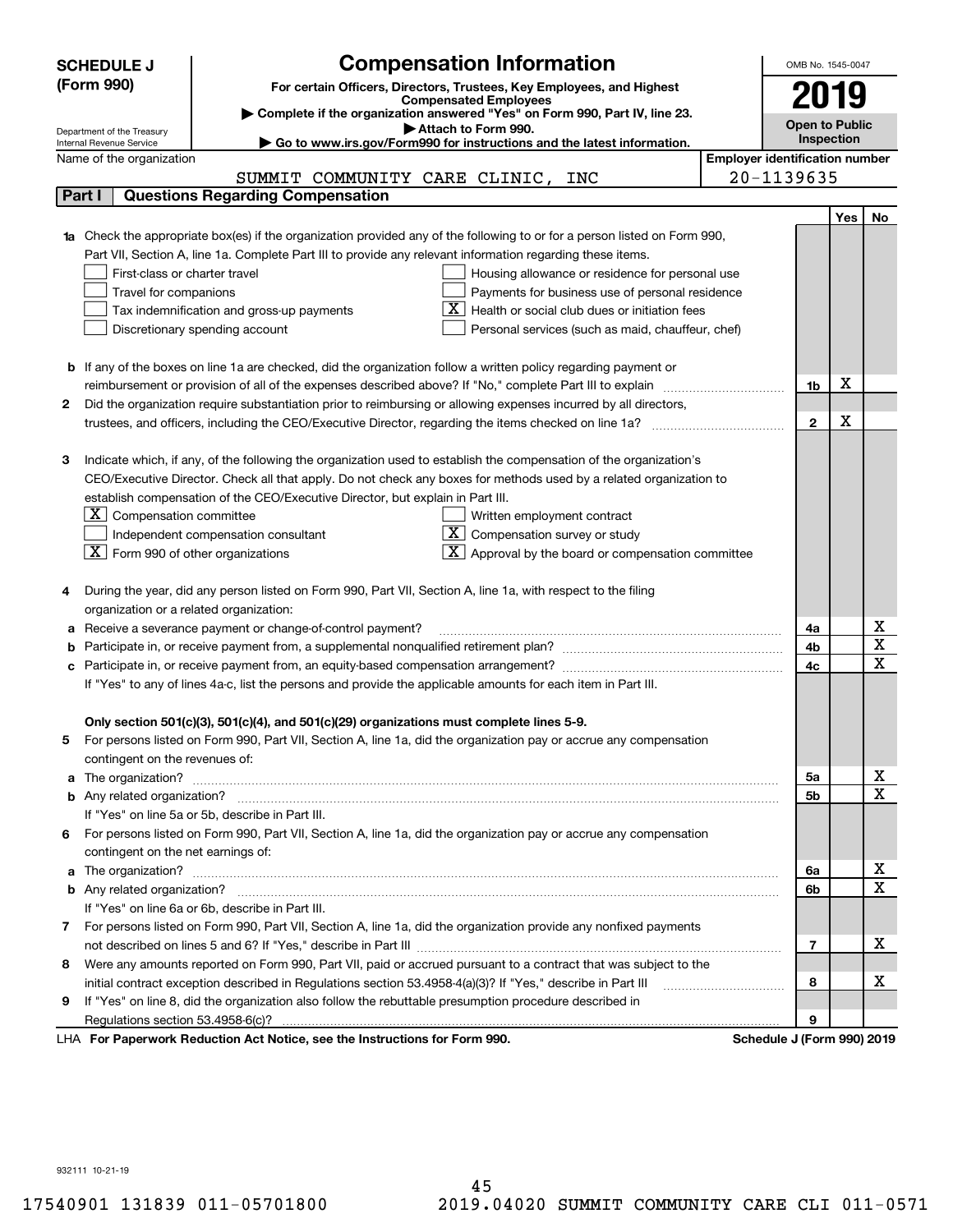20-1139635

# **Part II Officers, Directors, Trustees, Key Employees, and Highest Compensated Employees.**  Schedule J (Form 990) 2019 Page Use duplicate copies if additional space is needed.

For each individual whose compensation must be reported on Schedule J, report compensation from the organization on row (i) and from related organizations, described in the instructions, on row (ii). Do not list any individuals that aren't listed on Form 990, Part VII.

**Note:**  The sum of columns (B)(i)-(iii) for each listed individual must equal the total amount of Form 990, Part VII, Section A, line 1a, applicable column (D) and (E) amounts for that individual.

|                                  |                          |                  | (B) Breakdown of W-2 and/or 1099-MISC compensation |                                           | (C) Retirement and             | (D) Nontaxable   | (E) Total of columns | (F) Compensation                                           |
|----------------------------------|--------------------------|------------------|----------------------------------------------------|-------------------------------------------|--------------------------------|------------------|----------------------|------------------------------------------------------------|
| (A) Name and Title               | (i) Base<br>compensation |                  | (ii) Bonus &<br>incentive<br>compensation          | (iii) Other<br>reportable<br>compensation | other deferred<br>compensation | benefits         | $(B)(i)-(D)$         | in column (B)<br>reported as deferred<br>on prior Form 990 |
| HELEN ROYAL, LPC<br>(1)<br>(i)   |                          | 129,957.         | $\overline{0}$ .                                   | 6,500.                                    | 5,272.                         | 18,946.          | 160,675.             | 0.                                                         |
| CEO<br>(ii)                      |                          | $\overline{0}$ . | $\overline{0}$ .                                   | $\overline{0}$ .                          | $\overline{0}$ .               | 0.               | $\overline{0}$ .     | $\overline{0}$ .                                           |
| (2)<br>KATHLEEN COWIE, MD<br>(i) |                          | 161,033.         | $\overline{0}$ .                                   | 8,475.                                    | 6,780.                         | 816.             | 177, 104.            | $\overline{0}$ .                                           |
| CMO<br>(ii)                      |                          | $\overline{0}$ . | $\overline{0}$ .                                   | $\overline{0}$ .                          | $\overline{0}$ .               | $\overline{0}$ . | $\overline{0}$ .     | $\overline{0}$ .                                           |
| (3)<br>JOSHUA RUSK<br>(i)        |                          | 161,734.         | $\overline{0}$ .                                   | $\overline{0}$ .                          | 2,429.                         | 9,661.           | 173,824.             | $\overline{0}$ .                                           |
| PHYSICIAN<br>(ii)                |                          | $\overline{0}$ . | $\overline{0}$ .                                   | $\overline{0}$ .                          | $\overline{0}$ .               | 0.               | $\overline{0}$ .     | $\overline{0}$ .                                           |
| DAVID PELSTER<br>(4)<br>(i)      |                          | 137,572.         | $\overline{0}$ .                                   | $\overline{0}$ .                          | 1,103.                         | 11,698.          | 150, 373.            | $\overline{0}$ .                                           |
| DENTIST<br>(ii)                  |                          | $\overline{0}$ . | $\overline{0}$ .                                   | $\overline{0}$ .                          | $\overline{0}$ .               | 0.               | 0.                   | $\overline{0}$ .                                           |
| (i)                              |                          |                  |                                                    |                                           |                                |                  |                      |                                                            |
| (ii)                             |                          |                  |                                                    |                                           |                                |                  |                      |                                                            |
| (i)                              |                          |                  |                                                    |                                           |                                |                  |                      |                                                            |
| (ii)                             |                          |                  |                                                    |                                           |                                |                  |                      |                                                            |
| (i)                              |                          |                  |                                                    |                                           |                                |                  |                      |                                                            |
| (ii)                             |                          |                  |                                                    |                                           |                                |                  |                      |                                                            |
| (i)                              |                          |                  |                                                    |                                           |                                |                  |                      |                                                            |
| (ii)                             |                          |                  |                                                    |                                           |                                |                  |                      |                                                            |
| (i)                              |                          |                  |                                                    |                                           |                                |                  |                      |                                                            |
| (ii)                             |                          |                  |                                                    |                                           |                                |                  |                      |                                                            |
| (i)<br>(ii)                      |                          |                  |                                                    |                                           |                                |                  |                      |                                                            |
| (i)                              |                          |                  |                                                    |                                           |                                |                  |                      |                                                            |
| (ii)                             |                          |                  |                                                    |                                           |                                |                  |                      |                                                            |
| (i)                              |                          |                  |                                                    |                                           |                                |                  |                      |                                                            |
| (ii)                             |                          |                  |                                                    |                                           |                                |                  |                      |                                                            |
| (i)                              |                          |                  |                                                    |                                           |                                |                  |                      |                                                            |
| (ii)                             |                          |                  |                                                    |                                           |                                |                  |                      |                                                            |
| (i)                              |                          |                  |                                                    |                                           |                                |                  |                      |                                                            |
| (ii)                             |                          |                  |                                                    |                                           |                                |                  |                      |                                                            |
| (i)                              |                          |                  |                                                    |                                           |                                |                  |                      |                                                            |
| (ii)                             |                          |                  |                                                    |                                           |                                |                  |                      |                                                            |
| (i)                              |                          |                  |                                                    |                                           |                                |                  |                      |                                                            |
| (ii)                             |                          |                  |                                                    |                                           |                                |                  |                      |                                                            |

**Schedule J (Form 990) 2019**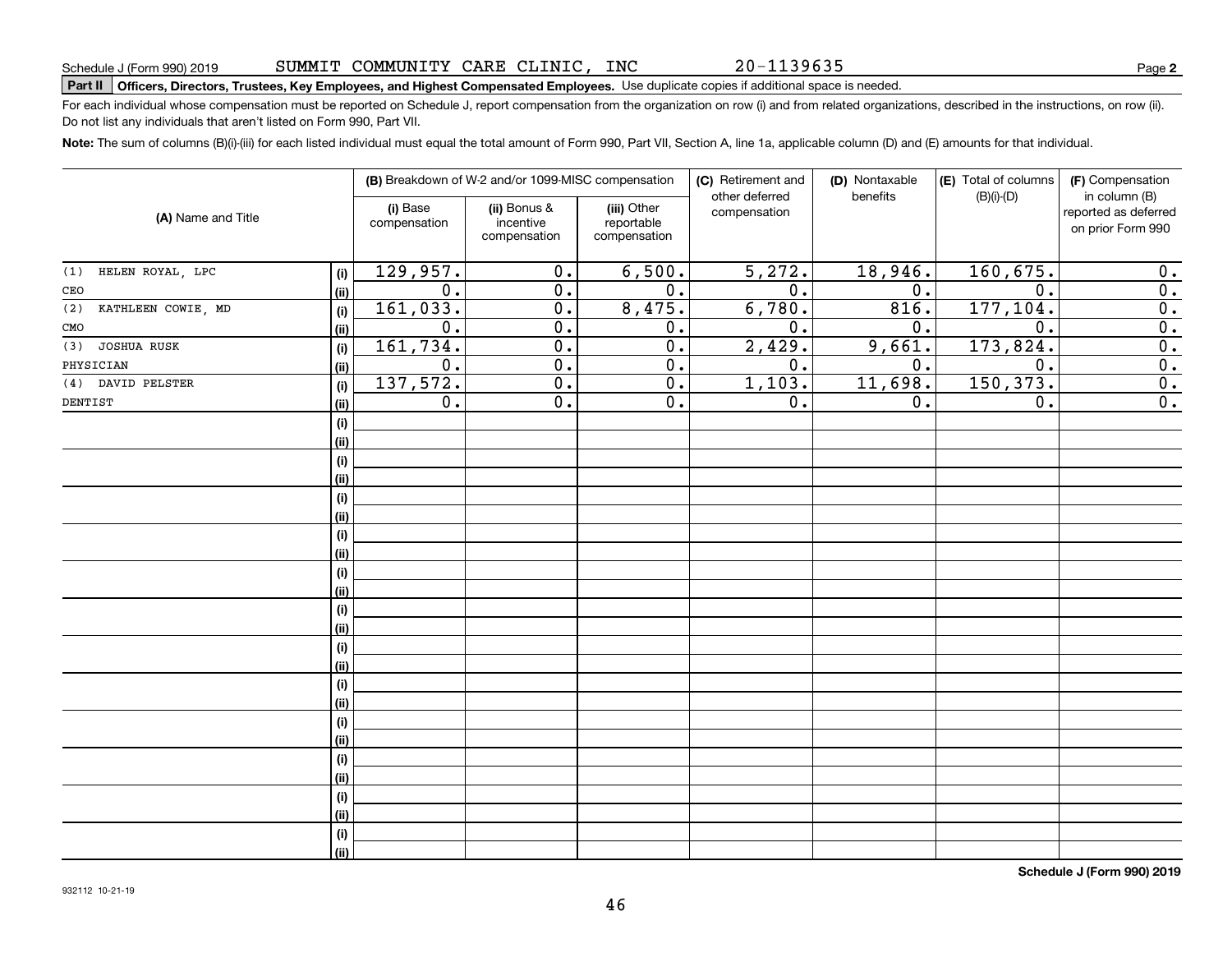#### **Part III Supplemental Information**

Schedule J (Form 990) 2019 SUMMIT COMMUNITY CARE CLINIC, INC<br>Part III Supplemental Information<br>Provide the information, explanation, or descriptions required for Part I, lines 1a, 1b, 3, 4a, 4b, 4c, 5a, 5b, 6a, 6b, 7, and

#### PART I, LINE 1A:

THE ORGANIZATION PAID FOR A CORPORATE PASS AT A LOCAL RECREATION CENTER TO

ALLOW EMPLOYEES TO RECEIVE A DISCOUNT WHEN USING THE RECREATION CENTER.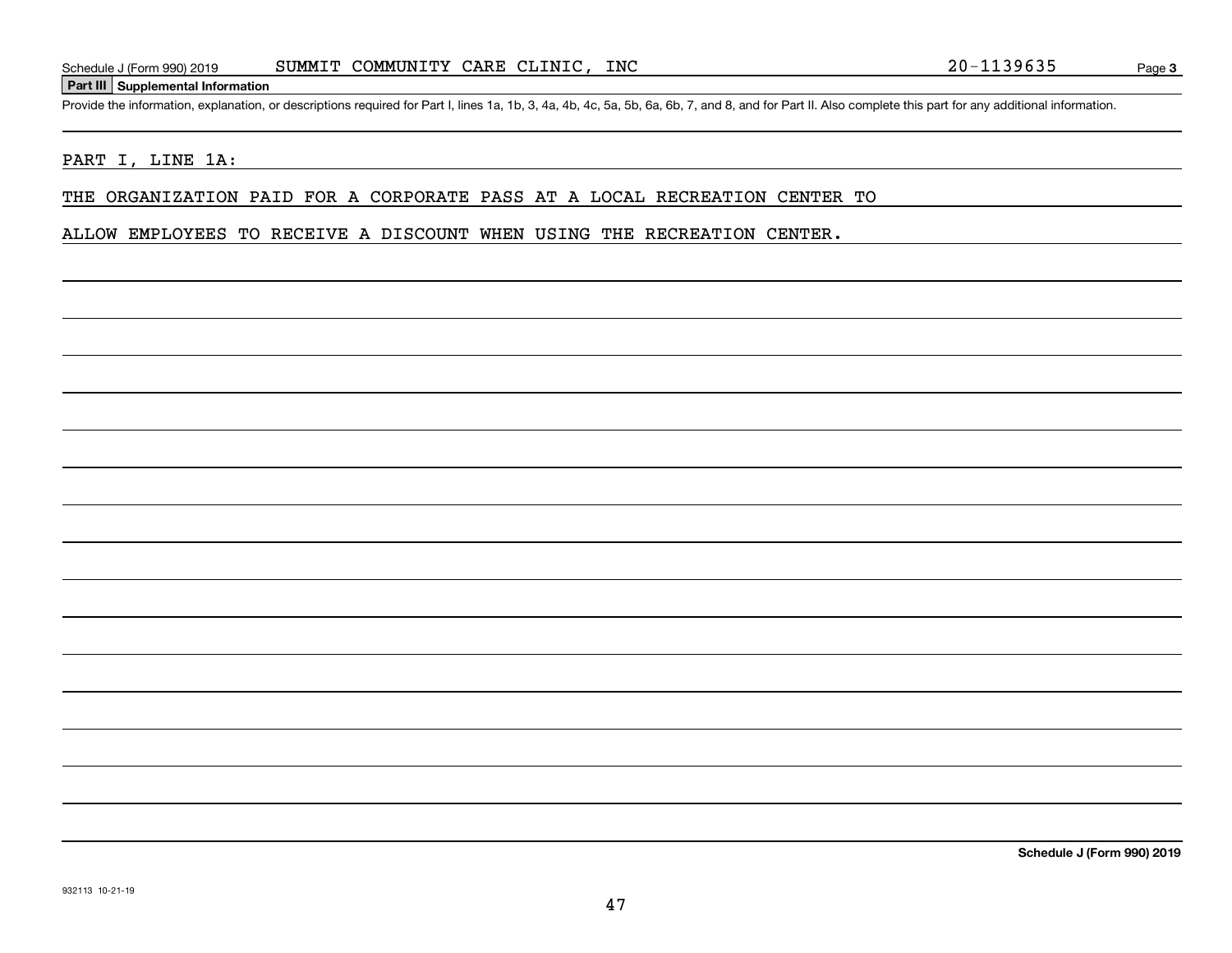#### **SCHEDULE M (Form 990)**

## **Noncash Contributions**

OMB No. 1545-0047

**Open to Public Inspection**

| Department of the Treasury |  |  |  |  |
|----------------------------|--|--|--|--|
| Internal Revenue Service   |  |  |  |  |

**Complete if the organizations answered "Yes" on Form 990, Part IV, lines 29 or 30.** <sup>J</sup>**2019**

**Attach to Form 990.** J

 **Go to www.irs.gov/Form990 for instructions and the latest information.** J

Name of the organization

SUMMIT COMMUNITY CARE CLINIC, INC

**Employer identification number** 20-1139635

| Part I | <b>Types of Property</b>                                                                                                                                                  |                               |                                      |                                                                                                      |                                                              |     |    |
|--------|---------------------------------------------------------------------------------------------------------------------------------------------------------------------------|-------------------------------|--------------------------------------|------------------------------------------------------------------------------------------------------|--------------------------------------------------------------|-----|----|
|        |                                                                                                                                                                           | (a)<br>Check if<br>applicable | (b)<br>Number of<br>contributions or | (c)<br>Noncash contribution<br>amounts reported on<br>items contributed Form 990, Part VIII, line 1g | (d)<br>Method of determining<br>noncash contribution amounts |     |    |
| 1      |                                                                                                                                                                           |                               |                                      |                                                                                                      |                                                              |     |    |
| 2      |                                                                                                                                                                           |                               |                                      |                                                                                                      |                                                              |     |    |
| З      | Art - Fractional interests                                                                                                                                                |                               |                                      |                                                                                                      |                                                              |     |    |
| 4      | Books and publications                                                                                                                                                    |                               |                                      |                                                                                                      |                                                              |     |    |
| 5      | Clothing and household goods                                                                                                                                              |                               |                                      |                                                                                                      |                                                              |     |    |
| 6      |                                                                                                                                                                           | X                             | 1                                    |                                                                                                      | 9,795. BLUE BOOK VALUE                                       |     |    |
| 7      |                                                                                                                                                                           |                               |                                      |                                                                                                      |                                                              |     |    |
| 8      |                                                                                                                                                                           |                               |                                      |                                                                                                      |                                                              |     |    |
| 9      | Securities - Publicly traded                                                                                                                                              | $\overline{\mathbf{x}}$       | 85                                   |                                                                                                      | 5,460. DAILY TRADING PRICE                                   |     |    |
| 10     | Securities - Closely held stock                                                                                                                                           |                               |                                      |                                                                                                      |                                                              |     |    |
| 11     | Securities - Partnership, LLC, or<br>trust interests                                                                                                                      |                               |                                      |                                                                                                      |                                                              |     |    |
| 12     | Securities - Miscellaneous                                                                                                                                                |                               |                                      |                                                                                                      |                                                              |     |    |
| 13     | Qualified conservation contribution -<br>Historic structures                                                                                                              |                               |                                      |                                                                                                      |                                                              |     |    |
| 14     | Qualified conservation contribution - Other                                                                                                                               |                               |                                      |                                                                                                      |                                                              |     |    |
| 15     |                                                                                                                                                                           |                               |                                      |                                                                                                      |                                                              |     |    |
| 16     | Real estate - Commercial                                                                                                                                                  |                               |                                      |                                                                                                      |                                                              |     |    |
| 17     |                                                                                                                                                                           |                               |                                      |                                                                                                      |                                                              |     |    |
| 18     |                                                                                                                                                                           |                               |                                      |                                                                                                      |                                                              |     |    |
| 19     |                                                                                                                                                                           | $\mathbf x$                   | 1                                    |                                                                                                      | 12,675. INVOICED PRICE                                       |     |    |
| 20     | Drugs and medical supplies                                                                                                                                                | $\overline{\text{x}}$         | 1                                    |                                                                                                      | 74,611. INVOICED PRICE                                       |     |    |
| 21     |                                                                                                                                                                           |                               |                                      |                                                                                                      |                                                              |     |    |
| 22     |                                                                                                                                                                           |                               |                                      |                                                                                                      |                                                              |     |    |
| 23     |                                                                                                                                                                           |                               |                                      |                                                                                                      |                                                              |     |    |
| 24     |                                                                                                                                                                           |                               |                                      |                                                                                                      |                                                              |     |    |
| 25     | Other $\blacktriangleright$<br>$\left($ $\right)$                                                                                                                         |                               |                                      |                                                                                                      |                                                              |     |    |
| 26     | Other                                                                                                                                                                     |                               |                                      |                                                                                                      |                                                              |     |    |
| 27     | Other                                                                                                                                                                     |                               |                                      |                                                                                                      |                                                              |     |    |
| 28     | Other                                                                                                                                                                     |                               |                                      |                                                                                                      |                                                              |     |    |
| 29     | Number of Forms 8283 received by the organization during the tax year for contributions<br>for which the organization completed Form 8283, Part IV, Donee Acknowledgement |                               |                                      | 29                                                                                                   |                                                              | 0   |    |
|        |                                                                                                                                                                           |                               |                                      |                                                                                                      |                                                              | Yes | No |
|        | 30a During the year, did the organization receive by contribution any property reported in Part I, lines 1 through 28, that it                                            |                               |                                      |                                                                                                      |                                                              |     |    |
|        | must hold for at least three years from the date of the initial contribution, and which isn't required to be used for                                                     |                               |                                      |                                                                                                      |                                                              |     |    |
|        |                                                                                                                                                                           |                               |                                      |                                                                                                      | 30a                                                          |     | х  |
|        | <b>b</b> If "Yes," describe the arrangement in Part II.                                                                                                                   |                               |                                      |                                                                                                      |                                                              |     |    |
| 31     | Does the organization have a gift acceptance policy that requires the review of any nonstandard contributions?                                                            |                               |                                      |                                                                                                      | 31                                                           |     | х  |
|        | 32a Does the organization hire or use third parties or related organizations to solicit, process, or sell noncash                                                         |                               |                                      |                                                                                                      |                                                              |     |    |
|        | contributions?                                                                                                                                                            |                               |                                      |                                                                                                      | 32a                                                          | х   |    |
|        | b If "Yes," describe in Part II.                                                                                                                                          |                               |                                      |                                                                                                      |                                                              |     |    |
| 33     | If the organization didn't report an amount in column (c) for a type of property for which column (a) is checked,                                                         |                               |                                      |                                                                                                      |                                                              |     |    |
|        | describe in Part II.                                                                                                                                                      |                               |                                      |                                                                                                      |                                                              |     |    |

**For Paperwork Reduction Act Notice, see the Instructions for Form 990. Schedule M (Form 990) 2019** LHA

932141 09-27-19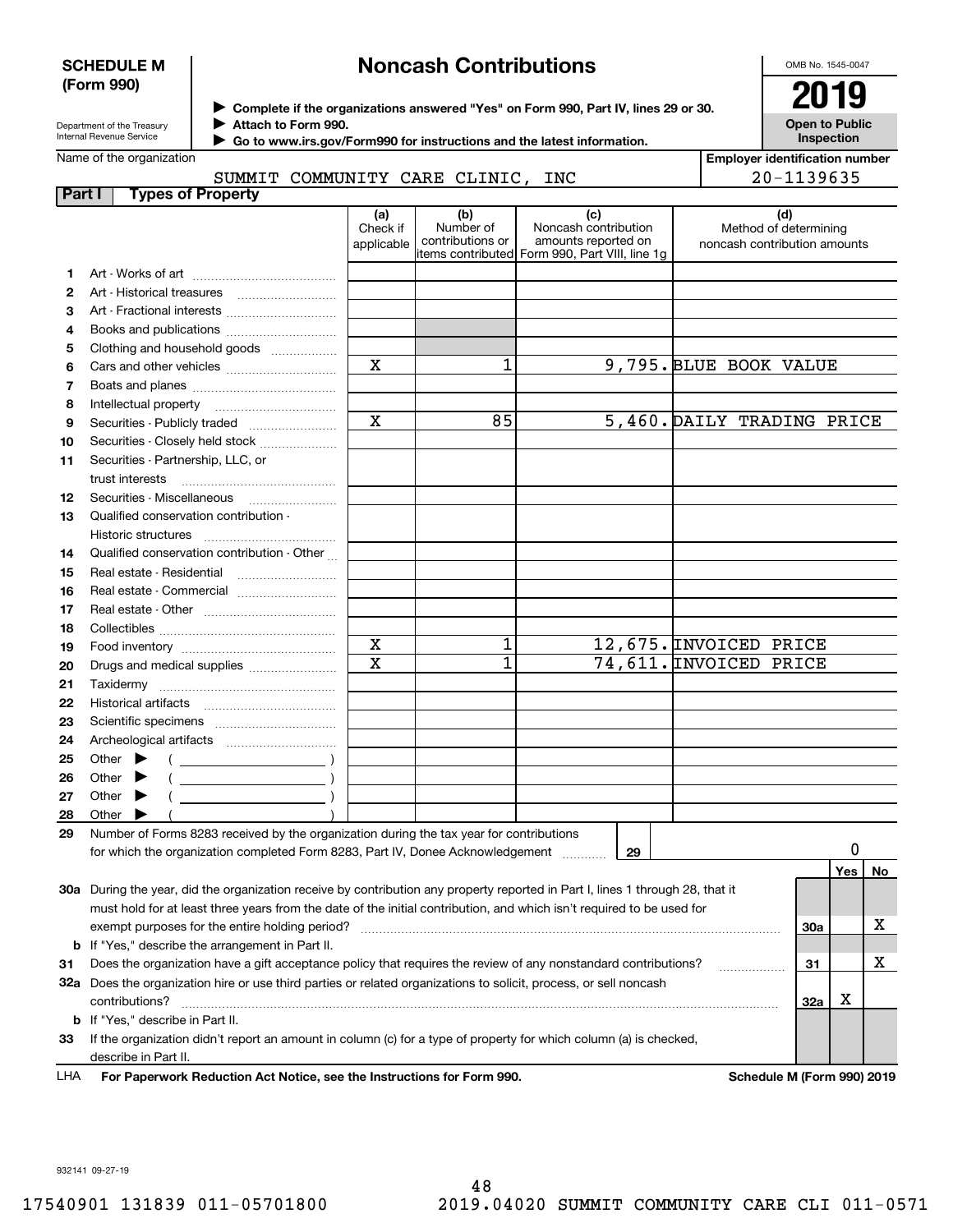Part II | Supplemental Information. Provide the information required by Part I, lines 30b, 32b, and 33, and whether the organization is reporting in Part I, column (b), the number of contributions, the number of items received, or a combination of both. Also complete this part for any additional information.

#### SCHEDULE M, LINE 32B:

#### THE ORGANIZATION'S INVESTMENT MANAGEMENT COMPANY RECEIVES AND PROCESSES

DONATED SECURITIES ON OUR BEHALF.

**Schedule M (Form 990) 2019**

932142 09-27-19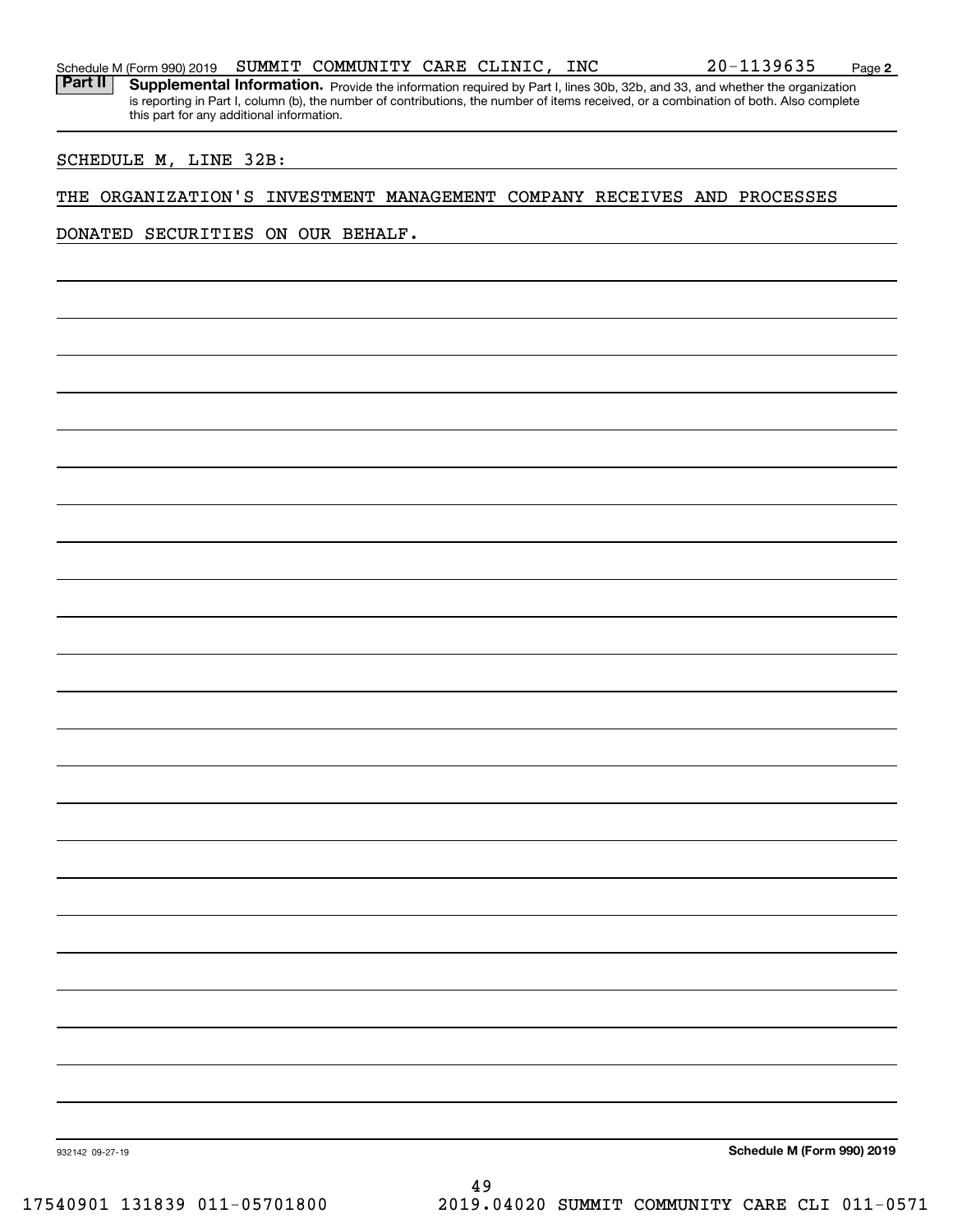**(Form 990 or 990-EZ)**

Department of the Treasury Internal Revenue Service Name of the organization

**Complete to provide information for responses to specific questions on SCHEDULE O Supplemental Information to Form 990 or 990-EZ**

**Form 990 or 990-EZ or to provide any additional information. | Attach to Form 990 or 990-EZ. | Go to www.irs.gov/Form990 for the latest information.**



SUMMIT COMMUNITY CARE CLINIC, INC | 20-1139635

**Employer identification number**

FORM 990, PART III, LINE 4A, PROGRAM SERVICE ACCOMPLISHMENTS:

SINCE ITS HUMBLE BEGINNINGS IN 1993, THE CARE CLINIC HAS GROWN INTO ONE

OF THE MOST WELL-RESPECTED SAFETY NET CLINICS IN THE STATE OF COLORADO.

THE CARE CLINIC PROVIDES THE FOLLOWING SERVICES TO THE MEDICALLY

UNDERSERVED INDIVIDUALS AND FAMILIES IN SUMMIT AND SURROUNDING

COUNTIES: PRIMARY AND PREVENTIVE HEALTH CARE IN THE FORM OF SAME DAY OR

SCHEDULED APPOINTMENTS; ORAL HEALTH MAINTENANCE AND TREATMENT;

BEHAVIORAL HEALTH SERVICES; REPRODUCTIVE HEALTH AND FAMILY PLANNING

SERVICES; UNIVERSAL DRUG AND ALCOHOL SCREENING AND SUBSTANCE ABUSE

TREATMENT; SCHOOL-BASED HEALTH SERVICES INCLUDING PRIMARY; ORAL AND

BEHAVIORAL HEALTH; PATIENT NAVIGATION SERVICES; CHRONIC DISEASE

MANAGEMENT; AND COMMUNITY AND SCHOOL-WIDE SCREENING EVENTS. THE CARE

CLINIC USES AN INTEGRATED MODEL OF CARE DELIVERY.

IN 2019, THE CARE CLINIC SERVED 8,753 UNDUPLICATED PATIENTS AND PROVIDED 31,937 VISITS IN PRIMARY CARE, ORAL HEALTH AND BEHAVIORAL HEALTH AT THE MAIN CARE CLINIC OFFICE AND 15 ADDITIONAL SITES IN SUMMIT, PARK AND LAKE COUNTIES. PRIMARY CARE VISITS REPRESENT OVER 41% OF TOTAL VISITS WHILE 36% OF VISITS ARE FOR DENTAL SERVICES AND 23% OF VISITS ARE FOR BEHAVIORAL HEALTH. APPROXIMATELY 45% OF CARE CLINIC PATIENTS VISITS ARE PATIENTS WHO EARN LESS THAN 200% OF THE FEDERAL POVERTY LEVEL.

932211 09-06-19 LHA For Paperwork Reduction Act Notice, see the Instructions for Form 990 or 990-EZ. Schedule O (Form 990 or 990-EZ) (2019) IN MANY WAYS 2019 WAS A YEAR OF STABILIZATION. 2019 PROVIDED AN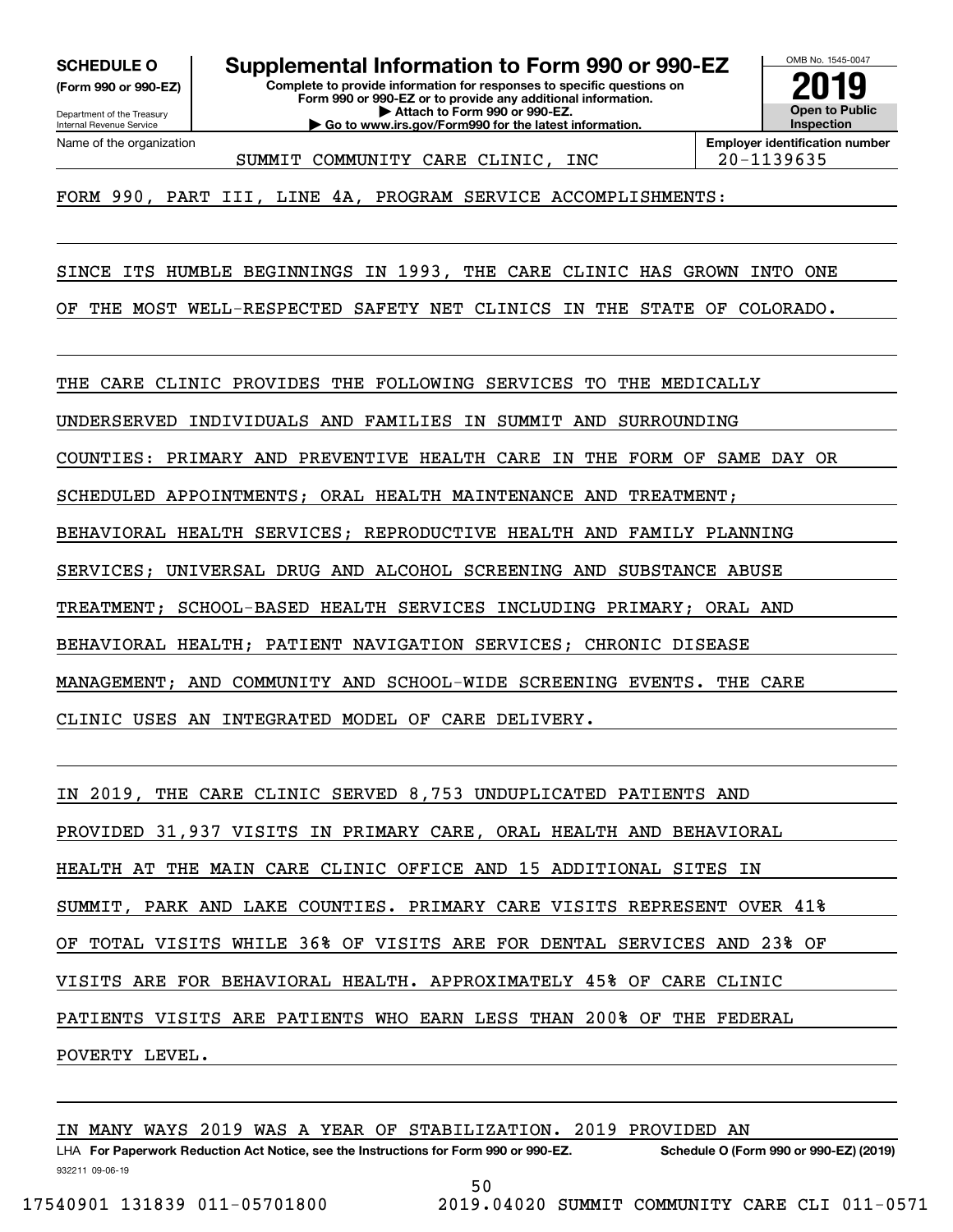| Schedule O (Form 990 or 990-EZ) (2019)                                    | Page 2                                              |
|---------------------------------------------------------------------------|-----------------------------------------------------|
| Name of the organization<br>SUMMIT COMMUNITY CARE CLINIC, INC             | <b>Employer identification number</b><br>20-1139635 |
| IMPROVE IMPLEMENTATION OF KEY PROGRAMS THAT WERE PUT IN<br>OPPORTUNITY TO |                                                     |
| PLACE IN EARLIER YEARS. ONE EXAMPLE OF THIS IS THE DIALETICAL             |                                                     |
| BEHAVIORAL THERAPY (DBT) PROGRAM AT SUMMIT HIGH SCHOOL. WHILE INITIALLY   |                                                     |
| VERY FOCUSED ON THE COMPRHENSIVEC DBT MODEL, IN 2019 STAFF RECOGNIZED     |                                                     |
| BARRIERS TO PARTICIPATION EXPERIENCED BY SOME OF THE HIGHEST NEED         |                                                     |
| STUDENTS, PARTICULARLY THE REQUIREMENT FOR PARENT/GUARDIAN                |                                                     |
| PARTICIPATION, WHICH IS NOT ALWAYS REALISTIC. IN RESPONSE TO THIS, THE    |                                                     |
| CARE CLINIC EXPANDED ACCESS TO DBT SKILLS GROUPS IN THE MIDDLE SCHOOL     |                                                     |
| AND HIGH SCHOOL, VASTLY EXPANDING THE REACH OF THE PROGRAM. THE DBT       |                                                     |
| MODEL CONTINUES TO SERVE AS A FOUNDATION FOR BEHAVIORAL HEALTH            |                                                     |
| PROGRAMMING THROUGHOUT THE CLINIC. OUTREACH IN SUMMIT COUNTY'S SCHOOLS    |                                                     |
| WAS COMPLEMENTED BY IMPLEMENTAITON OF IMMIGRANT SUPPORT GROUPS FOR        |                                                     |
| PARENTS AND CHIDLREN GIVEN AN INFLUX OF FAMILIES FLEEING VIOLENCE IN      |                                                     |
| NICARAGUA, HONDURAS, GUATEMALA, MEXICO AND COLUMBIA.                      |                                                     |
|                                                                           |                                                     |

STABILIZATION OF SERVICES WAS A PRIORITY IN MEDICAL AND DENTAL, AS WELL. HEALTH NAVIGATORS, FOR EXAMPLE, PLAYED AN INCREASINGLY IMPORTANT ROLE IN CONNECTING PATIENTS TO RESOURCES BOTH IN AND OUTSIDE OF THE CLINIC. THE MEDICATION ASSISTED TREATMENT (MAT) PROGRAM CONTINUED TO EXPAND, AND THE COLORADO MEDICAL DENTAL INTEGRATION PROJECT (COMDI) BECAME FURTHER INTEGRATED INTO CARE, PROVIDING IMPROVED ACCESS TO DENTAL SERVICES.

932212 09-06-19 **Schedule O (Form 990 or 990-EZ) (2019)** SOME OF THE GREATEST ACCOMPLISHMENTS OF THE YEAR WERE RELATED TO LEADERSHIP. THE CARE CLINC BROUGHT ON DAVE BYRD AS A CFO AND TRACEY LAMBERT AS COO IN 2019; BOTH BRING A HIGH LEVEL OF BUSINESS EXPERIENCE, CREATING THE OPPORTUNITY FOR IMPROVED REVENUES, MORE EFFICIENT ADMINISTRATIVE PROCESSES, AND BETTER OPERATING STRUCTURES. CASSANDRA 51

17540901 131839 011-05701800 2019.04020 SUMMIT COMMUNITY CARE CLI 011-0571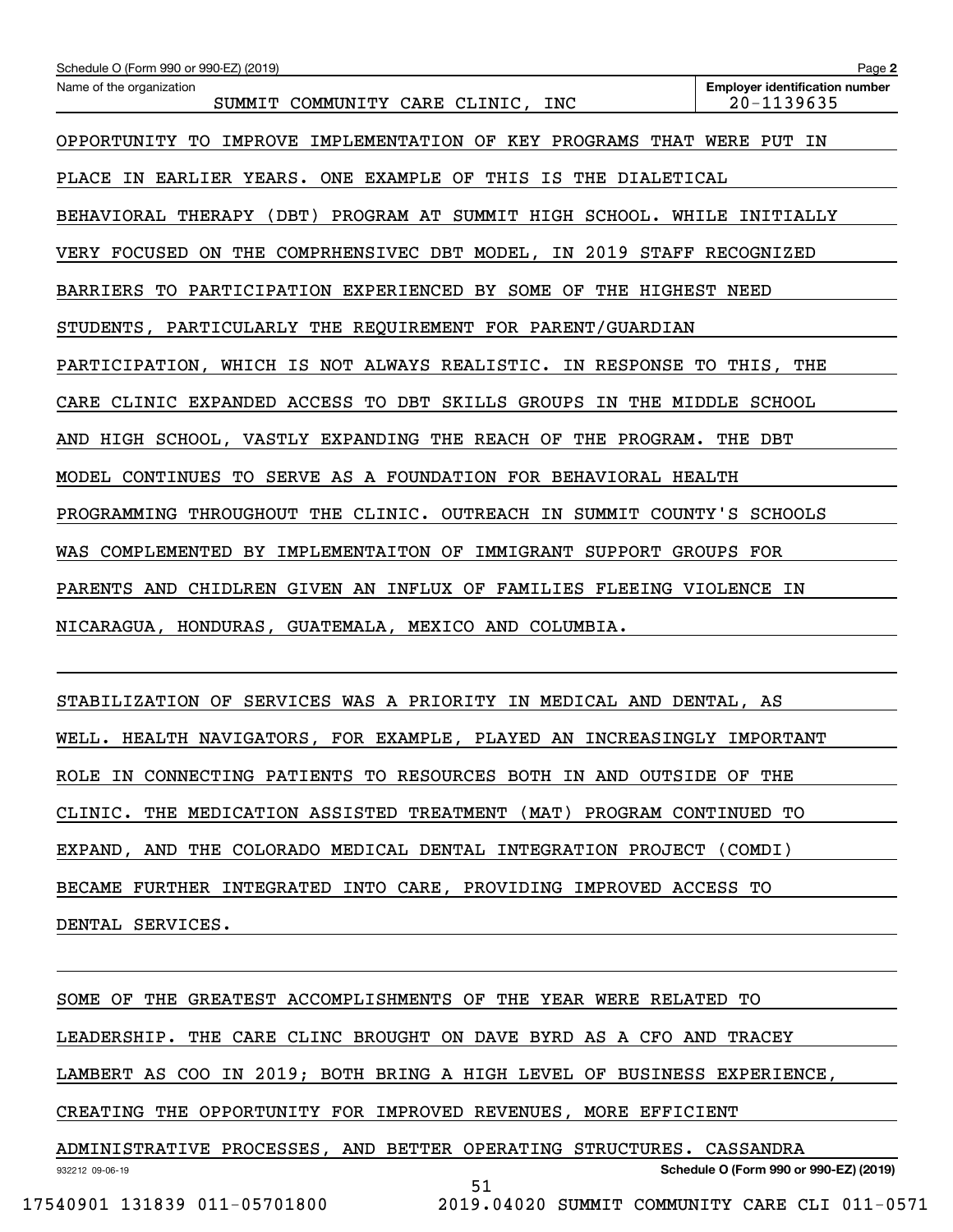| Schedule O (Form 990 or 990-EZ) (2019)                                      | Page 2                                              |
|-----------------------------------------------------------------------------|-----------------------------------------------------|
| Name of the organization<br>SUMMIT COMMUNITY CARE CLINIC,<br>INC            | <b>Employer identification number</b><br>20-1139635 |
| ANTON, FORMERLY THE QA DIRECTOR, BECAME THE CHIEF QUALITY AND RISK          |                                                     |
| OFFICER (CQRO), PROVIDING THE OPPORTUNITY TO EXPAND AND ENHANCE QUALITY     |                                                     |
| ASSURANCE AND ACCOUNTABLITY. THE DEVELOPMENT DEPARTMENT IMPLEMENTED NEW     |                                                     |
| (RAISER'S EDGE), ALLOWING FOR A DIRECT LINKAGE TO THE<br>SOFTWARE           |                                                     |
| FINANCIAL EDGE SYSTEM USED IN ACCOUNTING. AS A RESULT OF THESE              |                                                     |
| IMPROVEMENTS AND OTHERS, THE CARE CLINIC ENDED 2019 IN THE BLACK AND ON     |                                                     |
| SOLID FOOTING HEADING INTO 2020.                                            |                                                     |
|                                                                             |                                                     |
| THE CARE CLINIC CONTINUES TO PROMOTE DIRECT-TO-EMPLOYER HEALTHCARE          |                                                     |
| PROGRAMS, ALLOWING EMPLOYERS TO OFFER HIGH QUALITY PRIMARY AND              |                                                     |
| BEHAVIORAL HEALTH CARE TO EMPLOYEES AT SIGNIFICANT COST SAVINGS. THIS       |                                                     |
| PROGRAM ALLOWS SMALLER GROUPS AND EMPLOYERS TO OFFER A HEALTHCARE           |                                                     |
| OPTION TO ITS EMPLOYEES WHILE AT THE SAME TIME CREATING AN ADDITIONAL       |                                                     |
| REVENUE STREAM FOR THE CARE CLINIC. THE CARE CLINIC IS ALSO A KEY           |                                                     |
| PARTNER IN THE PEAK HEALTH ALLIANCE, AN INNOVATIVE COMMUNITY-WIDE           |                                                     |
| APPROACH TO NEGOTIATE REDUCED HEALTH CARE PRICES FOR PARTICIPATING          |                                                     |
| ENTITIES.                                                                   |                                                     |
|                                                                             |                                                     |
| FORM 990, PART VI, SECTION A, LINE 1:                                       |                                                     |
| THE EXECUTIVE COMMITTEE CONSISTS OF THE OFFICERS OF THE BOARD OF DIRECTORS. |                                                     |
| THE EXECUTIVE COMMITTEE IS EMPOWERED TO MAKE DECISIONS ON BEHALF OF THE     |                                                     |
| BOARD REGARDING MATTERS THAT REQUIRE IMMEDIATE ACTION. SUCH DECISIONS ARE   |                                                     |
| FORMALLY ENDORSED, AMENDED, OR REJECTED BY THE BOARD OF DIRECTORS AT ITS    |                                                     |
| NEXT REGULAR MEETING. EXECUTIVE COMMITTEE MEMBERS MAY CO-SIGN WITH THE CEO  |                                                     |
| OR ATTEST TO THE CEO'S SIGNATURE WHEN REQUIRED ON CONTRACTS, GRANT          |                                                     |
| AGREEMENTS, AND OTHER OFFICIAL DOCUMENTS. IN THE EVENT OF A CEO VACANCY,    |                                                     |
| THE EXECUTIVE COMMITTEE MAY BE EMPOWERED BY THE BOARD OF DIRECTORS TO ACT   |                                                     |
| IN THE ROLE OF CEO, INCLUDING AUTHORITY TO SIGN CONTRACTS, GRANT            |                                                     |
| 932212 09-06-19<br>52                                                       | Schedule O (Form 990 or 990-EZ) (2019)              |

 <sup>17540901 131839 011-05701800 2019.04020</sup> SUMMIT COMMUNITY CARE CLI 011-0571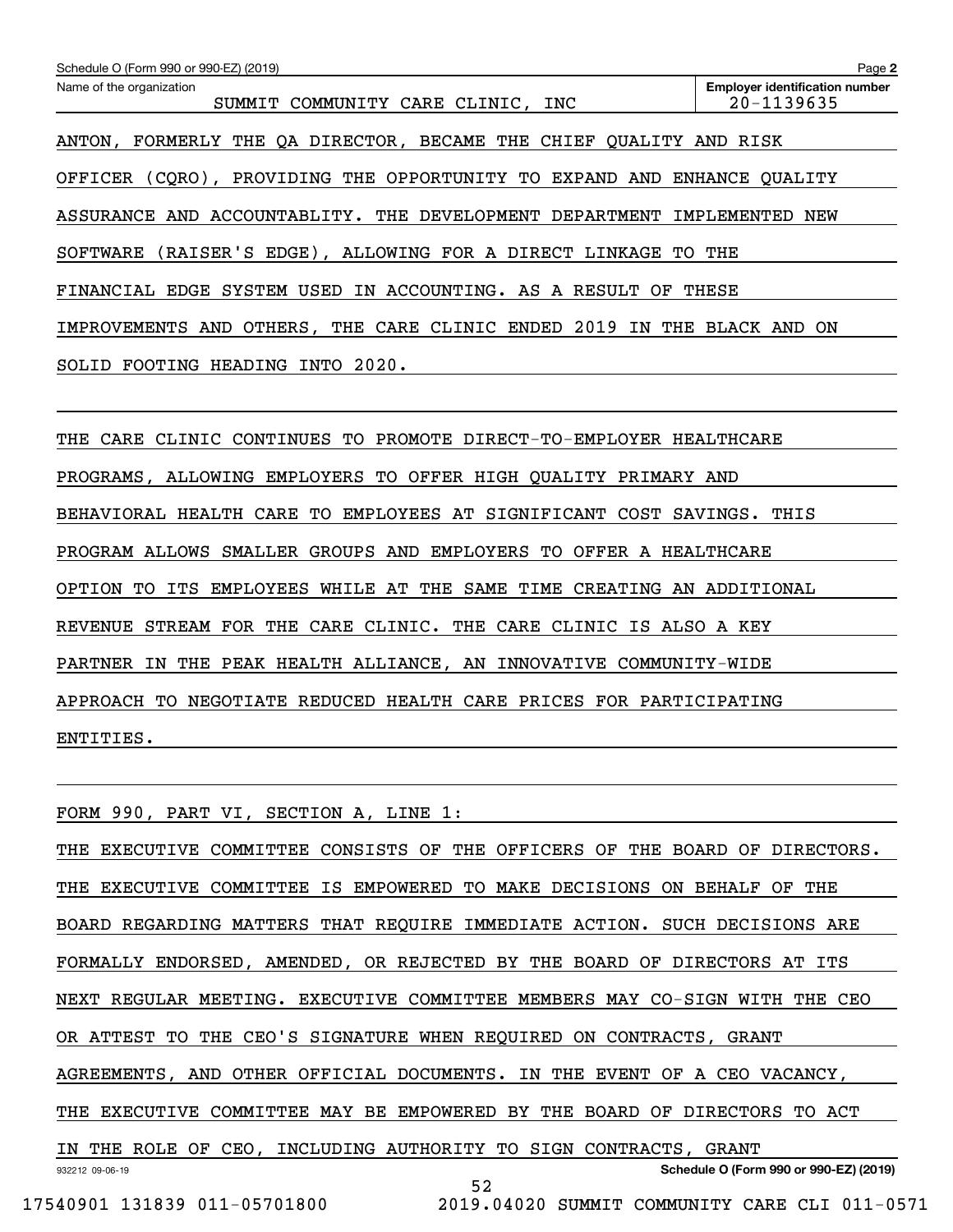| AGREEMENTS, AND OTHER OFFICIAL DOCUMENTS. | 20-1139635 |
|-------------------------------------------|------------|
|                                           |            |
|                                           |            |
|                                           |            |

Echedule O (Form 990 or 990-EZ) (2019)<br>Name of the organization **number** Name of the organization **page Name of the organization number** 

DON PARSONS, MD, AND AMY WINELAND HAVE A FAMILY RELATIONSHIP.

FORM 990, PART VI, SECTION A, LINE 3:

THE ORGANIZATION CONTRACTED WITH TEN MILE ENTERPRISES LLC TO PROVIDE AN

INTERIM CHIEF FINANCIAL OFFICER FROM APRIL TO AUGUST 2019. TEN MILE

ENTERPRISES WAS PAID \$13,500 IN 2019 FOR THE INTERIM CFO'S SERVICES.

FORM 990, PART VI, SECTION A, LINE 4:

THE ORGANIZATION'S BYLAWS WERE AMENDED IN NOVEMBER 2018 TO CHANGE THE

MINIMUM NUMBER OF BOARD MEMBERS FROM ELEVEN TO NINE AND TO CHANGE THE

MAXIMUM NUMBER OF BOARD MEMBERS FROM NINETEEN TO TWENTY-FIVE.

FORM 990, PART VI, SECTION B, LINE 11B:

THE FORM 990 WAS REVIEWED IN DETAIL BY MANAGEMENT. A PUBLIC INSPECTION COPY OF THE FORM 990 WAS PRESENTED TO THE FINANCE COMMITTEE FOR A DETAILED REVIEW AND APPROVAL. THE FINANCE COMMITTEE THEN PRESENTED A PUBLIC INSPECTION COPY OF THE FORM 990 TO THE FULL BOARD FOR APPROVAL BEFORE THE RETURN WAS FILED.

932212 09-06-19 **Schedule O (Form 990 or 990-EZ) (2019)** FORM 990, PART VI, SECTION B, LINE 12C: ANY BOARD MEMBER OR ADVISORY MEMBER WITH A POTENTIAL CONFLICT OF INTEREST MUST NOTIFY THE EXECUTIVE COMMITTEE, WHO WILL REVIEW THE INFORMATION WITH THE BOARD AS APPROPRIATE. IN ALL CASES OF CONFLICT OR POTENTIAL CONFLICT, THE BOARD MEMBER IN QUESTION MUST REFRAIN FROM VOTING AND RECUSE HIM OR HERSELF FROM PARTICIPATING IN THE DISCUSSION, SELECTION, AWARD OR 53

17540901 131839 011-05701800 2019.04020 SUMMIT COMMUNITY CARE CLI 011-0571

**2**